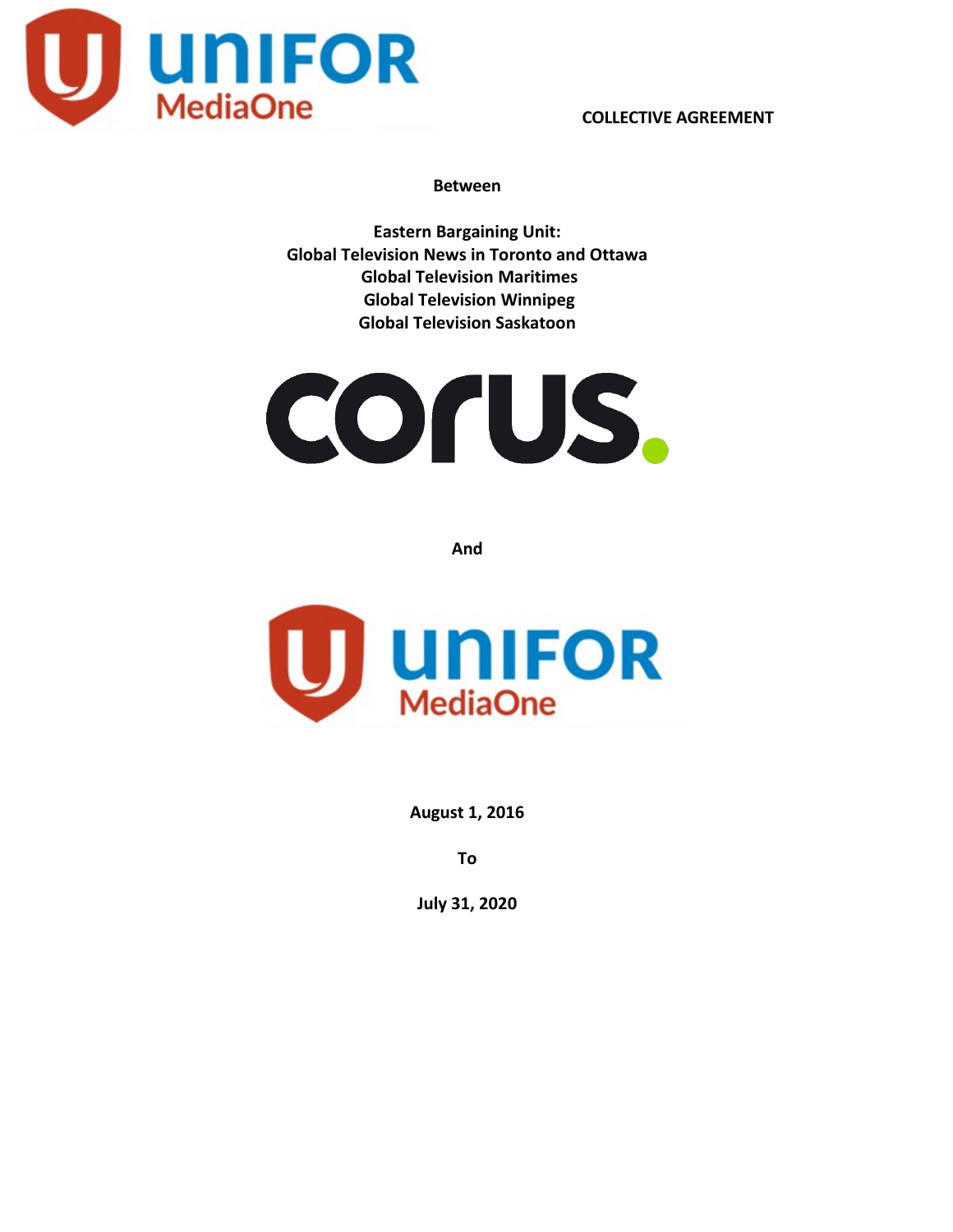Purpose and Intent

## ARTICLE 2

Definitions

## ARTICLE 3

Bargaining Unit

## ARTICLE 4

Management Rights

## ARTICLE 5

Membership and Dues

#### ARTICLE 6

Notices to Union

## ARTICLE 7

Union Access to Premises

#### ARTICLE 8

No Discrimination

#### ARTICLE 9

Employment Equity

#### ARTICLE 10

Union Use of Bulletin Boards

#### ARTICLE 11

Leave for Union Activities

#### ARTICLE 12

No Strike – No Lockout

## ARTICLE 13

Grievance Procedure

#### ARTICLE 14

Expressions of Dissatisfaction

#### ARTICLE 15

Seniority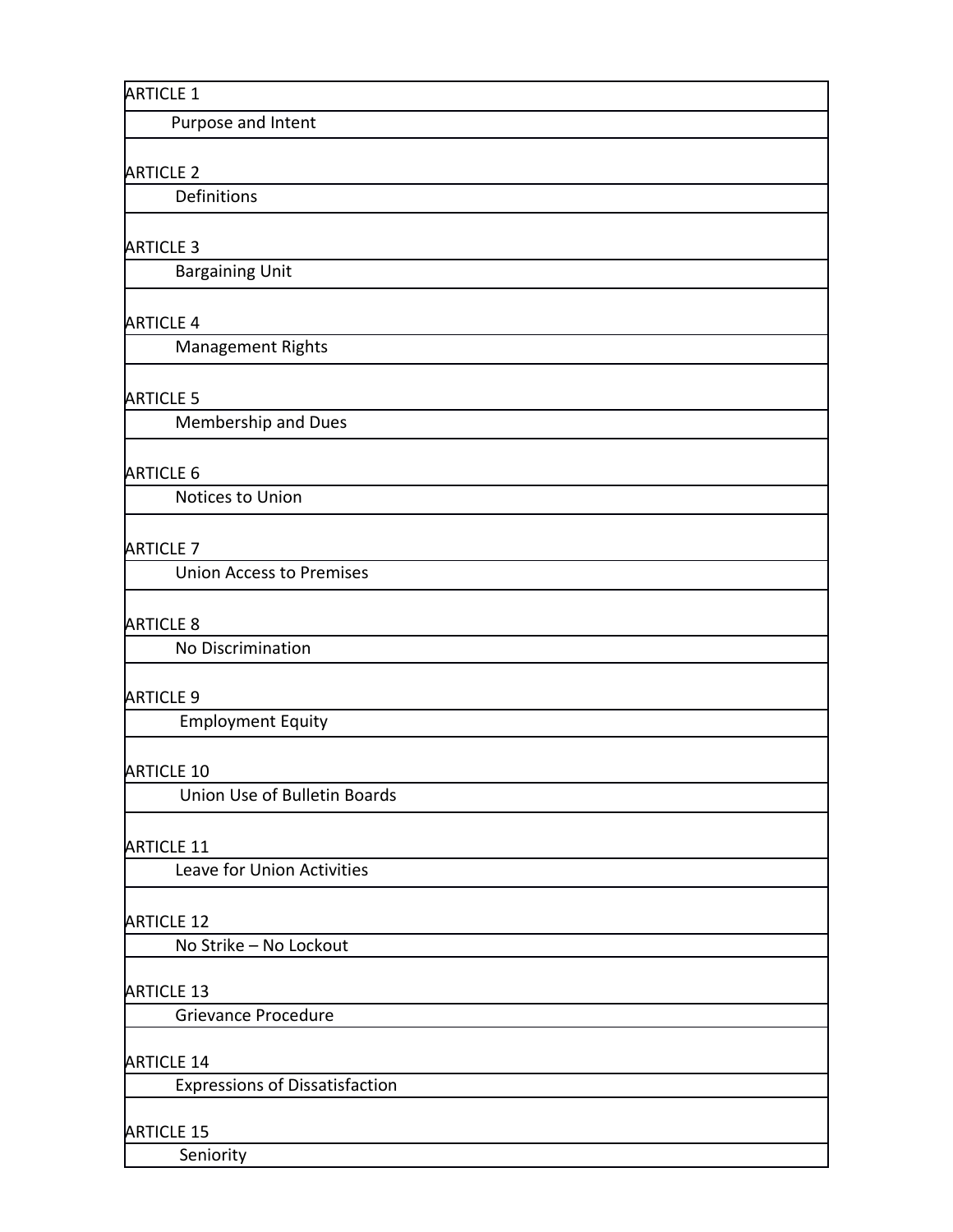Promotions and Transfers

#### ARTICLE 17

Dismissals, Suspension and Discipline

#### ARTICLE 18

Lay-offs

#### ARTICLE 19

Recall from Lay-off

## ARTICLE 20

Technological Change

## ARTICLE 21

Sick Leave

#### ARTICLE 22

Leave for Child Care Responsibilities

#### ARTICLE 23

Medical, Group Insurance and Pension Plans

#### ARTICLE 24

Bereavement Leave

#### ARTICLE 25

Jury and Witness Duty

## ARTICLE 26

Severance Pay

#### ARTICLE 27

General Provisions

#### ARTICLE 28

Outside Activities

#### ARTICLE 29

Transportation and Travel

#### ARTICLE 30

Annual Vacations

#### ARTICLE 31

General Holidays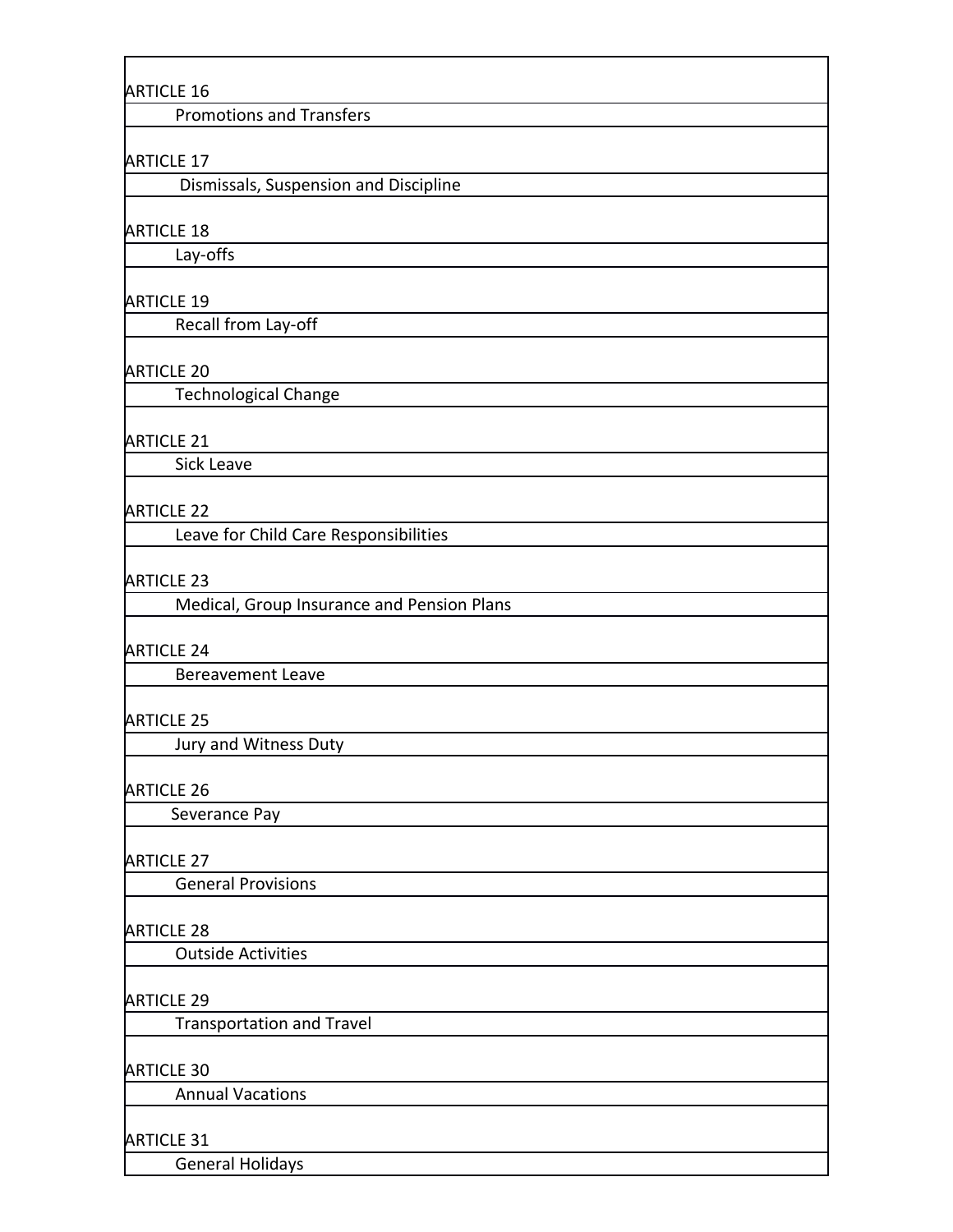Work Week / Tour of Duty

#### ARTICLE 33

Days off

#### ARTICLE 34

Change of Work Schedule

#### ARTICLE 35

Change of Work Schedules

## ARTICLE 36

Overtime Computation

#### ARTICLE 37

Work on Scheduled Day Off

#### ARTICLE 38

**Turnaround** 

#### ARTICLE 39

Call-Back and Extended Tour of Duty

#### ARTICLE 40

Night Differential

#### ARTICLE 41

Temporary Upgrading

#### ARTICLE 42

Excessive Hours and Safety

#### ARTICLE 43

Break and Meal Periods

#### ARTICLE 44

General Salary Provisions

#### Article 45

Salary Scales

#### Article 46

Senior Designation Qualifications

Article 47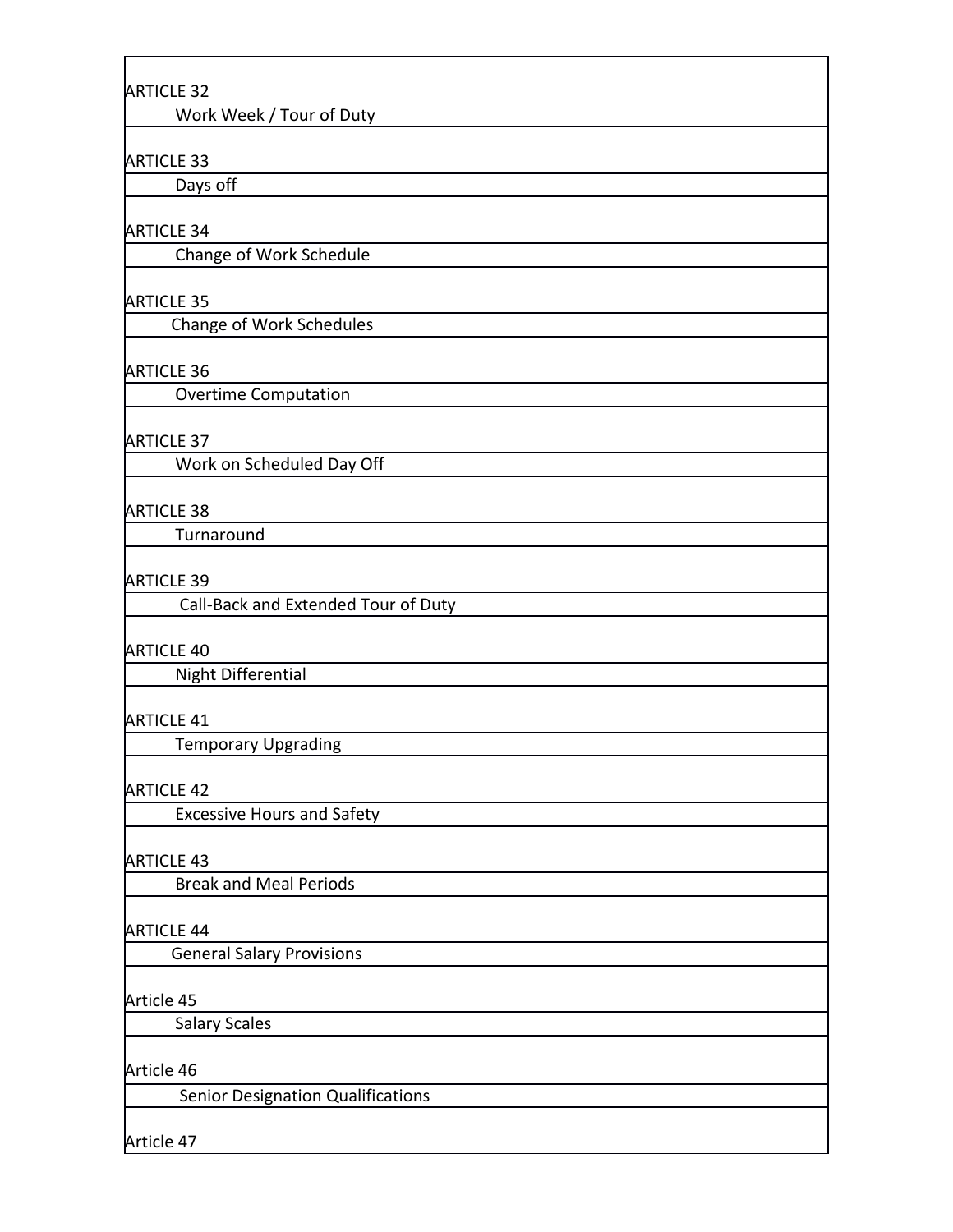Training and Education

Article 48

Duration of Agreement

APPENDIX A – PART-TIME AND TEMPORARY EMPLOYEES

APPENDIX B – LEAVE FOR CHILD CARE RESPONSIBILITIES

APPENDIX C – ANCHOR CONTRACTS

Letter of Agreement – Saskatoon Clothing Allowance

Letter of Agreement – Retirement Plan Saskatoon

Letter of Agreement – Retirement Plan Winnipeg

Letter of Agreement – Defined Contribution Pension Plan for New Hires

Letter of Agreement - Independent Persons

Letter of Understanding – Additional Severance

Letter of Understanding - Digital Qualifications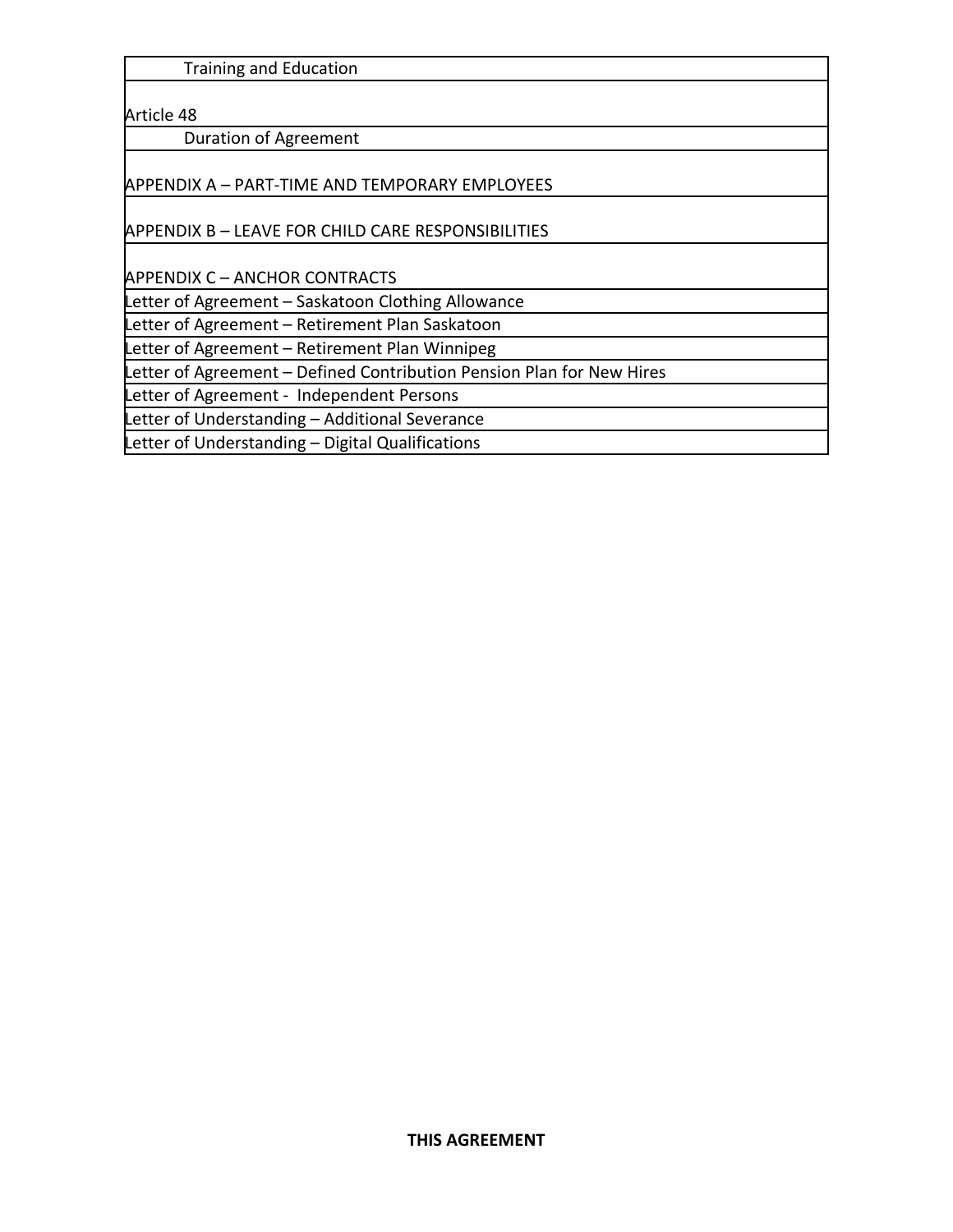## **BETWEEN:**

Corus Television Limited Partnership (in respect of Global Television News in Toronto and Ottawa, Global Television Maritimes, Global Television Winnipeg, Global Television Saskatoon) hereinafter referred to as the "Company"

Party of the First Part,

**AND:**

Unifor, hereinafter referred to as the "Union"

Party of the Second Part.

\* \* \* \* \* \* \* \* \*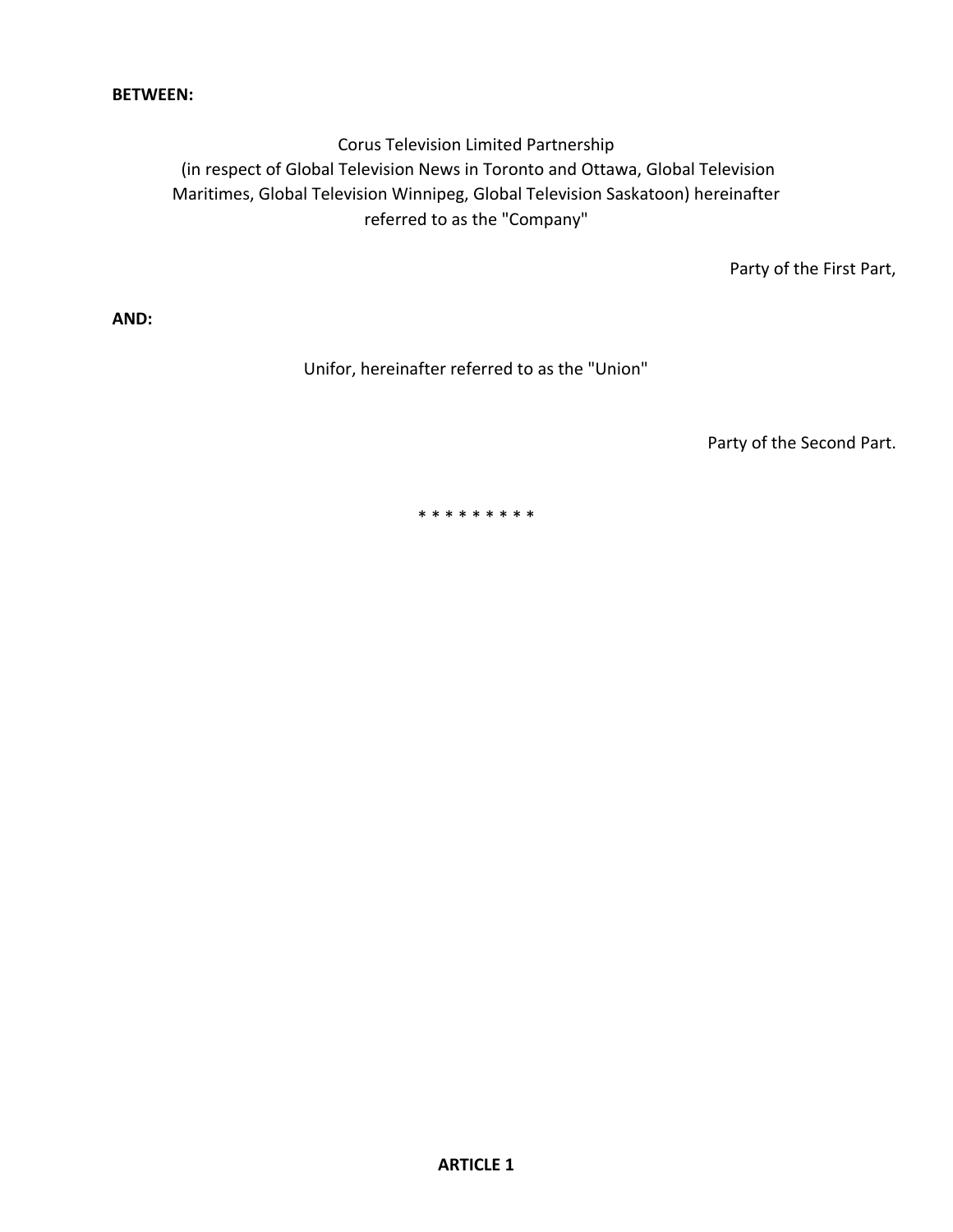# **Purpose and Intent**

**1.1** It is the purpose of this Agreement, in recognizing a common interest between the Employer and the Union in promoting the utmost cooperation and friendly spirit thereby creating a productive, efficient, and harmonious working environment between the Employer and its employees.

**1.2** It is recognized that the business we operate in is competitive and to that end the Company and the Union agree to work together to maintain an efficient operation. The parties to this Agreement have set forth conditions covering rates of pay, hours of work and conditions of employment to be observed between the parties and to provide a procedure for prompt and equitable resolution of grievances. To this end, this Agreement is signed in good faith by the two parties.

- (a) The Company agrees to instruct all members of its supervisory staff to cooperate with the Union in carrying out the terms and requirements of this Agreement.
- (b) The Union agrees to instruct its officers, stewards and members to cooperate with the Company in carrying out the terms and requirements of this Agreement.

# **ARTICLE 2**

# **Definitions**

**2.1** The term "Employee" as used in this agreement shall mean any person employed in a classification included within the bargaining unit set forth in Article 3.1.

**2.2** The term "Employer" shall mean Global Television News in Toronto and Ottawa, Global Television Maritimes, Global Television Winnipeg, Global Television Saskatoon.

**2.3** The term "Company" shall mean Corus Television Limited Partnership.

**2.4** All employees covered by this Agreement shall be considered full-time employees of the Employer, except for employees whose employment comes within another definition as set forth herein.

**2.5** The term "regular part-time employee" shall mean a person who works on a regular recurring basis a number of hours determined by the Employer via posting, which except in unusual circumstances does not surpass thirty-two (32) hours and five (5) days per week. The provisions of this agreement shall apply to regular part-time employees only to the extent specifically set forth in Appendix "A" hereto.

**2.6** The term "part-time/casual employee" shall mean a person who is hired on a daily or sporadic basis to cover short term operational needs, illness and other contingencies. Except where unusual circumstances prevail, the part-time/casual employee shall not work more than five (5) days per week to an average of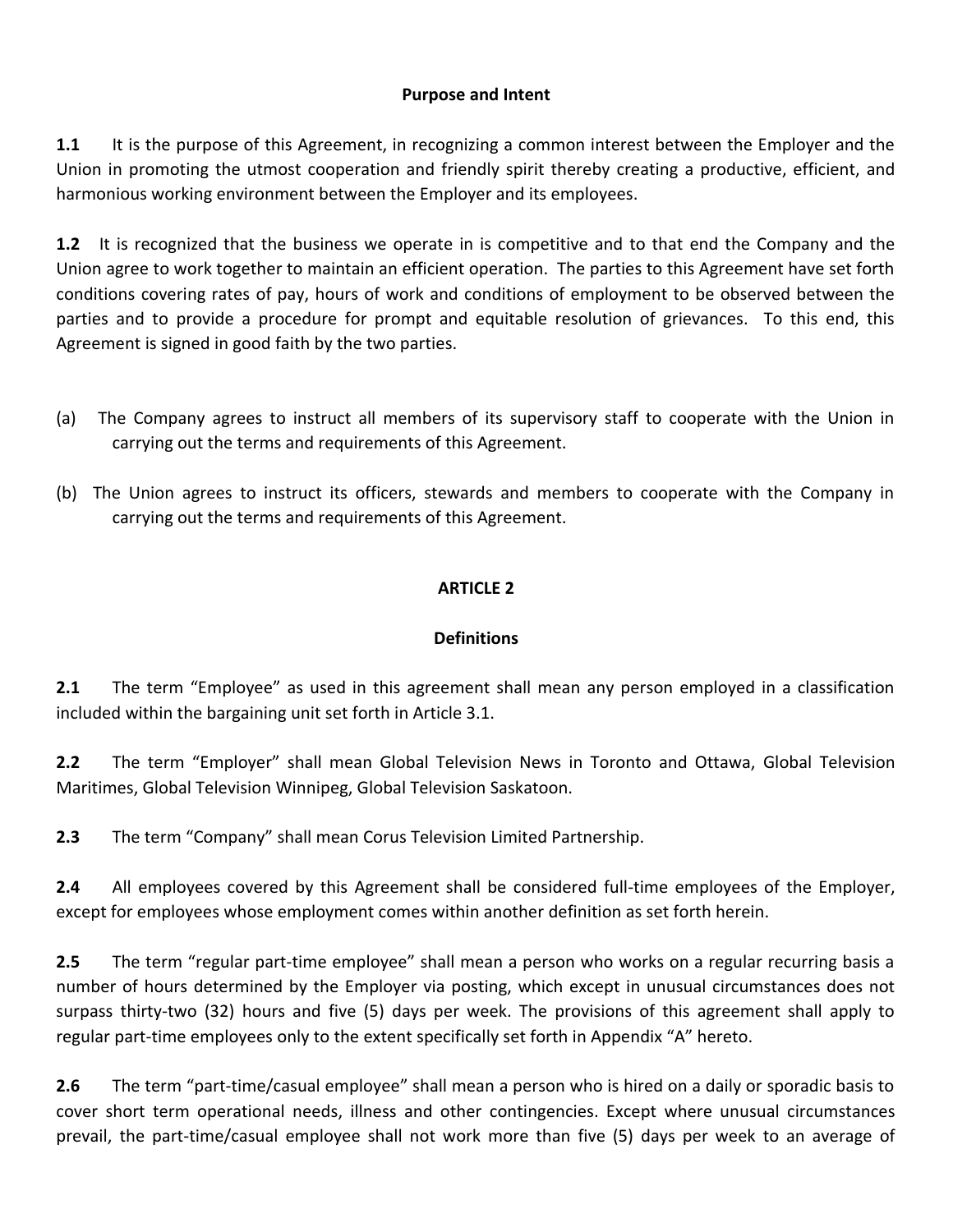twenty-eight (28) hours per week during any eight (8) week period. The provisions of this agreement shall apply to part-time/casual employees only to the extent specifically set forth in Appendix "A" hereto.

**2.7** Where a "regular part-time employee" or "part-time/casual employee" accepts employment as a "temporary employee", the hours worked as a temporary employee shall not be included for the purposes of Article 2.5 and Article 2.6 **above.** At the time of their appointment to a temporary position the part-time employee shall be advised of the anticipated duration of the appointment.

**2.8** The term "temporary employee" shall mean a person who is hired for a given term of employment to cover child care leaves, vacation leaves or any other leaves, or for employment during peak load periods. The Employer agrees to post temporary full-time employment opportunities that are over three (3) months in length. The provisions of this agreement shall apply to temporary employees only to the extent specifically set forth in Appendix "A" hereto.

**2.9** It is agreed and understood that the employer will not use part-time or temporary employees for the express purpose of eliminating or replacing existing full-time employees or to avoid the recall of employees from lay-off.

**2.10** The company shall provide the Union, on a quarterly basis, a report of the name, classification, and hours worked by all employees in a part-time, or temporary capacity.

**2.11** The term "independent person" shall mean a person who is self-employed and/or is employed by another party and who provides services to the Employer on a contractual basis and who is not economically dependent solely upon the Employer. Such persons are not subject to the provisions of the Agreement. The Employer shall not utilize independent persons for the purpose of reducing the number of existing full-time employees, or for the purpose of avoiding the recall of an employee on lay-off.

**2.12** The term "probationary employee" shall mean those full-time employees employed during the first three (3) months of continuous service with the Employer (in respect to part-time and temporary employees, their probationary term will equal 520 hours worked), provided that the Employer may extend the probationary period up to a total of six (6) months from the date of hiring (or an additional 520 hours worked for a part-time or temporary employee). The employee and the Union shall be advised of any such extension in writing and the reasons therefor. If requested to do so the Employer will meet with the employee and the Union to discuss the reasons for the extension. Absence from work by probationary employees for personal or health reasons shall increase their probationary period by the time absent.

**2.13** Where the Employer intends to terminate a probationary employee during the probationary period or any extension thereof, the reason therefor, shall be furnished to the employee and the Union if such reason is requested. If requested to do so, the Employer will meet with the employee and the Union to discuss the reason for its intention. It is understood that the Employer may terminate a probationary employee during the probationary period or any extension thereof, and such termination shall be deemed to be for just cause.

**2.14** The term "job classification" shall mean a specific job and not a group of jobs.

**2.15** The term "Agreement" shall mean this Collective Agreement.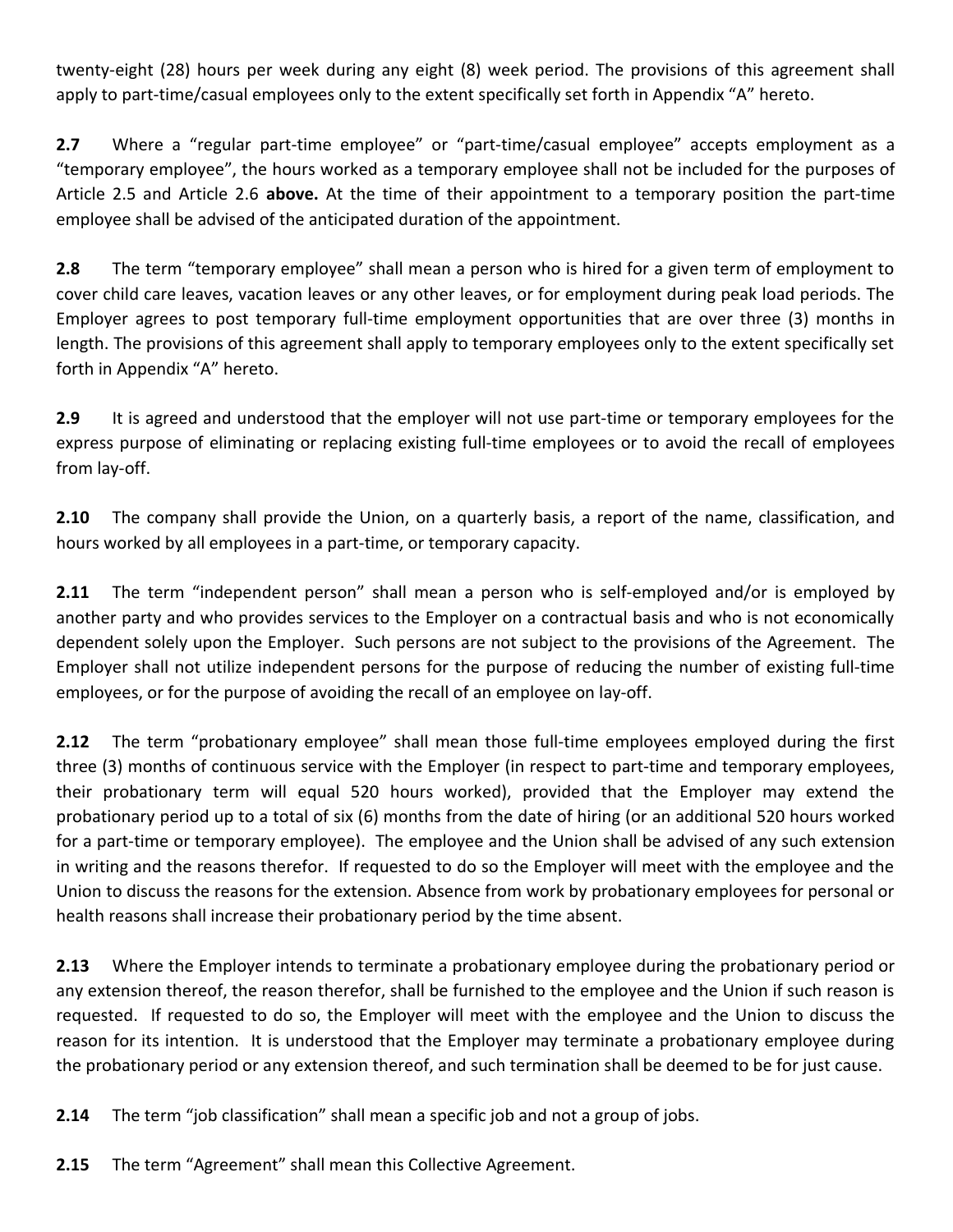**2.16** The term "Management Supervisor" shall mean a person who is not covered by this Agreement.

**2.17** The term "basic hourly rate" shall mean the employees' basic hourly rate calculated as in Article 48 of this Agreement.

**2.18** Where volunteers and/or student placements are performing work within the bargaining unit, they shall be considered as extra persons and shall not be subject to the terms of this Agreement. The Employer shall not utilize volunteers and/or students for the purpose of avoiding the utilization of full-time existing employees.

# **ARTICLE 3**

# **Bargaining Unit**

**3.1** The Employer recognizes the Union as the exclusive bargaining agent for all persons employed in the Unit defined by the Canada Industrial Relations Board order number: 10498-U of November 18, 2013, certifying Unifor, and any amendments thereto as mutually agreed by the parties or as specified in Article 49.

**3.2** The employees covered by this Agreement will be:

"all employees of Global Saskatoon, Global Winnipeg, Global Maritimes, and all News employees of Global Ontario, divisions of Corus Television Limited Partnership, excluding General Managers and those above, General or Retail Sales Managers, Executive Assistants, Marketing Consultants / Account Executives / Inside Sales Executive or Sales Representatives, News Directors, Operations Managers, Executive Producers, Business Manager (CKND), Director of Engineering (CKND), Production / Promotions Manager (CKND), Assignment Editor Toronto (CIII), Managing Editor (CIII), Media Manager (CIII), Production Manager (CIII), Supervising Producer Toronto (CIII), Ottawa Bureau Chief (CIII), Anchor / Executive Editor Global National, Supervising Producer (CIII Ottawa), Admin / HR Coordinator (CIHF), MIS / Technical Manager (CIHF)."

# **ARTICLE 4**

# **Management Rights**

**4.1** The Union acknowledges that the Company has the exclusive right to manage the affairs of the Company and that all rights shall remain exclusively with the Company except as modified by a provision of this Agreement.

**4.2** It is further recognized by the Union that the rights and responsibilities belonging to the management of the Company includes, but is not wholly inclusive of; the right to determine the size of work forces; the amount and type of machinery and technical equipment required; the amount and type of supervision necessary; methods, procedures and standards of operation; judgement and final evaluation of personnel qualifications: operating schedules; and the right to hire, promote, demote, layoff, transfer and reclassify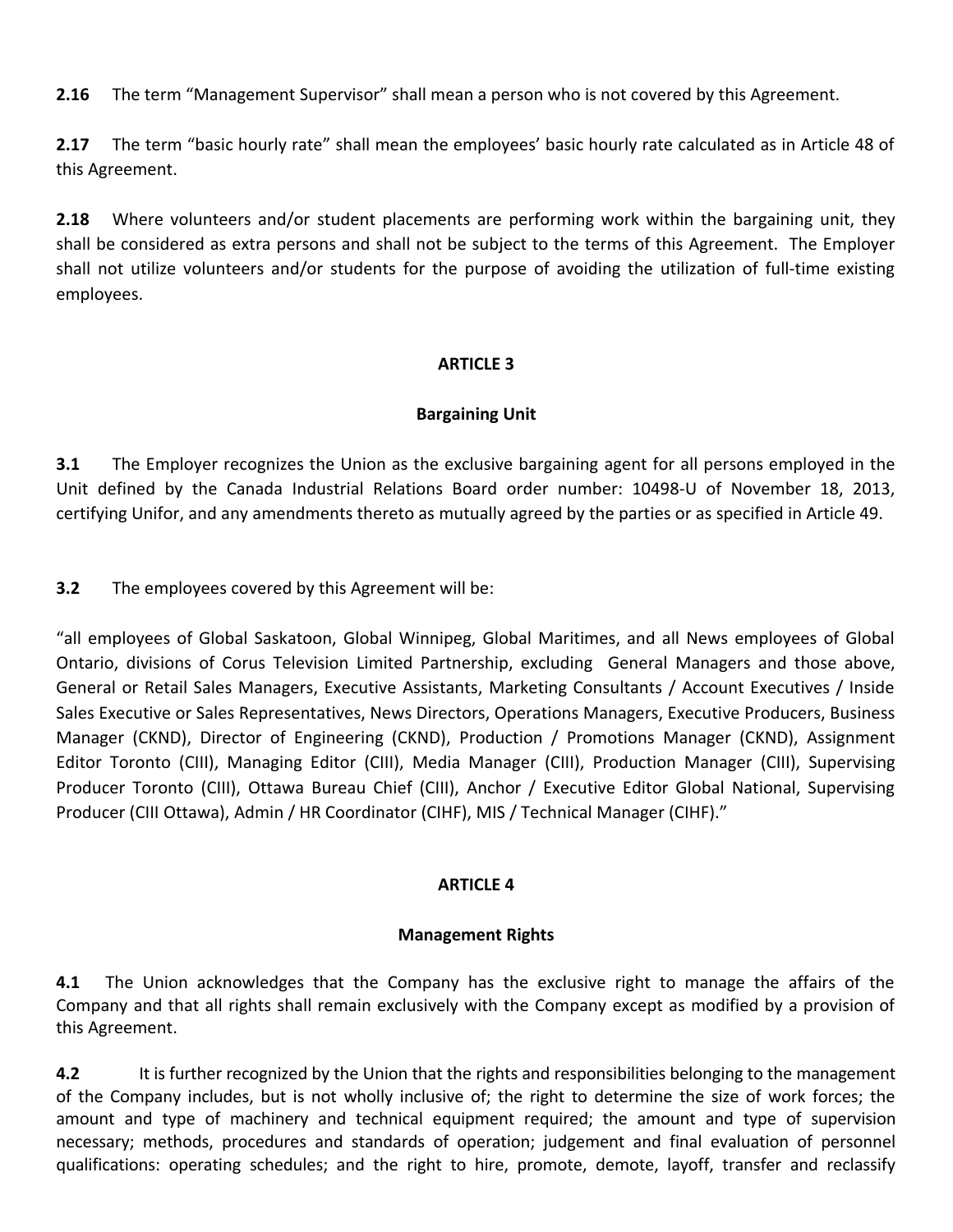employees; and also the right of the Company to discipline, suspend, or discharge any non-probationary employee for just cause or a probationary employee for reasonable cause.

**4.3** The Union acknowledges that the Company has the right to make, alter and enforce rules and regulations to be observed by employees. Before implementing new rules and regulations directly affecting the general working conditions, the Company will advise and explain such proposed rules and regulations to the Union.

**4.4** The management rights of the Company shall be exercised in all respects in accordance with the terms of this Agreement.

# **ARTICLE 5**

## **Membership and Dues**

**5.1** During the term of this Agreement the Company agrees to deduct from the regular base wages of the employees in the bargaining unit union dues. The rate of deduction is equal to the uniform assessment communicated to the Company by the Union. The Company will be notified thirty (30) days in advance by registered mail of any change in the present rate of deductions, provided however that the Company shall not be required to change the rate more often than twice during any Collective Agreement year.

**5.2** The Company agrees to remit the monies so deducted to the Union, or its nominee, monthly by cheque, payable in Canadian funds. The Company shall remit such dues by the fifteenth (15th) of the month following the month for which the dues are deducted, and shall include with such remittance a statement showing the following:

- (a) the name, classification title and regular base wages of each bargaining unit employee;
- (b) the amount of dues deducted on regular base wages of each bargaining unit employee.

**5.2.1** A copy of this dues check-off list is to be forwarded to the Local Union Treasurer at the time it is sent to the National Union Office.

**5.2.2** Each year the Company will indicate the total amount of union dues deducted at source and forward to the employee for the calendar year in question, a T-4 and/or T4A income tax slips with such amount indicated.

# **ARTICLE 6**

## **Notices to Union**

**6.1** The Employer shall e-mail to the appropriate Unifor National Representative, and to the Local Unit affected, a copy of the following:

(a) Within five (5) working days' notice of dismissal, suspension, demotion, and any disciplinary action placed on an employee's file;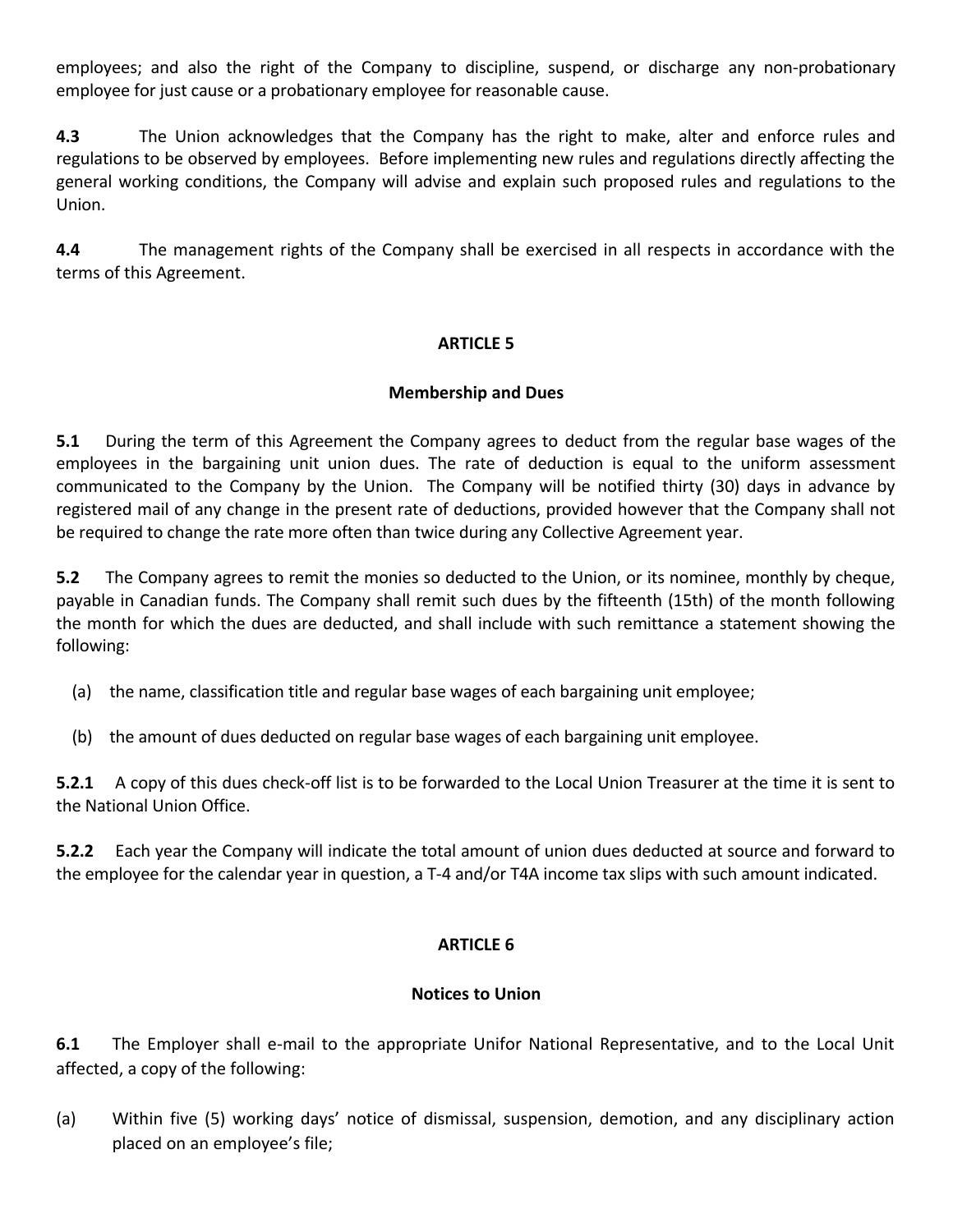- (b) On a pay period basis notices pertaining to hiring (including starting rate and classification to which they are assigned, promotion, or transfer (except temporary promotions or transfers), resignation, pregnancy/parental leave, change in active employment status, and the name of any employee who has completed their probationary period.
- (c) Any notice pertaining to the application or agreed interpretation of this Agreement;
- (d) A seniority list upon being requested to do so, but such requests shall not be made more frequently than once every twelve (12) months, or where the Company has provided notice of layoff in accordance with this Agreement.

**6.2** A new employee shall be provided a written statement from the Employer indicating their starting rate and the classification to which they are assigned and a copy of the Collective Agreement. The parties agree to share equally in the printing costs of the Collective Agreement.

**6.3** The Union agrees to notify the local News Director and Human Resources representative in writing within (5) working days of any changes in local elected Union representatives. In addition, the Union will forward a complete list of Union representatives to the Head of Labour Relations on a semi-annual basis, commencing on January  $1<sup>st</sup>$  and June  $1<sup>st</sup>$  of each year.

# **ARTICLE 7**

# **Union Access to Premises**

**7.1** Representatives of the Union shall have access to the Employers' premises to carry on inspections or investigations pertaining to the terms and conditions of this Agreement. Access to premises will be limited to two (2) representatives at any one time. A request for access to the Employer shall be made not later than twenty-four (24) hours in advance and may be waived by mutual agreement between the Union Representative and the Employer. Such investigation or inspection shall be carried on at reasonable hours and in such manner as not to unduly interfere with the normal operations of the Employer and shall be free from unreasonable interference from the Employer.

**7.2** A request for access as in this Article shall not be unreasonably denied.

**7.3** The Union will not engage in Union activities other than those provided for in this Agreement during working hours or hold meetings at any time on the premises of the Employer without Employer permission.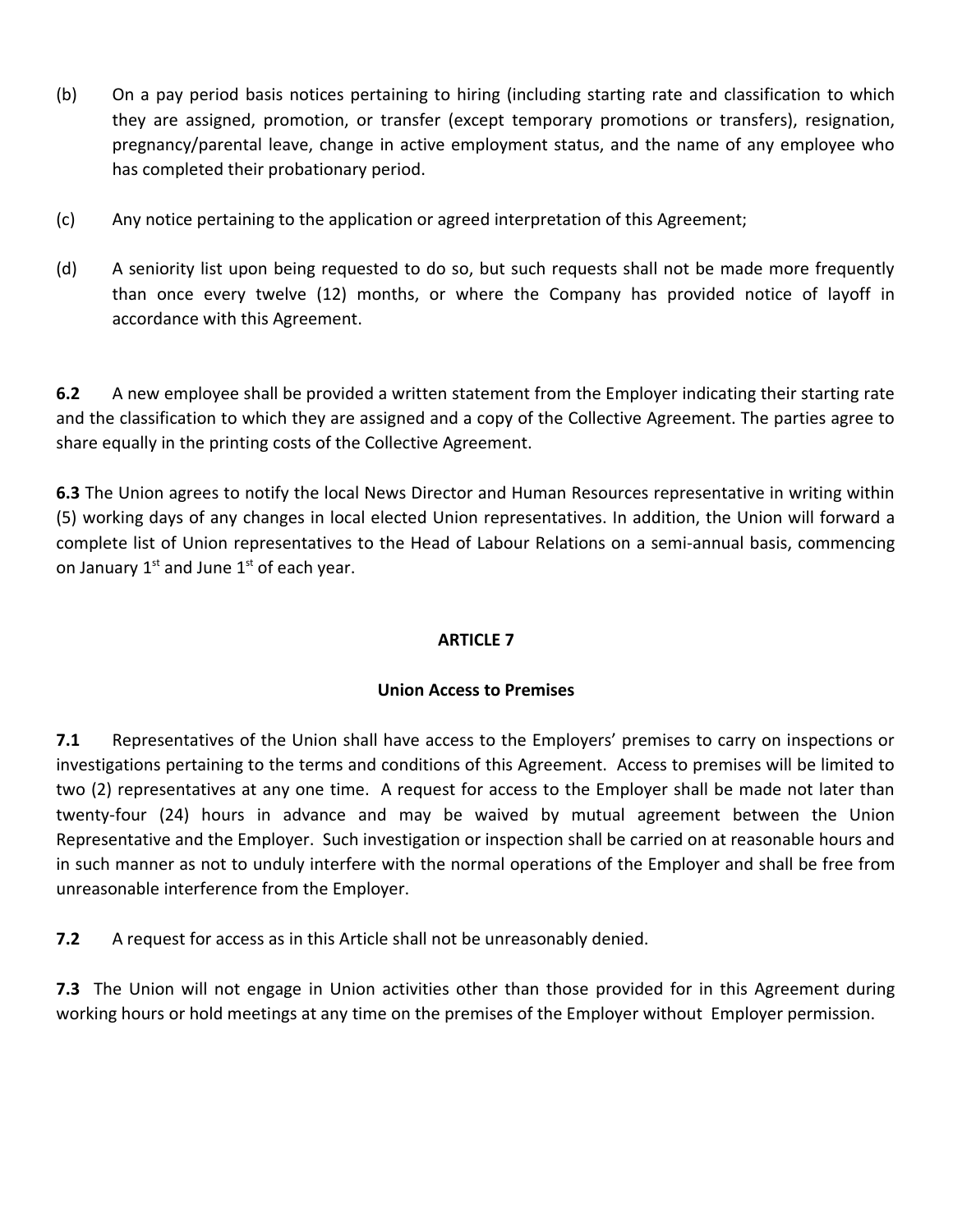# **No Discrimination**

8.1 The Company and the Union shall not discriminate on the basis of; race, national or ethnic origin, colour, religion, age, sex (gender), sexual orientation, marital status, family status, disability, or conviction from which a pardon has been granted and as otherwise provided by the Canadian Human Rights Act.

8.2 The Company will not interfere with, restrain, or coerce employees covered by this agreement because of membership in or lawful activity on behalf of the Union. The Company will not discriminate against any employee covered by this agreement in respect to the terms of this Collective Agreement because of membership in or lawful activity on behalf of the Union, nor will it discourage membership in the Union, or attempt to encourage membership in another Union.

8.3 The Union agrees that it will not discriminate against, coerce, or restrain any employee because of their membership or non-membership, activity or lack of activity in a labour organization. No employee covered by this agreement shall be required as a condition of employment to become a member of the Union.

## **ARTICLE 9**

# **Employment Equity**

**9.1** Employment Equity is a legislative requirement that is designed to improve the representation of four designated groups in the workplace: Women, Aboriginal Peoples, Members of Visible Minorities, and Persons with Disabilities. The Company and the Union agree that no provision of the Collective Agreement is intended to be an obstacle to Employment Equity.

**9.2** The parties agree to support the legislation pertaining to Employment Equity, and to recognize that special efforts may be necessary to improve representations of members of the designated groups in accordance with applicable legislation. The Company agrees to consult the Union prior to implementing any initiatives intended to facilitate this objective. Where it may be necessary to implement initiatives which specifically impact hiring and/or promotional opportunities covered by this agreement, the Company and the Union agree to negotiate such temporary amendments as may be required to fulfill obligations under the Employment Equity Act.

**9.3** The Union acknowledges and supports initiatives in the work place to facilitate representation of individuals from the four designated groups for the purpose of meeting the Company's employment equity obligations.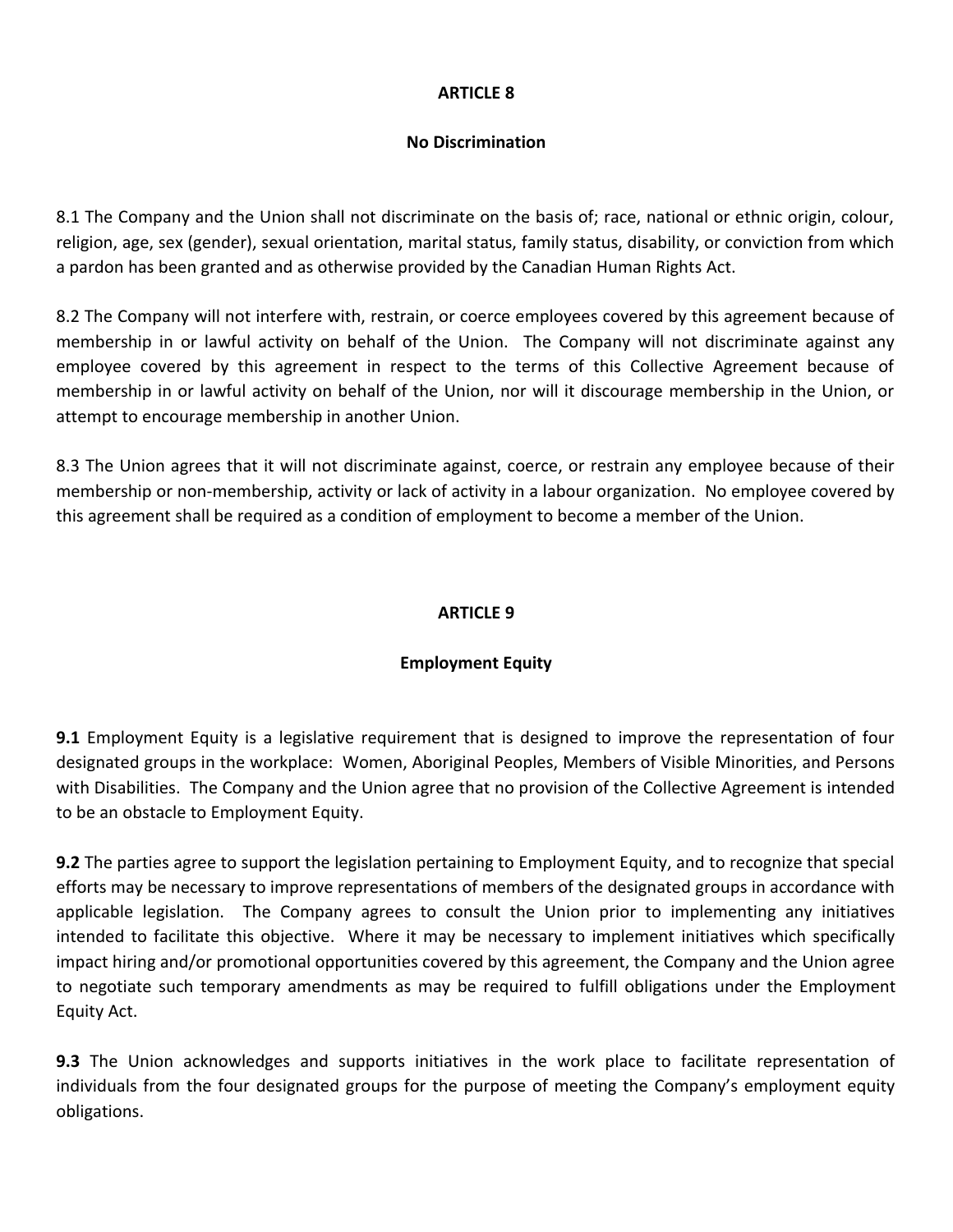#### **Union Use of Bulletin Boards**

**10.1** The Company agrees to the posting by the Union on the designated union board, of announcements regarding elections, meetings and internal affairs of the Union. Posting of any other material, including negotiation developments, must first be authorized by the Company. Such authorizations will not be unreasonably withheld.

## **ARTICLE 11**

#### **Leave for Union Activities**

11.1 Subject to operational requirements, the Employer will grant a leave of absence without pay for not more than two (2) employees at any one time, at each location, not to exceed six (6) consecutive days at any one time, so that the employee(s) may attend Executive Council Meetings and Labour Conventions etc. The aggregate leave granted under this article 11.1 shall not exceed thirty-two (32) days per location in any calendar year. The company will consider reasonable requests from the union to increase the aggregate maximum on a per occasion basis. A request for such leave shall be submitted at least fifteen (15) days in advance.

11.1.1 Further to 11.1 above and subject to operational requirements, the employer agrees to grant a leave of absence to a third (3<sup>rd</sup>) employee, if requested, where such employee is serving on the Local Union's M1 Executive Committee, such as; President, Vice-President, Secretary, Treasurer, or Master Steward.

11.2 Upon request by the Union, the Employer agrees to release up to five (5) employees named by the Union without loss of regular pay or earned benefits to attend negotiations meetings with the Employer.

11.3 Upon request by the Union, the Employer agrees to release without loss of pay at the basic hourly rate or benefits, three (3) employees named by the Union in order to attend grievance or other meetings with the Employer at the location. Any time spent in such meetings shall not be considered for the purpose of determining overtime pay, if the meetings extend beyond a normal tour of duty.

11.4 Leave provided for in this Article 11 shall not constitute a break in continuity of service in the computation of seniority or other benefits under this Agreement.

## **ARTICLE 12**

#### **No Strike - No Lockout**

12.1 The Union will not cause, nor permit its members to cause, nor will any member of the bargaining unit take part in a slowdown or a strike, either a sit-down or stay-in or in any other kind of strike or any other kind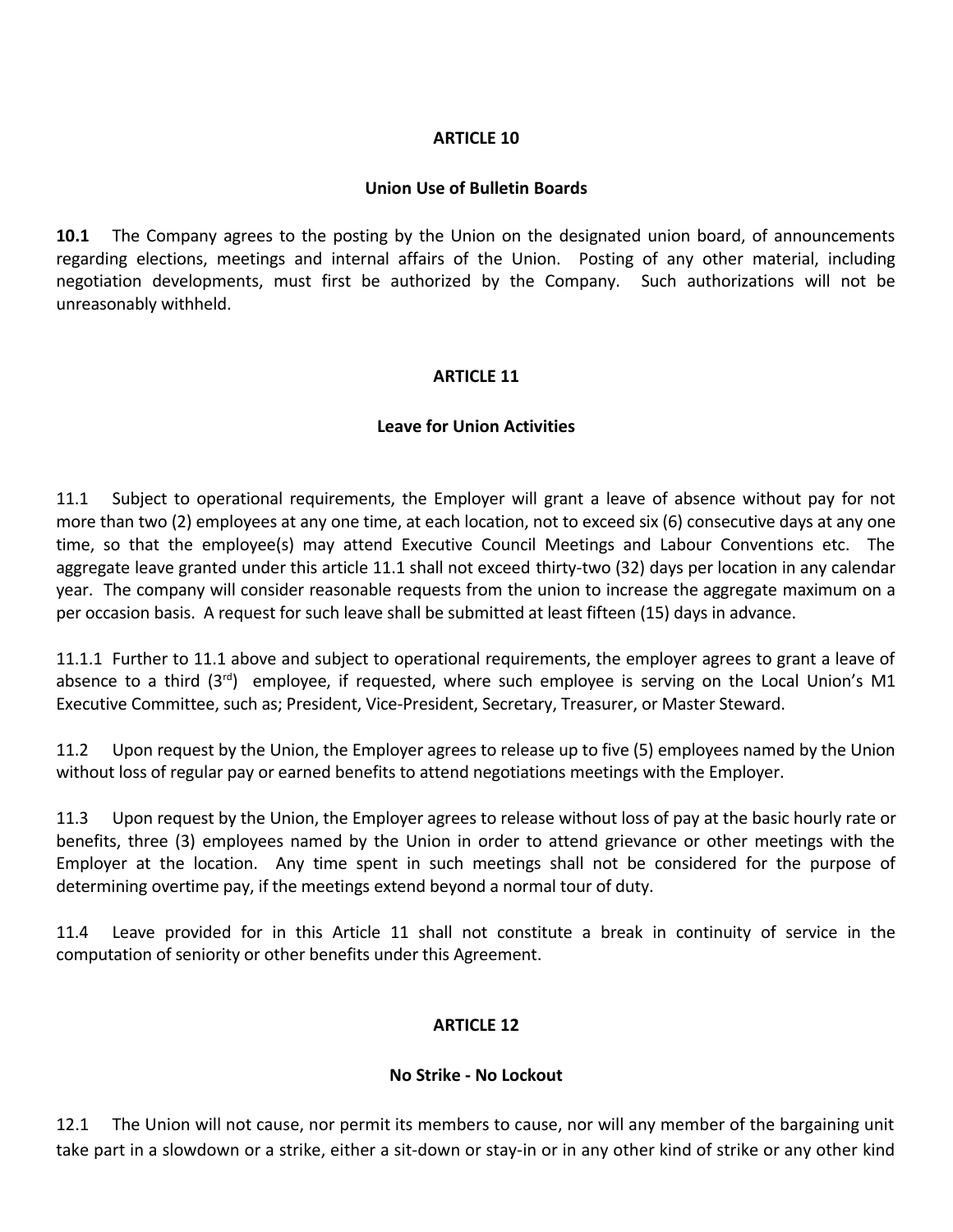of interference or any work stoppage total or partial of any of the Employer's operations during the term of this Agreement.

12.2 The Company will not cause, or permit its employees to cause, engage in or permit a lockout of any of its operational locations during the term of this Agreement.

# **ARTICLE 13**

## **Grievance Procedure**

13.1 It is mutually agreed that it is the spirit and intent of this Agreement to adjust, as quickly as possible, grievances arising from the application, administration, interpretation or alleged violation of this Agreement.

13.2 An employee shall first discuss their concern informally with their management supervisor in an attempt to settle the matter before filing a written grievance in Step 1 herein. The employee may be accompanied by a union representative who may arrange for the discussion referred to herein. The opportunity for discussion and any time taken by the management supervisor to respond to the employee shall not prejudice the rights of the employee to proceed with a written grievance under this Article.

Step  $1$ : The grievance shall be reduced to writing and a copy thereof delivered to the Management Supervisor or the Company's designee, and a representative of the National Union, or their designee, within ten (10) working days of the arising of such grievance. A copy shall also be simultaneously delivered to the employee designated by the employees as their Chair of the Local Grievance Committee. The Management Supervisor shall give their written reply within five (5) working days of receipt of the grievance.

Step 2 : If the reply of the Management Supervisor does not resolve the grievance or no reply is received the grievance shall be discussed at a meeting initiated by either party within ten (10) working days of the conclusion of Step 1. The designated Management Representative(s) and the Local Grievance Committee, consisting of not more than three (3) members from that location, shall attempt to resolve the grievance. The designated Management Representative shall give their written reply within five (5) working days of the meeting at Step 2.

Step 3 : If the reply of the Management Representative does not resolve the grievance, or no reply is received, it shall be referred to the representative of the National Union and the representative of the Company, designated by the Company for discussion within ten (10) working days of the conclusion of Step 2 for further discussion and consideration.

Step 4 : In the event that the representatives of the Company and the Union cannot reach agreement, either party may, by registered mail within thirty (30) days of the discussion described in Step 3 submit the dispute to binding arbitration.

The parties shall, within ten (10) days of the sending of the notice requesting arbitration, select a mutually acceptable arbitrator within these ten (10) days, the Federal Minister of Labour shall be requested to appoint the arbitrator. The cost and/or expenses of such arbitration shall be borne equally by the Company and the Union, except that no party shall be obligated to pay the cost of a stenographic transcript without express consent. The person elected/appointed in accordance with the above, must agree prior to their appointment, to render an award within thirty (30) days from the date of the last day of the hearing.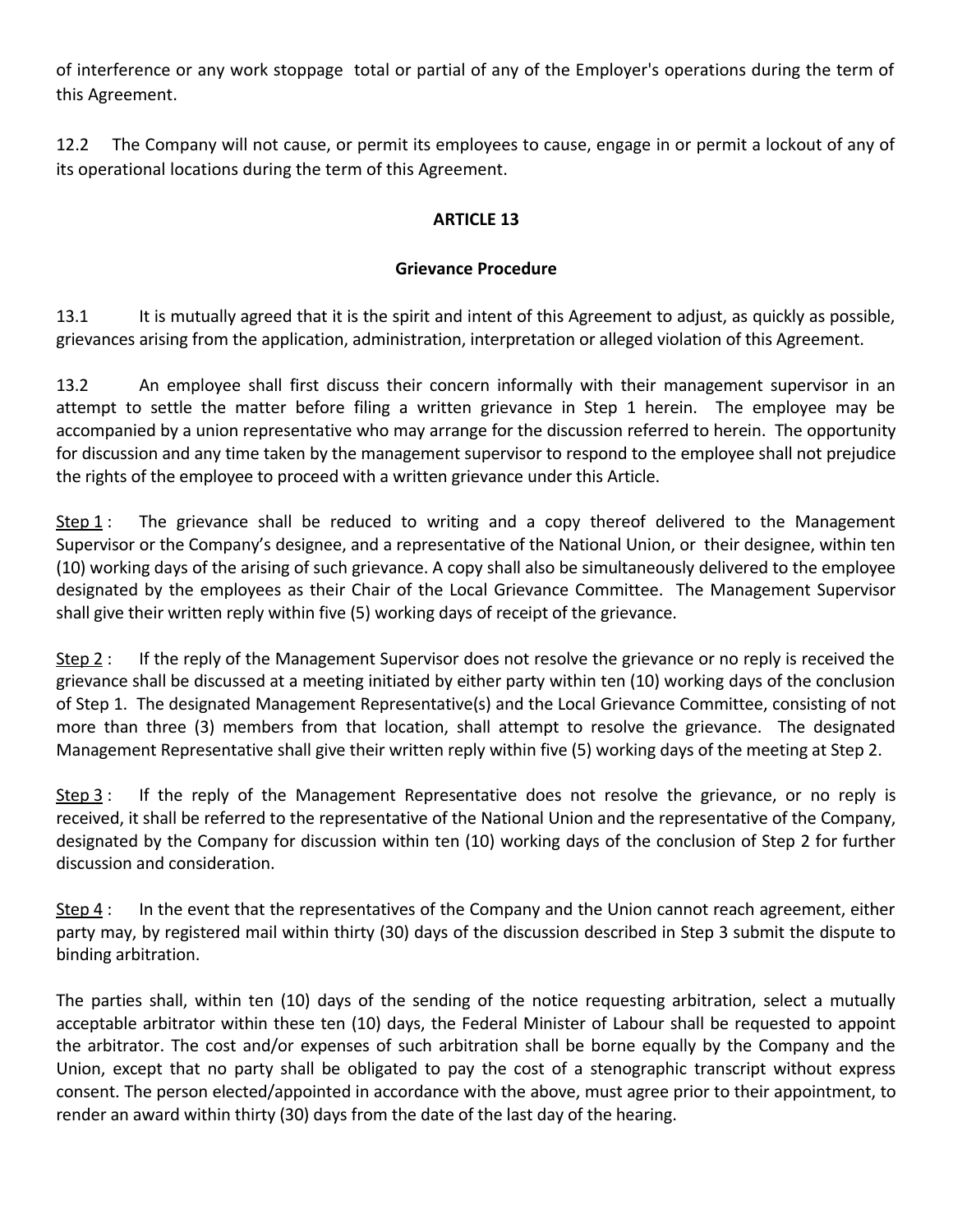13.3 The arbitrator shall not have the power to change, modify, extend or amend the provisions of this Agreement, but they shall have the power to direct, if the arbitrator thinks proper, that any post probationary employee who has been suspended, discharged, or otherwise disciplined without just cause (or a probationary employee for reasonable cause), shall be reinstated with pay or without pay or part pay and with or without any other benefit under this agreement which may have been lost.

13.4 The Union may file a policy grievance at Step 2, where the matter is not appropriate to be grieved as an individual grievance.

13.5 In dismissals and matters of general concern where time is of the essence the matter shall be discussed between the representatives of the Company and the Union at Step 3, and if not satisfactorily settled, either party may refer the matter to arbitration as provided in Step 4 of Article 13.2.

13.6 Time Limits: Any time limit mentioned under the grievance procedure shall exclude Saturdays, Sundays, and Statutory Holidays, and may be extended by mutual consent of the parties.

13.7 Employees shall suffer no loss of pay or other benefits while attending grievance meetings with the Company.

13.8 All grievances shall set out the matter complained of, the specific provisions of the Collective Agreement allegedly violated and the remedy sought.

# **ARTICLE 14**

# **Expressions of Dissatisfaction**

14.1 An employee shall be notified in writing of any written expression of dissatisfaction concerning their work within a period of ten (10) working days of the dissatisfaction becoming known to the employees' Management Supervisor. The employee shall be furnished with a copy of any such dissatisfaction which may be detrimental their advancement or standing with the Employer. If this procedure is not followed, such expressions of dissatisfaction shall not become part of the employees' record for use against them at any time.

14.2 The employee's reply to such expression of dissatisfaction, if received within ten (10) working days after the employee has been given notice referred to in Article 14.1 herein, shall become part of the employees' record. If such reply is not so received, as provided herein, it will not become part of their record for the use by them at any time.

14.3 Where it has been determined an expression of dissatisfaction is found to be unjustified, all references to such expression shall be removed from the employee's record and destroyed.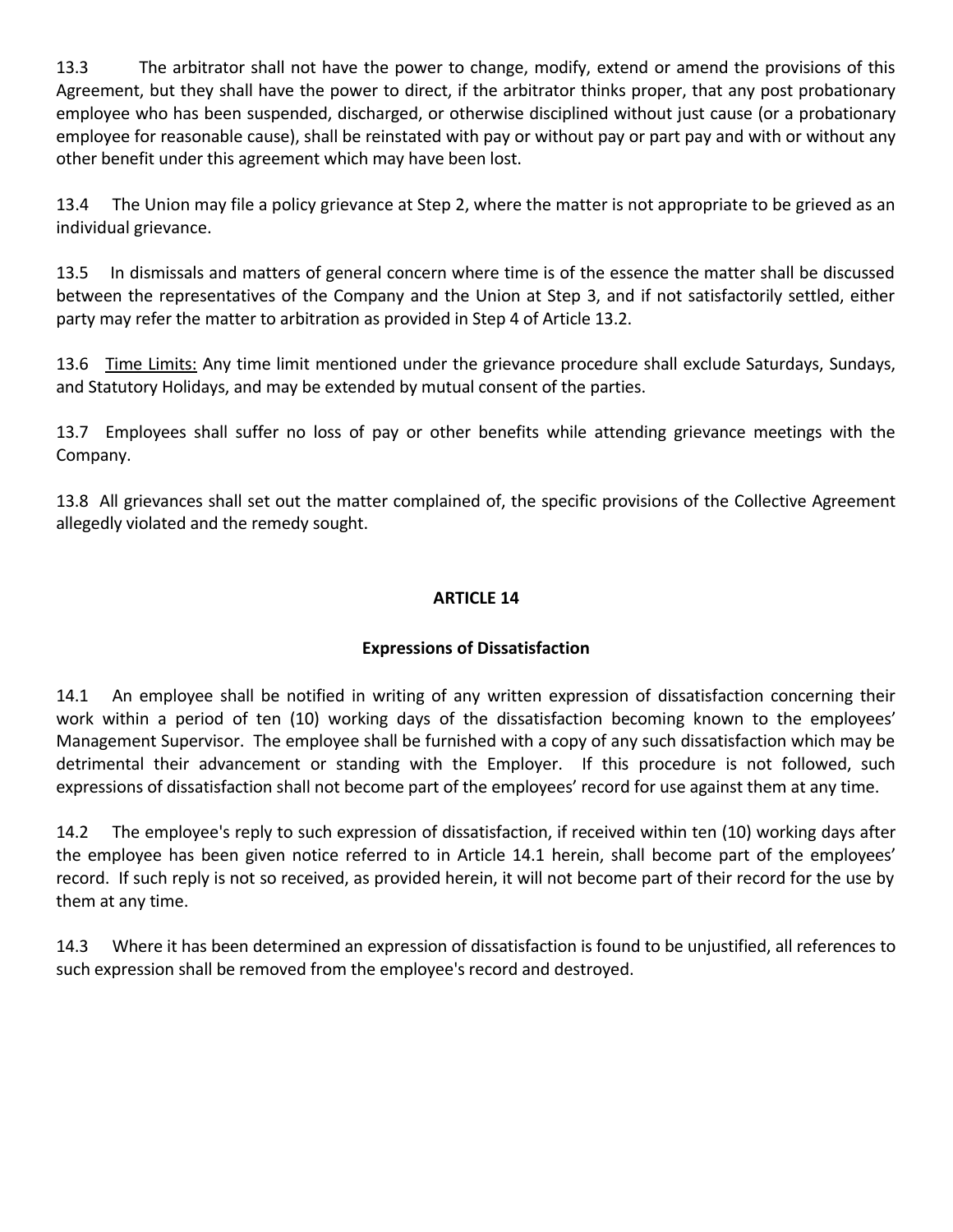14.4 An employee may have access to their personnel file in the presence of the employees' Management Supervisor or a Human Resources Management Department Representative during office hours, once each six (6) months or earlier in the event of a grievance.

14.5 Where a meeting with a manager or department head is convened for disciplinary purposes, or where a meeting becomes disciplinary in nature, an employee shall have the right to have a union representative present. In the case of a grievance, an employee shall have the right to take a Union Steward or Local Officer with them to review their personnel performance file.

14.6 Where is has been determined that a report on performance is unjustified all references to such expression/report shall be removed from the employee's record and destroyed.

# 14.7 Saskatoon

Where within a period of two (2) years of the placing of an expression of dissatisfaction (as referred to in article 14.1) on an employee's file, the company has not advised the employee that they are disciplined therefore, the expression of dissatisfaction shall be expunged from the employee's file and shall not be subsequently used against them.

## 14.8 New Brunswick

All employees shall have access to their records and no reprimand shall form part of any employee's record for more than two (2) years, provided that during the two years following the reprimand, no further disciplinary measures are incurred. However, in no event shall a reprimand form part of an employee's record for more than three (3) years.

## **ARTICLE 15**

## **Seniority**

**15.1** Seniority is defined as the length of continuous full-time employment with the Company from the date of last hire. Each location will have separate seniority lists, within the bargaining unit, for the purpose of the following:

- a) vacation selection, Article 30
- b) The right to decline overtime, Article 36.1
- c) The right to decline work on a day off, Article 37.3
- d) promotions and transfers, as described in Article 16
- e) lay-offs, as described in Article 18
- f) Recall from lay-off as described in Article 19
- g) technological change as described in Article 20

**15.2** An employee of the Company who is to be transferred or promoted to a job under this Agreement shall at the time of transfer or promotion be credited for seniority purposes with all service time in the employ of the Company.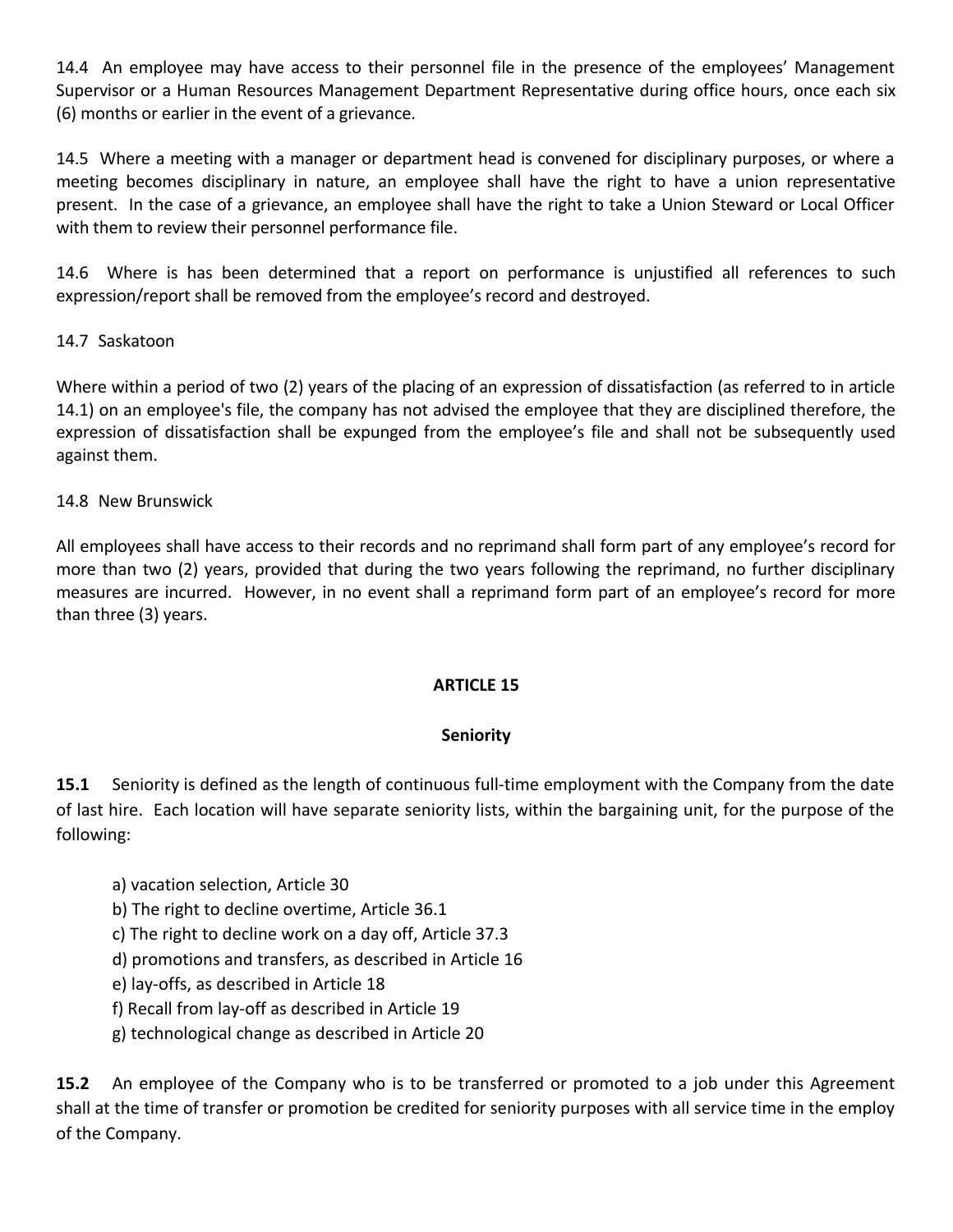**15.3** Seniority will accumulate during any approved leave of absence, except as provided in this Agreement.

**15.4** An employee's seniority rights and employment with the Company shall cease for any of the following reasons:

- (a) Leaves of their own accord or is retired;
- (b) Is discharged and the discharge is not reversed through the grievance and arbitration procedure;
- (c) Where the employee has not been actively at work within the time period set forth in Article 19.2;
- (d) Fails to return to work upon the termination of an authorized leave of absence without a valid excuse, uses a leave of absence for purposes other than those for which the leave of absence was granted;
- (e) Fails to return to work within seven (7) calendar days from the date of the notice to return was delivered to the employee's last known address.

## **ARTICLE 16**

#### **Promotions and Transfers**

16.1 Where a vacancy in a fulltime permanent position within the bargaining unit is to be filled, it shall be posted for a minimum of seven (7) calendar days prior to permanently filling such vacancy from any other source. The notice of vacancy shall state the job classification and primary qualifications required for the position.

16.2 Promotions and transfers to jobs within the bargaining unit shall be based on qualifications established by the Employer. These qualifications may include; core competency and technical knowledge, work performance, problem solving skills, good role model, ability to evolve and grow, leadership, ability and willingness to train, interpersonal skills, accountability, commitment, punctuality and attendance, positive attitude, as referenced in Article 46 and other relevant factors. Providing that one or more of the applicants satisfactorily meets or exceeds the qualifications, the Employer shall award the position to the best qualified applicant. Company seniority will be considered when evaluating applicants. When the qualifications of two (2) or more applicants are relatively equal Company seniority shall apply. Employee applicants with more seniority than the successful applicant will be provided with reasons in writing why the Company found them not to be qualified based on the stated qualifications for the job. If there is no applicant who satisfactorily meets the qualifications established for the position, the Employer may hire from any source.

16.3 The Employer shall act bona fide and in a nondiscriminatory manner when establishing qualifications for a job. These qualifications shall be clearly stated in the notice of job vacancy and shall be followed by the Employer when evaluating candidates as per Article 16.2.

16.4 An employee of the Company who is appointed to a position within the bargaining unit shall upon such appointment be credited with all seniority they have accumulated since the employee's last date of hire by the Company.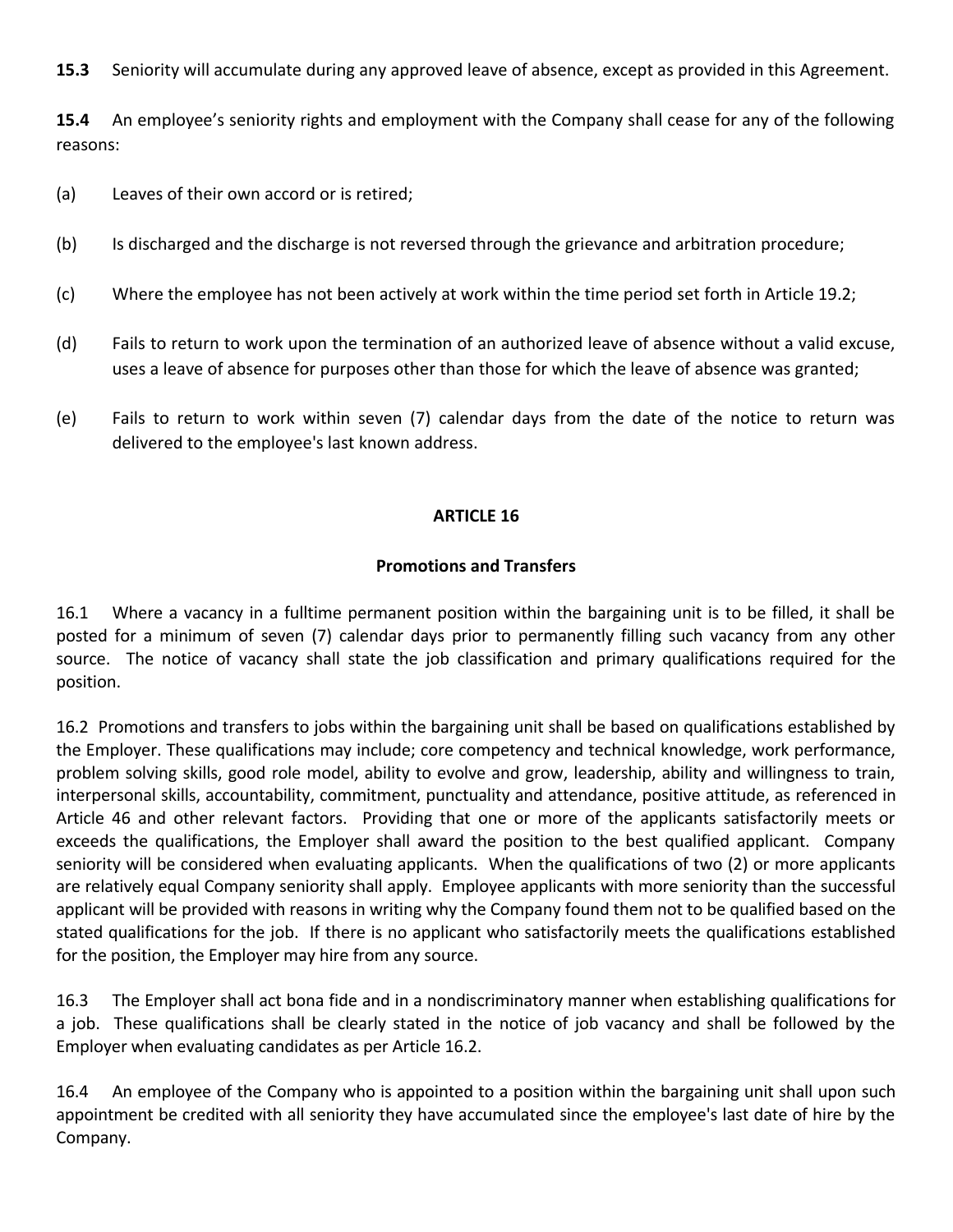16.5 An employee promoted or transferred to fill a vacancy in another classification shall be on a trial period in such classification for a period of up to three (3) months (i.e., 90 calendar days). The Employer may, at any time during this trial period, return the employee to the former classification with no loss of seniority. At the conclusion of a successful trial period the employee will be advised in writing that the promotion or transfer has been made permanent.

16.6 No employee shall be permanently transferred or assigned to a position outside of the bargaining unit without their consent, and the employee will not be penalized for such refusal.

## **ARTICLE 17**

## **Dismissal, Suspension and Discipline**

17.1 The discharge or suspension of an employee or any disciplinary action taken against an employee shall be for just cause.

17.2 An employee shall be informed of the Employer's decision to discharge or suspend them by notice in writing.

17.3 The decision set forth in such notice may be subject to the grievance procedure as set out in Article 13 of this Agreement.

# **ARTICLE 18**

## **Lay-offs**

18.1 The Employer shall advise the Union and the employees concerned at least four (4) weeks in advance in the case of lay-off of employees with twelve (12) months or more seniority, and two (2) weeks in the case of employees who have completed their probationary period, and who have less than twelve (12) months of seniority.

18.2 When lay-offs of employees are to be made, the Employer shall determine the number of employees to be laid off and the jobs and functions affected at a specific location.

18.3 When employees are to be laid off such lay-offs shall first be determined in inverse order of seniority from within the jobs affected at a specific location. Where, in the Employer's opinion, the senior employee within the job classification affected is best qualified for the remaining job or jobs, the senior employee shall be retained.

18.3.1 The employer shall act bona fide and in a non-discriminatory manner when establishing qualifications for the remaining job or jobs. These qualifications shall be clearly stated and shall be followed by the Employer when evaluating candidates as per Article 18.3. Candidates with more seniority than the retained employee will be provided with reasons in writing why the Company found them not to be the best qualified based on the stated qualifications for the job or jobs.

18.4 An employee about to be laid off and who is qualified to perform another job, may apply to have their Company seniority applied to another function. Notwithstanding, employees may not exercise bumping rights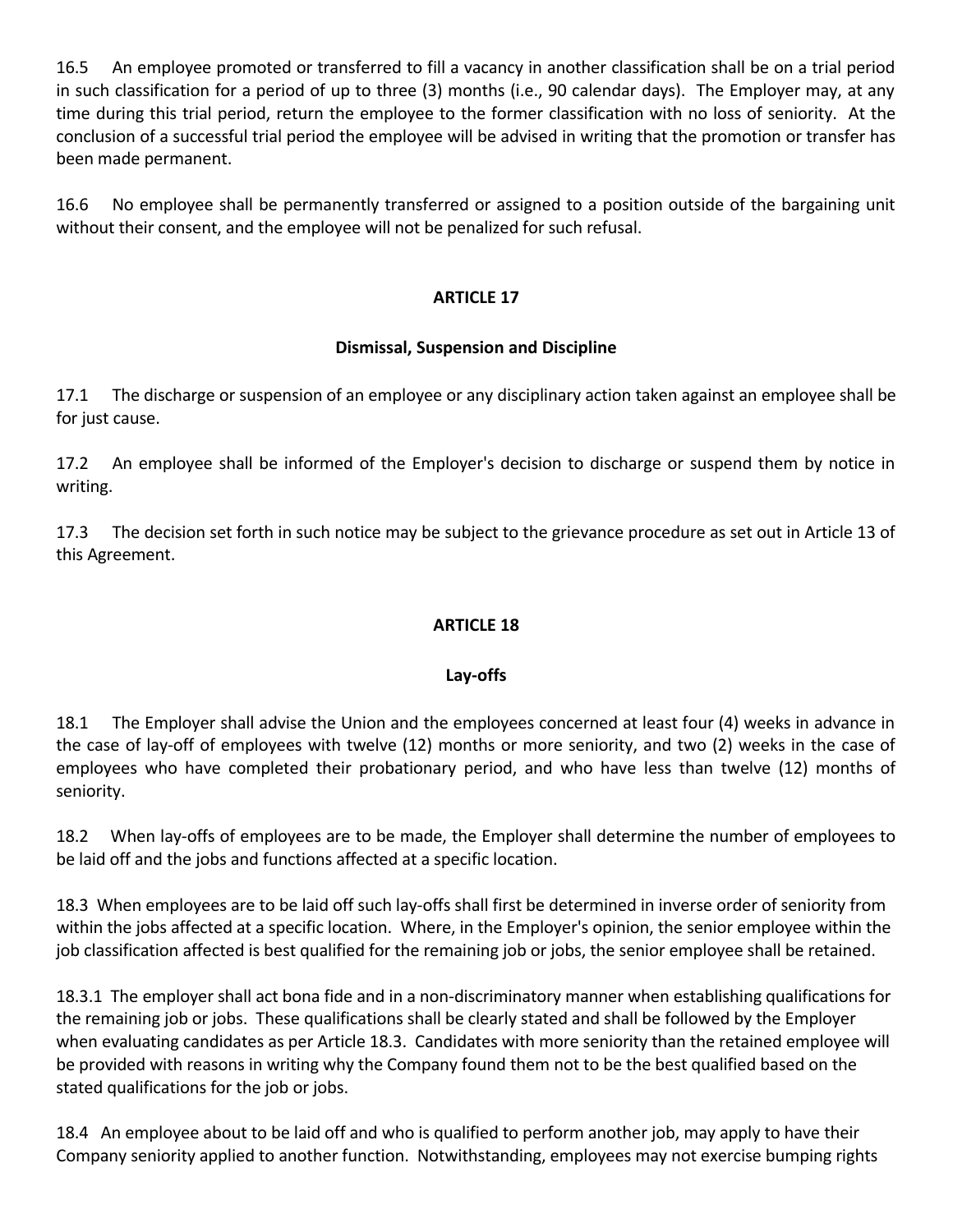to anchor classifications. Where the employee applying, in the Employer's opinion, is at least then as qualified as the other and less senior employee, the senior employee may exercise their employee seniority. An employee applying to have their seniority applied to another job shall apply within five (5) days (exclusive of Saturday, Sunday and statutory holidays) from the date of being advised of the lay-off.

a) Where an employee wishes to maintain employment within their occupation but unable to apply their seniority within their location, they may then apply their seniority within their region, for example; Prairies, Ontario, Maritimes, in accordance with this Article, provided they possess the qualifications as determined by the company

b) An employee who bumps to another location will be given reasonable time to familiarise themselves with new duties and responsibilities.

c) It is understood that regardless of seniority, no bargaining unit person, may be "bumped" or displaced by someone from another location within the Bargaining Unit who had seniority under this agreement on the date of ratification, December 18, 2013.

18.5 While an employee who has two (2) or more years' seniority is laid off, the Employer shall pay one hundred percent (100%) of all the premium costs of the employee's medical and group insurance benefits (except for long term disability coverage) as contained in Article 23 for a period of up to six (6) months. If an employee otherwise has such benefits during the said period, this provision shall not apply. The medical and group insurance benefits (except for long term disability) contemplated by this Article 18 are those benefits which the employee enjoyed at the time of lay-off.

18.6 An employee who has exercised their seniority and moved to another job classification at the time of layoff shall have the right to return to their former job should a full time vacancy occur within twelve (12) months following their layoff and provided they are qualified.

18.7 An employee who exercises their seniority pursuant to Article 18.4 shall continue to receive the salary they had been receiving in the higher job classification for a period of three (3) months. Thereafter they shall be assigned to the same level on the lower applicable salary scale as they were previously assigned. For the purposes of progression up the lower salary scale the employee's next anniversary date shall be one (1) year from their assignment to the lower salary scale.

# **ARTICLE 19**

# **Recall From Lay-off**

19.1 When a permanent fulltime vacancy occurs within the location or region in a job for which a laidoff employee is qualified, the Employer agrees to recall in the inverse order of lay-off, those employees who were laid off. The Employer agrees to notify the employees concerned by registered mail or personally delivered mail to the laidoff employee's last known address. The employee must return to work within seven (7) days from the date the notification referred to herein was delivered.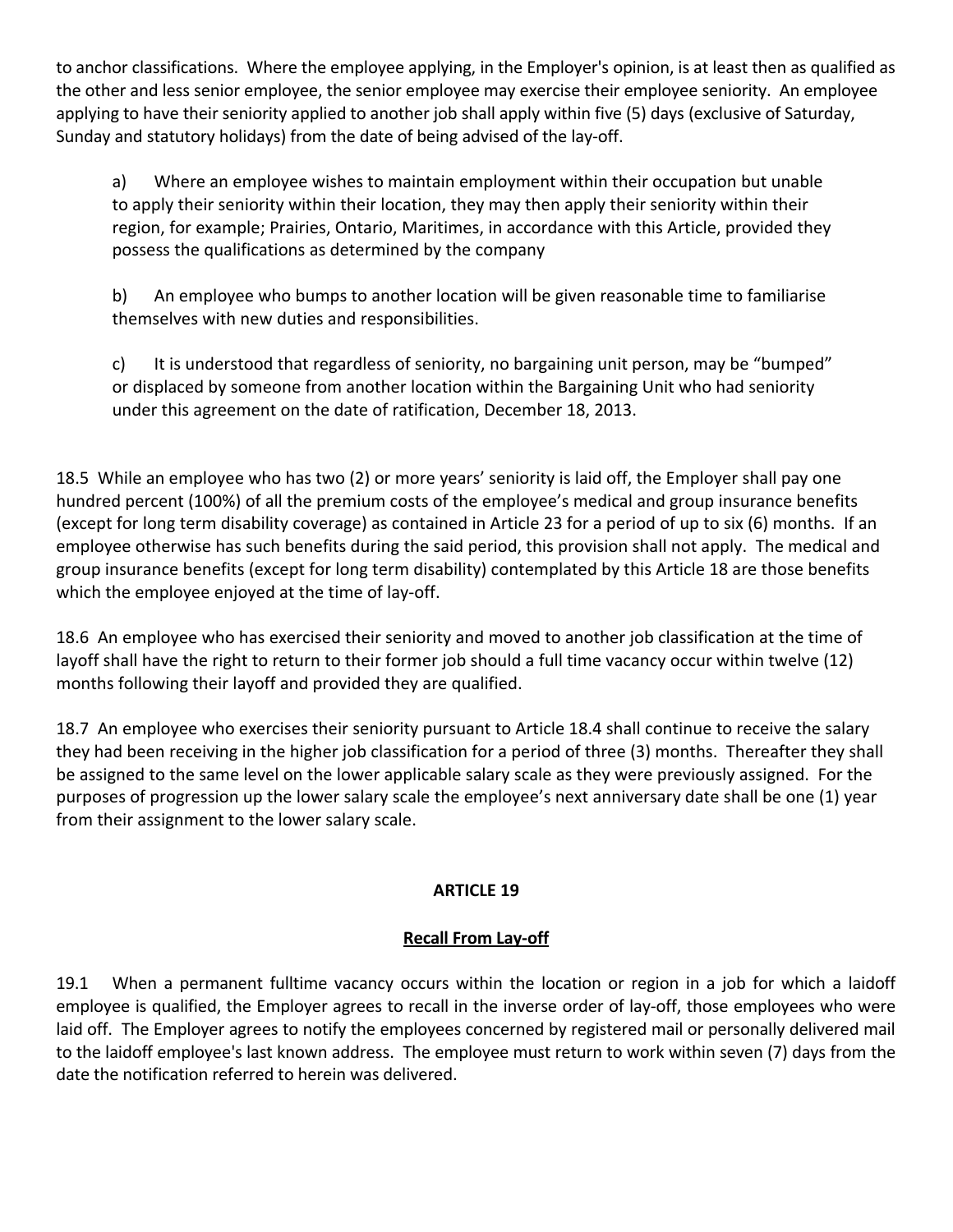Where an employee who is on lay-off accepts a temporary position, of three (3) months or more, with the Employer during lay-off, the employee shall retain their seniority rights during the temporary employment period, but the temporary employment shall not extend the period of the employee's recall rights.

19.2 A laidoff employee shall retain their seniority and right of recall for a period of twelve (12) months from the date of their lay-off. A laidoff employee's recall rights will be maintained if they refuse recall to a job offer of a lower grouping than that which they previously held. Recall rights are lost if an employee who has accepted a recall fails to report to work as stipulated.

19.3 Employees recalled under this Article 19 shall be credited with their seniority at the time of being laid off.

# **ARTICLE 20**

# **Technological Change**

20.1 The provisions of this Article 20 are intended to assist employees affected by a technological change as herein defined and to adjust to the effects of such change.

- 20.2 In this section "technological change" means:
- (a) The introduction by the Company or the Employer into its work, undertaking or business of equipment or material of a different nature or kind than that previously utilized by it in the operation of the work, undertaking or business; and,
- (b) A change in the manner in which the Company or the Employer carries on the work, undertaking or business that is directly related to the introduction of that equipment or material.

20.3 The procedure for dealing with technological change that is likely to affect the terms, conditions and tenure of employment of a significant number of employees is as follows:

20.3.1 The Company or the Employer will notify the Union of such a technological change at least one hundred and twenty (120) days prior to the date on which such change is to be effected. Such notice shall be in writing and shall state:

- (a) The nature of the technological change;
- (b) The date upon which the Company or the Employer proposes to effect the change;
- (c) The approximate number and type of employees likely to be affected by the technological change;
- (d) The effect that the technological change is likely to have on the terms and conditions or security of employment of the employees affected.

20.4 Upon receipt of such notice by the Union, the parties shall arrange a meeting or meetings for the purpose of conducting discussions. The job classifications and the names of employees likely to be affected shall be furnished to the Union.

20.5 An employee who is displaced through technological change may: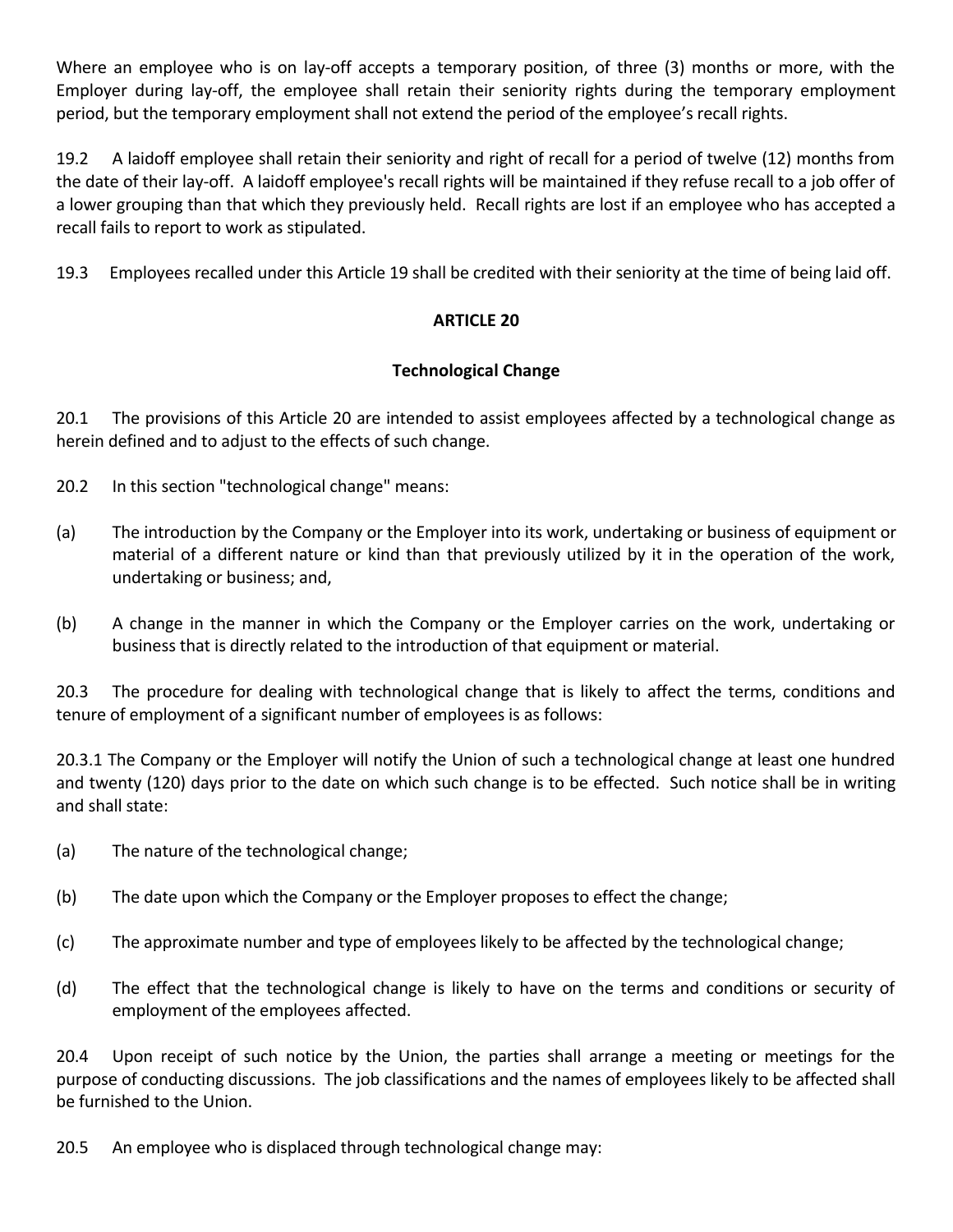(a) Seek to invoke any seniority job rights the employee holds pursuant to this Agreement;

or

(b) Avail themself of any training program offered by the Employer or the Company which provides retraining for employees so affected;

or

(c) Accept severance pay as hereinafter provided.

20.6 Where an employee has been displaced through technological change and where there is a reasonable expectation that the employee would be able to perform satisfactorily in another job after a reasonable training period, the Employer will provide reasonable retraining.

20.7 Severance pay as contemplated by this Article 20 shall be based on three (3) weeks' pay for each year of continuous service with the Employer, to a maximum of fifty-two (52) weeks, prorated to the nearest full month of employment.

20.8 The severance payment as in Article 26.1 shall be deemed to include any severance payment required pursuant to any statute. Acceptance of severance pay will be classed as a voluntary resignation with termination of the employee's seniority and employment rights.

20.09 Notwithstanding that a "technological change" may not cause the procedure set forth in Article 20.3 to become operative, where the Company introduces, replaces and/or modifies equipment which results in the layoff of an employee, Section 20.5 only shall apply to the affected employee. The Company shall nonetheless give as much notice in advance of the lay-off to the Union and to the affected employee as is reasonably possible. In any event, such notice shall not be less than the notice provided for in Article 18.1 of the agreement.

20.10 In recognition of the above provisions, it is understood that Sections 52, 54 and 55 of the Canada Labour Code, Part I do not apply to the Employer or the Union.

# **ARTICLE 21**

# **Sick Leave**

21.1 Employees who are absent from work due to a bona fide illness or bona fide accident are paid while absent on the following basis:

# **a) Ontario**

| 3 months but less than 1 year | 100% for 2 weeks, 75% for 13 weeks |
|-------------------------------|------------------------------------|
| 1 year but less than 2 years  | 100% for 4 weeks, 75% for 11 weeks |
| 2 years but less than 3 years | 100% for 6 weeks, 75% for 9 weeks  |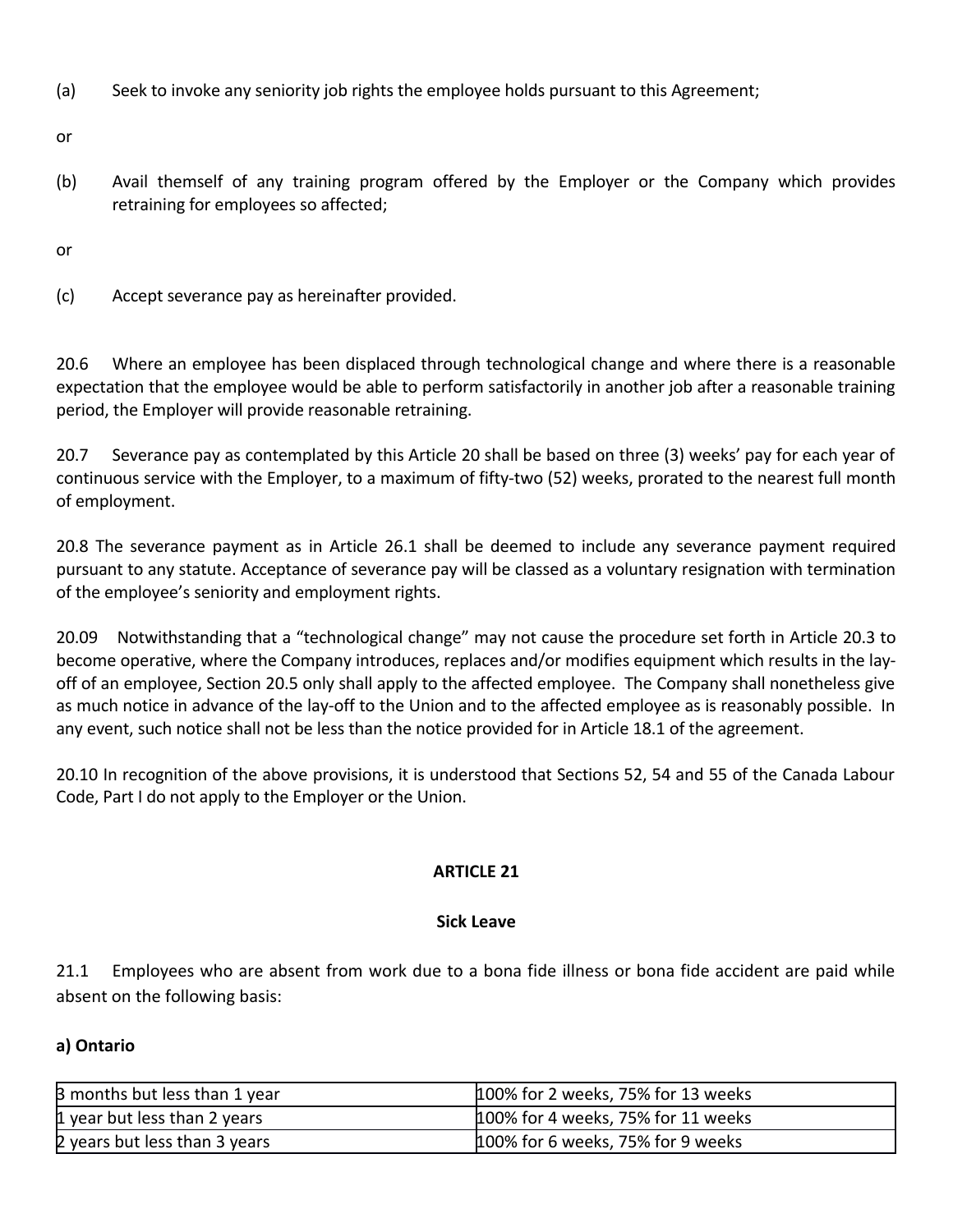| 3 years but less than 4 years | 100% for 8 weeks, 75% for 7 weeks  |
|-------------------------------|------------------------------------|
| 4 years but less than 5 years | 100% for 10 weeks, 75% for 5 weeks |
| 5 years and over              | 100% for 15 weeks                  |

## **b) Maritimes, Winnipeg and Saskatoon\***

Permanent employees shall accumulate sick leave credits at the rate of one and one-half  $(1 \frac{1}{2})$  days for each month of continuous service to a maximum accumulation of thirty (30) days. Absence due to sickness shall not constitute a break in continuous service. An employee may use up to fifteen (15) days of their accumulated sick leave credits per absence. Following the fifteen (15) day maximum an employee will receive Unemployment Insurance Benefits plus Company paid supplemental unemployment benefits to a maximum of 95% of regular weekly salary until they reach a point where Long Term Disability Benefits apply. Absence from duty while on LTD shall interrupt the accumulation of sick leave credits.

\*In the event Employment Insurance Benefits are denied, the Company will review the circumstances surrounding the denial and at the Company's discretion provide Short Term Disability Benefits up to the maximum of 95% of gross earnings.

21.2 In the event that an employee is unable to report to work due to illness or accident, they will notify their immediate Supervisor or the Department Head as quickly as possible.

21.3 The Employer may require an employee to provide medical evidence to the effect they are unable to work because of illness or an accident.

21.4 The Employer may require an employee to undergo a medical examination by a medical doctor of its choice and at its expense. This may be required when it is necessary to determine the cause of the absenteeism or establish the state of health of a particular employee, or as a safeguard for other members of staff. At the time of the examination, the employee will be advised whether they are well enough to return to work. If the employee so requests in writing, the results of an examination will be conveyed to the employee's personal physician.

## **ARTICLE 22**

## **Leave For Child Care Responsibilities**

**22.1** Employees shall be entitled to leave for child care responsibilities as set forth in the Canada Labour Code, which provisions are attached hereto as Appendix B. Employees who are absent for child care leave as set forth in the Canada Labour Code shall share the cost of their medical and group insurance benefits as per the current cost-sharing practice as of the date of ratification.

**22.2** An employee who is absent from work, on either maternity or parental leave, shall be entitled to receive: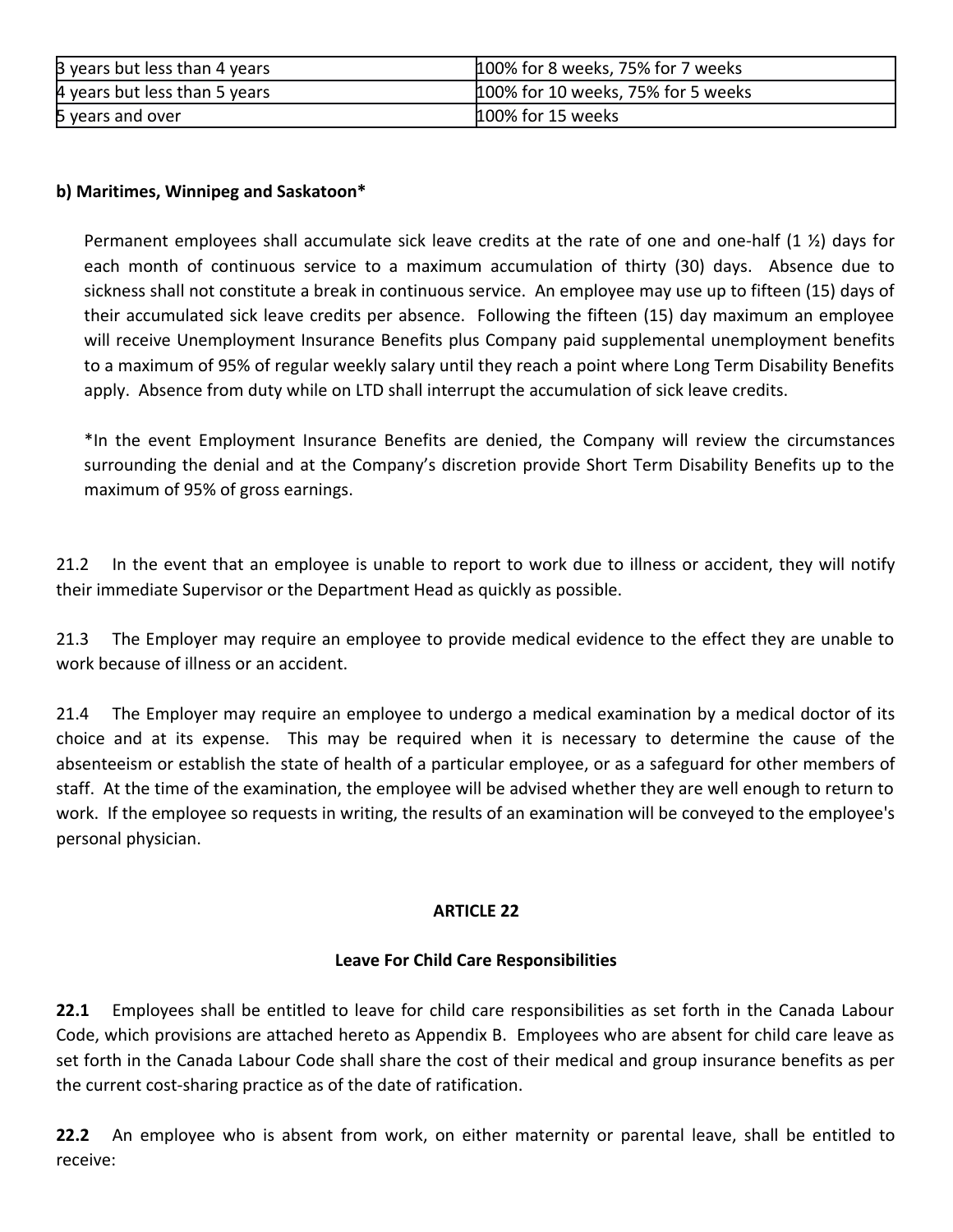- Ninety-five percent (95%) of their base pay for the maternity/parental leave, coinciding with the Employment Insurance (EI) waiting period after the employee submits proof that they have applied and qualified for EI benefits. The normal deductions shall be deducted at source, and,
- A supplementary benefit allowance whereby EI benefits will be topped up to sixty-five percent (65%) of their base pay for a period of twenty-one (21) weeks

**22.3** In the event that the employee voluntarily elects not to return to work following the conclusion of their leave, or resigns within six (6) months following their return from leave, they will be required to pay back a prorated portion of the supplemental benefit allowance to the Company.

22.4 An employee, not initially taking leave for child care, shall be granted three (3) consecutive days off work with full regular salary starting immediately after the birth of their child, or immediately after their spouse is released from the hospital, or when the employee takes custody of the child.

# **ARTICLE 23**

# **Medical, Group Insurance and Pension Plans**

**23.1** During the term of this Agreement there shall be the following "plans":

Required

Group Life Insurance Basic Accidental Death and Dismemberment Insurance (A,D&D) Long Term Disability Pension Plan Health Plan (except spousal exemption) increase Paramedical to \$500 - Physiotherapy unlimited Dental Plan (except spousal exemption) Annual Update to Current Fee Schedule, Vision Care Plan

Optional

Optional Life Insurance Dependent Life Insurance Optional Accidental Death and Dismemberment Insurance

**23.2** Premium costs in respect of the plans identified in Article 23.1 shall be paid or shared on the same percentage share basis as was the policy in effect at the time of signing this Agreement.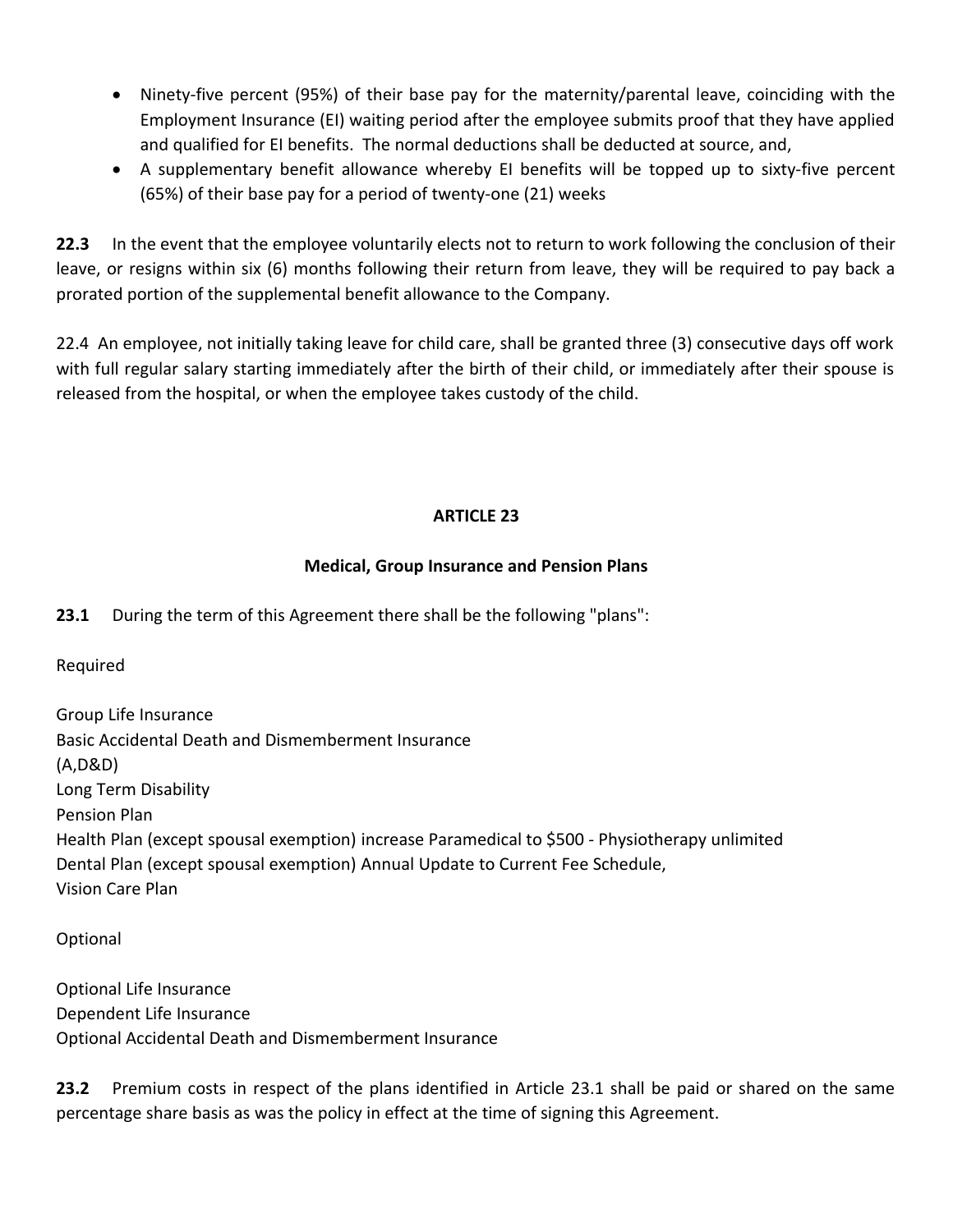**23.3** Any conflict between the details set forth in this Agreement and the plans shall be resolved on the basis of the insurers' policies pertaining to the Employer in respect of the plans.

**23.4** Eligibility for coverage under the plans shall be as set forth in the Insurers' policies.

**23.5** The Company reserves the exclusive right to alter or amend the plans but the same shall not be done without prior consultation with the Union.

23.6 The Pension Plans in effect at the signing of this agreement in respect of bargaining unit employees shall remain in effect. Employees enrolled in the Pension Plan shall receive a statement in accordance with the Pension Benefit Standards Act.

## **ARTICLE 24**

## **Bereavement Leave**

**24.1** Where an employee is required to be absent due to the death of their spouse, including common law partner of 12 months or greater, child, or parent, they shall be granted a leave of absence with regular salary on any of their scheduled working days that occur during the five (5) days immediately following the day of the death.

**24.2** Where an employee is required to be absent due to the death in their immediate family (i.e. legal guardian, brother, sister, child, father-in-law, mother-in-law, grandparent, common law partner of less than 12 months or any relative permanently residing in the employee's household or where the employee resides) they shall be granted a leave of absence with regular salary on any of their scheduled working days that occur during the three (3) days immediately following the day of the death.

24.3 When an employee is required to be absent due to a death of a brother-in-law, sister-in-law, aunts or uncles, they shall be granted leave of absence with regular salary for two (2) days at the discretion of the Employer.

**24.4** At the Employer's discretion additional leave with or without salary may be granted for the purpose of travel, and in mitigating circumstances.

## **ARTICLE 25**

# **Jury and Witness Duty**

25.1 An employee called to serve on juries, or to obey a crown subpoena shall receive their regular salary in addition to jury or witness compensation provided the employee returns to work if released before 1 p.m. An employees shall not be required to work any tour except a day shift tour during periods when serving on juries or appearing as a witness.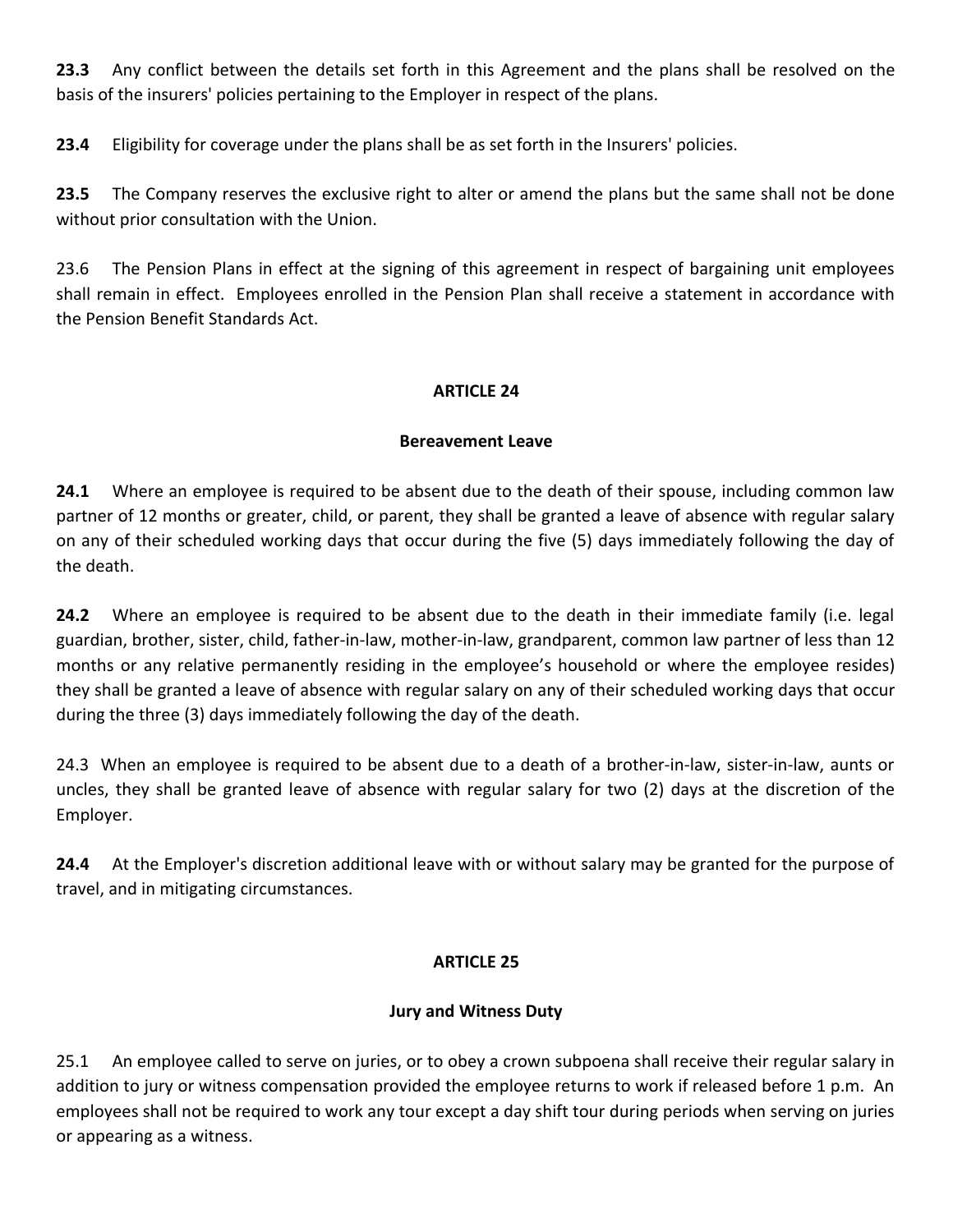## **Article 26**

## **Severance Pay**

26.1 An employee who has completed one (1) year of service and who is terminated or released through no fault of their own shall be paid severance pay based on three (3) week's salary for each year of service to a maximum of fifty-two (52) weeks. With respect to incomplete years the severance pay shall be on a pro-rata basis calculated to the nearest month. The Employer may in its sole discretion on an individual by individual employee basis provide a greater severance benefit than set forth in this Article 26.

26.2 Severance payments as in Article 26.1 shall be deemed to include any severance payment required pursuant to any statute or any other severance payment under this agreement.

26.3 An employee who is terminated or released from their regular job and who is offered employment of a related nature with the Company and without any reduction in salary, and refuses such offer, shall not be entitled to severance pay. Notwithstanding the foregoing an employee shall be entitled to severance pay where they refuse a permanent transfer from one location to another (i.e., from Ottawa to Toronto or vice versa) and who is terminated or released as a result of such refusal.

26.4 Acceptance of severance pay at any time shall be deemed to be a forfeiture of seniority rights, and there shall be no entitlement to recall or re-employment.

26.5 An employee who at the time of lay-off had elected not to accept severance pay, may at any time during their recall period give notice to the Employer of their decision to now accept severance pay, and in such case, within a period of ten (10) days from receipt of the said notice, the employee shall be paid all severance pay accumulated to the date of their lay-off.

# **ARTICLE 27**

# **General Provisions**

**27.1** Save and except for Article 16.6, nothing in this Agreement or otherwise shall be construed or interpreted as any limitation or restriction whatsoever on the Employer's practice or right to permanently or temporarily transfer personnel from one Department or operation of the Employer to another Department or operation of the Employer.

Where a temporary transfer affects an employee who is normally within the bargaining unit, the provisions of this Agreement shall continue to apply. Where the temporary transfer affects an employee of the Company who is not normally within the bargaining unit the Agreement shall not apply during the period of the temporary transfer.

27.2 The parties recognize that various equipment, material and functions are operated, used or performed as the case may be, by employees who are covered by this Agreement, and by others who are not covered by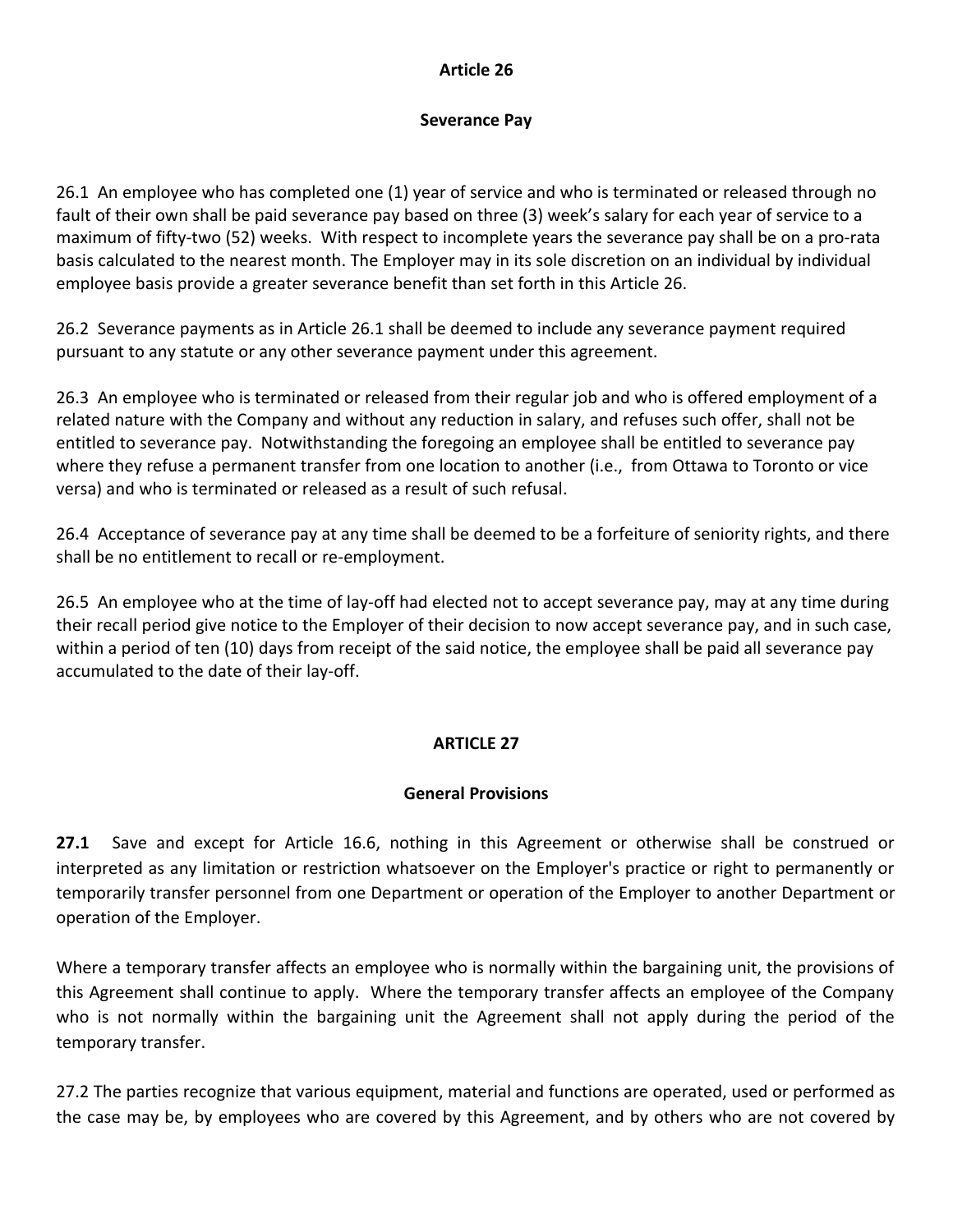this Agreement. Nothing in this Agreement or otherwise shall be construed or interpreted so as to in any way constitute a restriction or limitation whatsoever on the aforementioned.

**27.3** Employees shall take all necessary and reasonable care and precaution so as to ensure against loss or damage of Company premises, property and equipment. The employee must report any loss or damage immediately to their appropriate management supervisor.

**27.4** The employees shall enter into such waivers, assignments and/or agreements as may be deemed necessary by the Employer in respect to such matters pertaining to patent, copyright or trademark matters or any such other matter which will permit the Employer to meet its broadcasting requirements pursuant to any statute.

## **ARTICLE 28**

#### **Outside Activities**

**28.1** The first professional obligation of employees shall be to the Company. Employees shall be free to engage in activities outside of working hours provided that:

(a) Such activities do not consist of service performed for any other person or Company which competes with the Company.

(b) Such activities do not create a conflict of interest

(c) Such activities do not interfere with their service to the Company

(d) Employees do not require a change in schedule as a result of their outside activities

(e) An employee shall not engage in activities or work in which in any way is in competition or represents a conflict of interest with the Company without the prior written approval of the Company.

## **ARTICLE 29**

## **Transportation and Travel**

**29.1** The Employer agrees to reimburse each employee for all authorized travel and/or approved business expenses and for appropriate parking expenses, and other justifiable miscellaneous business expenses where approved by the Employer and which are in connection with their assignments, upon completion of the prescribed form accompanied by supporting receipts wherever possible and provided the travel or business expenses are approved by the Employer. Where out-of- town travel is assigned in advance the employee must obtain prior approval of the Employer regarding travel expenses wherever it is practical to do so.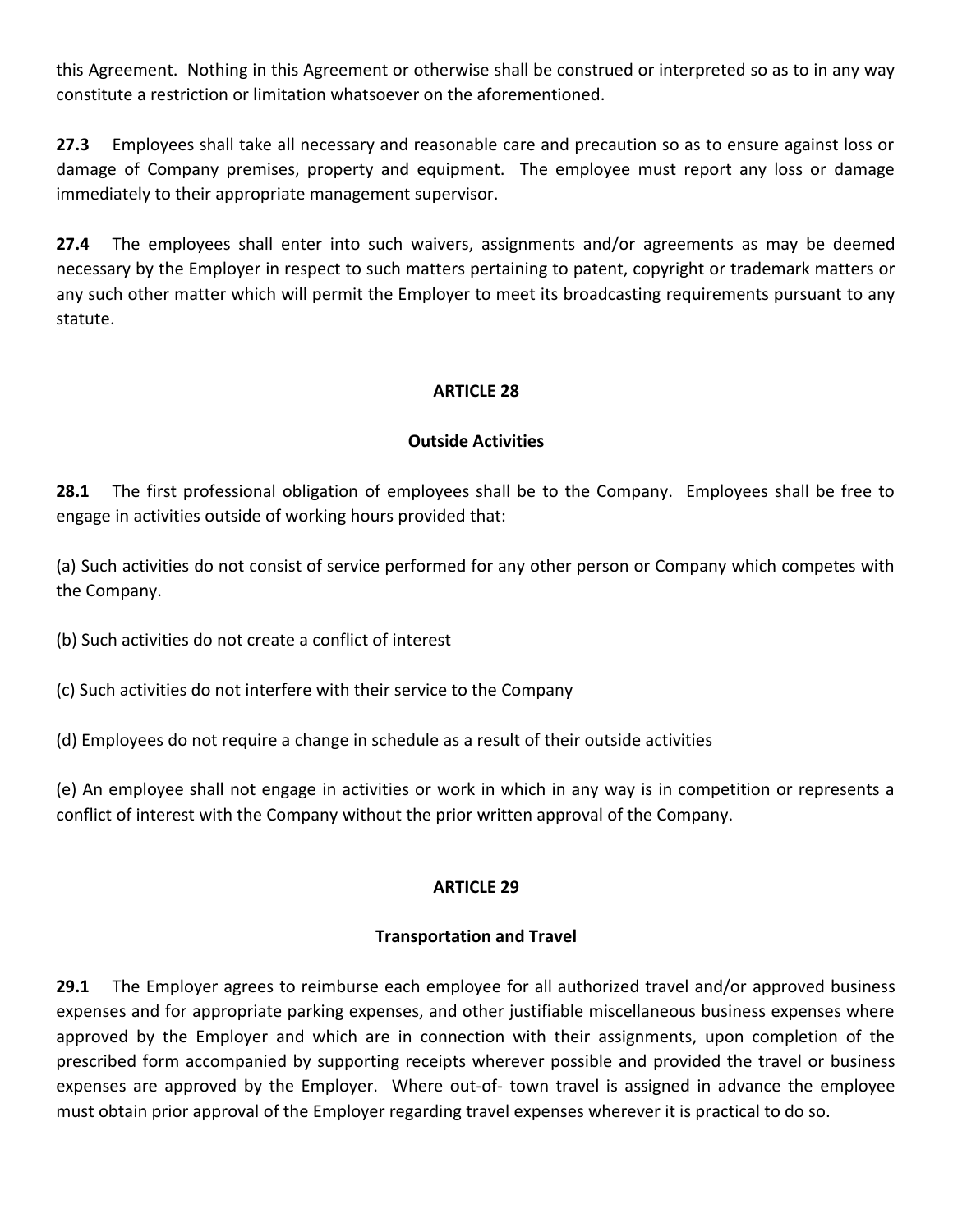**29.2** The parties recognize there are business and other operating requirement which necessitate the occasional use of an employee's automobile in the execution of their duties. If an employee is authorized by the Employer to use their own automobile for transportation in connection with the Employer's business, they shall be reimbursed at the rate of forty-eight cents (\$0.48) per kilometer. The use of an employee's automobile on Employer business is not compulsory, and they may decline to do so under normal circumstances, however, in the case of an emergency an employee's agreement to use their car will not be unreasonably withheld.

**29.3** The Employer shall not be responsible for violations or fines, or insurance deductibles attributable to the employee's negligence. Where in the use of their vehicle in connection with the Employer's business, an employee becomes involved in an accident and the damage to their vehicle cannot be recovered from another person or persons, the Employer will pay up to a maximum of five hundred dollars (\$500) for all or part of the damage costs to the employee's vehicle. The Employer will not make any payment where the damage results from the employee's negligence.

**29.4** Where the Employer makes a vehicle available to an employee for use in the performance of their duties, the Employer shall absorb all business operating and insurance costs. Such vehicles shall normally be available at the Employer's premises, and except where prior approval to do otherwise has been granted, by the Employer, vehicles shall be returned to the Employer's premises at the completion of the employee's tour of duty.

**29.5** A member of an ENG camera crew who normally in the course of their duties has a vehicle available to them shall be provided with a cash advance of forty-five dollars (\$45.00) for the purpose of paying justifiable miscellaneous business expenses associated with the assignment.

**29.6** An accounting of such business expenses shall be submitted to the Employer on the prescribed forms supported by receipts at any time during the work week. The member of an ENG camera crew provided with a cash advance shall be reimbursed for all approved business expenses as soon as reasonably possible after the forms and receipts have been submitted.

**29.7** When employees are required to end a tour of duty due to unscheduled overtime at a time when their public transportation is not available, transportation will be provided to the nearest point where the appropriate public transportation is available. In any instance where personal safety is a concern, the Employer will provide or pay for transportation from the point where the public transportation ends to the employee's residence within city limits.

**29.8** Employees working on assignments outside their local area during their assigned meal period, where overnight accommodation is not required, or in the case of employees who are on assignment at a location within their local area designated by the Employer as a "locked-in" location shall receive a meal allowance in respect of each such assigned meal period as follows:

|                  | From August 1/2013 |
|------------------|--------------------|
| <b>Breakfast</b> | \$12.50            |
| Lunch            | 16.50              |
| Dinner           | 28.00              |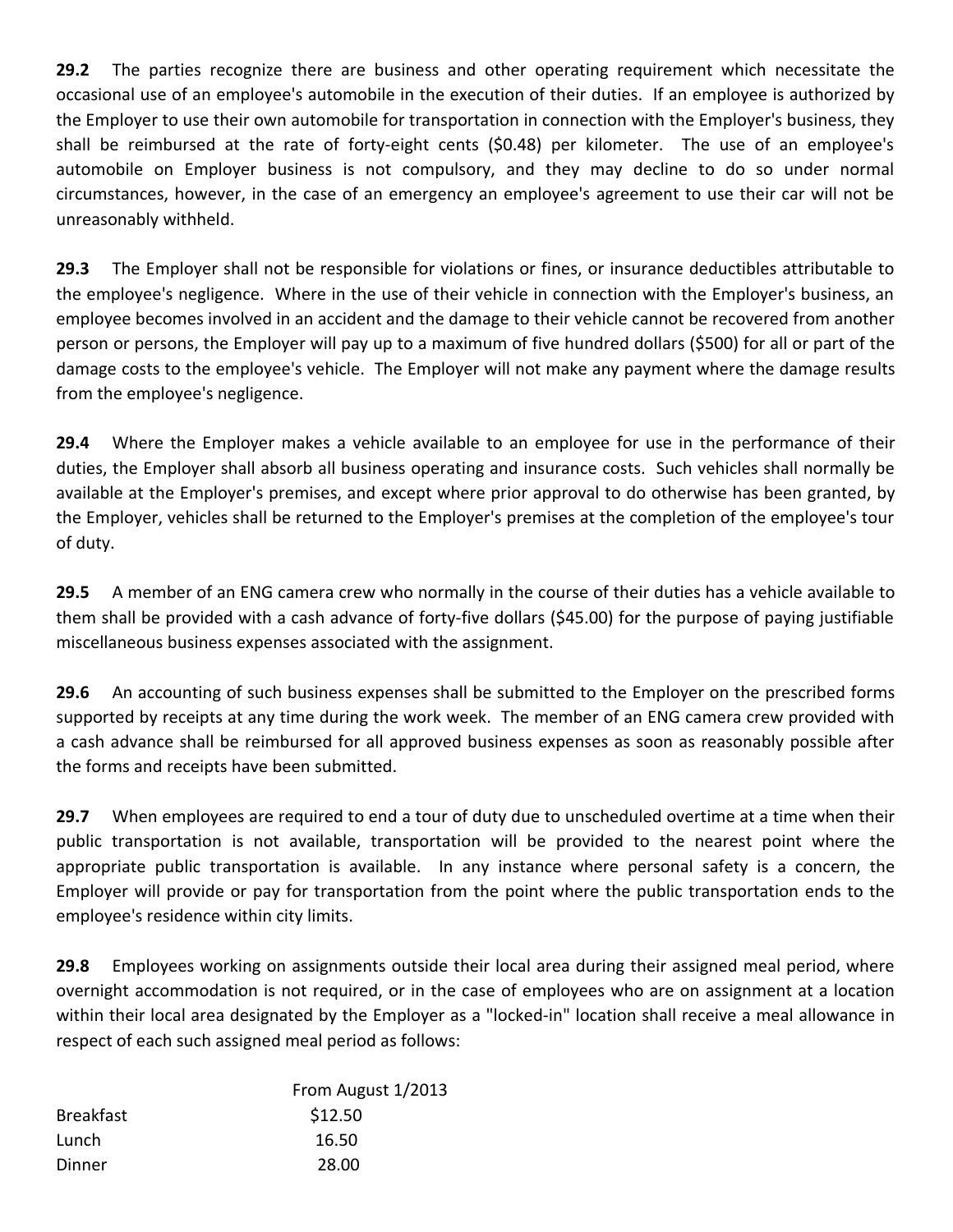Subsequent 11.50

The said meal allowance shall not be paid where an adequate meal is supplied. Not more than two (2) meal allowances shall be paid in respect of any ten (10) hour consecutive period.

**29.9** Employees working on "overnight" assignments shall receive a per diem hourly allowance to cover the cost of meals and miscellaneous expense as follows:

From August 1, 2013, three dollars and fifty cents (\$3.50) per hour to a maximum of sixty-five dollars (\$65.00) per 24-hour period.

When adequate meals are supplied the cost of the per diem allowance shall be reduced by the cost of each adequate meal so supplied to a maximum of the following amounts.

|                  | From    | August 1/2013 |
|------------------|---------|---------------|
| <b>Breakfast</b> | \$12.50 |               |
| Lunch            | 16.50   |               |
| Dinner           | 28.00   |               |
| Subsequent       | 11.50   |               |

The Employer shall continue the practice of providing higher per diems for out-of-country assignments where it is appropriate to pay higher per diems.

**29.10** The allowances mentioned in Article 29.9 shall be in addition to the following allowable business expenses:

- (a) The cost of air transportation, economy or charter airfare, rail transportation (chair or parlour car seat) or mid-cost rental auto transportation, (or appropriate vehicles for the transportation of equipment, if applicable). All transportation arrangements will be made by the Employer unless the employee is authorized to make their own arrangements.
- (b) The Employer will provide where transportation is not otherwise arranged by the Employer, taxis and airport limousine service between the Employer's location or the employee's residence (whichever is appropriate in the circumstances) and railway station or airport at point of departure and return, and between railway station or airport and hotel, if transportation is not supplied. At the point of destination transportation will also be provided between job sites and hotel and return.
- (c) The cost of gratuities in loading, unloading, or temporary storage of equipment.
- (d) The cost of communications required for Employer business. The cost of a five (5) minute call home on the first day and a five (5) minute call home every second (2nd) day thereafter on "out-of-town" assignments. The Employer reserves the right to limit the duration and frequency of calls on overseas assignments.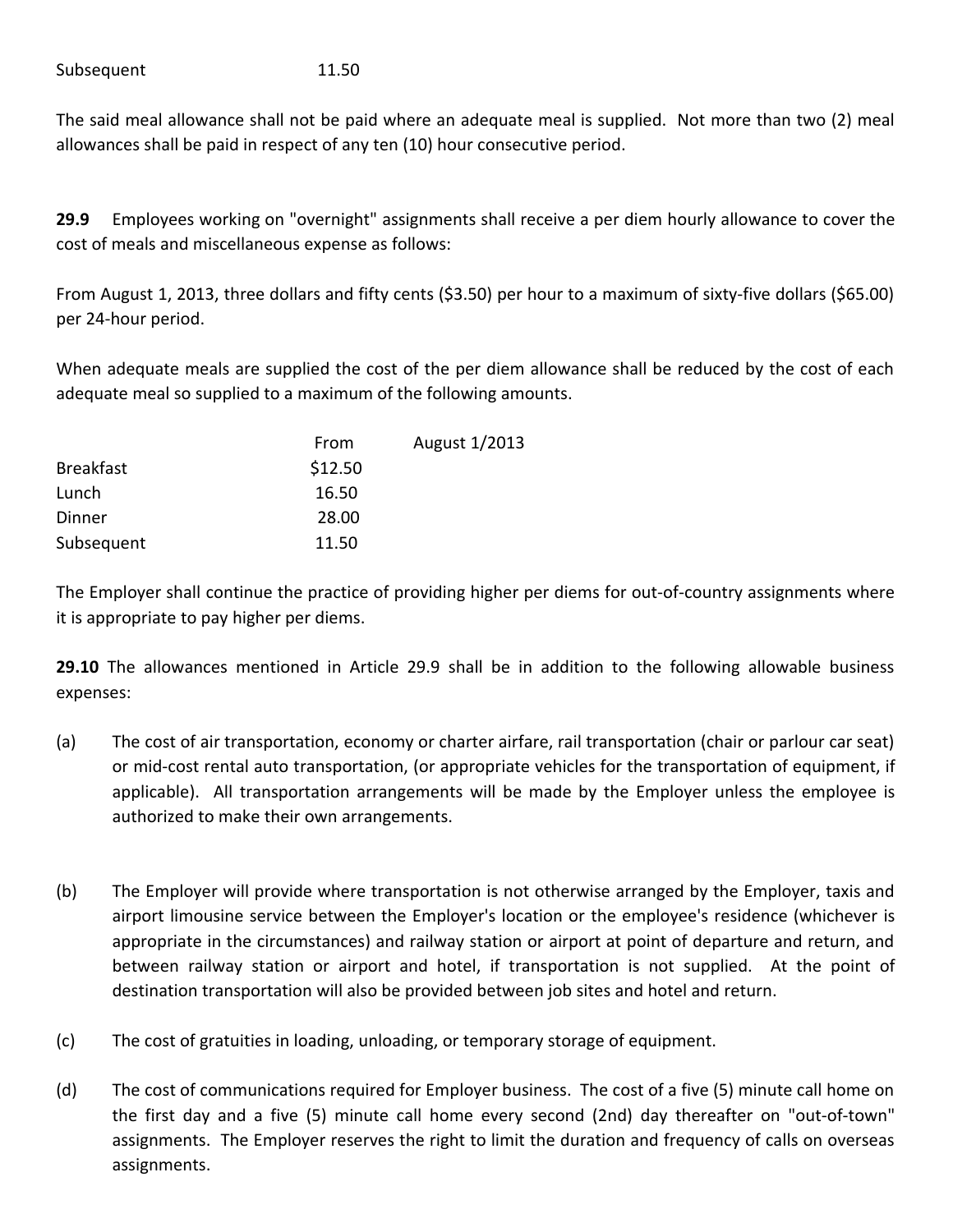(e) Suitable single occupancy accommodation (room rate only). All accommodation arrangements will be made by the Employer unless the employee is authorized to make their own arrangements.

**29.11** Where an employee requires an advance to cover travel and location business expenses they will apply for such advance as far in advance of their departure as reasonably possible. An accounting of any such expenditures with receipts, will be submitted on prescribed forms within five (5) working days of an employee's return to their normal place of work on completion of each assignment for which the advance was provided. The employee shall be reimbursed for any approved business expenses within two (2) weeks of the submission of the completed prescribed forms to the Employer. If such forms are not submitted within ten (10) working days of the employee's return, unless an extension is granted by the Employer, the Employer shall have the right to deduct such advance, from the employee's pay in the subsequent payroll period(s).

**29.12** For compensation purposes, employees engaged in travelling shall be credited with all time consumed when travelling on an assignment for the Employer. When an employee travels on a common carrier between the hours of 8:00 a.m. and 12:00 midnight, local time, full time shall be credited with a maximum of eight (8) hours of travel in any twenty-four (24) hour period. The following shall also apply:

- (a) From one (1) hour (and up to a maximum of two (2) hours where prior authorization has been given) prior to the scheduled time of the carrier's departure when the employee leaves from their home for travel by common carrier. When international travel by common carrier is involved, the employee responsible for processing equipment through customs, if the time so spent is not during their paid tour of duty, shall be afforded a further one (1) hour time credit prior to the departure time.
- (b) From the assigned hour of departure from their home when an employee travels by automobile direct to the assignment, but the amount of travel time shall not exceed the travel time had the employee commenced their travel from their normal place of employment to the assignment.
- (c) From the time they leave their normal place of employment when the employee reports there before proceeding to travel.
- (d) From the assigned hour of departure from their lodging when the employee is using "out-of-town" overnight accommodation.
- (e) When an employee travels on a common carrier between the hours of 12:00 midnight and 8:00 a.m., local time, and suitable sleeping facilities are available, no time credit shall be allowed. For the purpose of this Article, a single occupancy berth in a common carrier or a business class, executive class seat or equivalent seat on a plane is construed to be a suitable sleeping facility. Full time credit will be allowed when travel is designated by the Employer on conveyances which do not have suitable sleeping facilities.

**29.13** Time computed for the return travel under the above conditions will be computed in the same manner, except that in the case of travel by common carrier described in Article 29.12 above, such time will be computed only to the arrival time of the common carrier to the return destination. Where, however, on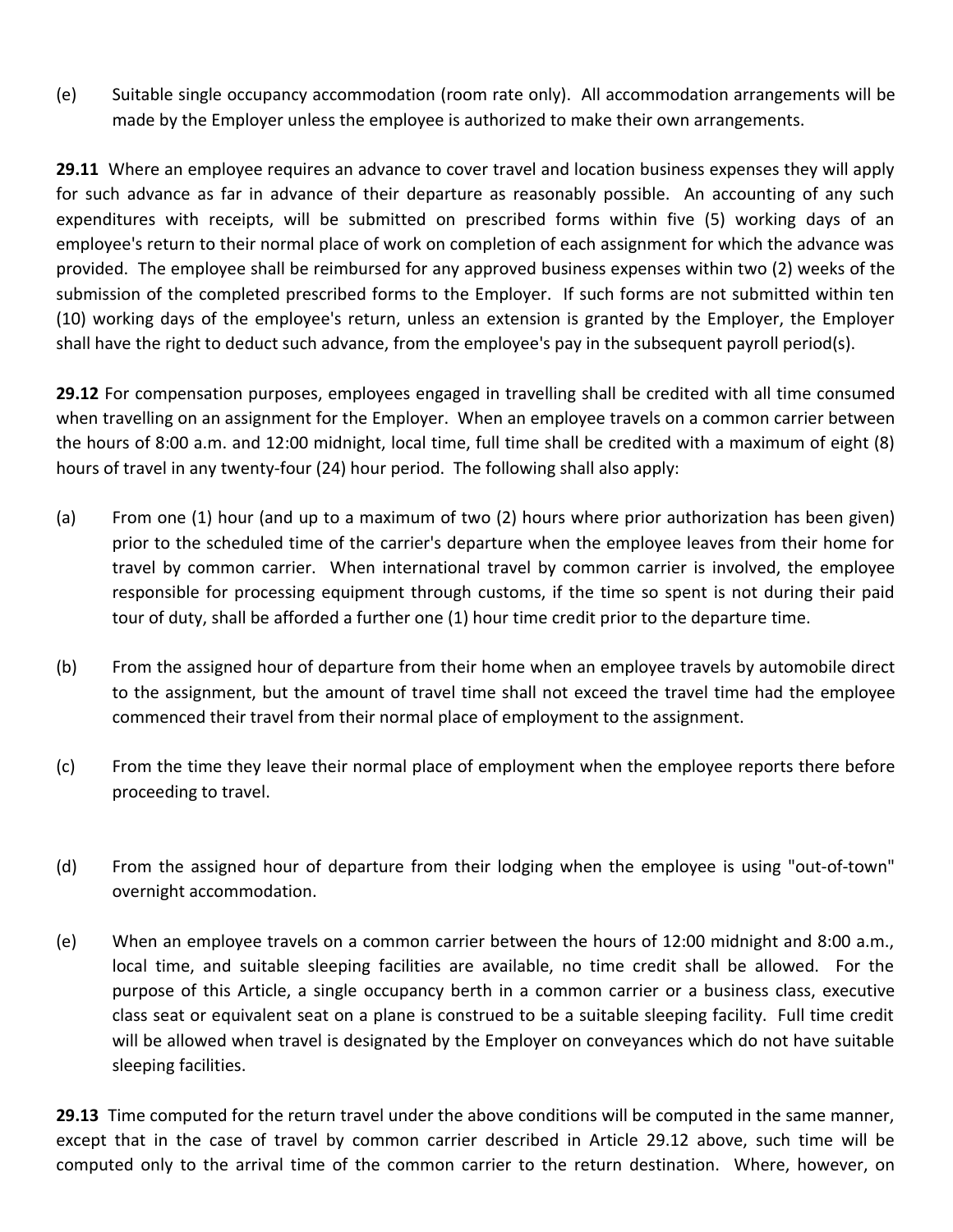domestic return flights an employee is detained to receive and pick up equipment, etc., they shall be compensated for one (1) hour following flight arrival time.

**29.14** Subject to other applicable provisions, when both travel and working time is involved, all hours shall be considered as working time.

**29.15** For the purposes of this Agreement the following definitions of "Local Area" shall apply:

- (a) Toronto based employees "Local Area" is considered to be any point within a forty (40) kilometer radius of the Company's premises and the municipality of Mississauga, which includes Pearson Airport.
- (b) Ottawa based employees "Local Area" is considered to be any point within a forty (40) kilometer radius of the Company's Ottawa Bureau, Ottawa, Ontario.
- **(c)** Maritimes based employees "Local Area" is considered to be any point within a forty (40) kilometer radius of the Company's premises.
- (d) Winnipeg based employees "Local Area" is considered to be any point within a forty (40) kilometer radius of the Company's premises.
- (e) Saskatoon based employees "Local Area" is considered to be any point within a forty (40) kilometer radius of the Company's premises.
- (f) "Out-of-town location" shall be any point beyond the geographic limits of the "Local Areas" described above.

## **Article 30**

## **Annual Vacations**

30.1 All employees shall be entitled to and shall receive annual vacations with pay on the following basis:

#### **Maritimes/Winnipeg/Saskatoon**

Years of service as of the anniversary of your adjusted seniority date.

| After one (1) year of continuous service to ten (10) years | 15 days at $6\%$ |
|------------------------------------------------------------|------------------|
| of continuous service                                      |                  |
| After ten (10) years of continuous service years           | 20 days at 8%    |
| After twenty 20 years of continuous service                | 25 days at 10%   |

#### **Ontario**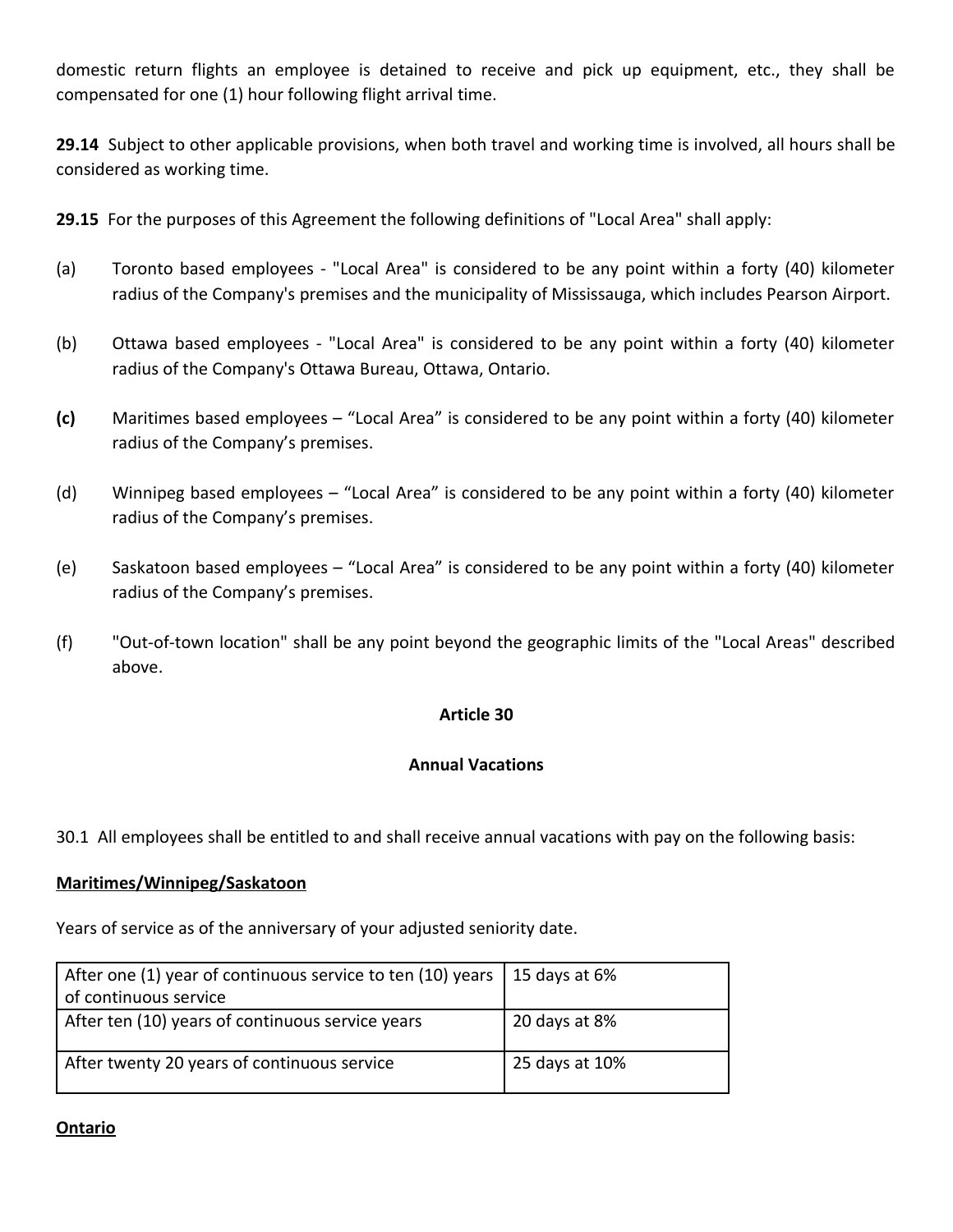Years of service as of the anniversary of your adjusted seniority date

| After one (1) year of continuous service to eight (8)     | 15 days at 6%  |
|-----------------------------------------------------------|----------------|
| years of continuous service                               |                |
| After eight (8) years of continuous service but less than | 20 days at 8%  |
| fifteen (15) years                                        |                |
| After fifteen (15) years of continuous service            | 25 days at 10% |
|                                                           |                |

30.2 Employees may take a day or two (less than five days) vacation leave subject to the Employer's approval, provided they have vacation leave to their credit.

30.3 In the event that a general holiday occurs during an employee's vacation, one (1) additional day for each such general holiday shall be added to the employee's vacation entitlement.

30.4 An employee who terminates their employment shall be paid their earned vacation upon departure. An employee whose employment is terminated during their first year of employment shall be paid vacation pay as set forth in the Canada Labour Code.

30.5 The Employer shall have the right to determine the number of employees who may be released for vacation from any job classification at any one time. Subject to business and operational requirements, employees shall have the right to take vacations at any time and preference shall be given to employees within the job classifications on the basis of Company seniority. Employees who request a vacation period between May 1st and September 30th shall submit their request form in accordance with this Article.

30.6 On or prior to March 1st of each year, employees will be provided with a form prescribed by the Employer on which they are to advise as to their vacation preferences. These forms must be completed and returned to the Employer no later than March 15th. Vacation schedules shall be posted by April 15th of each year.

30.7 Employees who request a vacation outside of the period referred to above shall submit a request, in writing, to their immediate Management Supervisor, at least forty five (45) days in advance of the start of the requested vacation. The Employer shall inform an employee of their vacation period not later than thirty (30) days before the start of the vacation.

# **Article 31**

## **General Holidays**

31.1 The following shall be paid general holidays:

| New Year's Day                 | Labour Day       |
|--------------------------------|------------------|
| Family Day (Louis Riel Day-MB) | Thanksgiving day |
| Good Friday                    | Christmas day    |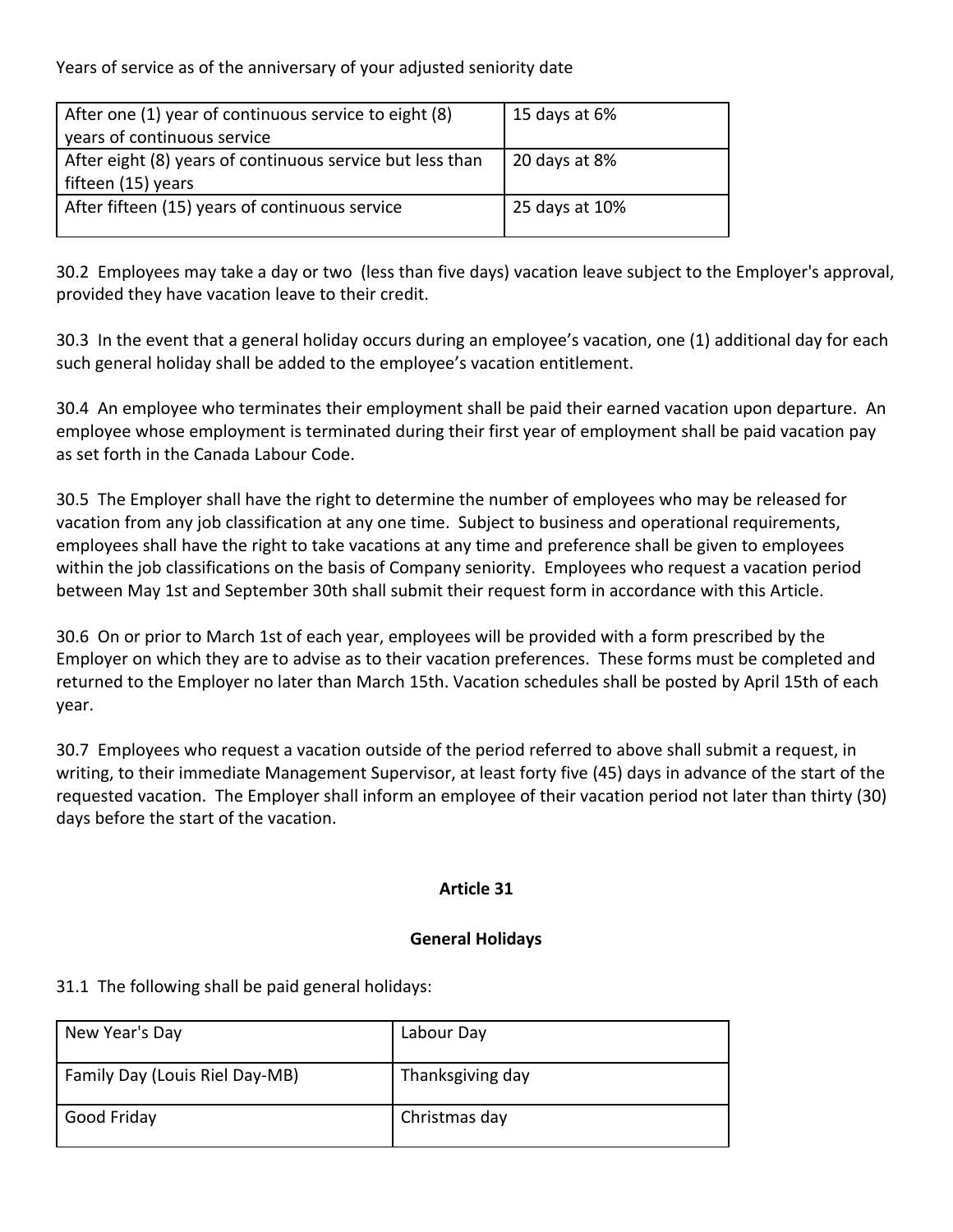| Victoria day | <b>Boxing Day</b> |
|--------------|-------------------|
| Canada day   | Civic Holiday     |

Civic Holidays shall be considered the following: (Toronto/Ottawa/Saint John/Winnipeg – 1st Monday in August) (Halifax - Natal Day) (Saskatoon -- Civic Day)

Plus any day duly legislated by the Federal Government as a general holiday.

31.1.1 In addition to the holidays listed above, employees shall receive two (2) additional paid float days each calendar year which shall be scheduled by mutual agreement between the employer and employee. These float days will be paid at a rate equivalent to eight (8) hours at the employee's basic hourly rate of pay and cannot be banked, paid out or carried over to subsequent calendar year.

31.2 (a) If the holiday falls on a regular working day and the employee is not required to work, they shall be paid for eight (8) hours at their basic hourly rate of pay.

(b) When a holiday falls on an employee's scheduled day off and the employee does not work, they shall be scheduled for another day off at their basic hourly rate on a day immediately prior to or immediately following the employee's scheduled day off during that week, or on a day immediately prior to, or immediately following the employee's scheduled days off during the week preceding or the week following the week the holiday occurred.

Prior to scheduling the day off, the Employer will discuss the employee's preference with the affected employee. A reasonable attempt will be made to accommodate the employee's preference. Where the day off has not been scheduled pursuant to the foregoing, one (1) additional day shall be taken at a mutually agreed time between the Employer and the employee, or the employee may elect to be paid for the day at their basic hourly rate.

(c) If a holiday falls on a scheduled work day and the employee is required to work, they shall receive two and one-half (2 ½) times their basic rate (which amount shall include their basic rate) with a minimum credit of eight (8) hours, except that all hours worked and/or credited in excess of eight (8) hours per day will be paid at an additional one-half (1/2) times the basic hourly rate. Further, all hours beyond twelve (12) in the day shall be paid at a further additional one-half (1/2) times the basic hourly rate of the employee.

31.3 When one of the general holidays listed above falls on a Saturday or Sunday and the day following is proclaimed a general holiday by the Federal authorities, the corresponding weekday(s) proclaimed shall be deemed to be the general holiday(s) for the purposes of this Agreement.

31.4 A tour of duty beginning on the eve of a general holiday and continuing into the general holiday shall not be considered as work performed on the general holiday, and a tour of duty beginning on the general holiday and continuing into the day following the general holiday shall be considered as work performed on the general holiday.

31.5 Before November 15th of each year, employees will advise the Employer in writing of their preference of days off to be scheduled over the Christmas and New Year's holidays.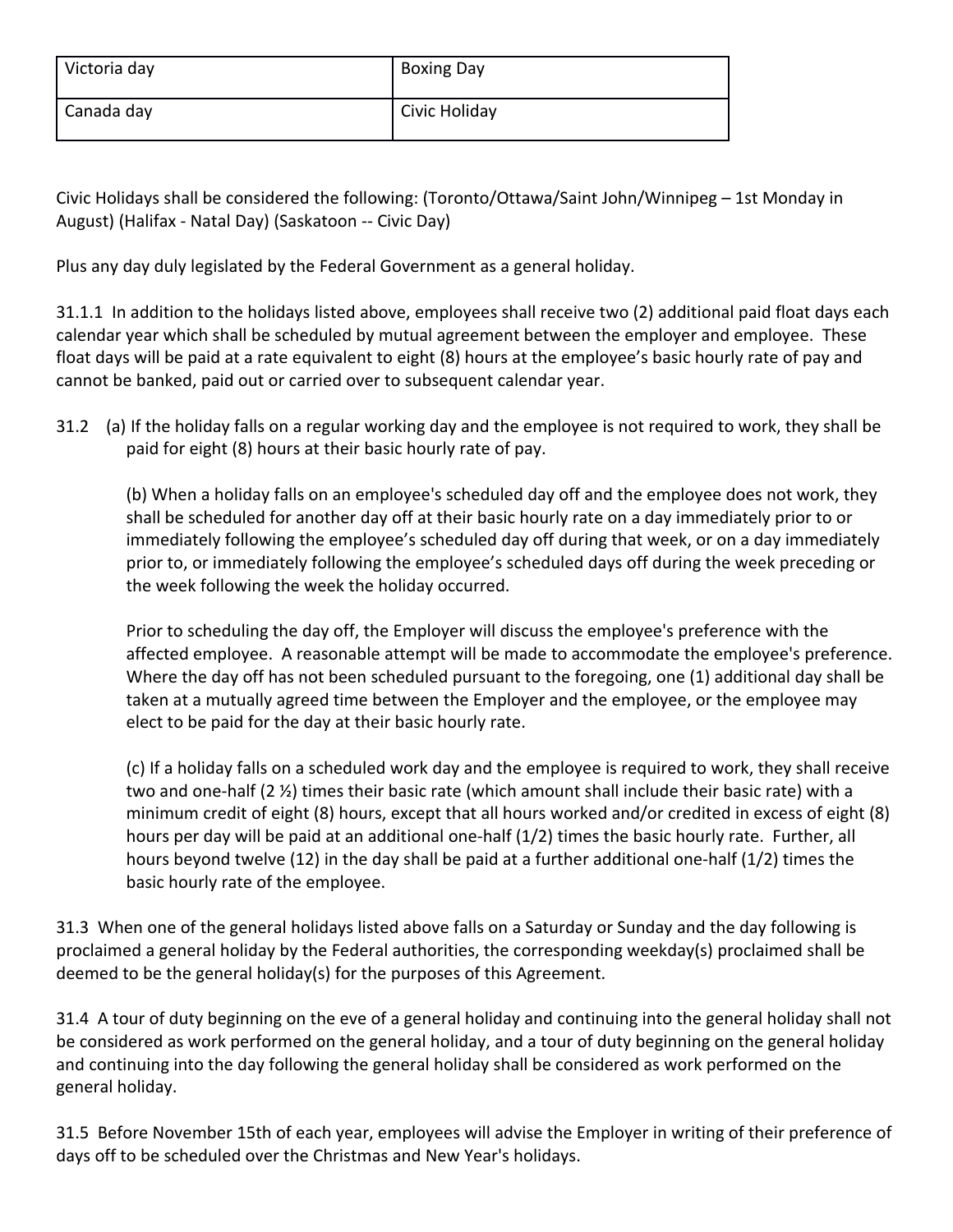31.6 If an employee so requests (unless the Employer is unable to make satisfactory arrangements to replace the employee) they shall be scheduled off on either Christmas Day or New Year's Day.

31.7 Where pursuant to this Article 31 an employee is entitled to take a general holiday at a mutually agreed time and the holiday has not been taken by December 31st of any year, the Employer may elect to pay the employee in respect of the holiday.

# **ARTICLE 32**

# **Work Week/Tour of Duty**

**32.1** A tour of duty shall mean the authorized and/or approved time worked during a day.

**32.2** If work in a tour of duty extends beyond midnight of the day on which it commenced, it shall be considered as falling wholly within the calendar day in which it commenced.

**32.3** Except as otherwise provided herein, the tour of duty which shall apply shall be eight (8) hours and the work week shall be forty (40) hours consisting of five (5) days of eight (8) consecutive hours each, commencing at 12:01 a.m. Monday. The hours of work per day shall be inclusive of a first meal period of a minimum of thirty (30) minutes except for those employees in the Prairies and Maritimes who work either; an eight (8) hour tour of duty with an exclusive half (1/2) hour meal period, or an eight (8) hour tour of duty with an exclusive one (1) hour meal period.

**32.4** The Employer and the Union recognize that from time to time different work schedules and/or shift patterns are possible that may require modifications of certain provisions of the Agreement. To this end, the Employer will organize such schedules and/or shift patterns with such affected employees that are mutually agreeable to the employees affected and their appropriate Management Supervisor. In such cases, scheduled days off, overtime and other applicable provisions of the Agreement will be modified as required.

**32.4.1** Where the agreed schedules referred to herein are contemplated to be a schedule of a continuing nature, the same must be in writing and signed by the Employer and the Local Union prior to implementation.

**32.4.2** Upon the giving of a reasonable period of notice, any such agreed schedule and/or shift pattern may be rescinded by either the affected employees through their Local Union Officer or by their appropriate Management Supervisor.

**32.4.3** Where the Employer wishes to implement a work schedule and/or shift pattern necessitating certain provisions of this Agreement being modified, agreement to do so shall not be unreasonable withheld.

**32.5** All hours worked in excess of the hours set forth in Articles 32.3 and 32.4 shall be compensated at the applicable overtime rates.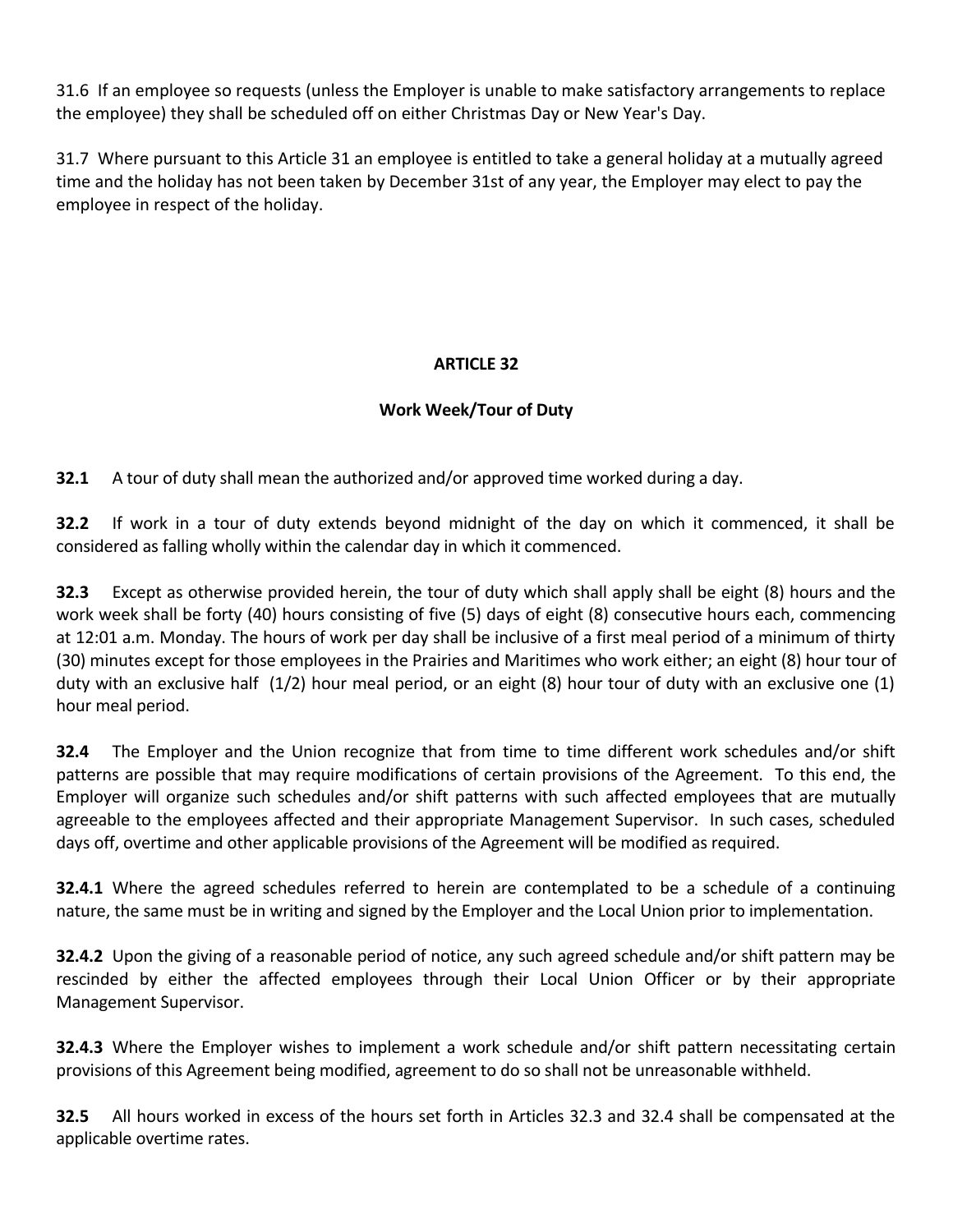# *Days Off*

**33.1** Except as may be provided in Article 32.4, there shall be two (2) consecutive days off for each work week which shall be referred to as "scheduled days off". The two (2) scheduled days off may be in separate work weeks, (e.g., Sunday and Monday). The Employer shall continue to make every reasonable effort to schedule the two (2) scheduled days off on weekends as frequently as reasonably possible. However, it is recognized there are specific job functions which, for program continuity or related purposes may require certain personnel to be assigned to work weekends on a regular basis.

**33.2** The work days in any work week need not necessarily be consecutive, they may be separated by the two (2) consecutive days off.

**33.3** The Company shall not schedule an employee to work for more than eight (8) consecutive days, following which the employee shall be scheduled, and shall receive, at least two (2) consecutive days off. Notwithstanding the foregoing an employee and their Supervisor can mutually agree to combine days off from two (2) consecutive work weeks so that the employee receives four (4) consecutive days off and works no more than ten (10) consecutive days.

**33.4** Two (2) scheduled days off may be separated by a general holiday only when no work is scheduled on that general holiday.

**33.5** Two (2) scheduled days off shall be defined as forty-eight (48) hours plus the turnaround period of twelve (12) hours for a total of sixty (60) hours. Three (3) and four (4) scheduled days off shall be defined respectively as seventy-two (72) hours plus the turnaround period of twelve (12) hours for a total of eighty-four (84) hours and ninety-six (96) hours plus the turnaround period of twelve (12) hours for a total of one hundred and eight (108) hours.

**33.6** Where an employee is scheduled for a day off for an "out-of-town" assignment, they shall be paid all per diems and business expenses which would apply had they worked on the assigned day off.

# **ARTICLE 34**

# **Posting of Schedules**

**34.1** Each employee's work schedule clearly showing the normal, daily starting times, finishing times and scheduled days off shall be posted no later than 2:00 p.m. on the Friday, two (2) weeks prior to the commencement of the work schedule. However, where circumstances arise necessitating the same, the posted days off may be changed, but not later than 2:00 p.m. on the Friday, one week prior to the commencement of the work schedule.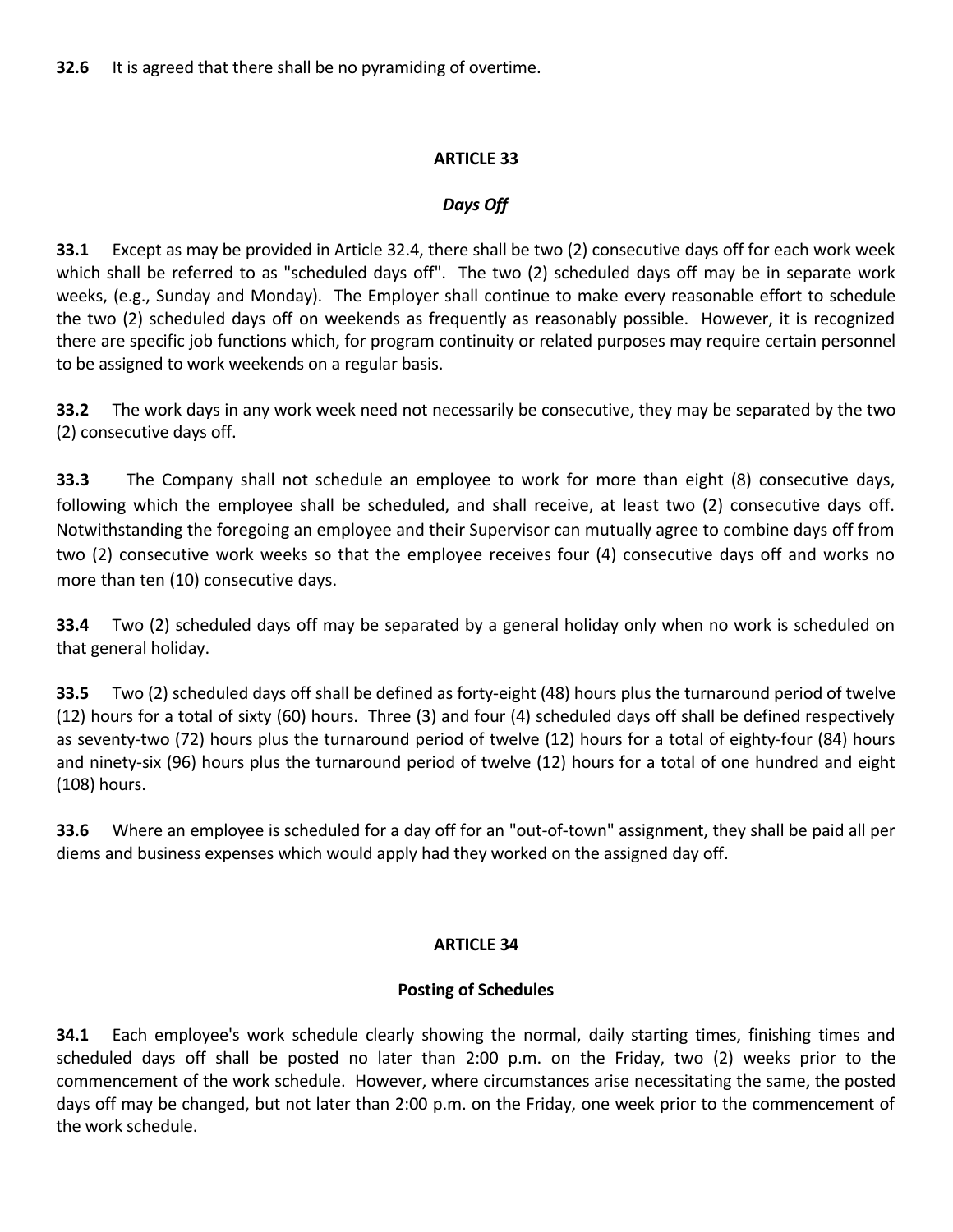**34.2** In the event that an employee's work schedule is not posted in accordance with Article 34.1, the previous work schedule shall carry over until a new work schedule is posted.

**34.3** After an employee's work schedule has been posted there shall be no reduction in the number of regular hours scheduled.

## **ARTICLE 35**

## *Change of Work Schedule*

**35.1** Notice of change of starting and finishing times shall be given as much in advance as possible, but no later than 2:00 p.m. prior to the day in question.

**35.2** When an employee is on duty, the Employer will be deemed to have given notice when such notice is posted and the Employer has made every reasonable effort to reach the employee. If such notice is not given, the employee shall be credited with all hours originally scheduled, plus any additional hours.

**35.3** If the employee is off duty, the Employer will notify the employee directly. If the Employer has not been able to notify the employee directly, they shall be credited with all hours originally scheduled, plus any additional hours the employee works.

**35.4** Prior to going on leave of five (5) days or more, an employee shall be given a pre-arranged time to report back. This time, however, may be rescheduled later but not earlier than the pre-arranged time. The Employer must make a reasonable effort to notify the employee of such change. The Employer shall be considered to have made a reasonable effort where the employee has been contacted personally or where a registered letter of notification has been mailed to the employee's last known address.

**35.5** It is the responsibility of an employee to report to their appropriate Management Supervisor as early as possible as to when they will be available for duty following absence due to illness or injury or any approved absence. It is the Employer's responsibility to then or subsequently inform the employee of any change in their work schedule.

**35.6** It is the intent of the foregoing to ensure that each employee shall be apprised of their daily work schedule at the earliest possible time.

## **ARTICLE 36**

## *Overtime Computation*

**36.1** Employees shall have the right to refuse to work overtime however, if all employees in a classification, in a department, refuse to work or cannot be reached to do the work, the Company will require the most junior qualified employee in the classification in the department to do the work. Where such assignment constitutes more than eight (8) hours of overtime in a work week the next most junior qualified employee may be so assigned, and so on.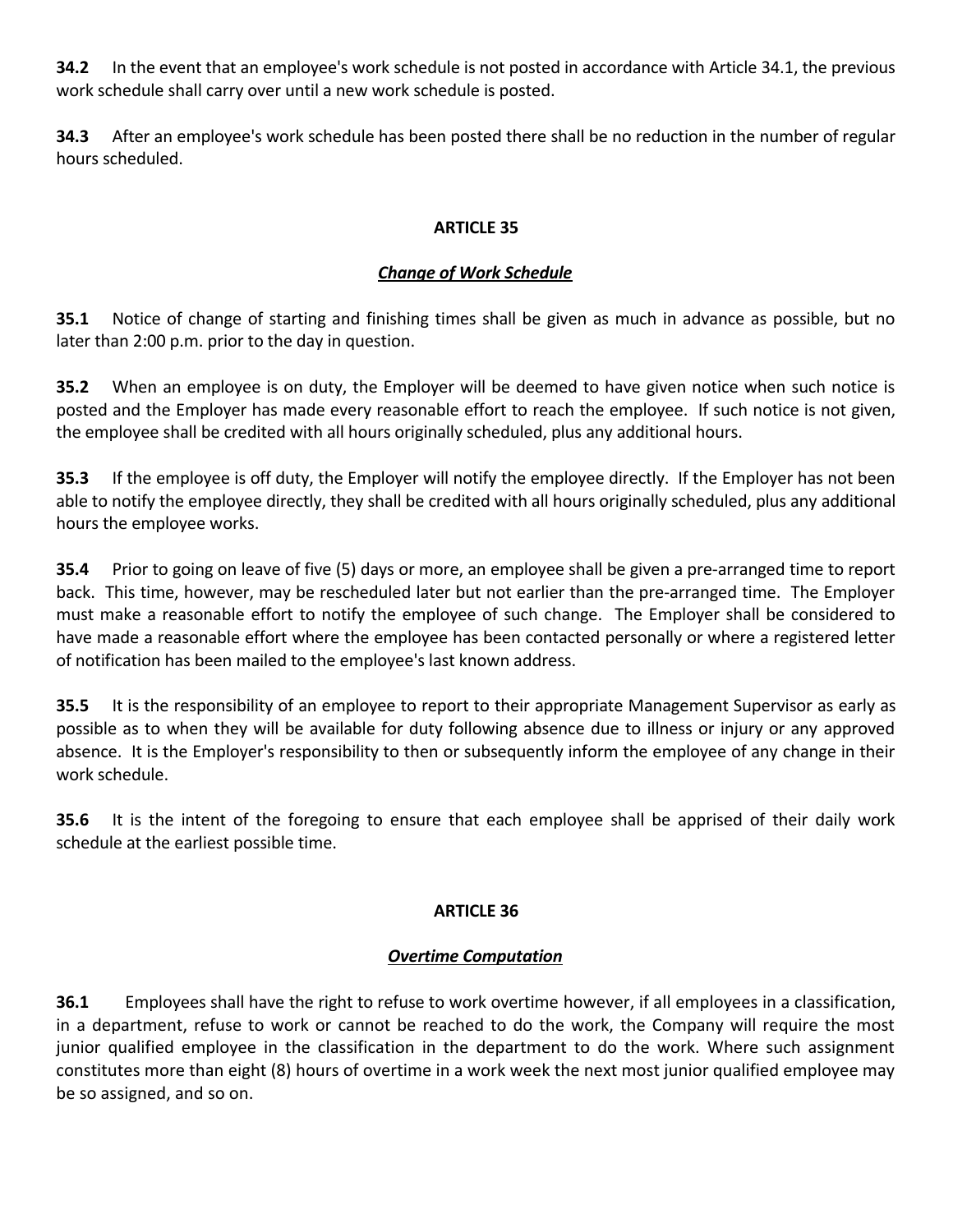**36.2** Overtime shall be paid for all time worked in excess of eight (8) hours in any day, at the rate of one and one-half (1 1/2) times an employee's basic hourly rate. Should the hours worked exceed twelve (12) hours in a day, time worked in excess of twelve (12) hours will be paid at two (2) times the employee's basic hourly rate.

**36.3** Where an employee wishes to accumulate and take equivalent time off in lieu of payment for overtime hours, work on a day off or on a holiday, the employee shall record the same on their time sheet. Such "time off in lieu" shall be taken at times mutually agreeable to the employee and their appropriate Management Supervisor.

**36.4** The Employer may elect to pay an employee for any "time off in lieu" not taken or mutually agreed to be taken by April 30th of each year. An employee may request at any time that they be paid for accumulated "time off in lieu" and the Employer shall honour such a request. All outstanding vacation time from an employee's "Previous Vacation Bank" must be taken before any "time off in lieu" is taken. An employee shall be entitled to accumulate up to fifteen (15) days of "time off in lieu"

**36.5** No payment for overtime shall be made unless it is authorized either before or after by the employee's appropriate Management Supervisor or by any other person authorized to approve overtime.

**36.6** When the employee has filed their weekly time sheets (including overtime, premiums and penalties) within the time period set forth in Article 48.8 payment thereof shall be made not later than the last pay period of each calendar month. If an error occurs, it shall be adjusted as soon as possible, and in no event later than the next pay day.

# **ARTICLE 37**

# *Work on Scheduled Day off*

- **37.1** When an employee works on their scheduled day or days off, the following shall apply:
- (a) Work on one scheduled day off -

For work performed on one (1) scheduled day off during a week the employee shall be compensated as follows:

- (i) One and one-half (1 1/2) times their basic hourly rate for the first eight (8) hours worked with a minimum credit of four (4) hours;
- (ii) two (2) times their basic hourly rate for all hours worked in excess of eight (8) hours up to and including the twelfth (12th) hour worked;
- (iii) Two and one-half (2 1/2) times their basic hourly rate for all hours in excess of twelve (12) hours.
- (b) Work on second or subsequent day off -

For work performed on a second (2nd) or subsequent day off (where the employee has worked their first scheduled day off during a week) the employee shall be compensated as follows: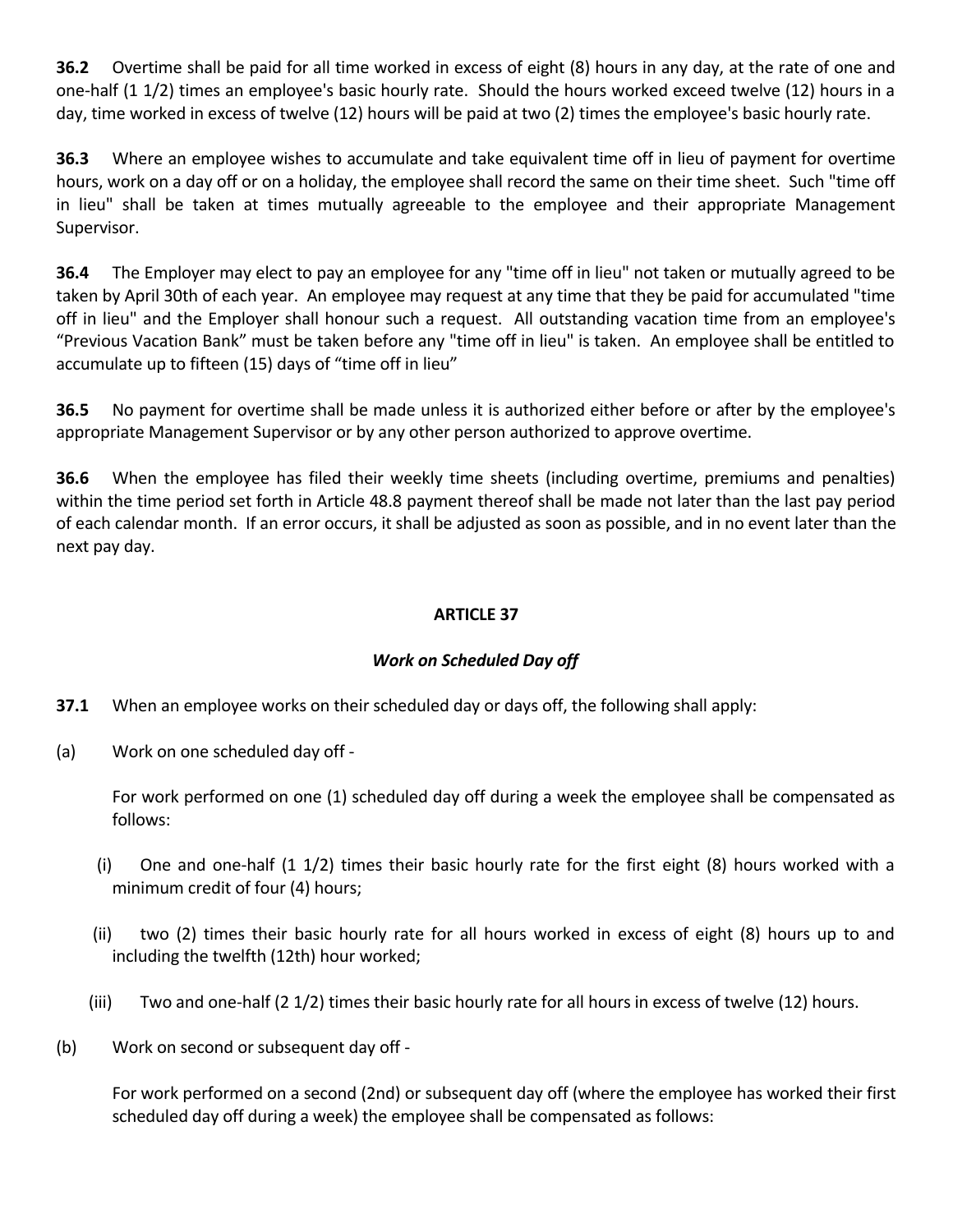- (i) Two (2) times their basic hourly rate for the first eight (8) hours worked with a minimum credit of eight (8) hours;
- (ii) two and one-half (2 1/2) times their basic hourly rate for all hours worked in excess of eight (8) hours up to and including the twelfth (12th) hour worked;
- (iii) Three (3) times their basic hourly rate for all hours worked in excess of twelve (12) hours.
- (c) Nothing herein precludes an employee and their appropriate Management Supervisor from mutually agreeing to change an employee's scheduled day off and in such case the compensation provision herein shall not apply.

**37.2** Where an employee works on a scheduled day off, the employee and their appropriate Management Supervisor may mutually agree that the employee may be granted compensating "time off in lieu" thereof consistent with Article 36.3 and 36.4.

**37.3** An employee may refuse to work on a scheduled day off and will not be penalized for such refusal. However, if all qualified employees in that job classification refuse to work, the Company may assign the work to any qualified employee, in the inverse order of Company seniority and this assignment of work cannot be refused.

### **ARTICLE 38**

#### *Turnaround*

**38.1** A turnaround period is twelve (12) hours between the end of one (1) tour of duty and the commencement of the next tour of duty.

**38.2** All time worked which encroaches on the turnaround period shall be paid for at an additional one-half (1/2) the basic hourly rate computed separately from the work week, except as provided in Article 38.3 and/or where the scheduled start time of the employee's next tour of duty which encroaches on the turnaround period is mutually agreed to be adjusted by the employee and their appropriate Management Supervisor.

**38.3** No payment shall be made for the following encroachments:

- (a) On a shift where an employee is released from duty or rescheduled to attend negotiations or grievance meetings with the Employer.
- (b) Where the encroachment on a swing-in shift (where the employees are on a regular rotating shift pattern) occurs in conjunction with an employee's scheduled days off.
- (c) Where more than forty-eight (48) hours is taken in vacation time, lieu time or sick time, in addition to the turnaround period plus scheduled days off.

### **ARTICLE 39**

#### *Call-back and Extended Tour of Duty*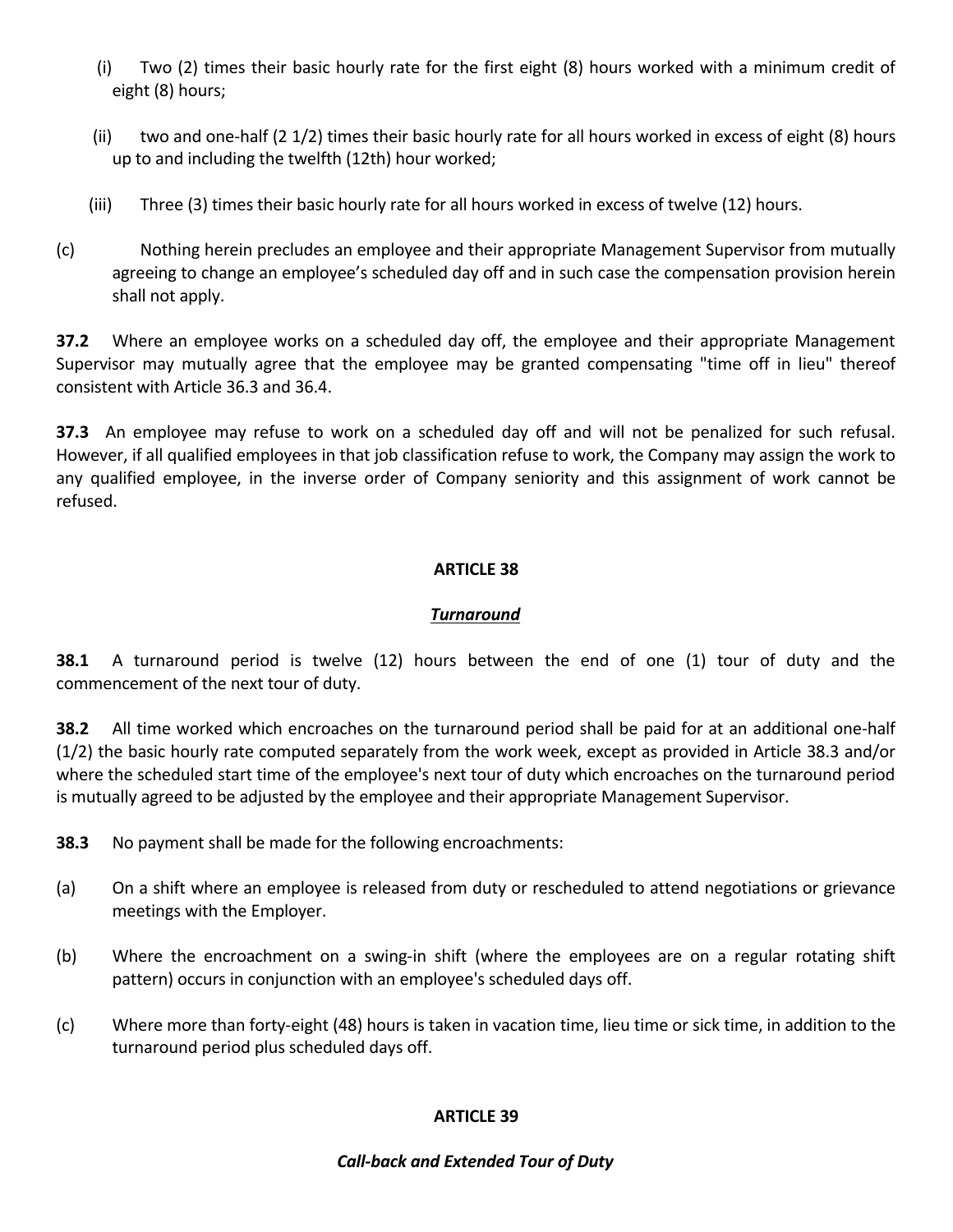**39.1** Call-back is defined as those hours credited to an employee who, having worked and/or been credited with the total hours in their tour of duty (Article 32), is called back for further work after three (3) hours have elapsed following the completion of such tour.

**39.2** An employee called back to work having completed their tour of duty shall be paid for all such work at one and one-half (1 1/2) times their basic hourly rate with a minimum guarantee of three (3) hours.

**39.3** An employee who returns to work after having completed their normal tour of duty before three (3) hours have elapsed following completion of their normal tour of duty will be considered to be on an extended tour of duty and the employee shall be paid from the end of their original tour of duty at the appropriate rates with a minimum guarantee of three (3) hours.

39.4 Notwithstanding anything in this Agreement to the contrary it is agreed that the existing practice of identifying certain employees to be available on an "on-call" basis may continue as in the past. The assignment of such "on-call" status will be assigned on a rotating basis amongst the employees involved. The following payment(s) shall be made for hours of "on-call" status only. Time actually worked will be paid in accordance with the appropriate provisions of this Agreement and in such case the employee shall not be entitled to the "on-call" payment.

a) Ontario - shall be compensated for such "on-call" hours at a rate of fifteen percent (15%) of their basic hourly rate for each hour while assigned to "on-call" status. In the event an employee in Ontario is assigned to "on-call" during a general holiday, they shall be compensated at fifteen percent (15%) of the of the applicable rate for that general holiday.

b) Winnipeg/Saskatoon - Engineering, News and News-related personnel may be assigned to Stand-by duty. Where so assigned, they shall be compensated at the rate of two dollars (\$2.00) per hour or part thereof for each hour designated as stand-by duty. The minimum standby payment under this provision shall be six dollars (\$6.00). On general holidays employees shall receive the stand-by pay at the rate of one and one-half (1.5x) times the stand-by rate.

c) Maritimes - An employee assigned to stand-by shall be compensated therefore at a rate of one hundred and sixty (\$160.00) dollars. The stand-by period shall normally be from midnight Friday until 8:00am on the next following Monday.

Where a paid holiday falls outside the aforementioned period and the employee is assigned to standby, he/she shall be compensated at a rate of one hundred and fifteen (\$115.00) dollars. The stand-by period shall normally be from 12:01 am on the paid holiday until 8:00 am on the next following day.

The above payment is made for hours of "on-call" status only. Time actually worked will be paid in accordance with the appropriate provisions of this Agreement and in such case the employee shall not be entitled to the "on-call" payment.

### **ARTICLE 40**

#### **Night Differential**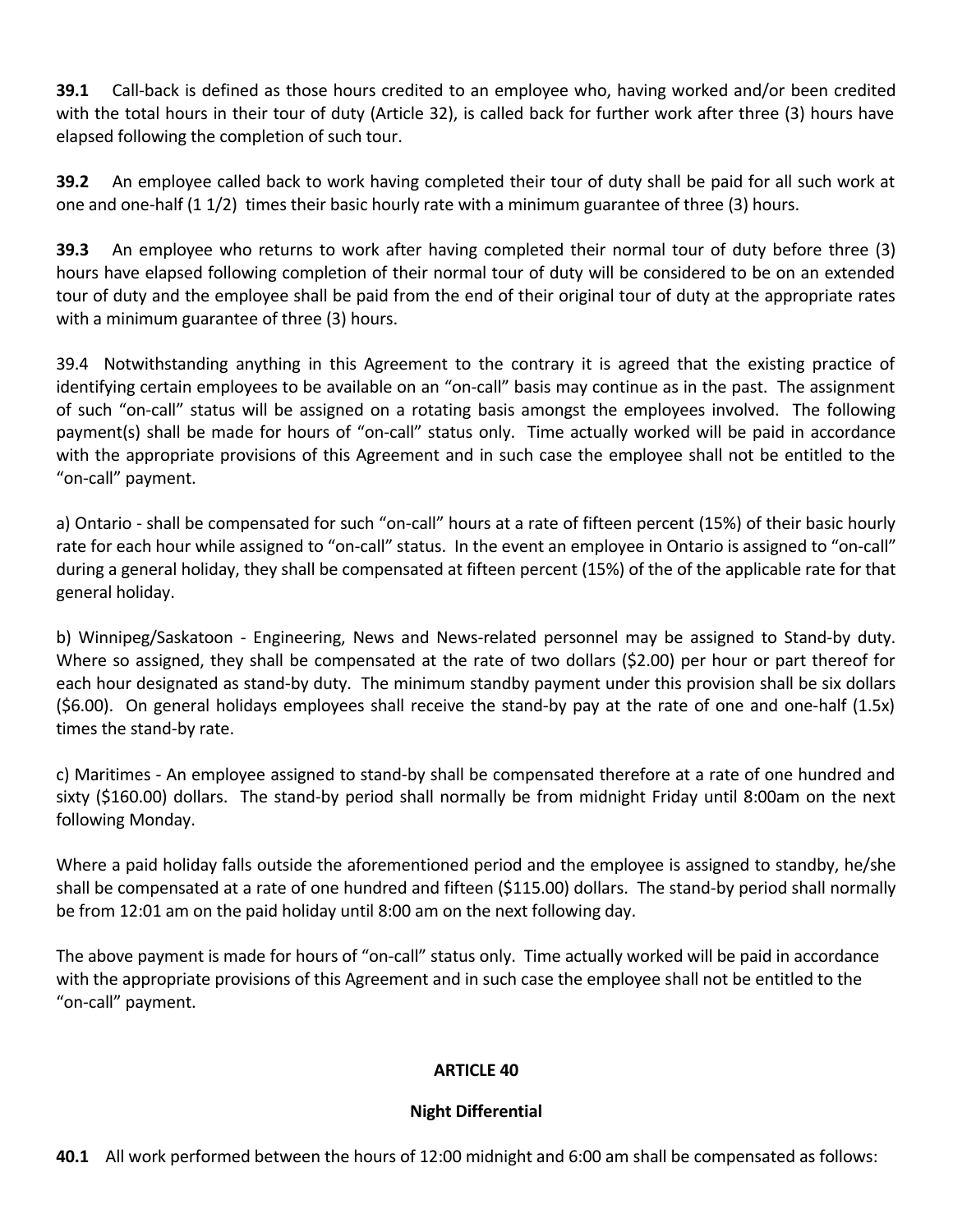Ontario and Maritimes (Excluding Halifax News) at an additional twenty percent (20%) of the basic hourly rate computed separately from the work week for each hour, or portion of an hour worked between the said hours.

Saskatoon, Winnipeg and Halifax News at an additional ten percent (10%) of the basic hourly rate computed separately from the work week for each hour, or portion of an hour worked between the said hours.

Night differential shall not be deemed overtime nor a part of the employee's basic hourly rate or basic pay.

# **ARTICLE 41 Temporary Upgrading**

**41.1** Should an employee be temporarily assigned by their appropriate Management Supervisor to perform work in a higher rated job classification than the job classification to which they are permanently assigned they shall be paid an additional one hour (1) at their basic rate per tour of duty.

**41.2** At the time of the temporary assignment the employee shall be advised that they are so assigned and that Article 41.1 herein applies. Such temporary assignment shall be noted on the employee's daily time sheet.

**41.3** It is agreed by the parties that temporary upgrade will not be used to avoid the posting and filling of a fulltime vacancy in a higher classification.

# **ARTICLE 42**

### **Excessive Hours and Safety**

**42.1** The Employer shall not assign excessive hours of work to employees on a regular basis.

**42.2** The Employer will make every reasonable effort to carry on its business and operations in a manner that will not endanger the health and safety of its employees and shall adopt and carry out reasonable procedures and techniques designed or intended to prevent or reduce the risk of physical injury in its business and operation. An employee shall take all reasonable and necessary precautions to ensure their own safety and the safety of others.

**42.3** The Employer shall continue to give consideration to the capabilities of an employee for assignments involving climbing before making such assignments.

**42.4** An employee may refuse to work where they have reasonable cause to believe dangerous conditions prevail as described in the Canada Labour Code.

**42.5** The Employer agrees to supply safety devices where conditions require their use, and the employee shall wear or use such devices.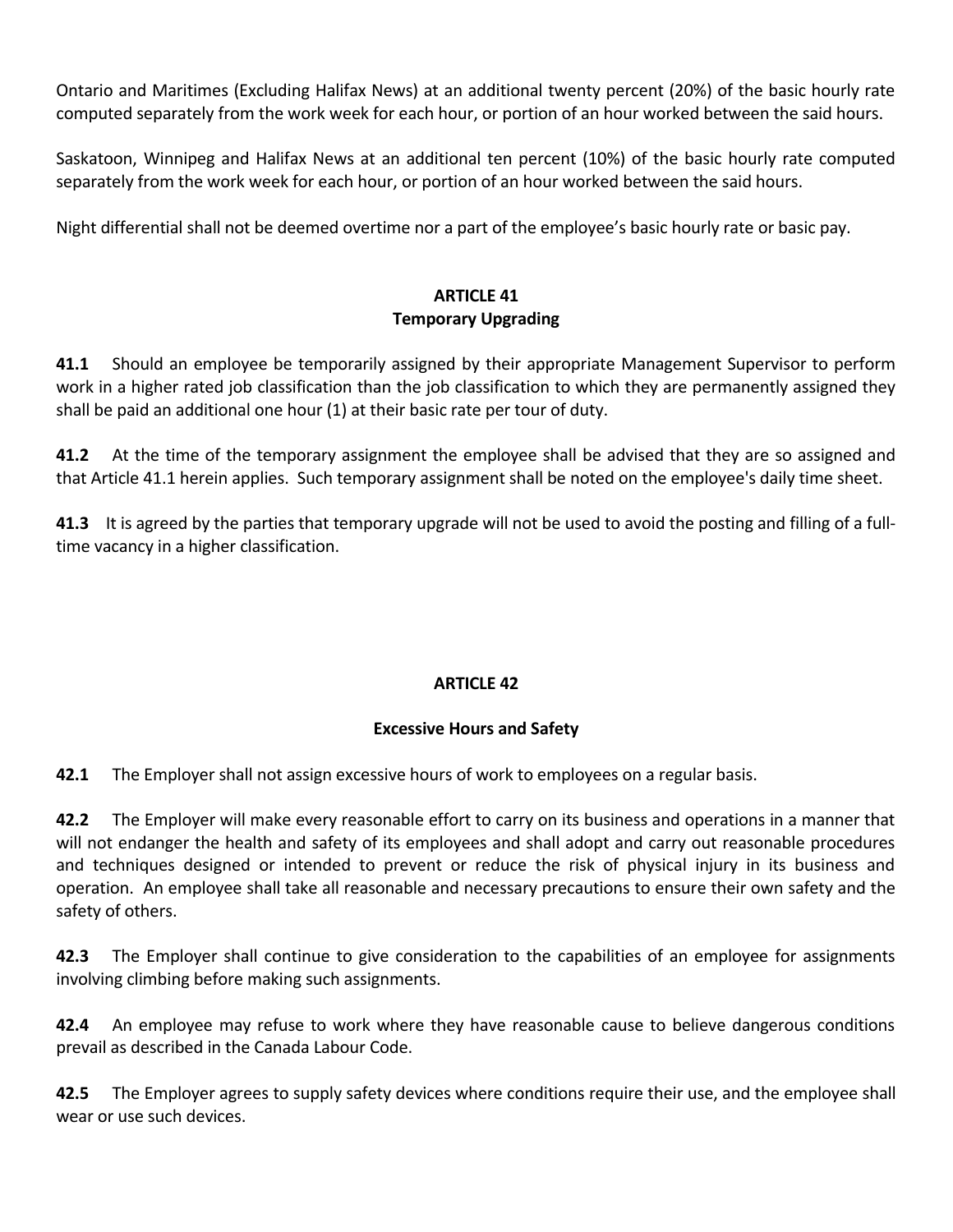**42.6** The existing Health and Safety Committee as presently constituted, consisting of equal representation from the Company and from the employees of the Company, will continue in effect. The said Committee shall have all those powers of a Health and Safety Committee as set forth in the Canada Labour Code.

### **ARTICLE 43**

### **Break and Meal Periods**

**43.1** The existing flexible arrangements whereby employees may take reasonable break periods at appropriate times will continue in effect. The arrangement will not be abused.

**43.2 First Meal Period** - A first meal period of not less than thirty (30) minutes shall be scheduled or assigned in all tours of duty. This meal period shall begin no earlier than the beginning of the third hour and no later than the end of the sixth hour of such tour.

**43.3 Second Meal Period** - A second inclusive meal period of not less than thirty (30) minutes duration shall be scheduled or assigned in tours of duty of more than ten (10) hours. This second meal period shall be scheduled or assigned within the fourth, fifth or sixth hour after the scheduled first meal period is completed. The following shall be paid to compensate for the cost of this second meal:

#### \$11.75

This shall only apply within the "local areas" as described in Article 29.15.

**43.4 Subsequent Meal Periods** - A subsequent inclusive meal period of not less than thirty (30) minutes shall be scheduled or assigned within the fourth or fifth hour after the scheduled or assigned prior meal period. The following shall be paid to compensate for the cost of each subsequent meal:

#### \$11.75

This shall only apply within the "local areas" as described in Article 29.15.

**43.5 Meal Displacement Penalty** - A meal penalty payment shall be paid when a meal period is not scheduled, assigned or received within the respective time limits of Articles 43.2, 43.3 or 43.4.

**43.6 Ontario** - The penalty referred to in Article 43.5 above shall be equal to one-half (1/2) the employee's basic hourly rate for the duration of the displacement, calculated:

### (a) **In the case of an early meal -**

From the time the received meal period began, until the earliest time it should have begun under Articles 43.2, 43.3 or 43.4.

#### (b) **In the case of a late meal -**

From the latest time that the meal period should have begun under Articles 43.2, 43.3 or 43.4.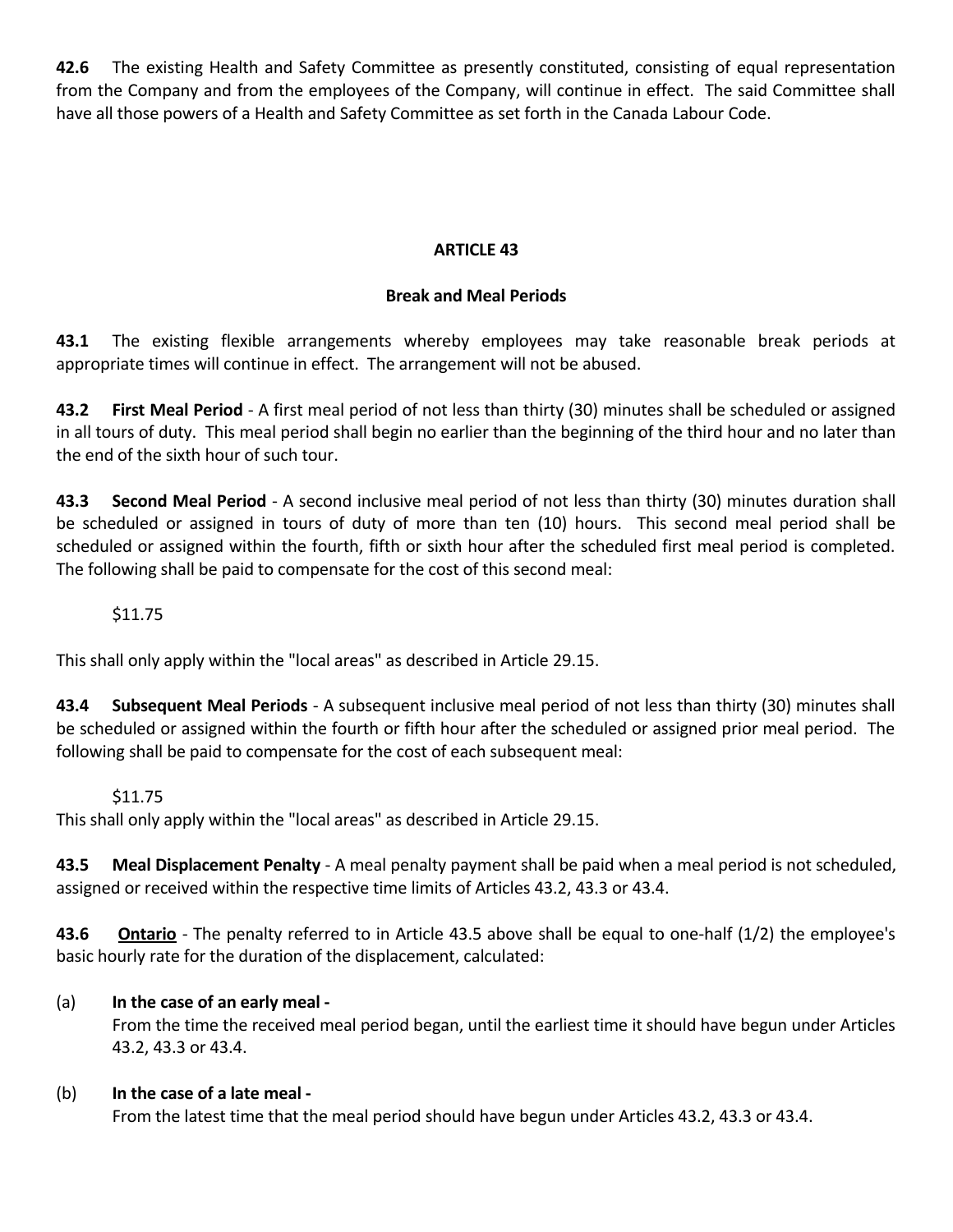# (c) **In the case of a meal not received -**

From the latest time that the meal period should have begun under Articles 43.2, 43.3 or 43.4, until the end of the tour of duty.

**43.6.1 Saskatoon, Winnipeg, Maritimes -** The penalty referred to in Article 43.5 above shall be paid when a meal period is not taken within the designated time frames during the tour of duty. The penalty shall be one half (1/2) hour, for each missed meal, paid at one and one-half (1 ½) times the basic rate. In the case of an employee with an exclusive meal period the additional time worked shall be compensated at the appropriate overtime rate. If an employee with an exclusive sixty (60) minute first meal period is able to take a thirty (30) minute meal, thirty (30) minutes shall be paid at the appropriate overtime rate in addition to the penalty.

**43.7** Normally, an employee will be expected to take their meal period. Except in extenuating circumstances, a meal displacement penalty will not be paid unless the same has had prior approval by the employee's appropriate Management Supervisor, or by any other person authorized to approve a meal displacement penalty.

**43.8** In all cases of meal displacement, a minimum of one-quarter (1/4) hour shall apply.

**43.9** There shall be no compounding of meal displacement penalty.

**43.10** The time paid in respect of meal displacements under Article 43 shall not be used in calculating turnaround on the next tour of duty.

### **ARTICLE 44**

### **General Salary Provisions**

**44.1** Employees shall be paid according to the salary scale applicable to the classification to which they are assigned, with credit for years of service within the classification and any credit for industry experience recognized by the Employer at the time of hiring.

**44.2** It is understood that recognition of industry experience, the granting of merit increases in salary, and the provisions of any additional benefits to an employee are matters for the sole discretion of the Employer.

**44.3** The salary scales set forth in Article 49 are minimum.

**44.4** Progression up the salary scale within each classification shall automatically occur on the first (1st) day of the month following the employee's anniversary date of employment, unless the employee's performance has been determined to be unsatisfactory. When determining whether an employee's performance has been unsatisfactory, the Employer's determination shall be made in a bona fide and non-discriminatory manner. An employee who has been denied a salary progression increase because of unsatisfactory performance may file a grievance pursuant to Article 11 of this agreement.

**44.5** Where an employee is promoted into a higher paid job classification, they shall immediately move into the higher salary scale and shall receive a salary increase which is at least equal to the value of one (1) full increment in their former job classification. The employee's anniversary date for the purpose of Article 48.4 shall thereafter be the date the employee has been moved to the higher classification.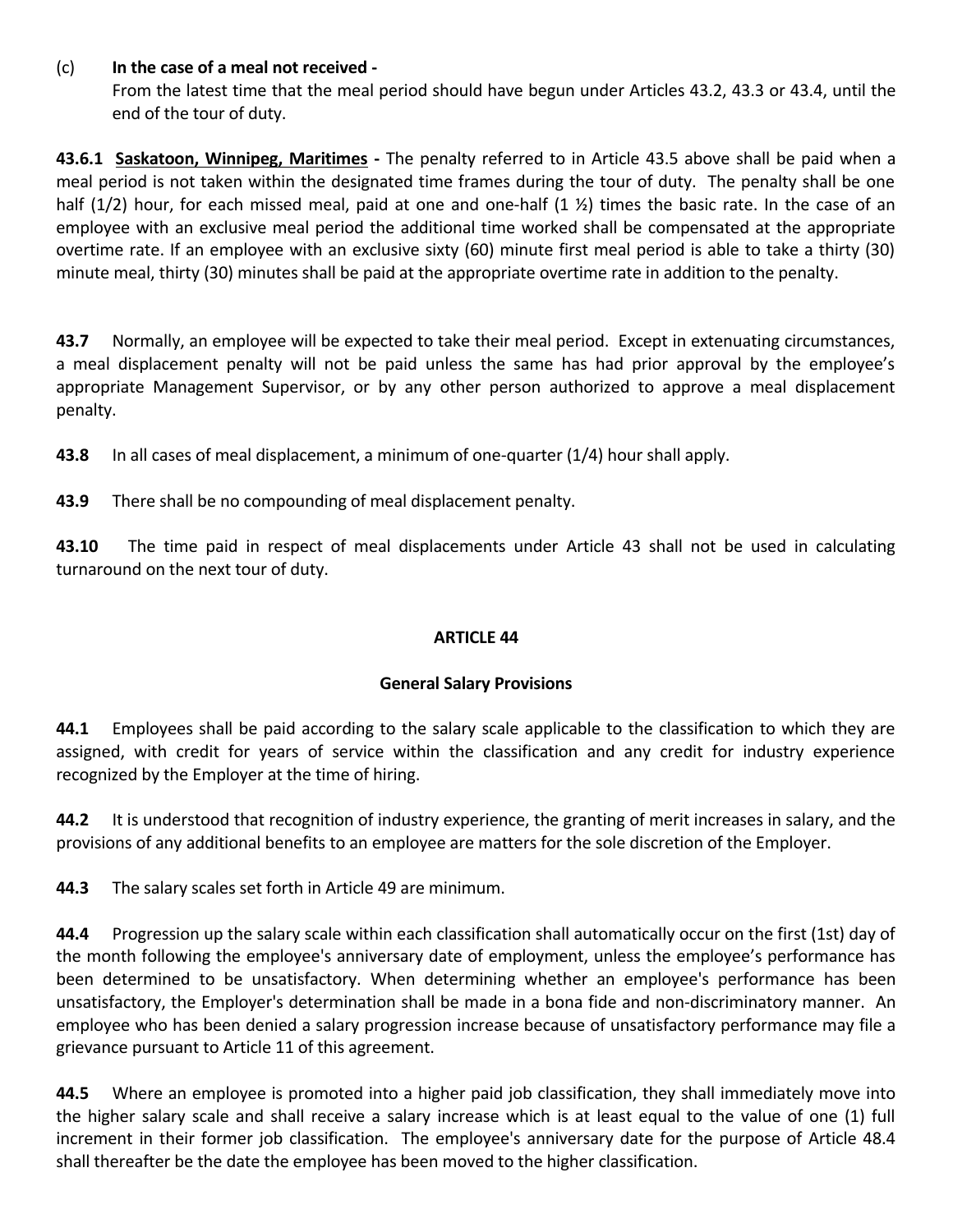**44.6** Approximately fifty percent (50%) of the employee's normal net, basic monthly salary will be paid on the 15th day of each month. Should the 15th day be a non-banking day, it will be paid on the last previous legal banking day. The balance of money earned for that month will be paid on the last legal banking day of that month.

**44.7** Employees shall complete their time sheets at such times and on such forms as prescribed from time to time by the Employer. Time sheets shall not be altered so as to reduce the employee's pay claim without the Employer informing the employee of the reason therefore, and any alterations may be subject to grievance.

# **44.8**

**(a)** In order to ensure prompt payment, time sheets (including overtime, premiums and penalties) for each work week shall be delivered to the Employer no later than the following Wednesday. Exceptions to this are those employees whose tour of duty does not coincide with this time limit.

**(b)** The Employer reserves the right to refuse to pay a claim for payments referred to herein, where the employee has not filed their time sheets within the time period as set forth in Article 44.8 (a) above.

**(c)** Prior to invoking article 48.8 (b), the Employer will have previously warned an employee in writing on at least one (1) occasion of the requirement to deliver time sheets within the time period required by Article 48.8 (a).

**44.9** For the purposes of computing an employee's basic hourly rate, their monthly salary shall be divided by 173.3.

**44.10** Part-time and temporary employees who do not qualify for employee benefits (Article 23 and/or Appendix A) shall receive \$0.60 for each hour worked in lieu of benefits: which amount shall not to be added to the employee's basic hourly rate provided, however, that the Long Term Disability Plan (LTD) and, the Pension Plan (subject to the Pensions Benefits Standards Act) shall apply to part-time employees. The LTD plan in respect of a work-related injury only shall apply to temporary employees. The Pension Plan (subject to the Pensions Benefits Standards Act) shall also apply to temporary employees. For insured employee benefits purposes, a part-time employee accepting a temporary position shall maintain their insured employee benefits.

# **ARTICLE 45 Salary Scales**

| <b>Ontario</b><br><b>Salary</b><br><b>Scales</b> |             |          |           |              |          |                     |          |                 |
|--------------------------------------------------|-------------|----------|-----------|--------------|----------|---------------------|----------|-----------------|
| Start -<br>Editorial<br>Assistant<br>(junior)    |             |          |           |              |          |                     |          |                 |
|                                                  | Aug<br>1/15 | Aug 1/15 | Sept 1/17 | Sept<br>1/17 | Aug 1/18 | Au<br>g<br>1/<br>18 | Aug 1/19 | Aug<br>1/1<br>9 |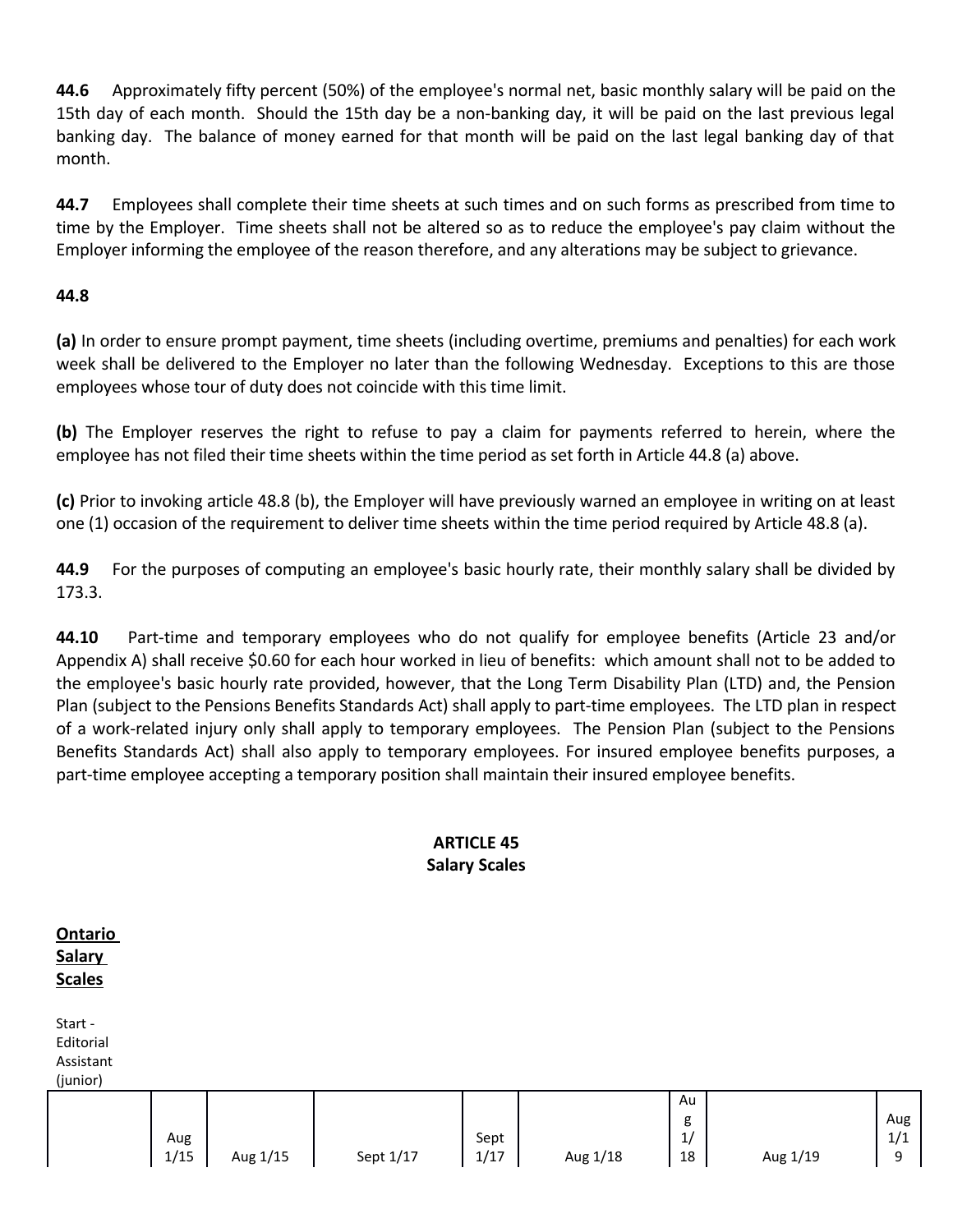|        |        |         |          |        |          | Ho             |          |       |
|--------|--------|---------|----------|--------|----------|----------------|----------|-------|
|        | Annu   |         |          | Hourl  |          | url            |          | Hou   |
| Level  | al     | Hourly  | Annual   | v      | Annual   | $\mathbf{v}$   | Annual   | rly   |
|        |        |         |          |        |          | \$1            |          |       |
|        | \$34,2 |         |          | \$16.7 |          | 6.9            |          | \$17. |
| Year 1 | 74     | \$16.48 | \$34,788 | 3      | \$35,310 | 8              | \$35,840 | 23    |
|        |        |         |          |        |          | \$1            |          |       |
|        | \$34,9 |         |          | \$17.0 |          | 7.3            |          | \$17. |
| Year 2 | 60     | \$16.81 | \$35,484 | 6      | \$36,016 | $\overline{2}$ | \$36,557 | 58    |
|        |        |         |          |        |          | \$1            |          |       |
|        | \$35,6 |         |          | \$17.4 |          | 7.6            |          | \$17. |
| Year 3 | 59     | \$17.14 | \$36,194 | 0      | \$36,737 | 6              | \$37,288 | 93    |

Group 1 -

Technical

Operator,

Junior Reporter,

Editorial

Assistant

Librarian, Make Up Artist, Production

Assistant,

Writer

|        |        |          |           |             |          | Au           |          |       |
|--------|--------|----------|-----------|-------------|----------|--------------|----------|-------|
|        |        |          |           |             |          | g            |          | Aug   |
|        | Aug    |          |           | Sept        |          | 1/           |          | 1/1   |
|        | 1/15   | Aug 1/15 | Sept 1/17 | 1/17        | Aug 1/18 | 18           | Aug 1/19 | 9     |
|        |        |          |           |             |          | Ho           |          |       |
|        | Annu   |          |           | Hourl       |          | url          |          | Hou   |
| Level  | al     | Hourly   | Annual    | v           | Annual   | $\mathsf{v}$ | Annual   | rly   |
|        |        |          |           |             |          | \$2          |          |       |
|        | \$43,8 |          |           | \$21.3      |          | 1.7          |          | \$22. |
| Year 1 | 06     | \$21.06  | \$44,463  | 8           | \$45,130 | 0            | \$45,807 | 02    |
|        |        |          |           |             |          | \$2          |          |       |
|        | \$44,6 |          |           | \$21.8      |          | 2.1          |          | \$22. |
| Year 2 | 82     | \$21.48  | \$45,353  | $\mathbf 0$ | \$46,033 | 3            | \$46,723 | 46    |
|        |        |          |           |             |          | \$2          |          |       |
|        | \$45,5 |          |           | \$22.2      |          | 2.5          |          | \$22. |
| Year 3 | 76     | \$21.91  | \$46,260  | 4           | \$46,954 | 7            | \$47,658 | 91    |
|        |        |          |           |             |          | \$2          |          |       |
|        | \$46,4 |          |           | \$22.6      |          | 3.0          |          | \$23. |
| Year 4 | 87     | \$22.35  | \$47,185  | 8           | \$47,893 | 3            | \$48,611 | 37    |
|        |        |          |           |             |          | \$2          |          |       |
|        | \$47,4 |          |           | \$23.1      |          | 3.4          |          | \$23. |
| Year 5 | 17     | \$22.80  | \$48,128  | 4           | \$48,850 | 9            | \$49,583 | 84    |
|        |        |          |           |             |          | \$2          |          |       |
|        | \$48,3 |          |           | \$23.6      |          | 3.9          |          | \$24. |
| Year 6 | 66     | \$23.25  | \$49,091  | 0           | \$49,827 | 6            | \$50,575 | 31    |

Group 2 - Technical/Alli filates Coordinator, Production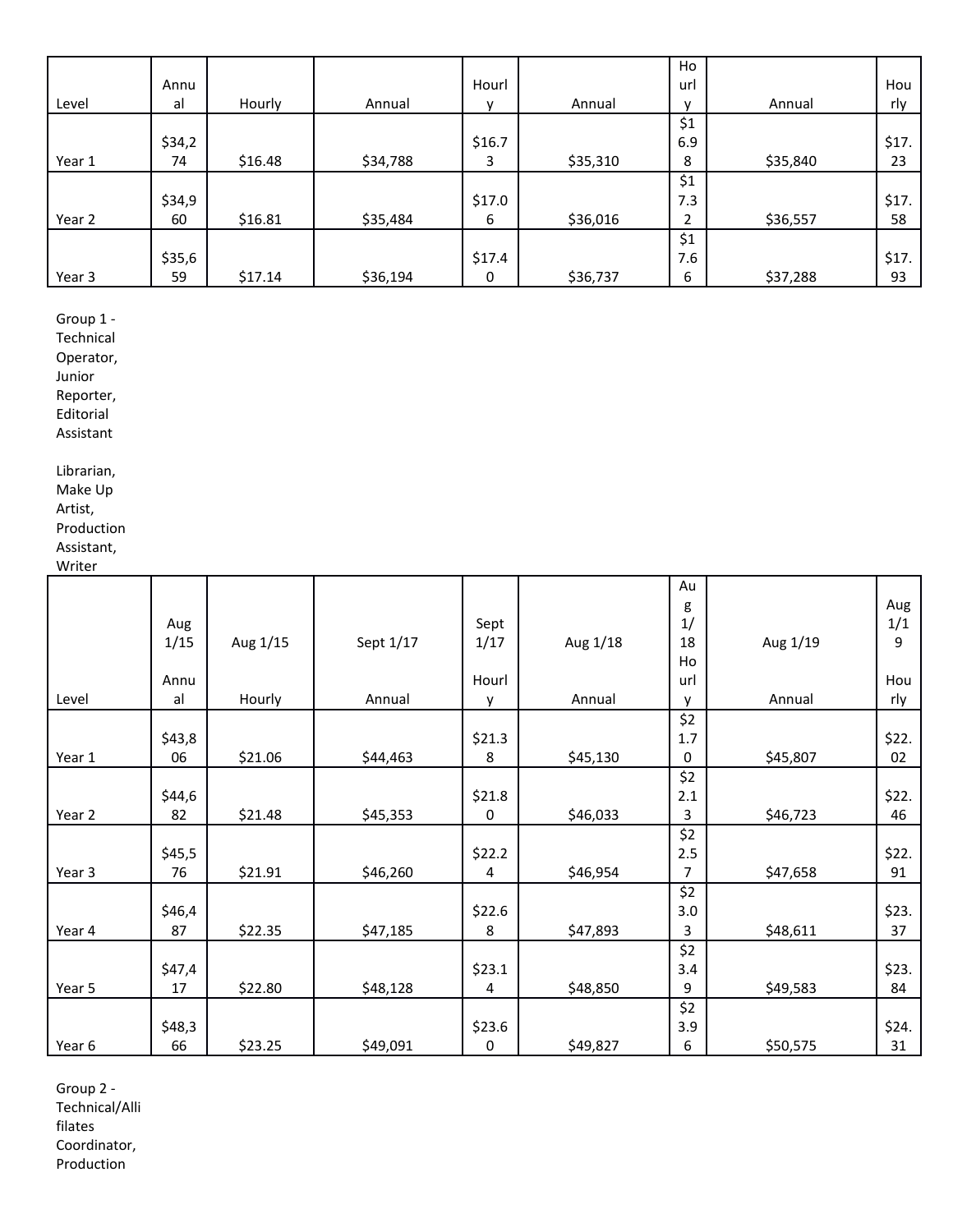Coordinator, Assignment Coordinator

ENG Camera, ENG Editor, Associate Producer, Graphics Artist, Traffic Reporter, Line Up Writer

|        |        |          |           |        |          | Au                         |          |       |
|--------|--------|----------|-----------|--------|----------|----------------------------|----------|-------|
|        |        |          |           |        |          | g                          |          | Aug   |
|        | Aug    |          |           | Sept   |          | 1/                         |          | 1/1   |
|        | 1/15   | Aug 1/15 | Sept 1/17 | 1/17   | Aug 1/18 | 18                         | Aug 1/19 | 9     |
|        |        |          |           |        |          | Ho                         |          |       |
|        | Annu   |          |           | Hourl  |          | url                        |          | Hou   |
| Level  | al     | Hourly   | Annual    | ۷      | Annual   | v                          | Annual   | rly   |
|        |        |          |           |        |          | \$2                        |          |       |
|        | \$58,2 |          |           | \$28.4 |          | 8.8                        |          | \$29. |
| Year 1 | 09     | \$27.99  | \$59,082  | 0      | \$59,968 | 3                          | \$60,868 | 26    |
|        |        |          |           |        |          | \$2                        |          |       |
|        | \$59,3 |          |           | \$28.9 |          | 9.4                        |          | \$29. |
| Year 2 | 97     | \$28.56  | \$60,288  | 8      | \$61,192 | $\overline{2}$             | \$62,110 | 86    |
|        |        |          |           |        |          | \$3                        |          |       |
|        | \$60,6 |          |           | \$29.5 |          | 0.0                        |          | \$30. |
| Year 3 | 10     | \$29.14  | \$61,519  | 8      | \$62,442 | $\overline{2}$             | \$63,378 | 47    |
|        |        |          |           |        |          | $\overline{\xi}$           |          |       |
|        | \$61,8 |          |           | \$30.1 |          | 0.6                        |          | \$31. |
| Year 4 | 22     | \$29.72  | \$62,749  | 7      | \$63,690 | $\overline{2}$             | \$64,646 | 08    |
|        |        |          |           |        |          | $\overline{\overline{53}}$ |          |       |
|        | \$63,0 |          |           | \$30.7 |          | 1.2                        |          | \$31. |
| Year 5 | 58     | \$30.32  | \$64,004  | 7      | \$64,964 | 3                          | \$65,939 | 70    |
|        |        |          |           |        |          | \$3                        |          |       |
|        | \$64,3 |          |           | \$31.3 |          | 1.8                        |          | \$32. |
| Year 6 | 19     | \$30.92  | \$65,284  | 9      | \$66,264 | 6                          | \$67,257 | 34    |
|        |        |          |           |        |          | \$3                        |          |       |
|        | \$65,6 |          |           | \$32.0 |          | 2.4                        |          | \$32. |
| Year 7 | 06     | \$31.54  | \$66,590  | 1      | \$67,589 | 9                          | \$68,603 | 98    |
|        |        |          |           |        |          | \$3                        |          |       |
|        | \$66,9 |          |           | \$32.6 |          | 3.1                        |          | \$33. |
| Year 8 | 18     | \$32.17  | \$67,922  | 5      | \$68,941 | $\overline{\mathbf{4}}$    | \$69,975 | 64    |

Group 3 - Reporter, Director, ENG Camera/Edit or, Producer, Field Producer, Videojournali

st,

Graphic Designer, Weather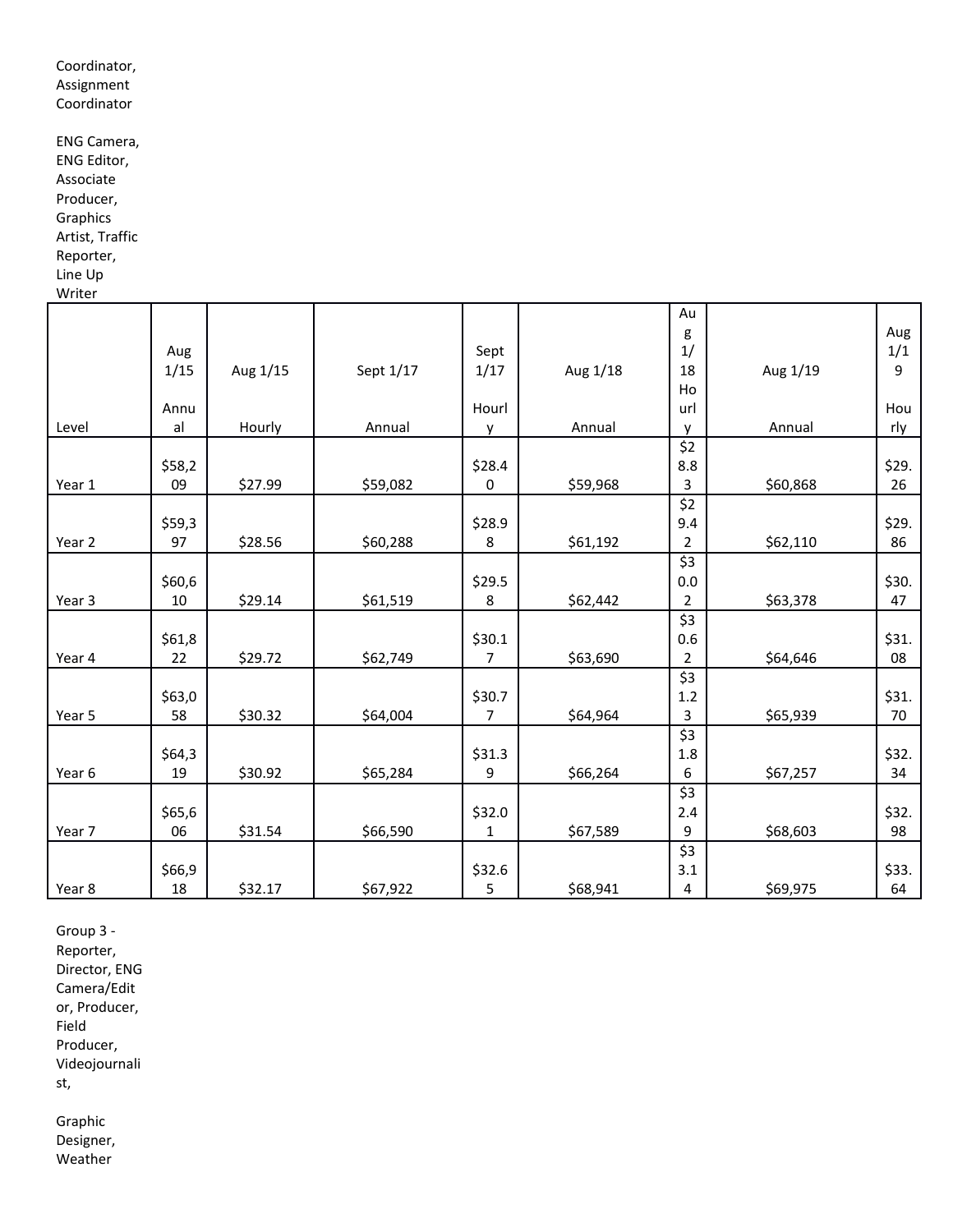Specialist

|        |        |          |           |                |          | Au             |          |       |
|--------|--------|----------|-----------|----------------|----------|----------------|----------|-------|
|        |        |          |           |                |          | g              |          | Aug   |
|        | Aug    |          |           | Sept           |          | 1/             |          | 1/1   |
|        | 1/15   | Aug 1/15 | Sept 1/17 | 1/17           | Aug 1/18 | 18             | Aug 1/19 | 9     |
|        |        |          |           |                |          | Ho             |          |       |
|        | Annu   |          |           | Hourl          |          | url            |          | Hou   |
| Level  | al     | Hourly   | Annual    | $\mathsf{v}$   | Annual   | v              | Annual   | rly   |
|        |        |          |           |                |          | \$3            |          |       |
|        | \$64,1 |          |           | \$31.3         |          | 1.7            |          | \$32. |
| Year 1 | 52     | \$30.84  | \$65,114  | 0              | \$66,091 | $\overline{7}$ | \$67,082 | 25    |
|        |        |          |           |                |          | \$3            |          |       |
|        | \$65,4 |          |           | \$31.9         |          | 2.4            |          | \$32. |
| Year 2 | 35     | \$31.46  | \$66,416  | 3              | \$67,412 | $\mathbf{1}$   | \$68,424 | 90    |
|        |        |          |           |                |          | \$3            |          |       |
|        | \$66,7 |          |           | \$32.5         |          | 3.0            |          | \$33. |
| Year 3 | 43     | \$32.09  | \$67,745  | $\overline{7}$ | \$68,761 | 6              | \$69,792 | 55    |
|        |        |          |           |                |          | \$3            |          |       |
|        | \$68,0 |          |           | \$33.2         |          | 3.7            |          | \$34. |
| Year 4 | 78     | \$32.73  | \$69,099  | $\overline{2}$ | \$70,136 | $\overline{2}$ | \$71,188 | 22    |
|        |        |          |           |                |          | \$3            |          |       |
|        | \$69,4 |          |           | \$33.8         |          | 4.3            |          | \$34. |
| Year 5 | 40     | \$33.38  | \$70,481  | 9              | \$71,539 | 9              | \$72,612 | 91    |
|        |        |          |           |                |          | \$3            |          |       |
|        | \$70,8 |          |           | \$34.5         |          | 5.0            |          | \$35. |
| Year 6 | 29     | \$34.05  | \$71,891  | 6              | \$72,969 | 8              | \$74,064 | 61    |

Group 4 -

Digital

Broadcast Journalist,

ENG Digital

Technican,

Show

Producer

|        |        |          |           |                |          | Au           |          |       |
|--------|--------|----------|-----------|----------------|----------|--------------|----------|-------|
|        |        |          |           |                |          | g            |          | Aug   |
|        | Aug    |          |           | Sept           |          | 1/           |          | 1/1   |
|        | 1/15   | Aug 1/15 | Sept 1/17 | 1/17           | Aug 1/18 | 18           | Aug 1/19 | 9     |
|        |        |          |           |                |          | Ho           |          |       |
|        | Annu   |          |           | Hourl          |          | url          |          | Hou   |
| Level  | al     | Hourly   | Annual    | v              | Annual   | $\mathsf{v}$ | Annual   | rly   |
|        |        |          |           |                |          | \$3          |          |       |
|        | \$69,3 |          |           | \$33.8         |          | 4.3          |          | \$34. |
| Year 1 | 62     | \$33.35  | \$70,402  | 5              | \$71,458 | 5            | \$72,530 | 87    |
|        |        |          |           |                |          | \$3          |          |       |
|        | \$70,7 |          |           | \$34.5         |          | 5.0          |          | \$35. |
| Year 2 | 49     | \$34.01  | \$71,810  | 2              | \$72,887 | 4            | \$73,980 | 57    |
|        |        |          |           |                |          | \$3          |          |       |
|        | \$72,1 |          |           | \$35.2         |          | 5.7          |          | \$36. |
| Year 3 | 64     | \$34.69  | \$73,246  | 1              | \$74,345 | 4            | \$75,460 | 28    |
|        |        |          |           |                |          | \$3          |          |       |
|        | \$73,6 |          |           | \$35.9         |          | 6.4          |          | \$37. |
| Year 4 | 07     | \$35.39  | \$74,711  | $\overline{2}$ | \$75,832 | 6            | \$76,969 | 00    |
|        |        |          |           |                |          | \$3          |          |       |
|        | \$75,0 |          |           | \$36.6         |          | 7.1          |          | \$37. |
| Year 5 | 79     | \$36.10  | \$76,205  | 4              | \$77,349 | 9            | \$78,509 | 74    |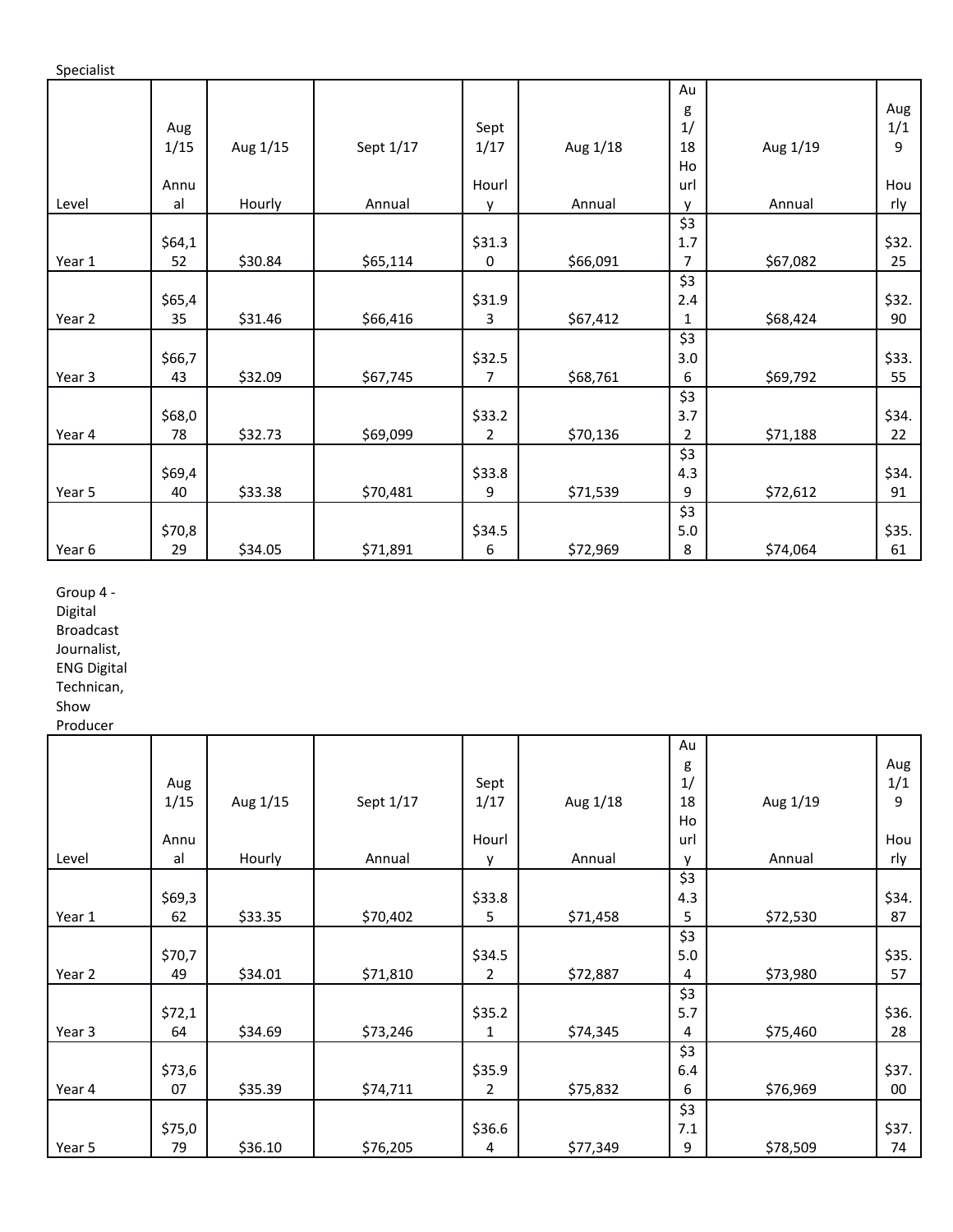|        |                     |         |          |        |          | $\sim$<br>ر ب            |          |               |
|--------|---------------------|---------|----------|--------|----------|--------------------------|----------|---------------|
|        | \$76,5              |         |          | \$37.3 |          | 70<br>.                  |          | \$38.         |
| Year 6 | O <sub>1</sub><br>ᇰ | \$36.82 | \$77,730 |        | \$78,895 | $\overline{\phantom{a}}$ | \$80,079 | $\sim$<br>้วบ |

Group 5 - Sr

Digital

Broadcast

Journalist, Sr

ENG Digital

**Technician** 

|        |        |          |           |        |          | Au             |          |       |
|--------|--------|----------|-----------|--------|----------|----------------|----------|-------|
|        |        |          |           |        |          | g              |          | Aug   |
|        | Aug    |          |           | Sept   |          | 1/             |          | 1/1   |
|        | 1/15   | Aug 1/15 | Sept 1/17 | 1/17   | Aug 1/18 | 18             | Aug 1/19 | 9     |
|        |        |          |           |        |          | Ho             |          |       |
|        | Annu   |          |           | Hourl  |          | url            |          | Hou   |
| Level  | al     | Hourly   | Annual    | v      | Annual   | $\mathsf{v}$   | Annual   | rly   |
|        |        |          |           |        |          | \$3            |          |       |
|        | \$73,5 |          |           | \$35.8 |          | 6.4            |          | \$36. |
| Year 1 | 23     | \$35.35  | \$74,625  | 8      | \$75,745 | 2              | \$76,881 | 96    |
|        |        |          |           |        |          | \$3            |          |       |
|        |        |          |           |        |          |                |          |       |
|        | \$74,9 |          |           | \$36.6 |          | 7.1            |          | \$37. |
| Year 2 | 93     | \$36.05  | \$76,118  | 0      | \$77,260 | 4              | \$78,418 | 70    |
|        |        |          |           |        |          | \$3            |          |       |
|        | \$76,4 |          |           | \$37.3 |          | 7.8            |          | \$38. |
| Year 3 | 93     | \$36.78  | \$77,641  | 3      | \$78,805 | 9              | \$79,987 | 46    |
|        |        |          |           |        |          | \$3            |          |       |
|        | \$78,0 |          |           | \$38.0 |          | 8.6            |          | \$39. |
| Year 4 | 23     | \$37.51  | \$79,193  | 7      | \$80,381 | 4              | \$81,587 | 22    |
|        |        |          |           |        |          | \$3            |          |       |
|        | \$79,5 |          |           | \$38.8 |          | 9.4            |          | \$40. |
| Year 5 | 84     | \$38.26  | \$80,777  | 4      | \$81,989 | $\overline{2}$ | \$83,219 | 01    |
|        |        |          |           |        |          | \$4            |          |       |
|        | \$81,1 |          |           | \$39.6 |          | 0.2            |          | \$40. |
| Year 6 | 75     | \$39.03  | \$82,393  | 1      | \$83,629 | $\mathbf{1}$   | \$84,883 | 81    |
|        |        |          |           |        |          |                |          |       |

# **Winnipeg Salary Scales**

Group 1 - Receptionist, Sales Coordinator

| Aug    |
|--------|
| 1/19   |
|        |
| Hourl  |
|        |
| \$16.3 |
|        |
|        |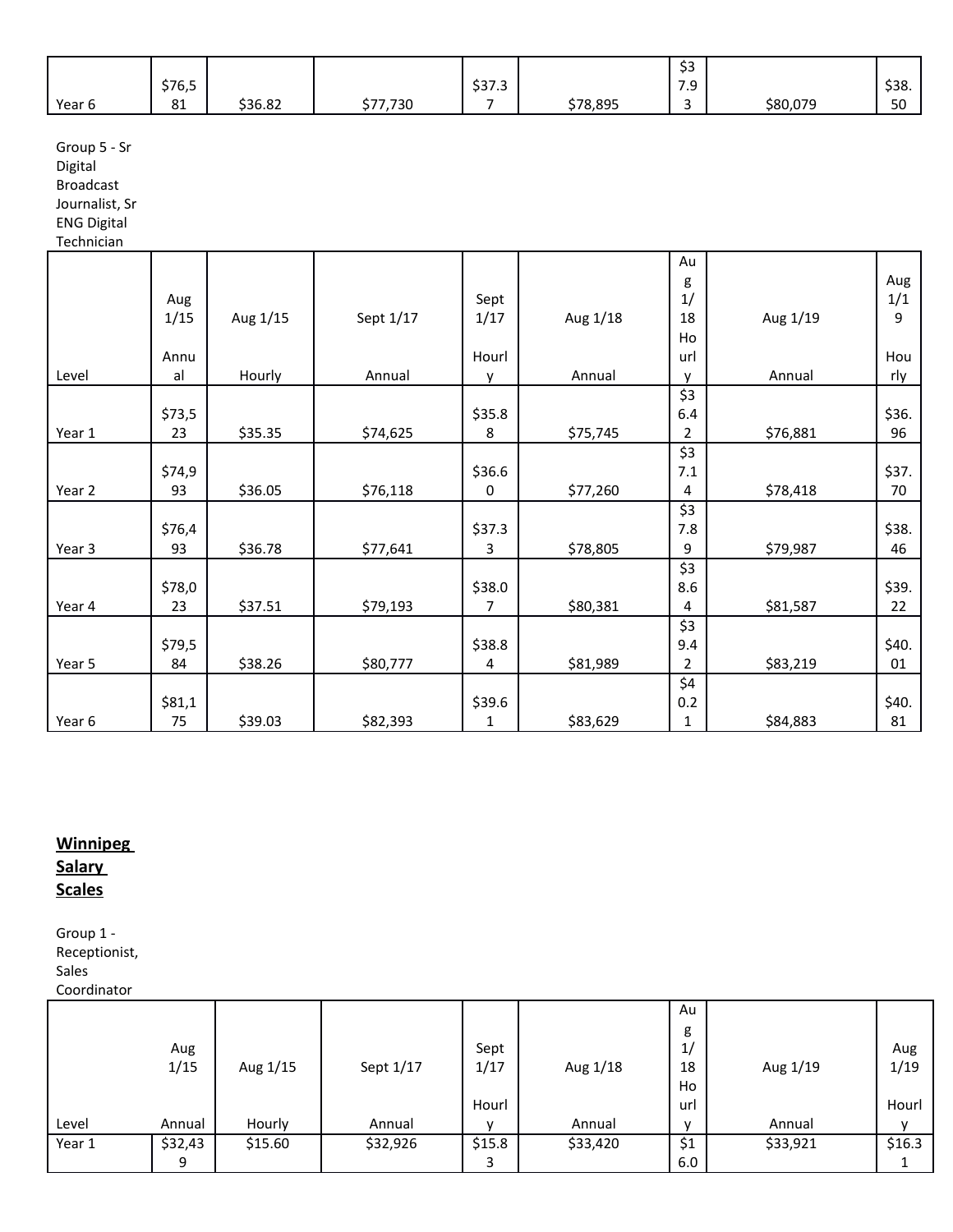|        |         |         |          |        |          | 7   |          |        |
|--------|---------|---------|----------|--------|----------|-----|----------|--------|
|        |         |         |          |        |          | \$1 |          |        |
|        | \$33,08 |         |          | \$16.1 |          | 6.3 |          | \$16.6 |
| Year 2 | 8       | \$15.91 | \$33,585 | 5      | \$34,088 | 9   | \$34,600 | 3      |
|        |         |         |          |        |          | \$1 |          |        |
|        | \$33,75 |         |          | \$16.4 |          | 6.7 |          | \$16.9 |
| Year 3 | 0       | \$16.23 | \$34,256 | 7      | \$34,770 | 2   | \$35,292 | 7      |
|        |         |         |          |        |          | \$1 |          |        |
|        | \$34,42 |         |          | \$16.8 |          | 7.0 |          | \$17.3 |
| Year 4 | 5       | \$16.55 | \$34,941 | 0      | \$35,466 | 5   | \$35,998 |        |
|        |         |         |          |        |          | \$1 |          |        |
|        | \$35,11 |         |          | \$17.1 |          | 7.3 |          | \$17.6 |
| Year 5 | 4       | \$16.88 | \$35,640 | 3      | \$36,175 | 9   | \$36,717 | 5      |
|        |         |         |          |        |          | \$1 |          |        |
|        | \$35,81 |         |          | \$17.4 |          | 7.7 |          | \$18.0 |
| Year 6 | 6       | \$17.22 | \$36,353 | 8      | \$36,898 | 4   | \$37,452 | 1      |

Group 2 - Writer/Produ

cer, ENG

Editor

|        |                |          |           |        |          | Au           |          |        |
|--------|----------------|----------|-----------|--------|----------|--------------|----------|--------|
|        |                |          |           |        |          | g            |          |        |
|        | Aug            |          |           | Sept   |          | 1/           |          | Aug    |
|        | 1/15           | Aug 1/15 | Sept 1/17 | 1/17   | Aug 1/18 | 18           | Aug 1/19 | 1/19   |
|        |                |          |           |        |          | Ho           |          |        |
|        |                |          |           | Hourl  |          | url          |          | Hourl  |
| Level  | Annual         | Hourly   | Annual    | v      | Annual   | $\mathsf{v}$ | Annual   | y      |
|        |                |          |           |        |          | \$1          |          |        |
|        | \$33,46        |          |           | \$16.3 |          | 6.5          |          | \$16.8 |
| Year 1 | 0              | \$16.09  | \$33,962  | 3      | \$34,472 | 7            | \$34,989 | 2      |
|        |                |          |           |        |          | \$1          |          |        |
|        | \$34,12        |          |           | \$16.6 |          | 6.9          |          | \$17.1 |
| Year 2 | 9              | \$16.41  | \$34,641  | 5      | \$35,161 | 0            | \$35,688 | 6      |
|        |                |          |           |        |          | \$1          |          |        |
|        | \$34,81        |          |           | \$16.9 |          | 7.2          |          | \$17.5 |
| Year 3 | $\overline{2}$ | \$16.74  | \$35,334  | 9      | \$35,864 | 4            | \$36,402 | 0      |
|        |                |          |           |        |          | \$1          |          |        |
|        | \$35,50        |          |           | \$17.3 |          | 7.5          |          | \$17.8 |
| Year 4 | 8              | \$17.07  | \$36,041  | 3      | \$36,582 | 9            | \$37,130 | 5      |
|        |                |          |           |        |          | \$1          |          |        |
|        | \$36,21        |          |           | \$17.6 |          | 7.9          |          | \$18.2 |
| Year 5 | 8              | \$17.41  | \$36,762  | 7      | \$37,313 | 4            | \$37,873 | 1      |
|        |                |          |           |        |          | \$1          |          |        |
|        | \$36,94        |          |           | \$18.0 |          | 8.3          |          | \$18.5 |
| Year 6 | 3              | \$17.76  | \$37,497  | 3      | \$38,059 | 0            | \$38,630 | 7      |

Group 3 - Producer/Dir ector, Production Editor, Reporter/Anc hor, Anchor/Repo rter, ENG Camera/Edit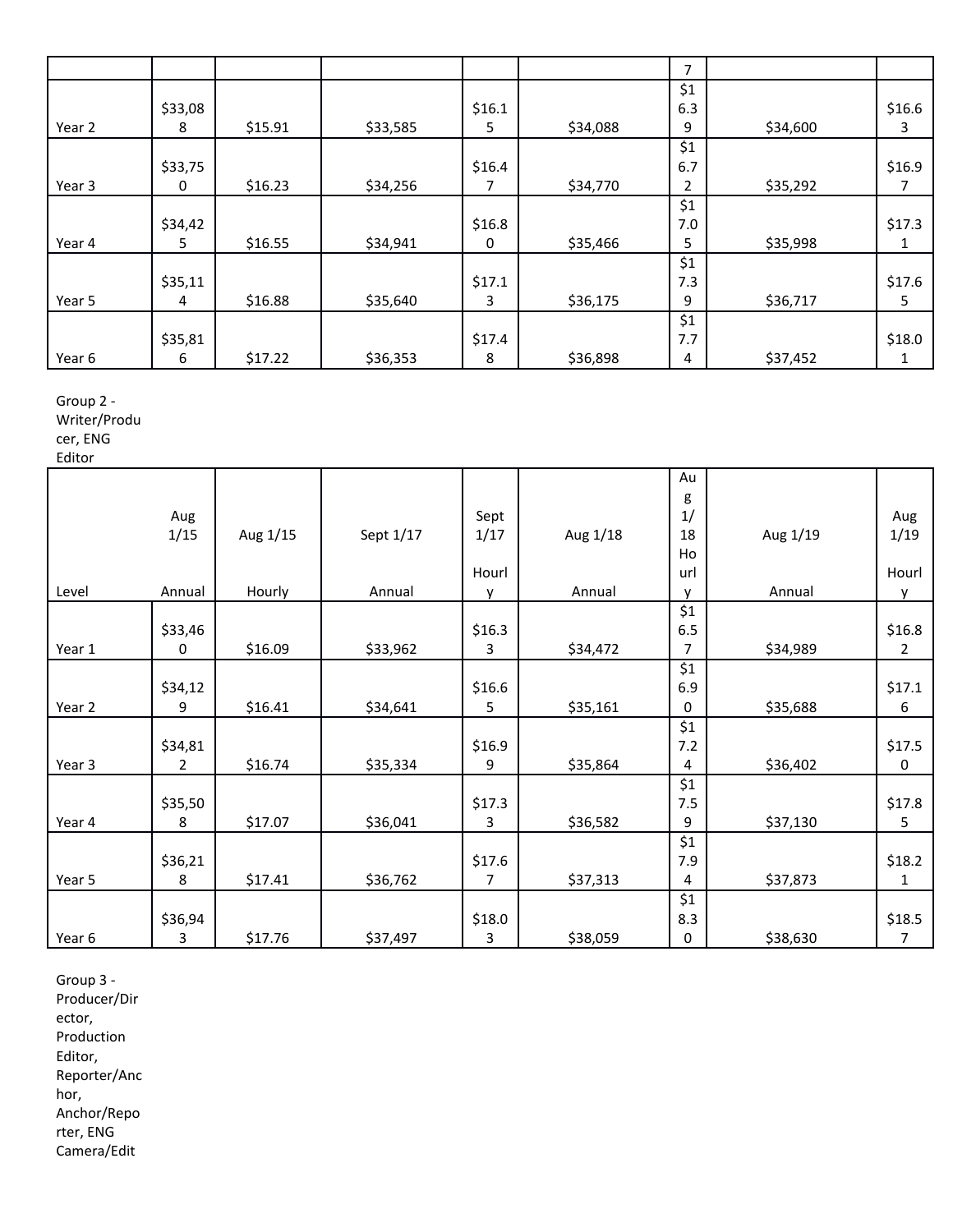#### or, Design Editor

|        |         |          |           |              |          | Au  |          |        |
|--------|---------|----------|-----------|--------------|----------|-----|----------|--------|
|        |         |          |           |              |          | g   |          |        |
|        | Aug     |          |           | Sept         |          | 1/  |          | Aug    |
|        | 1/15    | Aug 1/15 | Sept 1/17 | 1/17         | Aug 1/18 | 18  | Aug 1/19 | 1/19   |
|        |         |          |           |              |          | Ho  |          |        |
|        |         |          |           | Hourl        |          | url |          | Hourl  |
| Level  | Annual  | Hourly   | Annual    | $\mathsf{v}$ | Annual   | v   | Annual   | y      |
|        |         |          |           |              |          | \$1 |          |        |
|        | \$35,67 |          |           | \$17.4       |          | 7.6 |          | \$17.9 |
| Year 1 | 6       | \$17.15  | \$36,212  | 1            | \$36,755 | 7   | \$37,306 | 4      |
|        |         |          |           |              |          | \$1 |          |        |
|        | \$36,39 |          |           | \$17.7       |          | 8.0 |          | \$18.2 |
| Year 2 | 0       | \$17.50  | \$36,936  | 6            | \$37,490 | 2   | \$38,052 | 9      |
|        |         |          |           |              |          | \$1 |          |        |
|        | \$37,11 |          |           | \$18.1       |          | 8.3 |          | \$18.6 |
| Year 3 | 8       | \$17.85  | \$37,675  | 1            | \$38,240 | 8   | \$38,813 | 6      |
|        |         |          |           |              |          | \$1 |          |        |
|        | \$37,86 |          |           | \$18.4       |          | 8.7 |          | \$19.0 |
| Year 4 | 0       | \$18.20  | \$38,428  | 8            | \$39,004 | 5   | \$39,590 | 3      |
|        |         |          |           |              |          | \$1 |          |        |
|        | \$38,61 |          |           | \$18.8       |          | 9.1 |          | \$19.4 |
| Year 5 | 7       | \$18.57  | \$39,197  | 4            | \$39,785 | 3   | \$40,381 | 1      |
|        |         |          |           |              |          | \$1 |          |        |
|        | \$39,39 |          |           | \$19.2       |          | 9.5 |          | \$19.8 |
| Year 6 | 0       | \$18.94  | \$39,981  | 2            | \$40,580 | 1   | \$41,189 | 0      |

Group 4 -

Technical

Producer,

Digital

Broadcast Journalist,

Online

Producer,

News

Producer,

ENG/EFP

Camera Supervisor, ENG Digital Technician, Electronics

Technician, Community

Producer

| .      |         |          |           |              |          |              |          |        |
|--------|---------|----------|-----------|--------------|----------|--------------|----------|--------|
|        |         |          |           |              |          | Au           |          |        |
|        |         |          |           |              |          | g            |          |        |
|        | Aug     |          |           | Sept         |          | 1/           |          | Aug    |
|        | 1/15    | Aug 1/15 | Sept 1/17 | 1/17         | Aug 1/18 | 18           | Aug 1/19 | 1/19   |
|        |         |          |           |              |          | Ho           |          |        |
|        |         |          |           | Hourl        |          | url          |          | Hourl  |
| Level  | Annual  | Hourly   | Annual    | $\mathbf{v}$ | Annual   | $\mathbf{v}$ | Annual   |        |
|        |         |          |           |              |          | \$1          |          |        |
|        | \$39,43 |          |           | \$19.2       |          | 9.5          |          | \$19.8 |
| Year 1 | 6       | \$18.96  | \$40,028  | 4            | \$40,628 | 3            | \$41,237 | 3      |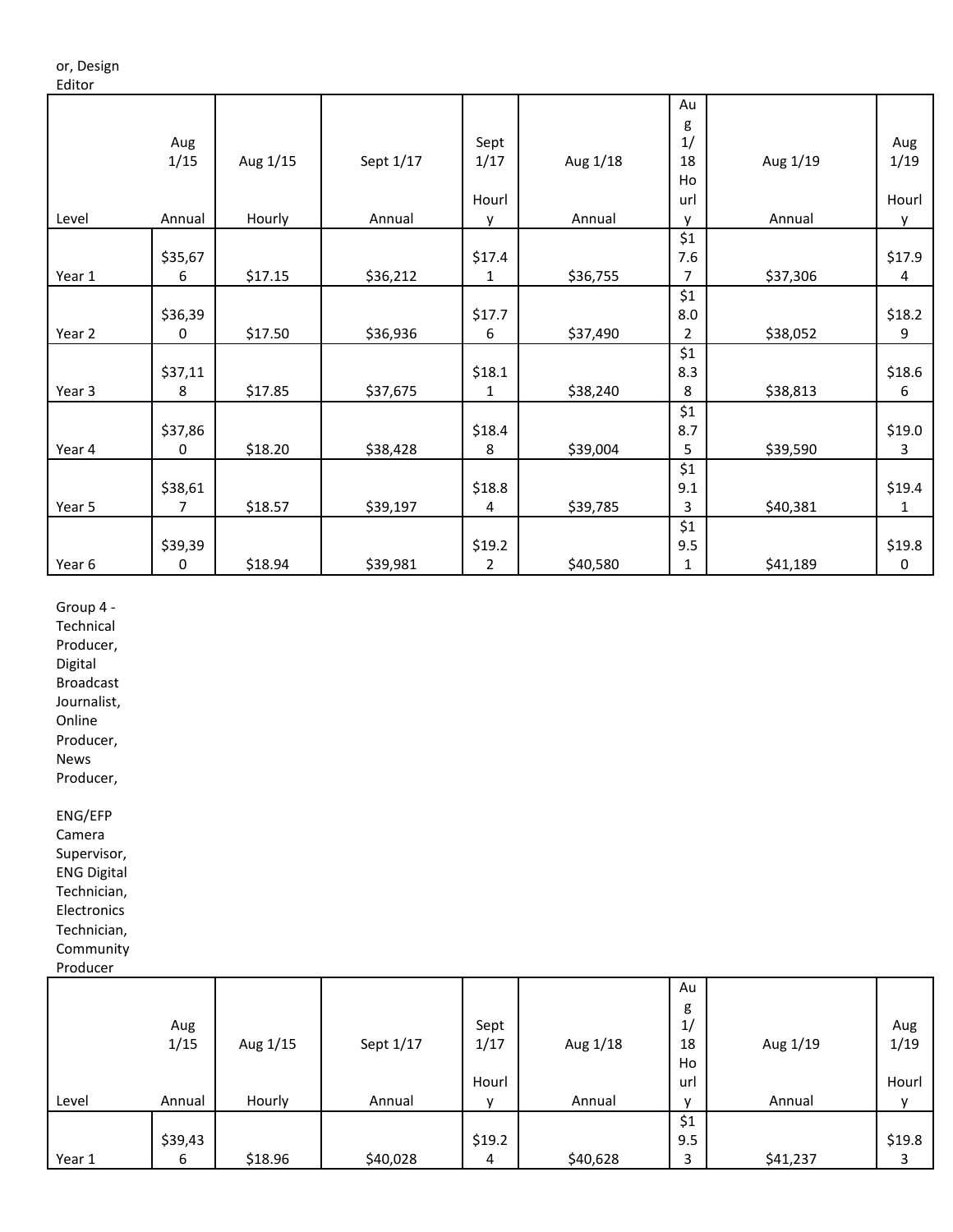|        |         |         |          |        |          | \$1 |          |          |
|--------|---------|---------|----------|--------|----------|-----|----------|----------|
|        | \$40,22 |         |          | \$19.6 |          | 9.9 |          | \$20.2\$ |
| Year 2 | 5       | \$19.34 | \$40,828 | 3      | \$41,440 | 2   | \$42,062 | 2        |
|        |         |         |          |        |          | \$2 |          |          |
|        | \$41,02 |         |          | \$20.0 |          | 0.3 |          | \$20.6   |
| Year 3 | 9       | \$19.73 | \$41,644 | 2      | \$42,269 | 2   | \$42,903 | 3        |
|        |         |         |          |        |          | \$2 |          |          |
|        | \$41,85 |         |          | \$20.4 |          | 0.7 |          | \$21.0   |
| Year 4 | 0       | \$20.12 | \$42,478 | 2      | \$43,115 | 3   | \$43,762 | 4        |
|        |         |         |          |        |          | \$2 |          |          |
|        | \$42,68 |         |          | \$20.8 |          | 1.1 |          | \$21.4   |
| Year 5 |         | \$20.52 | \$43,327 | 3      | \$43,977 | 4   | \$44,636 | 6        |
|        |         |         |          |        |          | \$2 |          |          |
|        | \$43,54 |         |          | \$21.2 |          | 1.5 |          | \$21.8   |
| Year 6 | 0       | \$20.93 | \$44,193 | 5      | \$44,856 | 7   | \$45,529 | 9        |

Group 5 - Sr

Digital

Broadcast Journalist, Sr

ENG Digital

Technician,

Sr Electronics

Technician,

System Analyst

|        |                |          |           |        |          | Au             |          |                |
|--------|----------------|----------|-----------|--------|----------|----------------|----------|----------------|
|        |                |          |           |        |          | g              |          |                |
|        | Aug            |          |           | Sept   |          | 1/             |          | Aug            |
|        | 1/15           | Aug 1/15 | Sept 1/17 | 1/17   | Aug 1/18 | 18             | Aug 1/19 | 1/19           |
|        |                |          |           |        |          | Ho             |          |                |
|        |                |          |           | Hourl  |          | url            |          | Hourl          |
| Level  | Annual         | Hourly   | Annual    | v      | Annual   | v              | Annual   | у              |
|        |                |          |           |        |          | \$2            |          |                |
|        | \$45,05        |          |           | \$21.9 |          | 2.3            |          | \$22.6         |
| Year 1 | 5              | \$21.66  | \$45,731  | 9      | \$46,417 | $\overline{2}$ | \$47,113 | 5              |
|        |                |          |           |        |          | \$2            |          |                |
|        | \$45,95        |          |           | \$22.4 |          | 2.7            |          | \$23.1         |
| Year 2 | 6              | \$22.09  | \$46,645  | 3      | \$47,345 | 6              | \$48,055 | 0              |
|        |                |          |           |        |          | \$2            |          |                |
|        | \$46,87        |          |           | \$22.8 |          | 3.2            |          | \$23.5         |
| Year 3 | 5              | \$22.54  | \$47,578  | 7      | \$48,292 | 2              | \$49,016 | 7              |
|        |                |          |           |        |          | \$2            |          |                |
|        | \$47,81        |          |           | \$23.3 |          | 3.6            |          | \$24.0         |
| Year 4 | $\overline{2}$ | \$22.99  | \$48,529  | 3      | \$49,257 | 8              | \$49,996 | 4              |
|        |                |          |           |        |          | \$2            |          |                |
|        | \$48,76        |          |           | \$23.8 |          | 4.1            |          | \$24.5         |
| Year 5 | 8              | \$23.45  | \$49,500  | 0      | \$50,242 | 6              | \$50,996 | $\overline{2}$ |
|        |                |          |           |        |          | \$2            |          |                |
|        | \$49,74        |          |           | \$24.2 |          | 4.6            |          | \$25.0         |
| Year 6 | 4              | \$23.92  | \$50,490  | 7      | \$51,247 | 4              | \$52,016 | 1              |

**Saskatoon**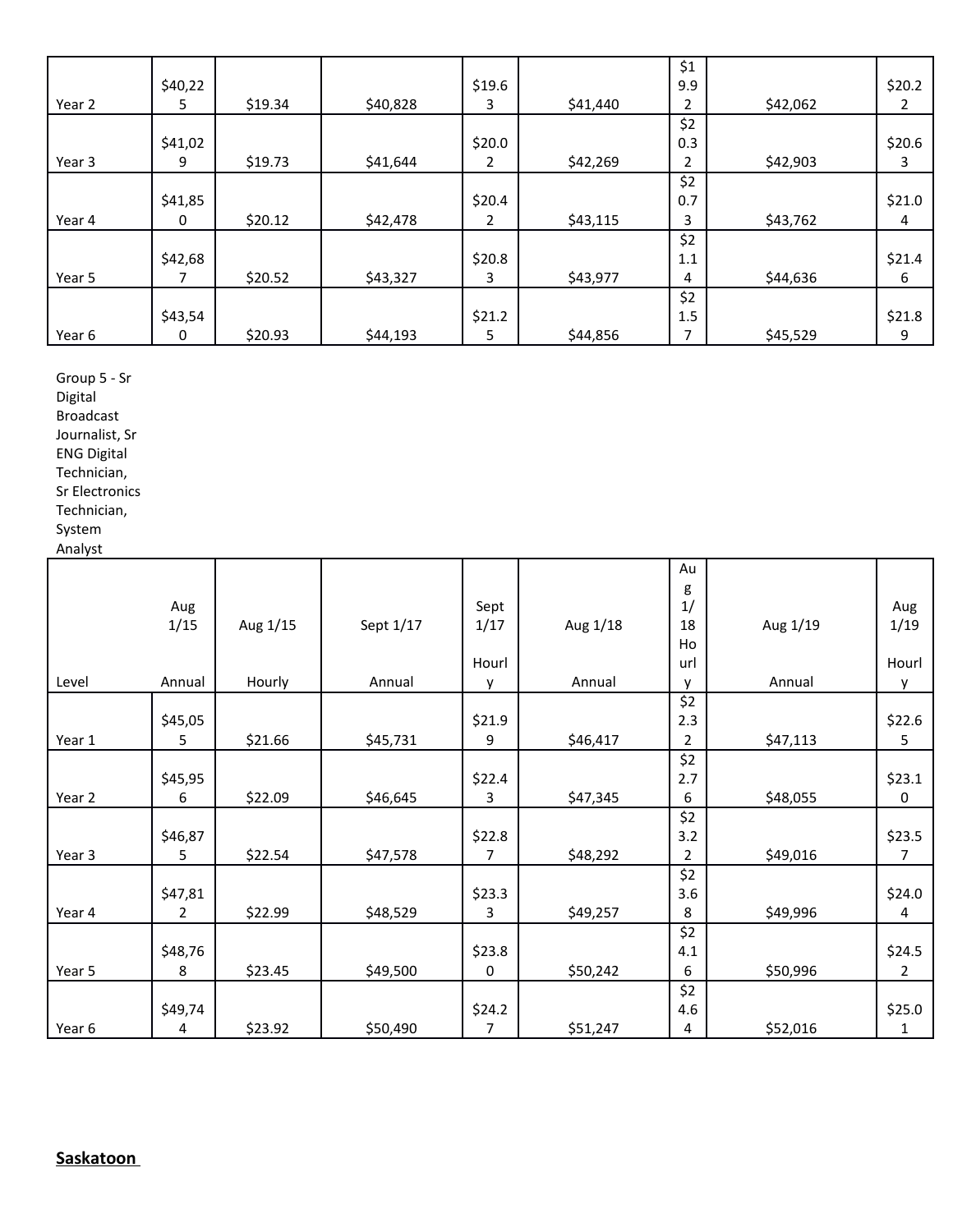# **Salary Scales**

Group 1 - Receptionist,

**Sales** 

Coordinator

|        |                |          |           |                |          | Au             |          |        |
|--------|----------------|----------|-----------|----------------|----------|----------------|----------|--------|
|        |                |          |           |                |          | g              |          |        |
|        | Aug            |          |           | Sept           |          | 1/             |          | Aug    |
|        | 1/15           | Aug 1/15 | Sept 1/17 | 1/17           | Aug 1/18 | 18             | Aug 1/19 | 1/19   |
|        |                |          |           |                |          | Ho             |          |        |
|        |                |          |           | Hourl          |          | url            |          | Hourl  |
| Level  | Annual         | Hourly   | Annual    | y              | Annual   | $\mathsf{v}$   | Annual   | y      |
|        |                |          |           |                |          | \$1            |          |        |
|        | \$26,72        |          |           | \$13.0         |          | 3.2            |          | \$13.4 |
| Year 1 | 7              | \$12.85  | \$27,128  | 4              | \$27,535 | 4              | \$27,948 | 4      |
|        |                |          |           |                |          | \$1            |          |        |
|        | \$27,26        |          |           | \$13.3         |          | 3.5            |          | \$13.7 |
| Year 2 | $\overline{2}$ | \$13.11  | \$27,670  | 0              | \$28,086 | 0              | \$28,507 | 1      |
|        |                |          |           |                |          | \$1            |          |        |
|        | \$27,80        |          |           | \$13.5         |          | 3.7            |          | \$13.9 |
| Year 3 | 7              | \$13.37  | \$28,224  | $\overline{7}$ | \$28,647 | $\overline{7}$ | \$29,077 | 8      |
|        |                |          |           |                |          | \$1            |          |        |
|        | \$28,36        |          |           | \$13.8         |          | 4.0            |          | \$14.2 |
| Year 4 | 3              | \$13.64  | \$28,788  | 4              | \$29,220 | 5              | \$29,658 | 6      |
|        |                |          |           |                |          | \$1            |          |        |
|        | \$28,93        |          |           | \$14.1         |          | 4.3            |          | \$14.5 |
| Year 5 | 1              | \$13.91  | \$29,365  | $\overline{2}$ | \$29,806 | 3              | \$30,253 | 4      |
|        |                |          |           |                |          | \$1            |          |        |
|        | \$29,51        |          |           | \$14.4         |          | 4.6            |          | \$14.8 |
| Year 6 | 0              | \$14.19  | \$29,952  | 0              | \$30,402 | 2              | \$30,858 | 4      |

Group 2 -

ENG Camera,

ENG Editor,

Reporter,

Production

Writer/Produ cer

|        |         |          |           |              |          | Au  |          |        |
|--------|---------|----------|-----------|--------------|----------|-----|----------|--------|
|        |         |          |           |              |          | g   |          |        |
|        | Aug     |          |           | Sept         |          | 1/  |          | Aug    |
|        | 1/15    | Aug 1/15 | Sept 1/17 | 1/17         | Aug 1/18 | 18  | Aug 1/19 | 1/19   |
|        |         |          |           |              |          |     |          |        |
|        |         |          |           |              |          | Ho  |          |        |
|        |         |          |           | Hourl        |          | url |          | Hourl  |
| Level  | Annual  | Hourly   | Annual    | $\mathbf{v}$ | Annual   | v   | Annual   | ۷      |
|        |         |          |           |              |          | \$1 |          |        |
|        | \$33,86 |          |           | \$16.5       |          | 6.7 |          | \$17.0 |
| Year 1 | 8       | \$16.28  | \$34,376  | 3            | \$34,892 | 7   | \$35,415 | 3      |
|        |         |          |           |              |          | \$1 |          |        |
|        | \$34,54 |          |           | \$16.8       |          | 7.1 |          | \$17.3 |
| Year 2 | 5       | \$16.61  | \$35,064  | 6            | \$35,590 | 1   | \$36,123 |        |
|        |         |          |           |              |          | \$1 |          |        |
|        | \$35,23 |          |           | \$17.1       |          | 7.4 |          | \$17.7 |
| Year 3 | 6       | \$16.94  | \$35,765  | 9            | \$36,301 | 5   | \$36,846 |        |
| Year 4 | \$35,94 | \$17.28  | \$36,480  | \$17.5       | \$37,027 | \$1 | \$37,583 | \$18.0 |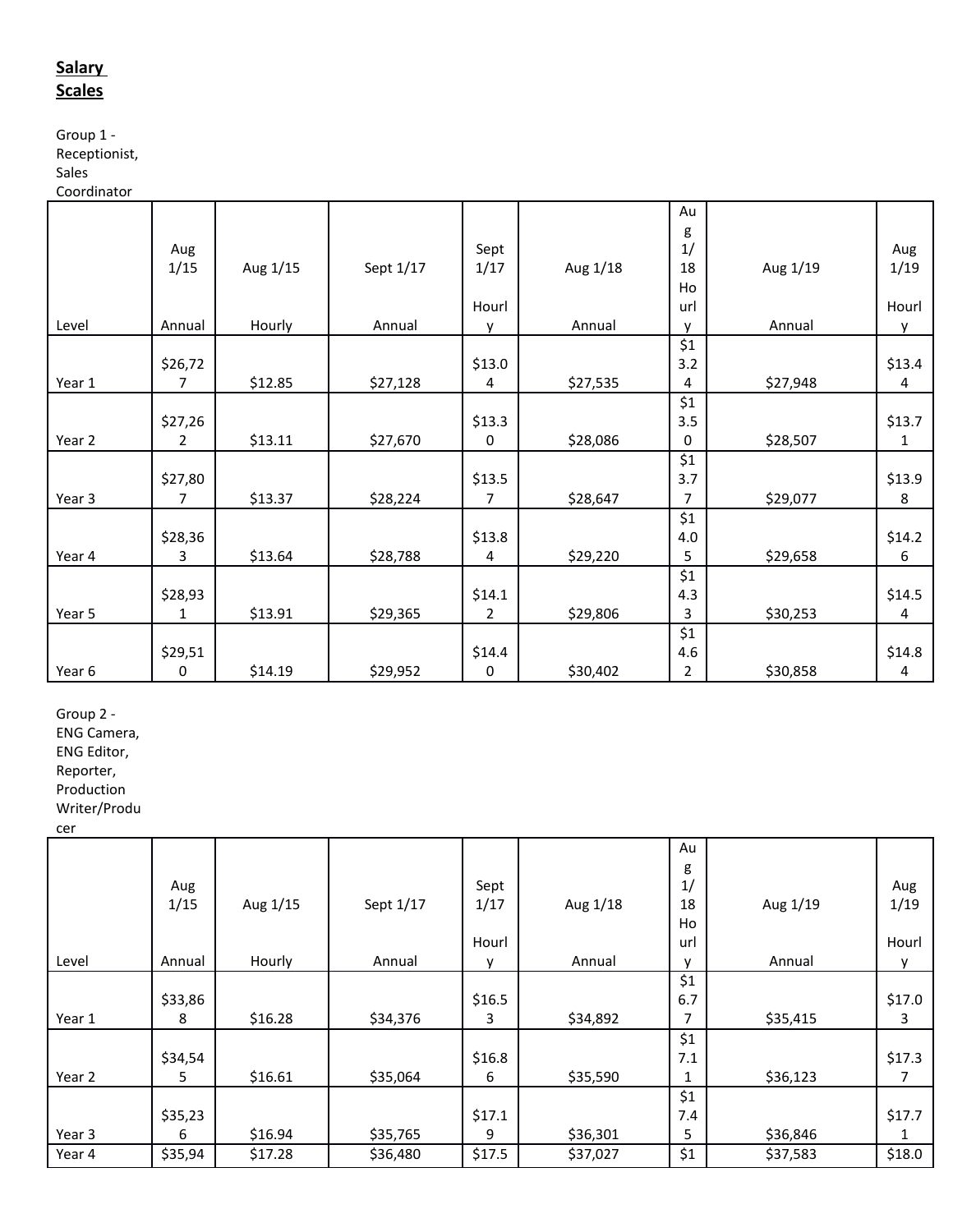|        |         |         |          |        |          | 7.8           |          |        |
|--------|---------|---------|----------|--------|----------|---------------|----------|--------|
|        |         |         |          | 4      |          | 0             |          |        |
|        |         |         |          |        |          | $\frac{1}{2}$ |          |        |
|        | \$36,66 |         |          | \$17.8 |          | 8.1           |          | \$18.4 |
| Year 5 | 0       | \$17.62 | \$37,210 | 9      | \$37,768 | 6             | \$38,335 |        |
|        |         |         |          |        |          | \$1           |          |        |
|        | \$37,39 |         |          | \$18.2 |          | 8.5           |          | \$18.8 |
| Year 6 |         | \$17.98 | \$37,954 | כ      | \$38,523 | ຳ<br>∠        | \$39,101 |        |

Group 3 -

ENG

Camera/Edit

or,

Reporter/Anc hor,

Videojournali st,

Anchor/Repo

rter,

Production

Editor

|        |         |          |           |              |          | Au           |          |              |
|--------|---------|----------|-----------|--------------|----------|--------------|----------|--------------|
|        |         |          |           |              |          | g            |          |              |
|        | Aug     |          |           | Sept         |          | 1/           |          | Aug          |
|        | 1/15    | Aug 1/15 | Sept 1/17 | 1/17         | Aug 1/18 | 18           | Aug 1/19 | 1/19         |
|        |         |          |           |              |          | Ho           |          |              |
|        |         |          |           | Hourl        |          | url          |          | Hourl        |
| Level  | Annual  | Hourly   | Annual    | $\mathsf{v}$ | Annual   | $\mathsf{v}$ | Annual   | $\mathsf{v}$ |
|        |         |          |           |              |          | \$1          |          |              |
|        | \$36,92 |          |           | \$18.0       |          | 8.2          |          | \$18.5       |
| Year 1 | 8       | \$17.75  | \$37,482  | 2            | \$38,044 | 9            | \$38,615 | 6            |
|        |         |          |           |              |          | \$1          |          |              |
|        | \$37,66 |          |           | \$18.3       |          | 8.6          |          | \$18.9       |
| Year 2 | 7       | \$18.11  | \$38,232  | 8            | \$38,805 | 6            | \$39,387 | 4            |
|        |         |          |           |              |          | \$1          |          |              |
|        | \$38,42 |          |           | \$18.7       |          | 9.0          |          | \$19.3       |
| Year 3 | 0       | \$18.47  | \$38,997  | 5            | \$39,581 | 3            | \$40,175 | 1            |
|        |         |          |           |              |          | \$1          |          |              |
|        | \$39,18 |          |           | \$19.1       |          | 9.4          |          | \$19.7       |
| Year 4 | 9       | \$18.84  | \$39,776  | 2            | \$40,373 | 1            | \$40,979 | 0            |
|        |         |          |           |              |          | \$1          |          |              |
|        | \$39,97 |          |           | \$19.5       |          | 9.8          |          | \$20.1       |
| Year 5 | 2       | \$19.22  | \$40,572  | 1            | \$41,181 | 0            | \$41,798 | 0            |
|        |         |          |           |              |          | \$2          |          |              |
|        | \$40,77 |          |           | \$19.9       |          | 0.1          |          | \$20.5       |
| Year 6 | 2       | \$19.60  | \$41,383  | 0            | \$42,004 | 9            | \$42,634 | 0            |
|        |         |          |           |              |          |              |          |              |

Group 4 - Electronics Technician, Online Producer, News Producer, Digital Broadcast Journalist,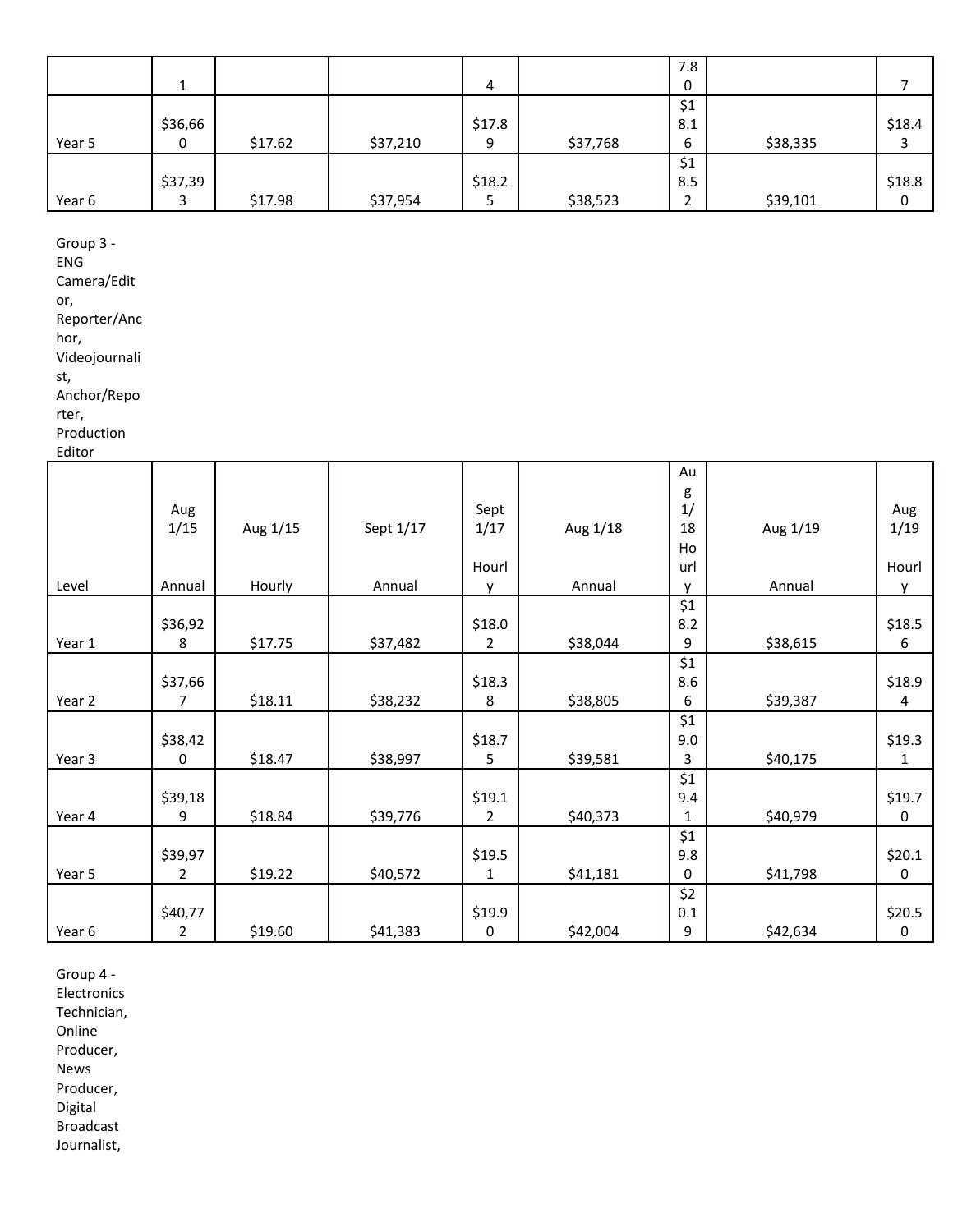### ENG Digital

# Technician,

# Technical

# Producer,

Assignment Editor

|        |                |          |           |              |          | Au           |          |          |
|--------|----------------|----------|-----------|--------------|----------|--------------|----------|----------|
|        |                |          |           |              |          | g            |          |          |
|        | Aug            |          |           | Sept         |          | 1/           |          | Aug      |
|        | 1/15           | Aug 1/15 | Sept 1/17 | 1/17         | Aug 1/18 | 18           | Aug 1/19 | 1/19     |
|        |                |          |           |              |          | Ho           |          |          |
|        |                |          |           | Hourl        |          | url          |          | Hourl    |
| Level  | Annual         | Hourly   | Annual    | $\mathsf{v}$ | Annual   | $\mathsf{v}$ | Annual   | v        |
|        |                |          |           |              |          | \$1          |          |          |
|        | \$38,70        |          |           | \$18.8       |          | 9.1          |          | \$19.4   |
| Year 1 | 8              | \$18.61  | \$39,288  | 9            | \$39,878 | 7            | \$40,476 | 6        |
|        |                |          |           |              |          | \$1          |          |          |
|        | \$39,48        |          |           | \$19.2       |          | 9.5          |          | \$19.8   |
| Year 2 | $\overline{2}$ | \$18.98  | \$40,074  | 7            | \$40,675 | 6            | \$41,285 | 5        |
|        |                |          |           |              |          | \$1          |          |          |
|        | \$40,27        |          |           | \$19.6       |          | 9.9          |          | \$20.2\$ |
| Year 3 | $\overline{2}$ | \$19.36  | \$40,876  | 5            | \$41,489 | 5            | \$42,111 | 5        |
|        |                |          |           |              |          | \$2          |          |          |
|        | \$41,07        |          |           | \$20.0       |          | 0.3          |          | \$20.6   |
| Year 4 | 7              | \$19.75  | \$41,693  | 4            | \$42,318 | 5            | \$42,953 | 5        |
|        |                |          |           |              |          | \$2          |          |          |
|        | \$41,89        |          |           | \$20.4       |          | 0.7          |          | \$21.0   |
| Year 5 | 8              | \$20.14  | \$42,526  | 5            | \$43,164 | 5            | \$43,812 | 6        |
|        |                |          |           |              |          | \$2          |          |          |
|        | \$42,73        |          |           | \$20.8       |          | $1.1\,$      |          | \$21.4   |
| Year 6 | 6              | \$20.55  | \$43,377  | 5            | \$44,028 | 7            | \$44,688 | 8        |

Group 5 - Sr

Digital

Broadcast

Journalist, Sr ENG Digital

Technician,

Sr Electronics

Technician

|        |         |          |           |             |          | Au           |          |               |
|--------|---------|----------|-----------|-------------|----------|--------------|----------|---------------|
|        |         |          |           |             |          | g            |          |               |
|        | Aug     |          |           | Sept        |          | 1/           |          | Aug           |
|        | 1/15    | Aug 1/15 | Sept 1/17 | 1/17        | Aug 1/18 | 18           | Aug 1/19 | 1/19          |
|        |         |          |           |             |          | Ho           |          |               |
|        |         |          |           | Hourl       |          | url          |          | Hourl         |
| Level  | Annual  | Hourly   | Annual    | $\mathbf v$ | Annual   | $\mathsf{v}$ | Annual   | v             |
|        |         |          |           |             |          | \$2          |          |               |
|        | \$42,87 |          |           | \$20.9      |          | 1.2          |          | \$21.5        |
| Year 1 | 0       | \$20.61  | \$43,513  | 2           | \$44,165 | 3            | \$44,828 | 5             |
|        |         |          |           |             |          | \$2          |          |               |
|        | \$43,72 |          |           | \$21.3      |          | 1.6          |          | \$21.9        |
| Year 2 | 7       | \$21.02  | \$44,383  | 4           | \$45,049 | 6            | \$45,725 | 8             |
|        |         |          |           |             |          | \$2          |          |               |
|        | \$44,60 |          |           | \$21.7      |          | 2.0          |          | \$22.4        |
| Year 3 | 1       | \$21.44  | \$45,270  | 6           | \$45,949 | 9            | \$46,638 | $\mathcal{P}$ |
| Year 4 | \$45,49 | \$21.87  | \$46,176  | \$22.2      | \$46,869 | \$2          | \$47,572 | \$22.8        |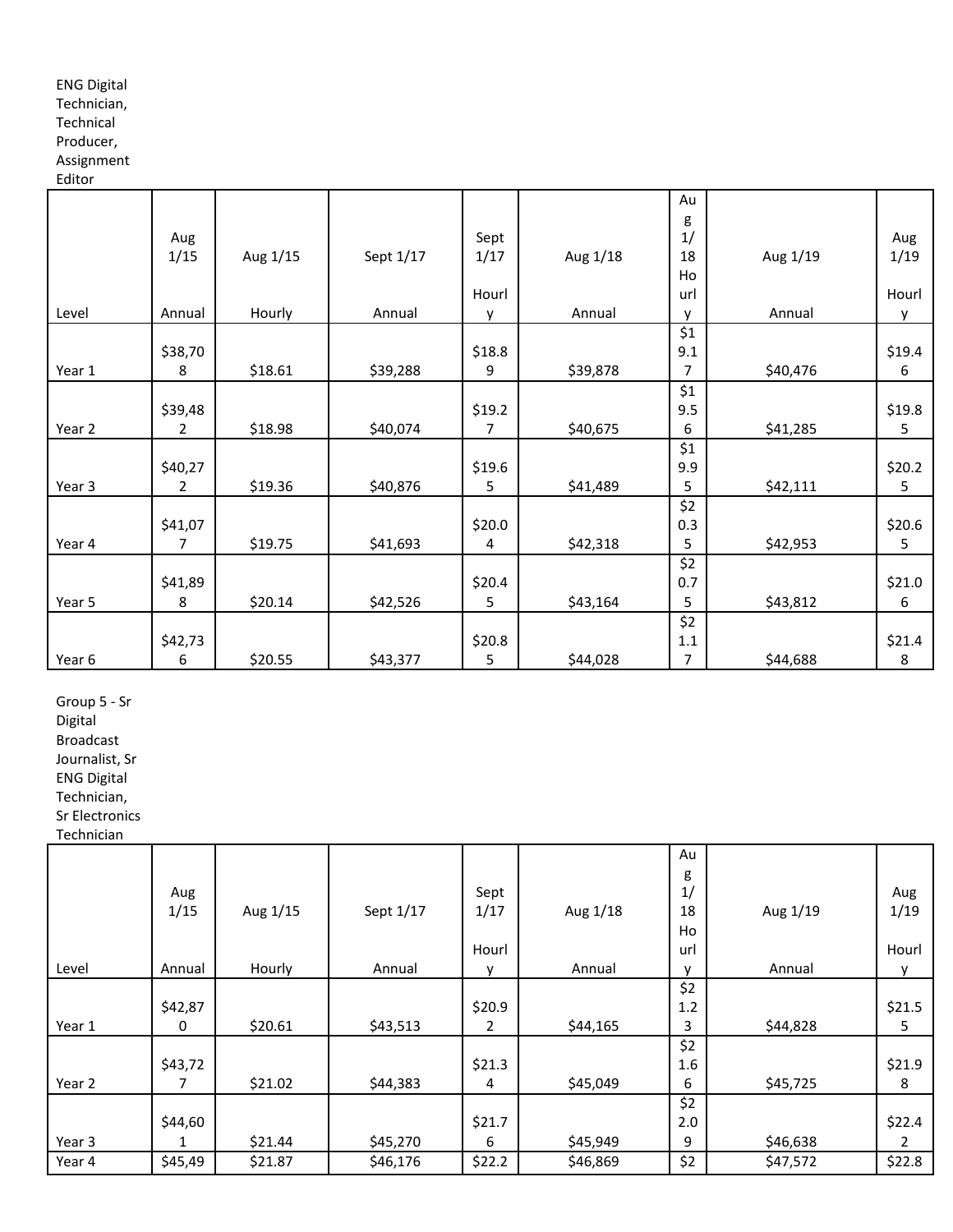|        |               |         |          |        |          | 2.5 |          |        |
|--------|---------------|---------|----------|--------|----------|-----|----------|--------|
|        | 4             |         |          | 0      |          | З   |          |        |
|        |               |         |          |        |          | \$2 |          |        |
|        | \$46,40       |         |          | \$22.6 |          | 2.9 |          | \$23.3 |
| Year 5 |               | \$22.31 | \$47,099 | 4      | \$47,806 | 8   | \$48,523 |        |
|        |               |         |          |        |          | \$2 |          |        |
|        | \$47,33       |         |          | \$23.1 |          | 3.4 |          | \$23.7 |
| Year 6 | <u>. на с</u> | \$22.76 | \$48,041 | 0      | \$48,762 | 4   | \$49,493 | 9      |

# **Maritimes Salary Scales**

Group 1 - Sales Coordinator, Program Coordinator, Writer/ Production Assistant ENG Editor,

#### ENG Camera

| Aug 1/15 | Aug 1/15 | Sept 1/17 | Sept 1/17 | Aι |
|----------|----------|-----------|-----------|----|
| Annual   | Hourly   | Annual    | Hourly    |    |
| \$36,594 | \$17.59  | \$37,143  | \$17.85   |    |
| \$37,326 | \$17.94  | \$37,886  | \$18.21   |    |
| \$38,072 | \$18.30  | \$38,643  | \$18.58   |    |
| \$38,834 | \$18.67  | \$39,417  | \$18.95   |    |
| \$39,610 | \$19.04  | \$40,204  | \$19.33   |    |
| \$40,403 | \$19.42  | \$41,009  | \$19.72   |    |
|          |          |           |           |    |

Group 2 - Reporter, Non-Linear Production Editor, EFP Camera, ENG Operator

|        | Aug 1/15 | Aug 1/15 | Sept 1/17 | Sept 1/17 | Αı |
|--------|----------|----------|-----------|-----------|----|
| Level  | Annual   | Hourly   | Annual    | Hourly    |    |
| Year 1 | \$40,345 | \$19.40  | \$40,950  | \$19.69   |    |
| Year 2 | \$41,152 | \$19.78  | \$41,769  | \$20.08   |    |
| Year 3 | \$41,975 | \$20.18  | \$42,605  | \$20.48   |    |
| Year 4 | \$42,815 | \$20.58  | \$43,457  | \$20.89   |    |
| Year 5 | \$43,671 | \$21.00  | \$44,326  | \$21.31   |    |
| Year 6 | \$44,545 | \$21.42  | \$45,213  | \$21.74   |    |

Group 3 -Videojournalist, ENG Camera/Editor, Anchor/ Producer, Assignment Editor, Production

Editor, Engineering Tech, SNG Truck Operator

|        | Aug 1/15 | Aug 1/15 | Sept 1/17 | Sept 1/17 | Aι |
|--------|----------|----------|-----------|-----------|----|
| Level  | Annual   | Hourly   | Annual    | Hourly    |    |
| Year 1 | \$44,034 | \$21.17  | \$44,695  | \$21.49   |    |
| Year 2 | \$44,915 | \$21.59  | \$45,589  | \$21.91   |    |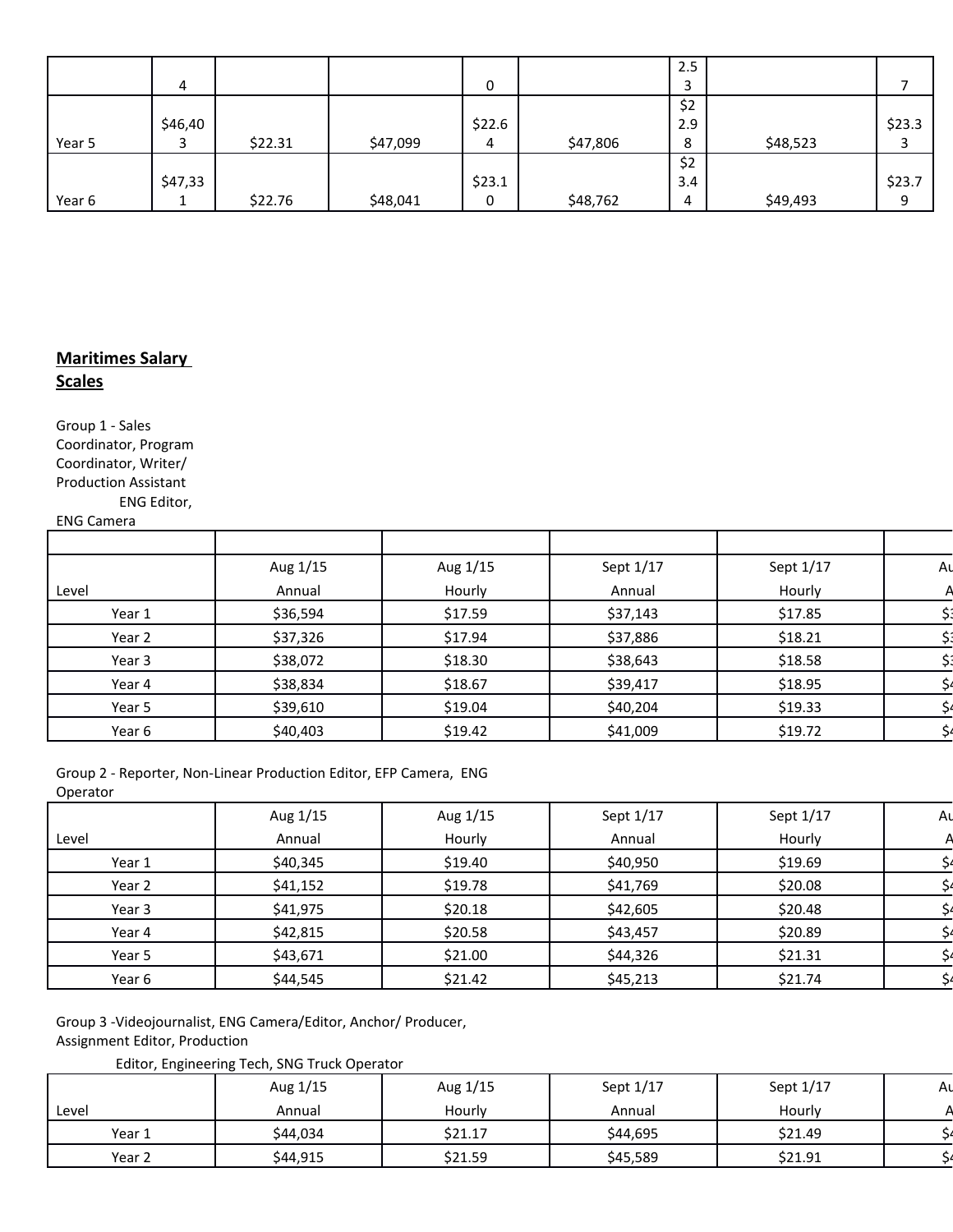| Year 3 | \$45,813 | \$22.03 | \$46,500 | \$22.36 |  |
|--------|----------|---------|----------|---------|--|
| Year 4 | \$46,729 | \$22.47 | \$47,430 | \$22.81 |  |
| Year 5 | \$47,664 | \$22.92 | \$48,379 | \$23.26 |  |
| Year 6 | \$48,617 | \$23.37 | \$49,346 | \$23.72 |  |

Group 4 - Digital Broadcast Journalist, ENG Digital Technican, Anchor/Producer, Engineering

Supervisor, Producer/Director, Show Producer, Technical

Producer, Online Web Producer

|        | Aug 1/15 | Aug 1/15 | Sept 1/17 | Sept 1/17 | Aι |
|--------|----------|----------|-----------|-----------|----|
| Level  | Annual   | Hourly   | Annual    | Hourly    |    |
| Year 1 | \$47,610 | \$22.89  | \$48,324  | \$23.23   |    |
| Year 2 | \$48,562 | \$23.35  | \$49,290  | \$23.70   |    |
| Year 3 | \$49,533 | \$23.81  | \$50,276  | \$24.17   |    |
| Year 4 | \$50,524 | \$24.29  | \$51,282  | \$24.65   |    |
| Year 5 | \$51,534 | \$24.78  | \$52,307  | \$25.15   |    |
| Year 6 | \$52,565 | \$25.27  | \$53,353  | \$25.65   |    |
|        |          |          |           |           |    |

Group 5 - Sr Digital Broadcast Journalist, Sr ENG Digital Technician, Sr Electronics Technician

|        | Aug 1/15 | Aug 1/15 | Sept 1/17 | Sept 1/17 | Αı |
|--------|----------|----------|-----------|-----------|----|
| Level  | Annual   | Hourly   | Annual    | Hourly    |    |
| Year 1 | \$53,616 | \$25.78  | \$54,420  | \$26.16   |    |
| Year 2 | \$54,688 | \$26.29  | \$55,508  | \$26.69   |    |
| Year 3 | \$55,782 | \$26.82  | \$56,619  | \$27.22   |    |
| Year 4 | \$56,898 | \$27.35  | \$57,751  | \$27.77   |    |
| Year 5 | \$58,036 | \$27.90  | \$58,907  | \$28.32   |    |
| Year 6 | \$59,641 | \$28.67  | \$60,536  | \$29.10   |    |
|        |          |          |           |           |    |

#### **General Wage Increase:**

| \$800 Full Time \$400 Part Time |
|---------------------------------|
| 1.5%                            |
| 1.5%                            |
| 1.5%                            |
|                                 |

#### **ARTICLE 46 Senior Designation Qualifications**

**46.1 Merit level -** A Senior designation may be earned by any employee by reaching the stated criteria through the process provided herein. A senior designation shall be considered as "merit". It is understood by the parties that these positions are not vacant and are not posted. The company reserves the right to determine the number of senior designations that are awarded each year.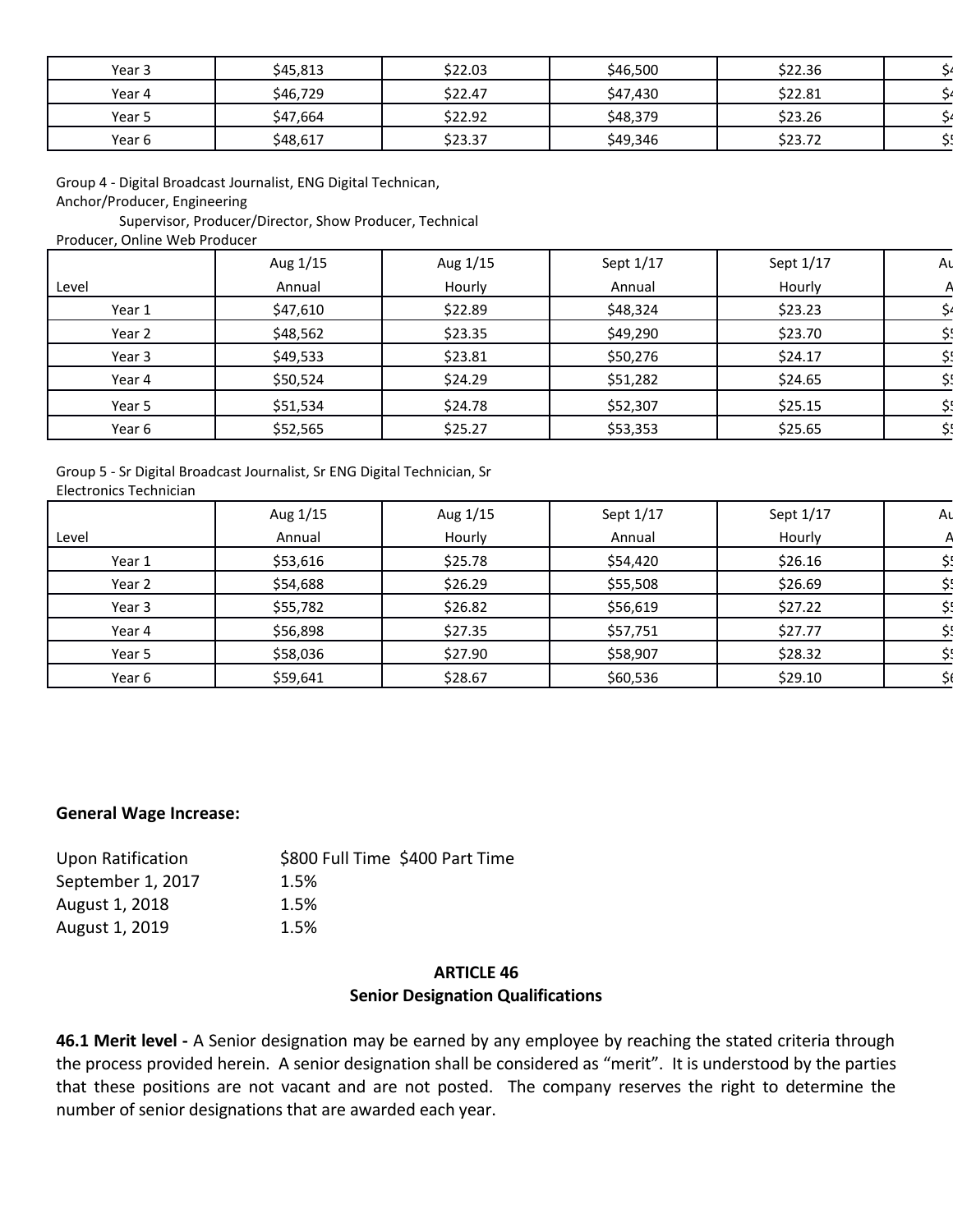It is understood that priority will be given to Group 4 employees. The company will consider a Senior Designation within other classification groups for those employees who have long term service with the company and possess the qualities outlined in the senior designation criteria.

**46.2 Merit Criteria** - In order for an employee to be considered for a merit classification, it is understood that a candidate must excel on all of the following criteria. Conclusions should be supported with examples. Areas where the employee falls short of expectations should be discussed and suggestions for improvement should be made.

- 1. **Core Competency and Technical Knowledge** the employee demonstrates an in-depth knowledge of the job; keeps up-to-date of new and changing technologies or methods of work.
- 2. **Work Performance** the employee excels in the performance of their job duties. Work performance is consistently at a high level in terms of quality, accuracy and level of output. The employee is relied on by others to perform work which is error free with minimal guidance or instruction.
- 3. **Problem Solving skills** The employee readily accepts assignments or tasks of a challenging nature and consistently meets objectives. Strong comprehension of obstacles, consequences and alternatives is demonstrated. The employee overcomes obstacles in a constructive manner and work is completed without difficulty.
- 4. **Good Role Model** -The employee is able to encourage others through their own performance. They are respected by their peers and may provide guidance to others on the completion of tasks and maintenance of standards or productivity.
- 5. **Ability to Evolve and Grow** –Employee has adjusted professionally to changing priorities and objectives. Willingness to accept new challenges and acquire new skills required to meet organizational objectives have been demonstrated. The employee implements new approaches or practices to improve quality or productivity.
- 6. **Leadership** The employee takes the lead in completing tasks, assignments or projects. The employee supports the work of others through constructive advice and/or suggestions. The employee is respected for leadership role.
- 7. **Ability and Willingness to Train**  The employee provides guidance and advice to others in their area of expertise and when requested demonstrates techniques, skills, and tasks to others. May provide formal training to employees to ensure work is completed to standard.
- 8. **Interpersonal Skills** The employee is able to discuss and exchange ideas and suggestions with tact in order to encourage teamwork and accomplish work. The employee demonstrates an ability to work cooperatively with others in the achievement of objectives on time and to high standard of quality and output.
- 9. **Accountability, Commitment, Punctuality, and Attendance**  The employee is consistently dependable in terms of attendance and approach to work. The employee contributes to the success of the department by consistently completing work assignments on time and frequently with above standard results. The employee may support the organizational objectives of employees in other departments through a cooperative work approach
- 10. **Positive Attitude** Ideas and suggestions are readily exchanged with others. The employee is dependable, demonstrates a positive attitude and is routinely helpful to others.

**46.3 Merit Process** - An employee who wishes to be considered for a merit classification in accordance with the article, will put their request in writing, including a document supporting the merit application with qualifications for each of the criteria. This request must be submitted to their manager in the month of January. Upon receiving the request, the manager will convene a meeting with the employee for the purpose of discussing expectations and timelines for completing the process.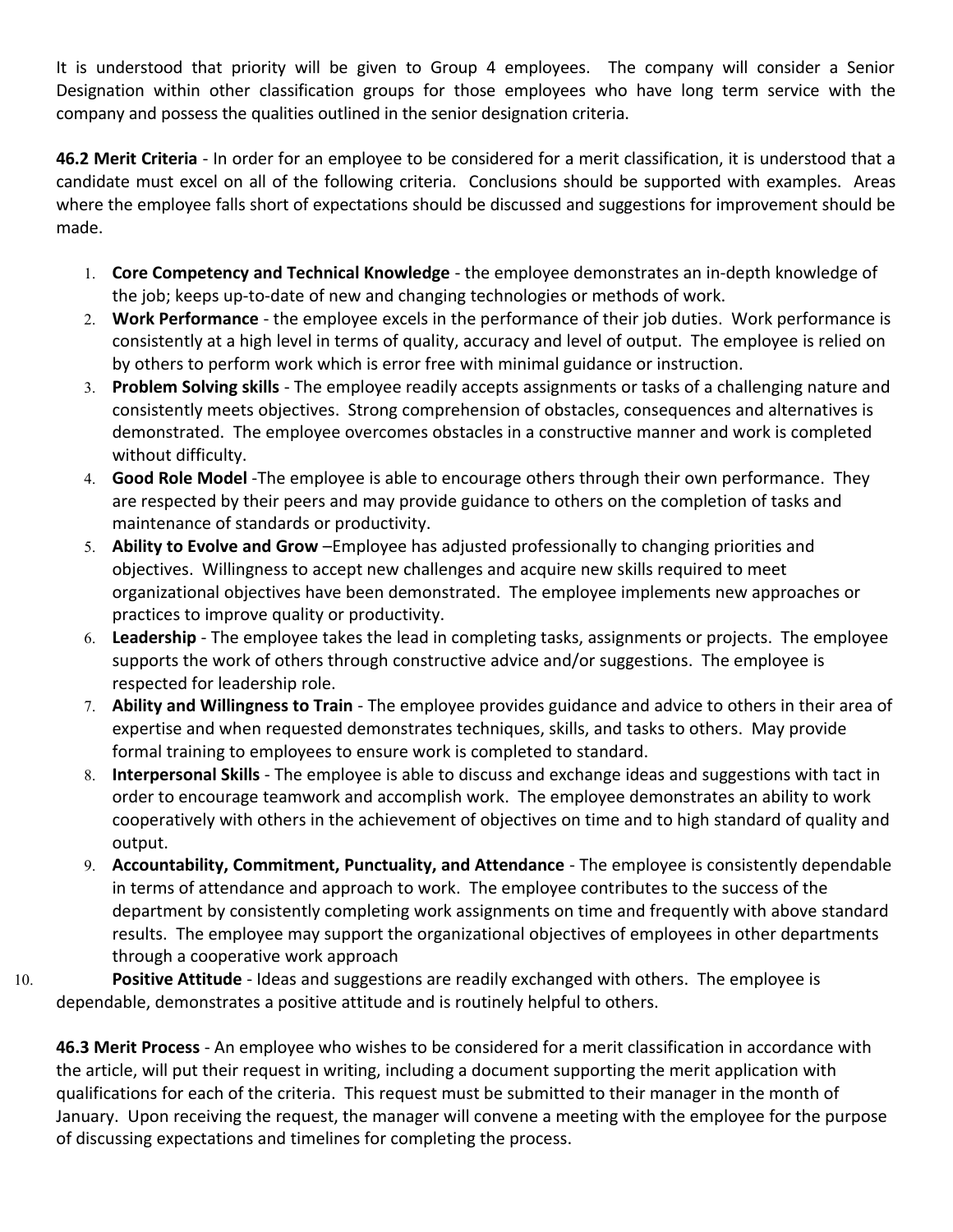By March 1st, the Manager will review the employee's application and may discuss with the employee their qualifications.

If the employee's request is successful the employee shall receive a senior designation and a merit increase commensurate with the operational requirements of the Employer and the role performed by the employee for the Employer. The minimum merit increase shall be the equivalent of two-percent (2%) on base salary.

If the employee's request is denied, the manager will meet with the employee to provide an explanation of how the employee fell short of criteria expectation. An employee who has been unsuccessful in their application may reapply a year after their initial application. It is agreed that the failure to qualify for Senior designation will not be the subject of a grievance; however, the failure to follow the process may be a subject to a grievance.

The timelines may be extended by mutual consent.

**46.4** It is agreed and understood that in order to be successful the employee requesting a merit promotion in accordance with this article will continue to meet and sustain the above stated ten (10) criteria.

# **ARTICLE 47**

# **Training and Education**

**47.1** The parties agree that learning and professional development are fundamental to the growth and sustainability of the Company's operations and the attainment by employees of their work potential. It is acknowledged that it is the responsibility of the Company to ensure that there is opportunity and support for the development of skills needed by employees to perform their jobs. It is further acknowledged that it is the responsibility of employees to apply themselves to training opportunities and to apply their skills to present and changing work requirements.

**47.2** Therefore the Company commits to provide reasonable training when; it is a job requirement, in order to encourage employees to develop their skills and improve their job performance, and when the following occurs;

- a) during the implementation of new operating systems/software developments;
- b) orientation to a new position;
- c) career development in line with business requirements;
- d) skill development in line with business requirements;
- e) introduction of new equipment.

**47.3** With respect to employee career and skills development the Company will assess and prioritize training opportunities annually for interested applicants based on the needs of the business. Applicants will be evaluated on;

a) a demonstrated willingness to learn and apply new skills to their jobs;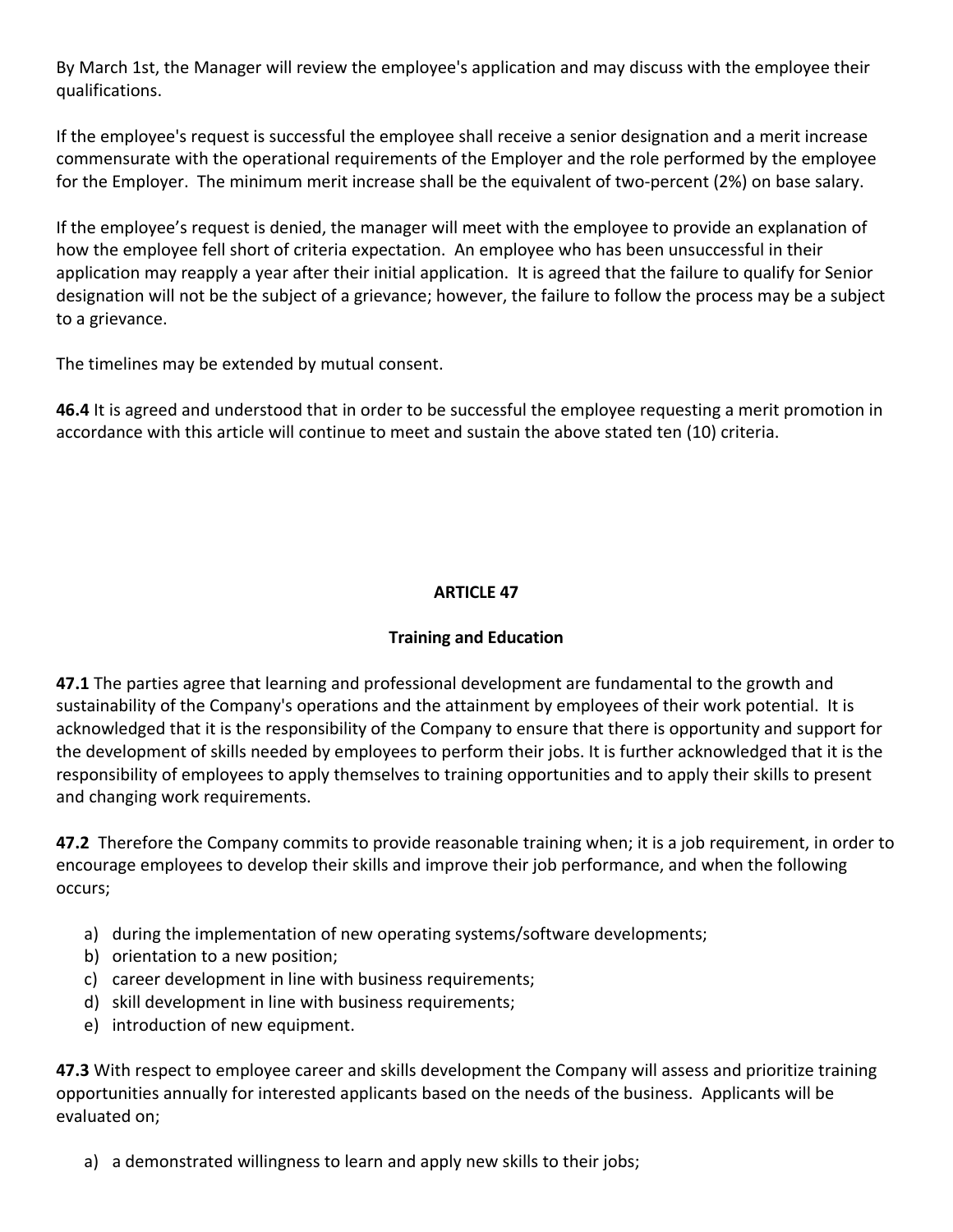- b) takes on new challenges in the completion of work assignments
- c) frequently performs their present work assignment above standard

The Company reserves the right to determine the number of training opportunities available each fiscal year. An employee's application for training will not be unreasonably withheld; however, requests will be subject to operational requirements.

## Attending training and educational courses:

**47.4** Where an employee is required by the Employer to attend training or an educational course, the following shall apply:

- a) if the training is attended on the employee's scheduled day of work, the employee shall not suffer a loss of regular pay as a result of attending;
- b) if the training is attended on the employee's scheduled day off, an employee shall be given equivalent time off.

**47.5** No overtime or penalties or premiums shall be paid where an employee is absent from work in accordance with this article.

**47.6** Where an employee attends training or an educational course on their scheduled day off of their own volition, Article .4 (b) shall not apply.

**47.7** An employee shall be reimbursed for all expenses incurred under Article .4, including course material, meals and travel which are to be approved in advance.

**47.8** Personal Development - The Company encourages all employees to expand their knowledge through either formal education or special courses and seminars. The company will reimburse an employee for the cost of the program, providing that:

- a) The course, seminar or continuing education program must be approved in advance and must relate to the job classification of the employee, or directly further the employee's advancement within the company.
- b) The course, seminar or continuing education program must be successfully completed and the Company provided with a detailed receipt of expenses, certificate of achievement or diploma and course marks.
- c) In the event the employee voluntarily resigns from their position with the Company following completion of the said course, seminar or continuing education program, the employee will be required to pay back the amount paid by the Company based on the following schedule:

| Cost               | Period from End of Course to<br>Resignation | Repayment                                         |
|--------------------|---------------------------------------------|---------------------------------------------------|
| Under<br>53,000.00 | a) Within one (1) year                      | Prorated each month over<br>twelve (12)<br>months |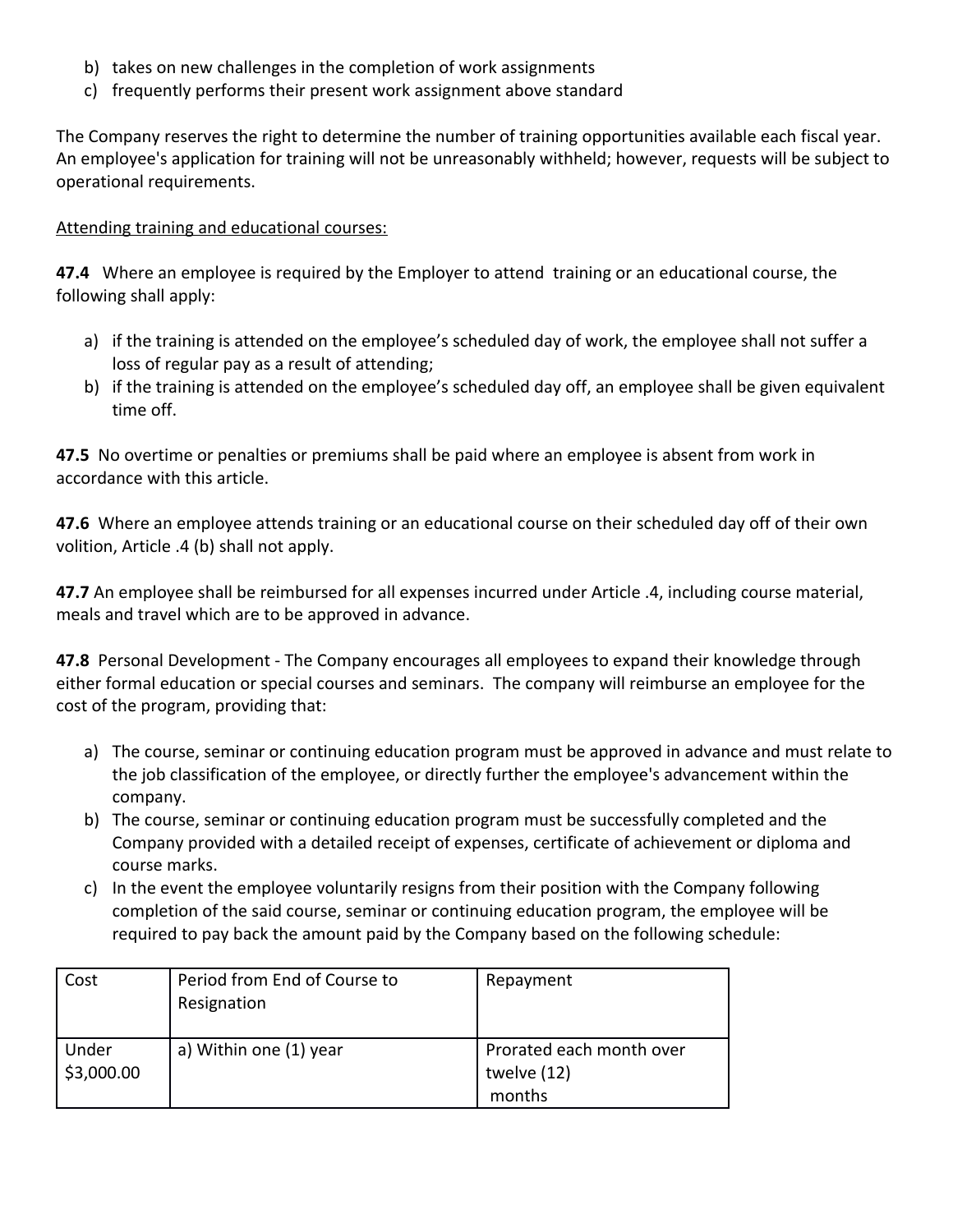|        | $\vert$ \$3,000.00 or $\vert$ a) Within one (1) year | a) 100% |
|--------|------------------------------------------------------|---------|
| I more | b) Within two (2) years                              | b) 50%  |
|        |                                                      |         |

# **ARTICLE 48**

### **Duration of Agreement**

This Agreement shall commence on the first day of August 2016 and shall remain in force until July 31, 2020 and shall be renewed automatically from year to year thereafter, unless either party notifies the other by registered mail, not more than four (4) months, and not less than one (1) month immediately prior to the date of expiry, or subsequent anniversary of such dates, of its intention to modify this agreement. In the event such notice is given, the agreement shall continue in full force, until a new agreement is concluded or until the requirements of the Canada Labour Code relating to strike or lockout have been met, whichever occurs first.

# **In witness whereof the parties hereto have caused this Agreement to be executed by their duly authorized Representatives on this 22nd day of August, 2017.**

| <b>Corus Entertainment</b> | <b>Unifor</b>          |
|----------------------------|------------------------|
| <b>Mike Couto</b>          | Liz Marzari            |
| <b>Troy Reeb</b>           | <b>Katha Fortier</b>   |
| <b>Ward Smith</b>          | <b>Curtis Britton</b>  |
| <b>Mackay Taggart</b>      | <b>Dave MacPherson</b> |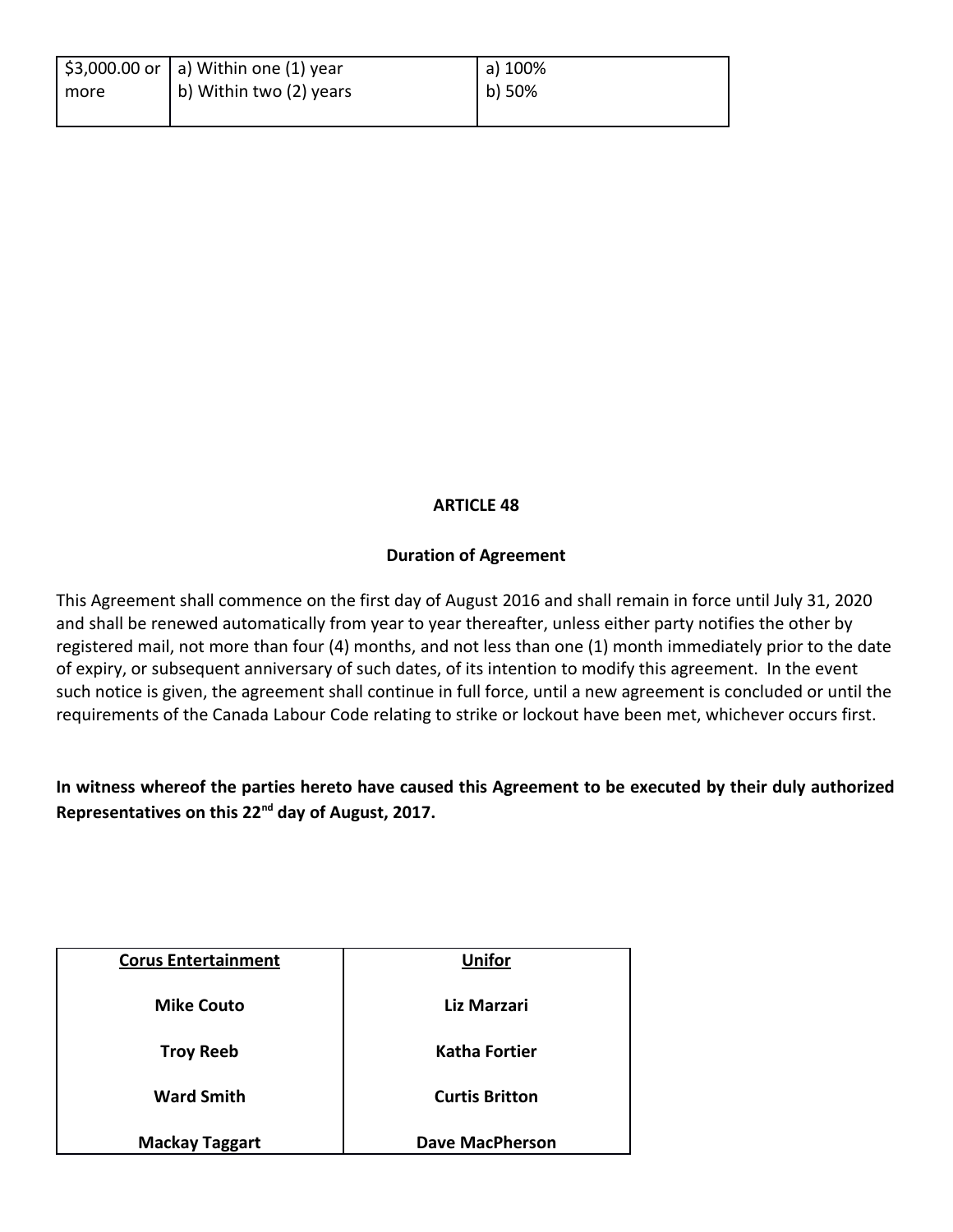| <b>Bill Nazer</b>      |
|------------------------|
| <b>Craig Wadman</b>    |
| <b>Mike Le Couteur</b> |
| <b>Dave Giles</b>      |

#### **APPENDIX A**

#### **PART-TIME AND TEMPORARY EMPLOYEES**

All Articles of this Agreement shall apply to part-time and temporary employees, except as follows:

ARTICLE

- 15 Seniority
- 16 Promotions and Transfers
- 18 Layoffs
- 19 Recall from Lay-Off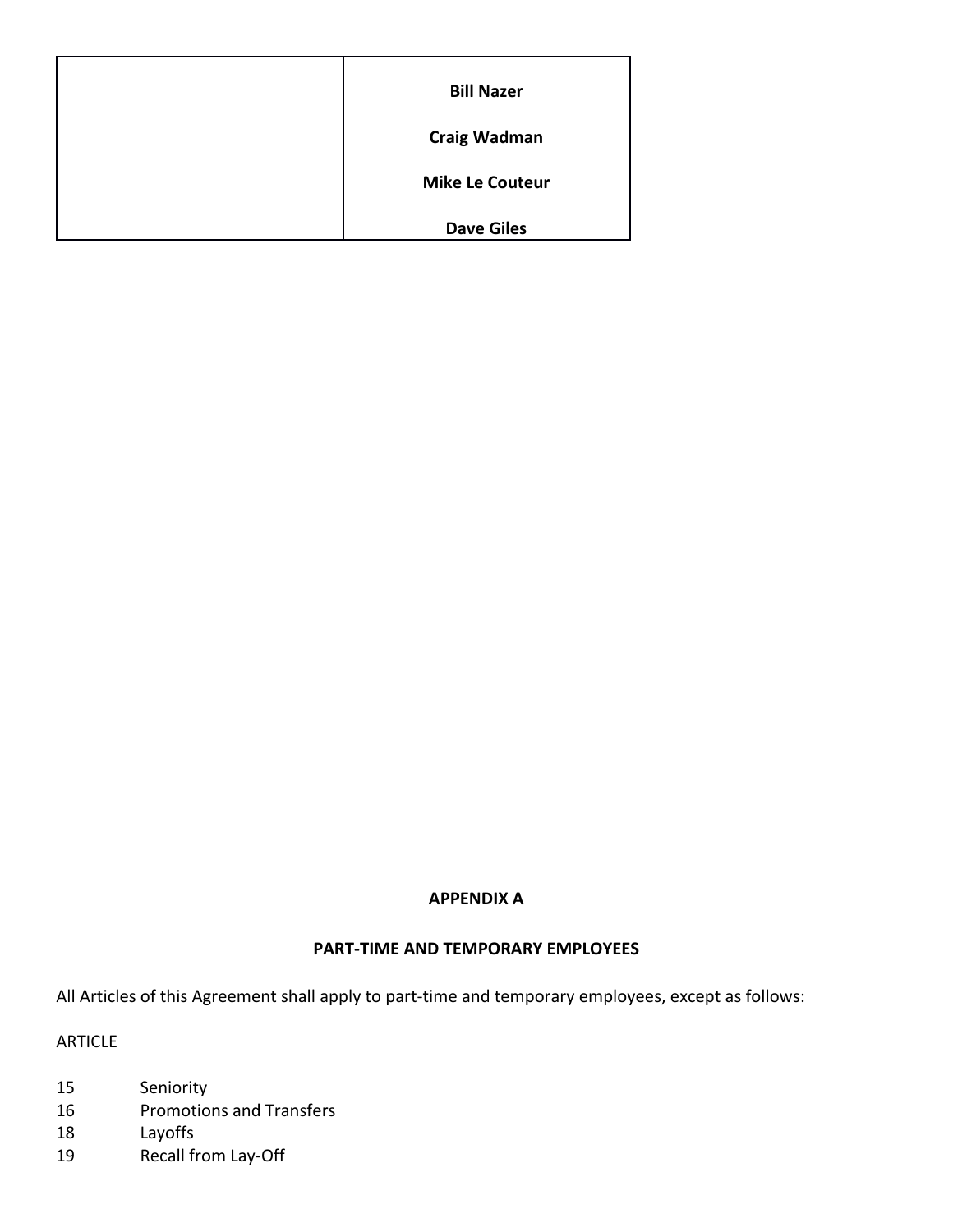- 20 Technological Change
- 21 Sick Leave
- 23 Medical, Group Insurance and Pension Plans
- 25 Jury and Witness Duty
- 26 Severance Pay
- 30 Annual Vacations
- 31 General Holidays
- 32 Work Week/Tour of Duty
- 33 Days Off
- 34 Posting of Schedules
- 35 Change of Schedules
- 36 Overtime Computation
- 37 Work on a Scheduled Day Off
- 39 Call-back and Extended Tour of Duty
- 43 Break and Meal Periods
- 44 General Salary Provisions, except 48.10

The following Articles shall only apply to part-time and temporary employees.

### **APPENDIX A ARTICLE 15A PART-TIME AND TEMPORARY SENIORITY**

15.01 Seniority is defined as the length of continuous part-time employment with the Company from the date of last hire and shall be based on straight time hours worked.

15.02 Where a part-time employee has been permanently appointed to full-time status they shall be given seniority and service credit for part-time hours worked.

15.03 Part-time employees shall have seniority only within the part-time group of employees.

15.04 Where a part-time employee has not worked for the Company during any consecutive ninety (90) day period, they shall be deemed to be no longer employed by the Company.

15.05 Part-time and temporary employees who have been subsequently hired as full-time staff shall be probationary employees for a minimum period of three (3) months if the hiring is to be for a different job classification than the employee held as a part-time or temporary employee. The minimum probationary period shall be one (1) month if the employee has worked in the same job classification for a minimum of three hundred and forty-six (346) hours. The Employer may extend the probationary period a further three (3) months, and in such event will advise the Local Union of the extension prior to the end of the probationary period.

#### **APPENDIX A**

#### ARTICLE 16A – FULL-TIME AND TEMPORARY **FULL-TIME EMPLOYMENT OPPORTUNITIES**

16.01 Employees are encouraged to apply for posted full-time temporary and permanent positions. Selection of an individual shall be based upon qualifications established by the Employer. These qualifications may include, core competency and technical knowledge, work performance, problem solving skills, good role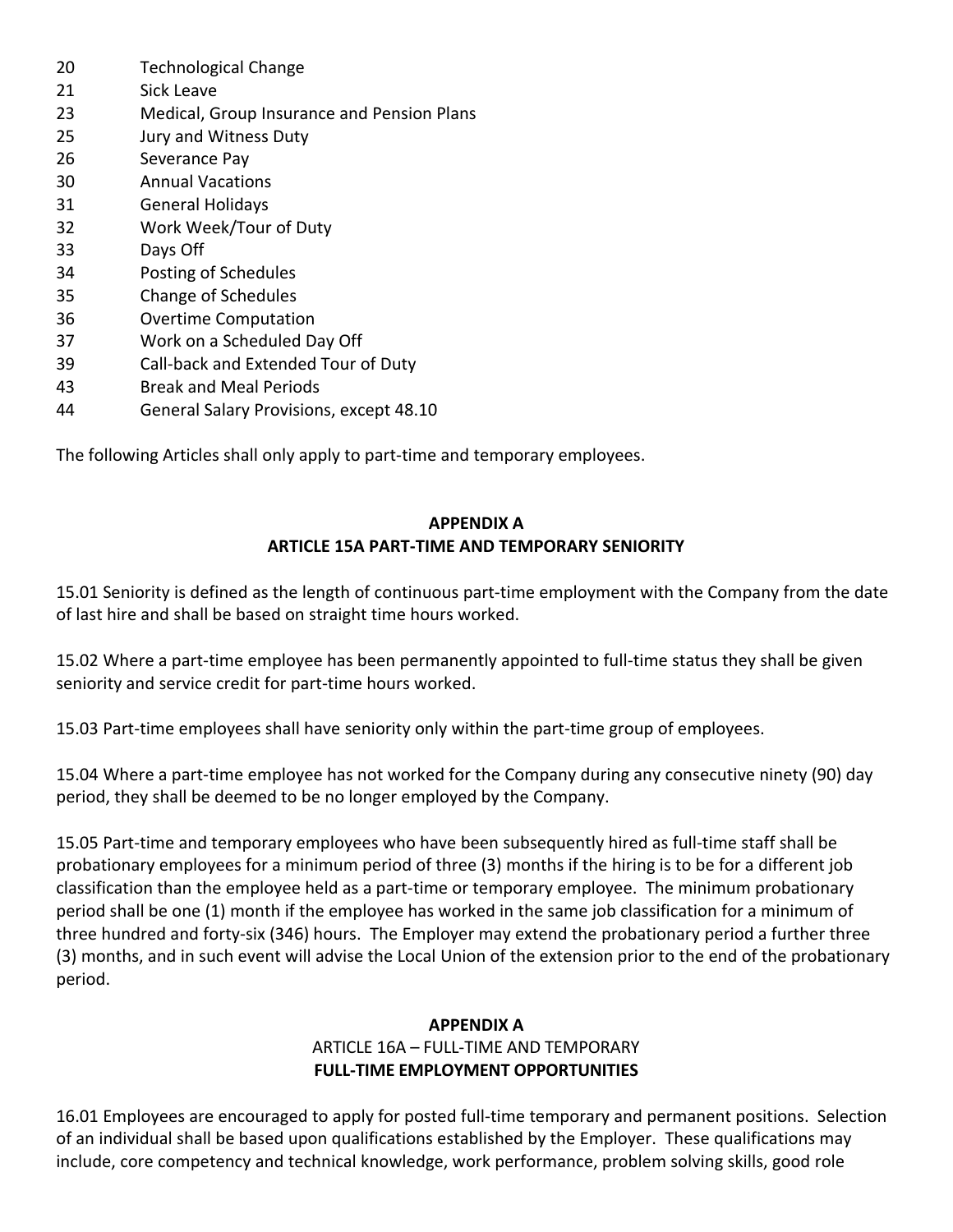model, ability to evolve and grow, leadership, ability and willingness to train, interpersonal skills, accountability, commitment, punctuality and attendance, positive attitude as referenced in Article 48 and other relevant factors. Providing that one or more of the applicants satisfactorily meets or exceeds the qualifications, the Employer shall award the position to the best qualified applicant. Company seniority will be considered when evaluating applicants. When the qualifications of two (2) or more applicants are relatively equal Company seniority shall apply. Employee applicants with more seniority than the successful applicant will be provided with reasons in writing why the Company found them not to be qualified based on the stated qualifications for the job.

16.02 Subject to Section 16.01 above, the Employer shall award the position to the applicant who, in the Employer's opinion, best meets the qualifications established for the position.

16.03 The functions of the Employer in Article 16.01 above shall be exercised in a bona fide manner.

16.04 Where, in the Employer's opinion, there is no applicant who satisfactorily meets the qualifications for the posted position, the Employer may hire from any source.

# **APPENDIX A ARTICLE 18A – PART-TIME AND TEMPORARY LAY-OFFS**

18.01 Part-time and temporary employees who have completed three (3) consecutive months of employment shall be given two (2) weeks' notice in advance of lay-off or two (2) weeks' pay in lieu thereof, at the Employer's discretion.

### **APPENDIX A**

### **ARTICLE 21 A – SICK LEAVE**

Regular Part Time employees shall be entitled to two (2) sick days per year. Provisions of Article 21.2 to 21.4 are also applicable.

### **APPENDIX A ARTICLE 23A – PART-TIME AND TEMPORARY EMPLOYEE BENEFITS**

23.01 Part-time and temporary employees will be entitled to enroll in the Company's insured Employee Benefits Plan for part-time and temporary employees subject to the following conditions:

(a) Eligibility for enrolment dates shall be February 1st and August 1st of each year for benefit coverage effective March 1st and September 1st of each year.

(b) A part-time employee must have worked an average of twenty-five (25) hours per week exclusive of overtime hours worked during the preceding three (3) month period prior to February 1st and August 1st of each year (which for the purpose of calculation equals 325 hours).

(c) A part-time employee who is eligible and participates in the Part-Time and Temporary Employee Benefits Plan must be insured for each applicable portion of the benefit program (excluding Optional Life, Optional Dependent Life and Optional AD & D), except a part-time employee may opt out of the Health Care and Dental Care benefits if the part-time employee has similar coverage under their spouse's plan.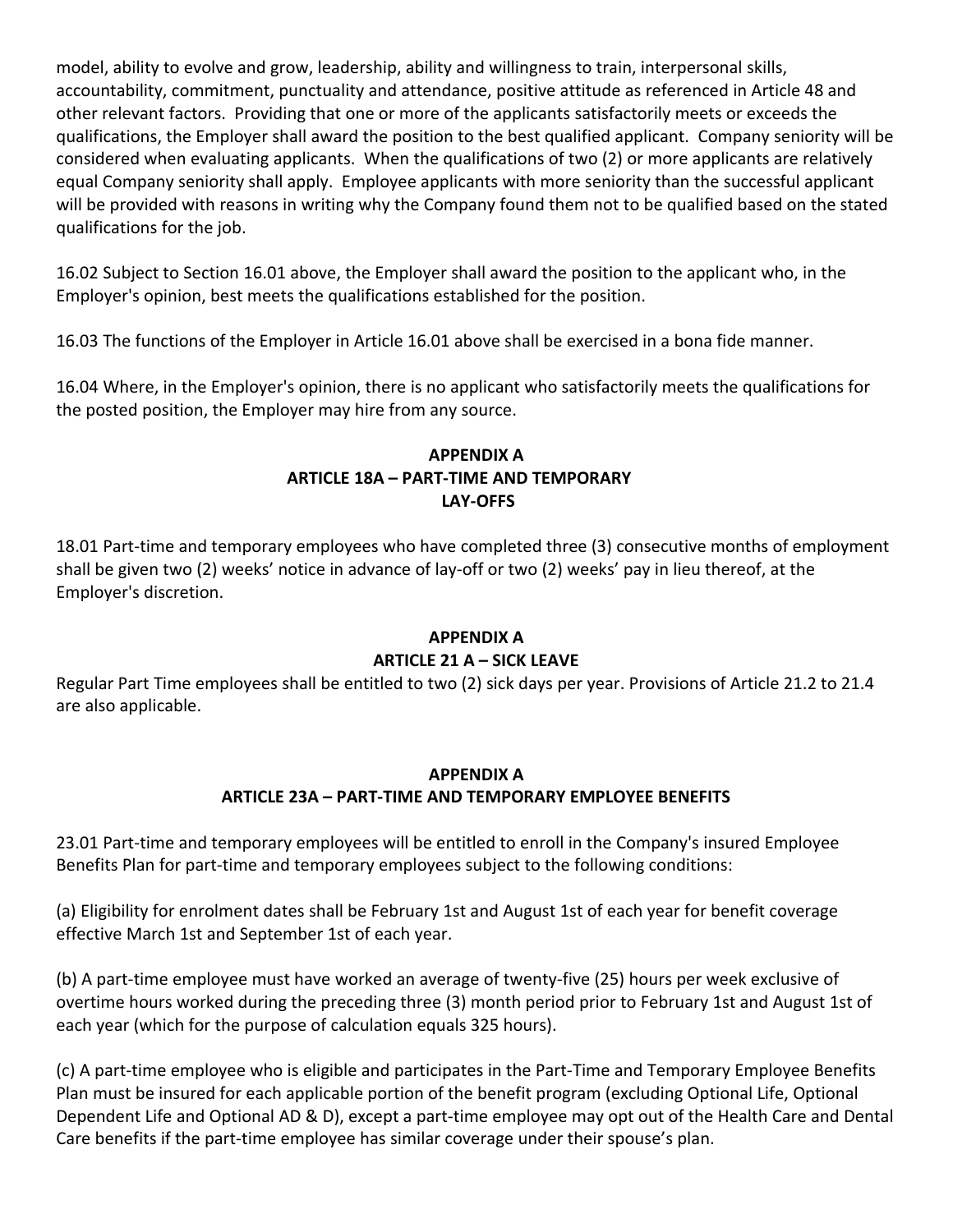(d) A part-time employee who was a participant in the Part-Time and Temporary Employee Benefit Plan will continue to be a participant in the plan provided they have worked no less than an average of twenty (20) hours per week exclusive of overtime hours worked during the preceding six (6) month period prior to February 1st and August 1st of each year (which for the purpose of calculation equals 520 hours).

(e) Vacations, statutory holidays and authorized paid leaves of absence shall be considered as time worked.

(f) A part-time employee covered by the dental care plan shall, by payroll deduction, pay sixty percent (60%) of the premiums applicable to the dental plan.

(g) A part-time employee covered by the extended health care plan shall, by payroll deduction, pay twentyfive percent (25%) of the premiums applicable to the extended health care plan.

(h) A part-time employee covered by the Long Term Disability Plan shall, by payroll deduction, pay one hundred percent (100%) of the premiums applicable to the Long Term Disability Plan.

(i) Subject to paragraphs (f), (g) and (h) hereof, premium costs in respect of the available coverage shall be paid or shared on the same percentage share basis as was the policy in effect at the time of signing this Agreement.

(j) Any conflict between the details set forth in this Agreement and the plans shall be resolved on the basis of the insurers' policies pertaining to the Employer in respect to the plans.

(k) Eligibility for coverage under the plans shall be as set forth in the insurers' policies.

(l) The Company reserves the exclusive right to alter or amend the plans but the same shall not be done without prior consultation with the Union.

Part-time and temporary employees who do not qualify for employee benefits pursuant to this Article 23A, shall be entitled to an hourly payment in lieu of benefits as follows:

From July 31, 2013 - 0.60 cents per hour

provided, however, that the Long Term Disability Plan (LTD); and the Pension Plan (subject to the Pension Benefits Standards Act) shall apply to part-time employees. The LTD plan in respect of a work-related injury only shall apply to temporary employees. The Pension Plan (subject to the Pensions Benefits Standards Act) shall also apply to temporary employees. For insured employee benefit purposes, a part-time employee accepting a temporary position shall maintain their insured employee benefits.

# **APPENDIX A ARTICLE 25 A – JURY DUTY**

The provisions of Article 25 – Jury Duty shall apply to regular part time employees, however pay for jury duty shall be calculated on the basis of the average employee's daily earnings, exclusive of overtime for the twenty (20) days they have worked immediately preceding jury duty.

### **APPENDIX A**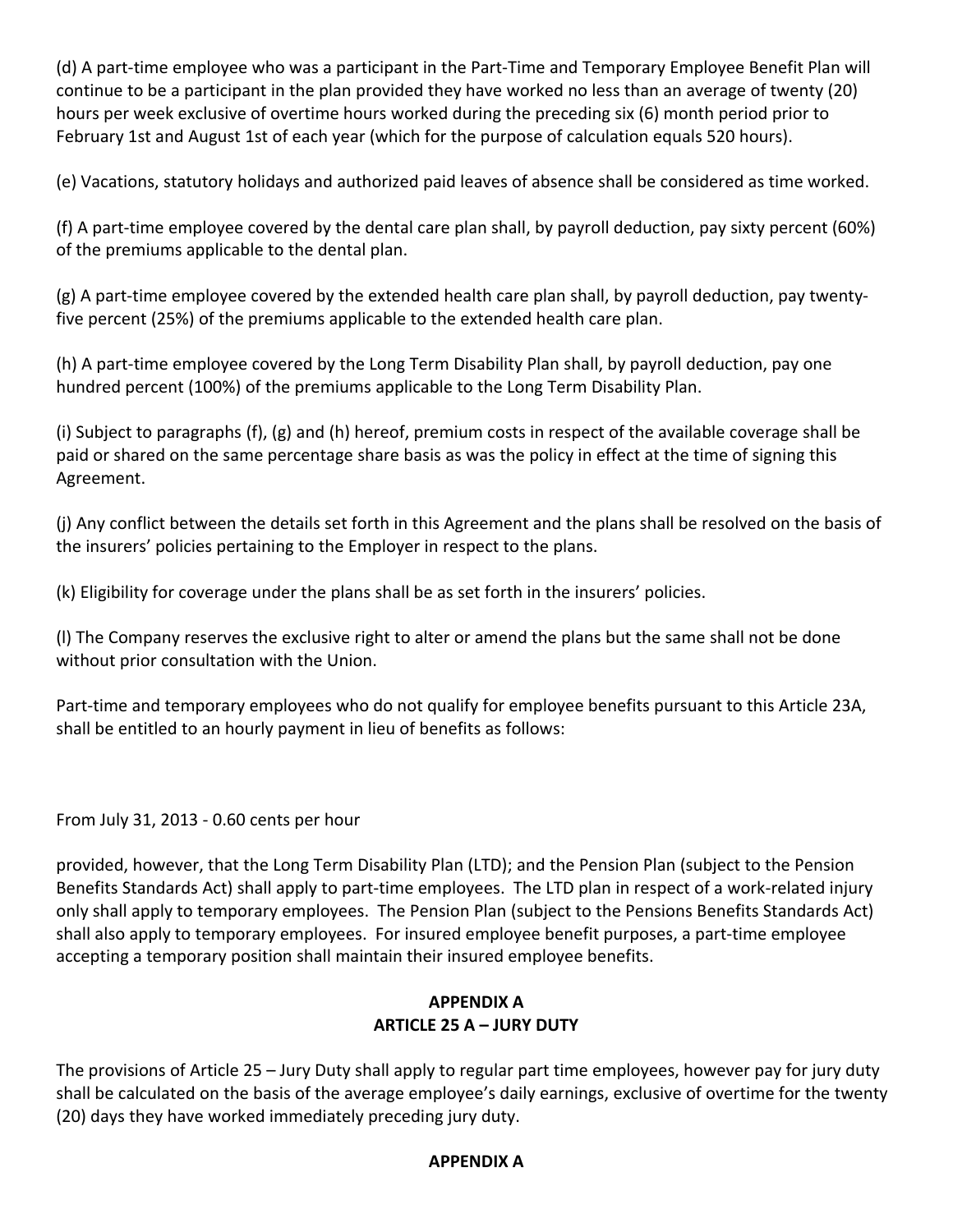### **ARTICLE 30A – PART-TIME AND TEMPORARY ANNUAL VACATIONS**

30.01 All employees shall be entitled to and shall receive an annual vacation on the following basis:

(a) After one (1) year, up to and including five (5) consecutive years of employment, two (2) weeks' vacation.

(b) After six (6) consecutive years of employment, three (3) weeks' vacation.

30.02 Vacation pay shall be calculated on the basis of four percent (4%) in the case of employees to whom Article 30.01 (a) applies, and six percent (6%) in the case of employees to whom Article 30.01 (b) applies.

30.03 Vacation pay shall be included within each semi-monthly pay cheque.

30.04 In the event that a statutory holiday occurs during an employee's vacation and the employee has an entitlement to the statutory holiday, one (1) additional day (calculated as in Article 31.03) for each such holiday shall be added to the employee's vacation.

### **APPENDIX A ARTICLE 31A – PART-TIME AND TEMPORARY GENERAL HOLIDAYS**

31.01 The following shall be paid general holidays:

| New Year's Day                 | Labour Day                                |
|--------------------------------|-------------------------------------------|
| Family Day (Louis Riel Day-MB) | <b>Thanksgiving Day</b>                   |
| Good Friday                    | Christmas Day                             |
| Victoria Day                   | <b>Boxing Day</b>                         |
| Canada Day                     | Civic Holiday<br>$(1ST$ Monday in August) |

Civic Holiday shall be considered the following: (Toronto/Ottawa/Saint John/Winnipeg  $-1<sup>st</sup>$  Monday in August) (Halifax - Natal Day) (Saskatoon -- Civic Day)

Plus any day duly legislated by the Federal Government as a general holiday.

31.02 An employee is not entitled to be paid for a holiday on which they do not work unless they have worked for at least fifteen (15) days during the thirty (30) days immediately preceding the holiday.

31.03 Pay for a holiday shall be calculated on the basis of the average of the employee's daily earnings, exclusive of overtime, for the twenty (20) days they have worked immediately preceding the holiday.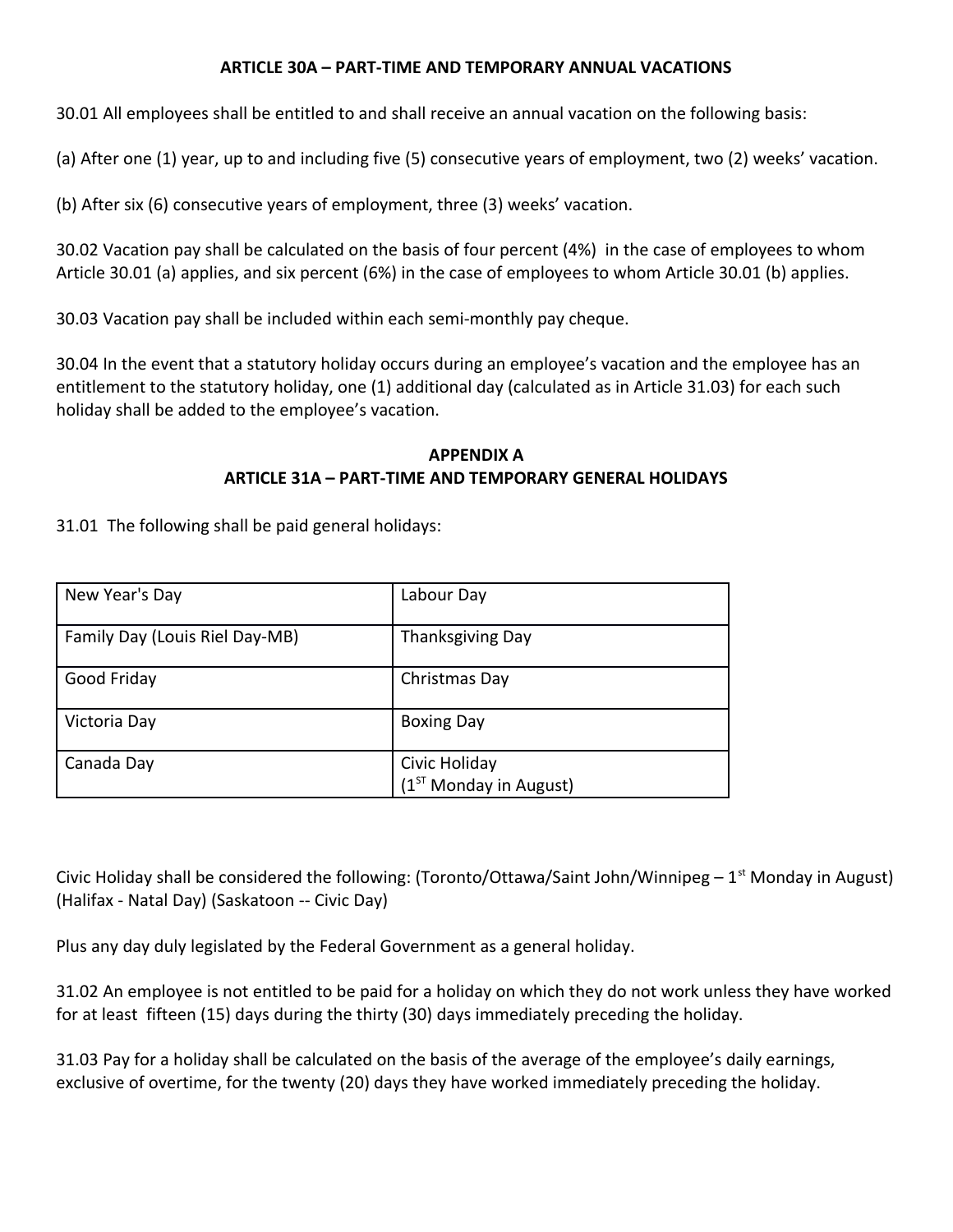31.04 Subject to any provision of the Canada Labour Code which may provide otherwise, where an employee is required to work on a holiday, and is entitled to be paid therefor, either of the following, as determined by the Employer, shall apply:

(a) Another day shall be substituted for the holiday with pay as calculated pursuant to this Article, or

(b) They shall be paid the holiday pay to which they are entitled plus one and one-half (1 ½) times the basic hourly rate for all hours worked.

31.05 When one of the ten (10) general holidays listed above falls on a Saturday or Sunday, and the day following is proclaimed a general holiday by the Federal authorities, the corresponding weekday(s) proclaimed shall be deemed to be general holiday(s) for the purposes of this Agreement.

31.06 A tour of duty beginning on the eve of a general holiday and continuing into the general holiday shall not be considered as work performed on the general holiday, and a tour of duty beginning on the general holiday and continuing to the day following the general holiday shall be considered as work performed on the general holiday.

## **APPENDIX A ARTICLE 32A – PART-TIME AND TEMPORARY WORK WEEK/TOUR OF DUTY**

32.01 The minimum scheduled tour of duty for regular part-time and part-time/casual shall be four (4) hours. There shall be no assignment of split shifts.

32.02 Temporary employees shall be scheduled and assigned in accordance with Article 32.

### **APPENDIX A ARTICLE 34A – POSTING OF SCHEDULES**

34.01 Regular part-time and temporary employees' work schedules clearly showing the daily starting times and finishing times for each scheduled day of work shall be posted no later than 2:00 p.m. on the Friday, two (2) weeks prior to the commencement of the work schedule.

#### **APPENDIX A**

### **ARTICLE 36A – PART-TIME AND TEMPORARY OVERTIME**

36.01 It is recognized there are business and operating requirements which may necessitate overtime work being performed. The Employer, however, will not require employees to work an excessive amount of overtime.

36.02 Overtime work shall be compensated for all time worked in excess of eight (8) hours in any tour of duty and forty (40) hours in any week, at one and one-half  $(1 \frac{1}{2})$  times the employee's basic hourly rate. Should the hours worked exceed twelve (12) hours in a day time worked in excess of twelve (12) hours will be paid at two (2) times the employee's basic hourly rate.

36.03 All overtime, in order to qualify for overtime compensation, must be authorized or approved in advance by the employee's appropriate Management Supervisor.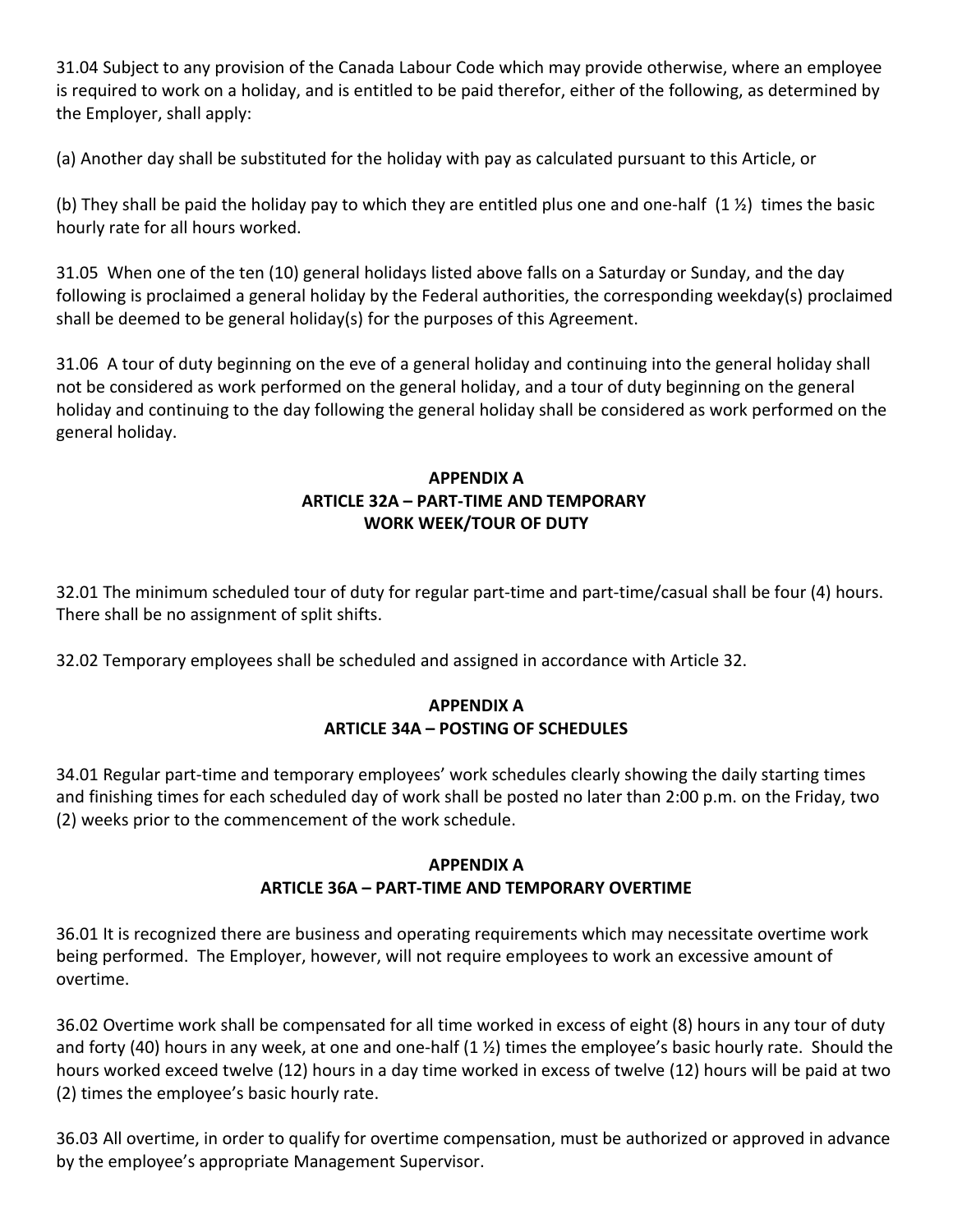36.04 Where overtime claims have been made in sufficient time, payment for overtime shall be made not later than the last pay period of each calendar month following the month in which the overtime was worked. If an error in computation of overtime occurs, it shall be adjusted as soon as possible and in no event later than the next pay period.

## **APPENDIX A ARTICLE 43A – PART-TIME AND TEMPORARY BREAK AND MEAL PERIODS**

43.01 The existing flexible arrangements whereby employees may take reasonable break periods at appropriate times will continue in effect. The arrangement will not be abused.

43.02 It is recognized that circumstances arise whereby it may be impractical to assign a specific time for a meal period during a tour of duty.

43.03 Employees who are assigned to work eight (8) or more continuous hours during a tour of duty who work all or part of the meal periods referred to in Articles 43.2, 43.3 and 43.4 of the Agreement shall be paid at the appropriate basic hourly rate for all time so worked.

43.04 Ontario employees who are scheduled to work a full tour of duty as described in Article 32 shall be entitled to an inclusive meal of a minimum of thirty (30) minutes. Where an employee is scheduled to work less than the full tour of duty but for more than five (5) hours, they shall receive an exclusive meal period of not less than thirty (30) minutes.

Winnipeg, Saskatoon and Maritime employees who are scheduled to work a full tour of duty shall be entitled to a meal period as described in Article 32. Where an employee is scheduled to work less than a full tour of duty but for more than five (5) hours, they shall receive an exclusive meal period of not less than thirty (30) minutes.

# **APPENDIX A ARTICLE 44A – PART-TIME AND TEMPORARY GENERAL SALARY PROVISIONS**

44.01 Employees shall be paid according to the salary of the classification to which they are assigned, with credit for years of service within the classification, and any credits for industry experience recognized by the Employer at the time of hiring.

44.02 It is understood that recognition of industry experience, the granting of merit increases in salary matters, and any decision to provide compensation and/or benefits to an employee greater than or in addition to compensation and/or benefits set forth in this Agreement, are matters for the sole discretion of the Employer.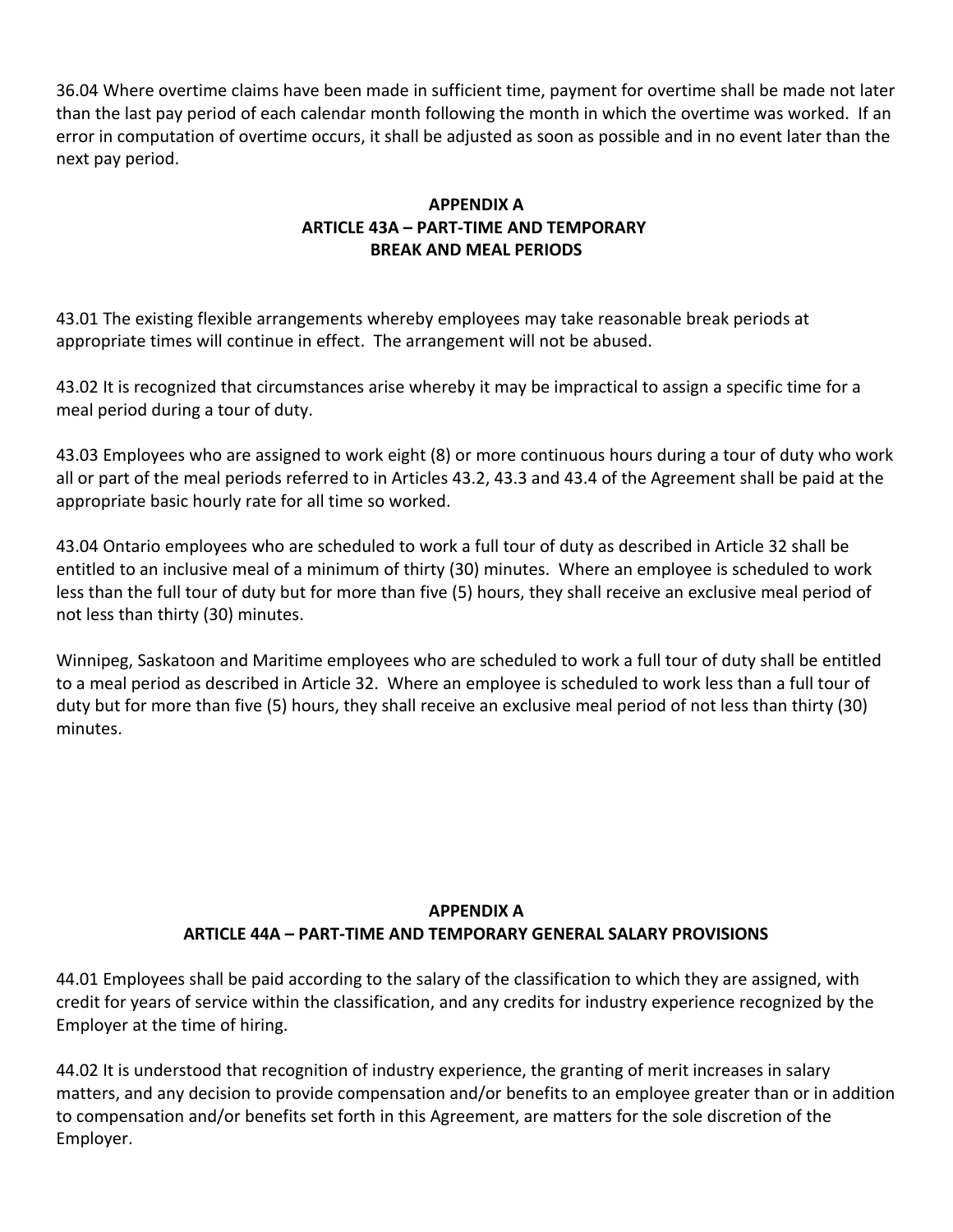44.03 The salary scales set forth in Article 43 are minimum.

44.04 Progression up the salary schedule within each classification shall automatically occur where the employee's performance has been satisfactory, and shall occur on the first  $(1<sup>st</sup>)$  day of the month following the employee's anniversary date of employment. Such progression up the scale shall be based on straight time hours worked.

When determining whether a part-time employee's performance has been unsatisfactory, the Employer's determination shall be made in a bona fide and non-discriminatory manner. A part-time employee who has been denied a salary progression increase because of unsatisfactory performance may file a grievance pursuant to Article 11 of this agreement.

44.05 Approximately fifty percent (50%) of the employee's normal net, basic monthly salary will be paid on the 15th day of each month. Should the 15th day be a non-banking day, it will be paid on the last previous legal banking day. The balance of money earned for that month will be paid on the last legal banking day of the month.

44.06 Employees shall complete their weekly time sheets at such time and on such forms as prescribed from time to time by the Company.

44.07 Time sheets shall not be altered so as to reduce the employee's pay claim without the Employer informing the employee of the reason for the change.

44.08 In order to ensure prompt payment, time sheets (including overtime, premiums and penalties) for each week shall be delivered no later than 12:00 noon on Wednesday of each week to the Employer. Exceptions to this are those employees whose tour of duty does not coincide with this time limit.

44.09 For the purposes of computing an employee's basic hourly rate of basic pay, their monthly salary shall be divided by 173.3.

#### **APPENDIX B**

# **LEAVE FOR EMPLOYEES WITH CHILD CARE RESPONSIBILITIES**

#### Maternity-related Reassignment and Leave

[Reassignment and job modification](http://laws.justice.gc.ca/fr/L-2/17196.html)

**204.** (1) An employee who is pregnant or nursing may, during the period from the beginning of the pregnancy to the end of the twenty-fourth week following the birth, request the employer to modify her job functions or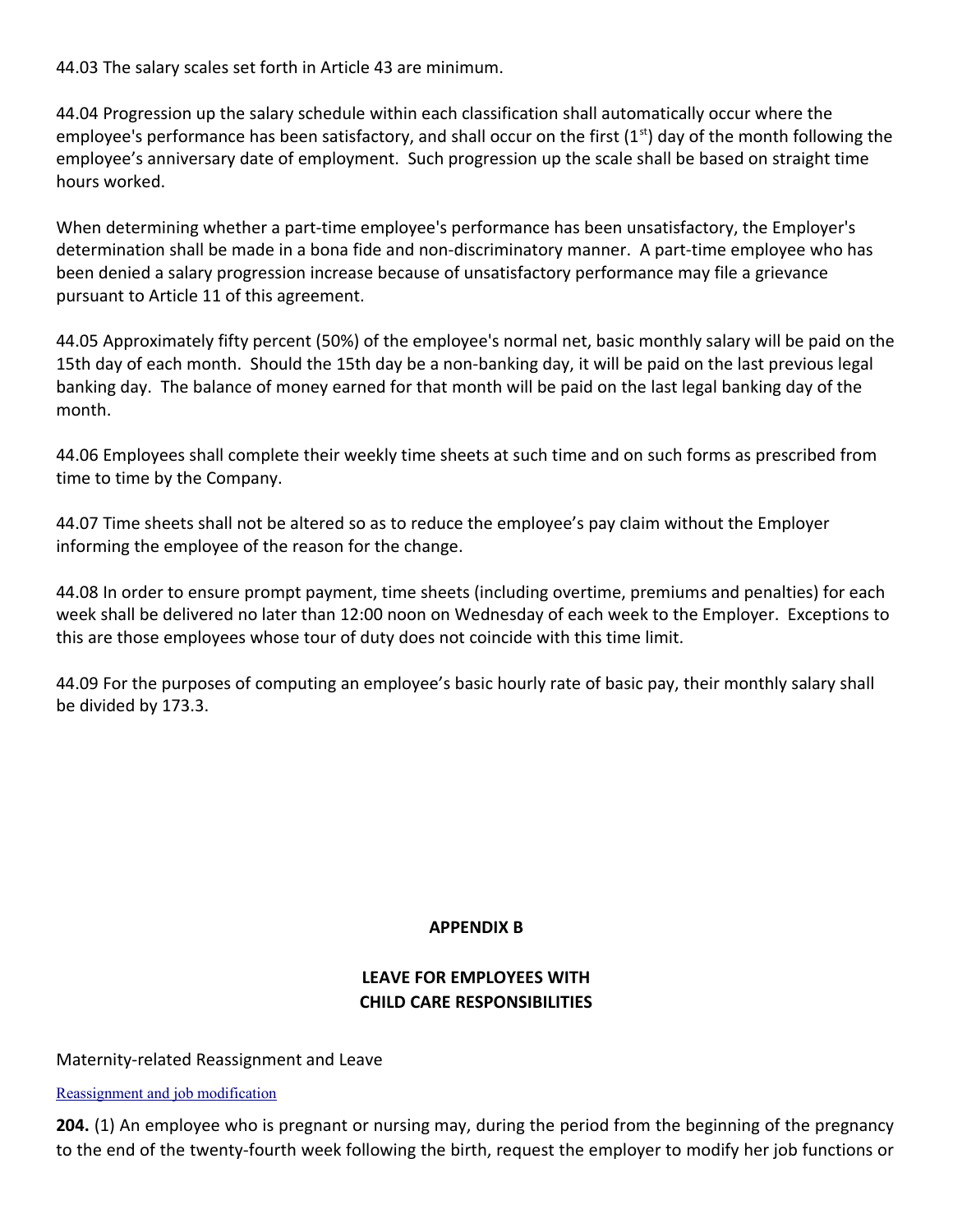reassign her to another job if, by reason of the pregnancy or nursing, continuing any of her current job functions may pose a risk to her health or to that of the foetus or child.

### Medical certificate

(2) An employee's request under subsection (1) must be accompanied by a certificate of a qualified medical practitioner of the employee's choice indicating the expected duration of the potential risk and the activities or conditions to avoid in order to eliminate the risk.

#### [Employer's obligations](http://laws.justice.gc.ca/fr/L-2/17196.html)

**205.** (1) An employer to whom a request has been made under subsection 204(1) shall examine the request in consultation with the employee and, where reasonably practicable, shall modify the employee's job functions or reassign her.

#### Rights of employee

(2) An employee who has made a request under subsection 204(1) is entitled to continue in her current job while the employer examines her request, but, if the risk posed by continuing any of her job functions so requires, she is entitled to and shall be granted a leave of absence with pay at her regular rate of wages until the employer

(*a*) modifies her job functions or reassigns her, or

(*b*) informs her in writing that it is not reasonably practicable to modify her job functions or reassign her,and that pay shall for all purposes be deemed to be wages.

### Onus of proof

(3) The onus is on the employer to show that a modification of job functions or a reassignment that would avoid the activities or conditions indicated in the medical certificate is not reasonably practicable.

#### Employee to be informed

(4) Where the employer concludes that a modification of job functions or a reassignment that would avoid the activities or conditions indicated in the medical certificate is not reasonably practicable, the employer shall so inform the employee in writing.

#### Status of employee

(5) An employee whose job functions are modified or who is reassigned shall be deemed to continue to hold the job that she held at the time of making the request under subsection 204(1), and shall continue to receive the wages and benefits that are attached to that job.

#### Employee's right to leave

(6) An employee referred to in subsection (4) is entitled to and shall be granted a leave of absence for the duration of the risk as indicated in the medical certificate.

#### [Entitlement to leave](http://laws.justice.gc.ca/fr/L-2/17196.html)

**205.1** An employee who is pregnant or nursing is entitled to and shall be granted a leave of absence during the period from the beginning of the pregnancy to the end of the twenty-fourth week following the birth, if she provides the employer with a certificate of a qualified medical practitioner of her choice indicating that she is unable to work by reason of the pregnancy or nursing and indicating the duration of that inability.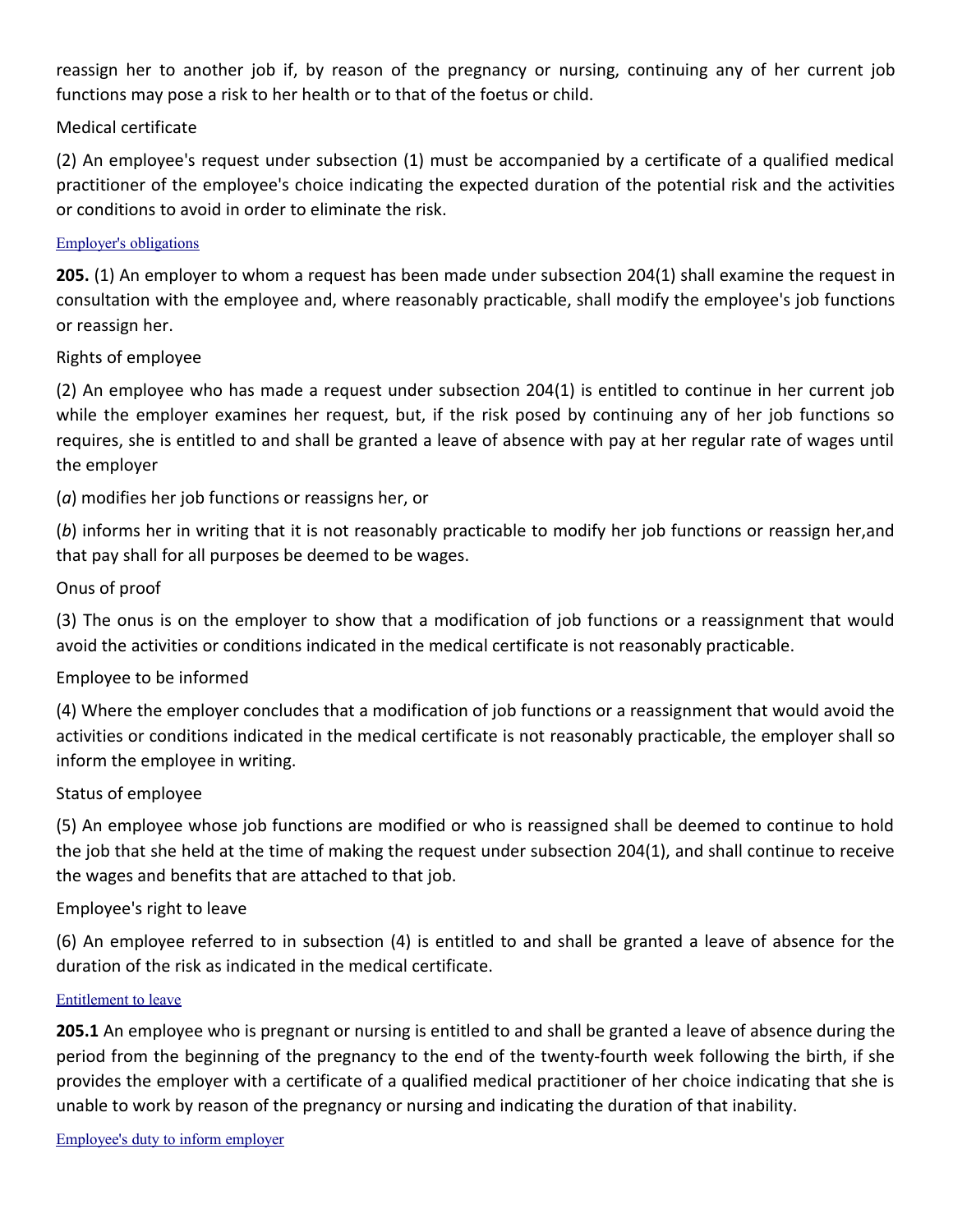**205.2** An employee whose job functions have been modified, who has been reassigned or who is on a leave of absence shall give at least two weeks notice in writing to the employer of any change in the duration of the risk or in the inability as indicated in the medical certificate, unless there is a valid reason why that notice cannot be given, and such notice must be accompanied by a new medical certificate.

Maternity Leave

#### [Entitlement to leave](http://laws.justice.gc.ca/fr/L-2/17196.html)

**206.** Every employee who

(*a*) has completed six consecutive months of continuous employment with an employer, and

(*b*) provides her employer with a certificate of a qualified medical practitioner certifying that she is pregnant

is entitled to and shall be granted a leave of absence from employment of up to seventeen weeks, which leave may begin not earlier than eleven weeks prior to the estimated date of her confinement and end not later than seventeen weeks following the actual date of her confinement.

Parental Leave

### [Entitlement to leave](http://laws.justice.gc.ca/fr/L-2/17196.html)

**206.1** (1) Subject to subsections (2) and (3), every employee who has completed six consecutive months of continuous employment with an employer is entitled to and shall be granted a leave of absence from employment of up to thirty-seven weeks to care for a new-born child of the employee or a child who is in the care of the employee for the purpose of adoption under the laws governing adoption in the province in which the employee resides.

Period when leave may be taken

(2) The leave of absence may only be taken during the fifty-two week period beginning

(*a*) in the case of a new-born child of the employee, at the option of the employee, on the day the child is born or comes into the actual care of the employee; and

(*b*) in the case of an adoption, on the day the child comes into the actual care of the employee.

Aggregate leave -- two employees

(3) The aggregate amount of leave that may be taken by two employees under this section in respect of the same birth or adoption shall not exceed thirty-seven weeks.

### [Aggregate leave -- maternity and parental](http://laws.justice.gc.ca/fr/L-2/17196.html)

**206.2** The aggregate amount of leave that may be taken by one or two employees under sections 206 and 206.1 in respect of the same birth shall not exceed fifty-two weeks.

### Compassionate Care Leave

### [Definitions](http://laws.justice.gc.ca/fr/L-2/17196.html)

**206.3** (1) The following definitions apply in this section.

"common-law partner" « *conjoint de fait* »

"common-law partner", in relation to an individual, means a person who is cohabiting with the individual in a conjugal relationship, having so cohabited for a period of at least one year.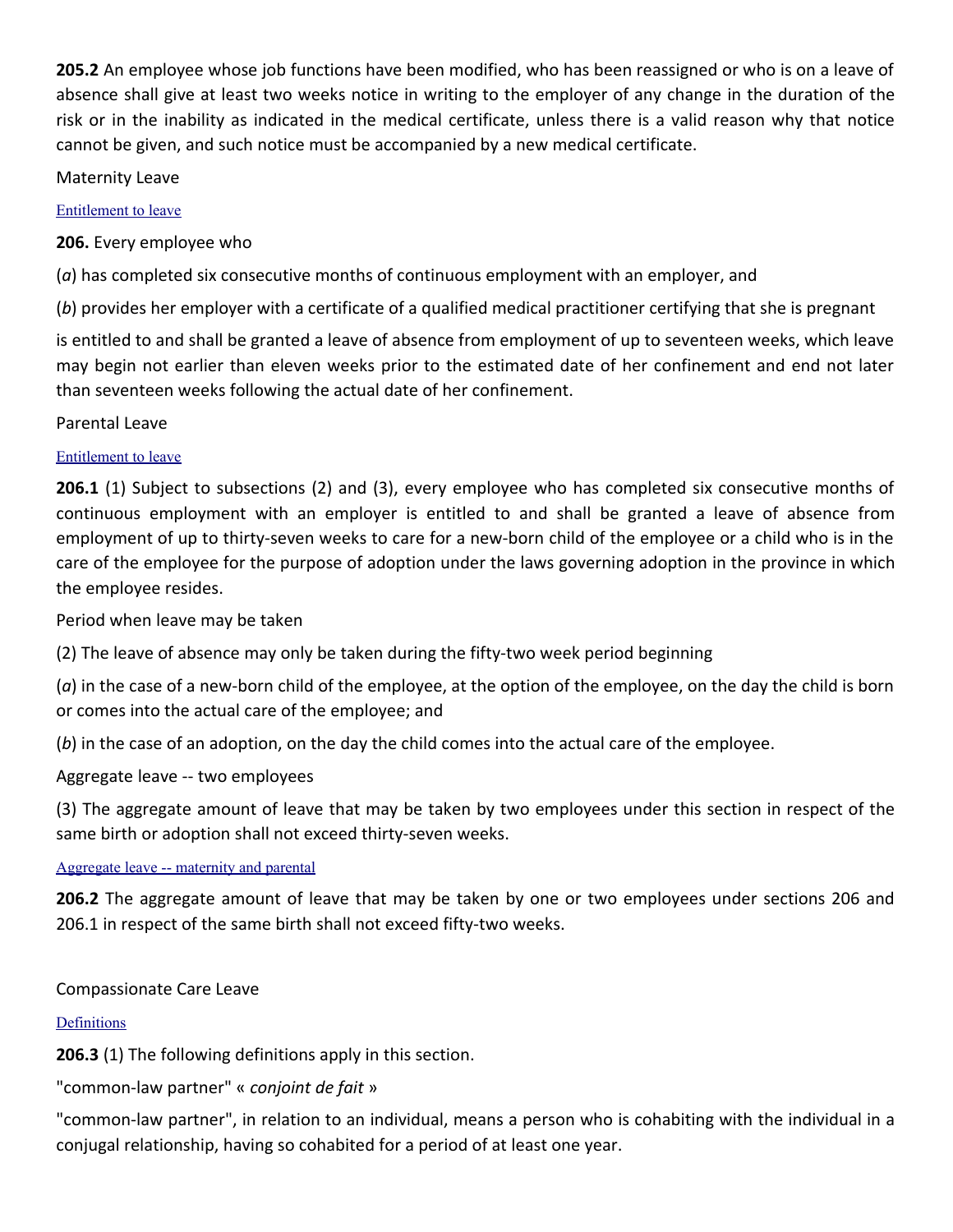"family member" « *membre de la famille* »

"family member", in relation to an employee, means

(*a*) a spouse or common-law partner of the employee;

(*b*) a child of the employee or a child of the employee's spouse or common-law partner;

(*c*) a parent of the employee or a spouse or common-law partner of the parent; and

(*d*) any other person who is a member of a class of persons prescribed for the purposes of this definition or the definition "family member" in subsection 23.1(1) of the *Employment Insurance Act*.

"qualified medical practitioner" « *médecin qualifié* »

"qualified medical practitioner" means a person who is entitled to practise medicine under the laws of a jurisdiction in which care or treatment of the family member is provided and includes a member of a class of medical practitioners prescribed for the purposes of subsection 23.1(3) of the *Employment Insurance Act*.

### "week" « *semaine* »

"week" means the period between midnight on Saturday and midnight on the immediately following Saturday.

### Entitlement to leave

(2) Subject to subsections (3) to (8), every employee is entitled to and shall be granted a leave of absence from employment of up to eight weeks to provide care or support to a family member of the employee if a qualified medical practitioner issues a certificate stating that the family member has a serious medical condition with a significant risk of death within 26 weeks from

(*a*) the day the certificate is issued; or

(*b*) if the leave was commenced before the certificate was issued, the day the leave was commenced.

Period when leave may be taken

(3) The leave of absence may only be taken during the period

(*a*) that starts with

(i) the first day of the week in which the certificate is issued, or

(ii) if the leave was commenced before the certificate was issued, the first day of the week in which the leave was commenced if the certificate is valid from any day in that week; and

(*b*) that ends with the last day of the week in which either of the following occurs, namely,

(i) the family member dies, or

(ii) the expiration of 26 weeks following the first day of the week referred to in paragraph (*a*).

Shorter period

(4) If a shorter period is prescribed by regulation for the purposes of subsection 23.1(5) of the *Employment Insurance Act*,

(*a*) the certificate referred to in subsection (2) must state that the family member has a serious medical condition with a significant risk of death within that period; and

(*b*) that shorter period applies for the purposes of subparagraph (3)(*b*)(ii).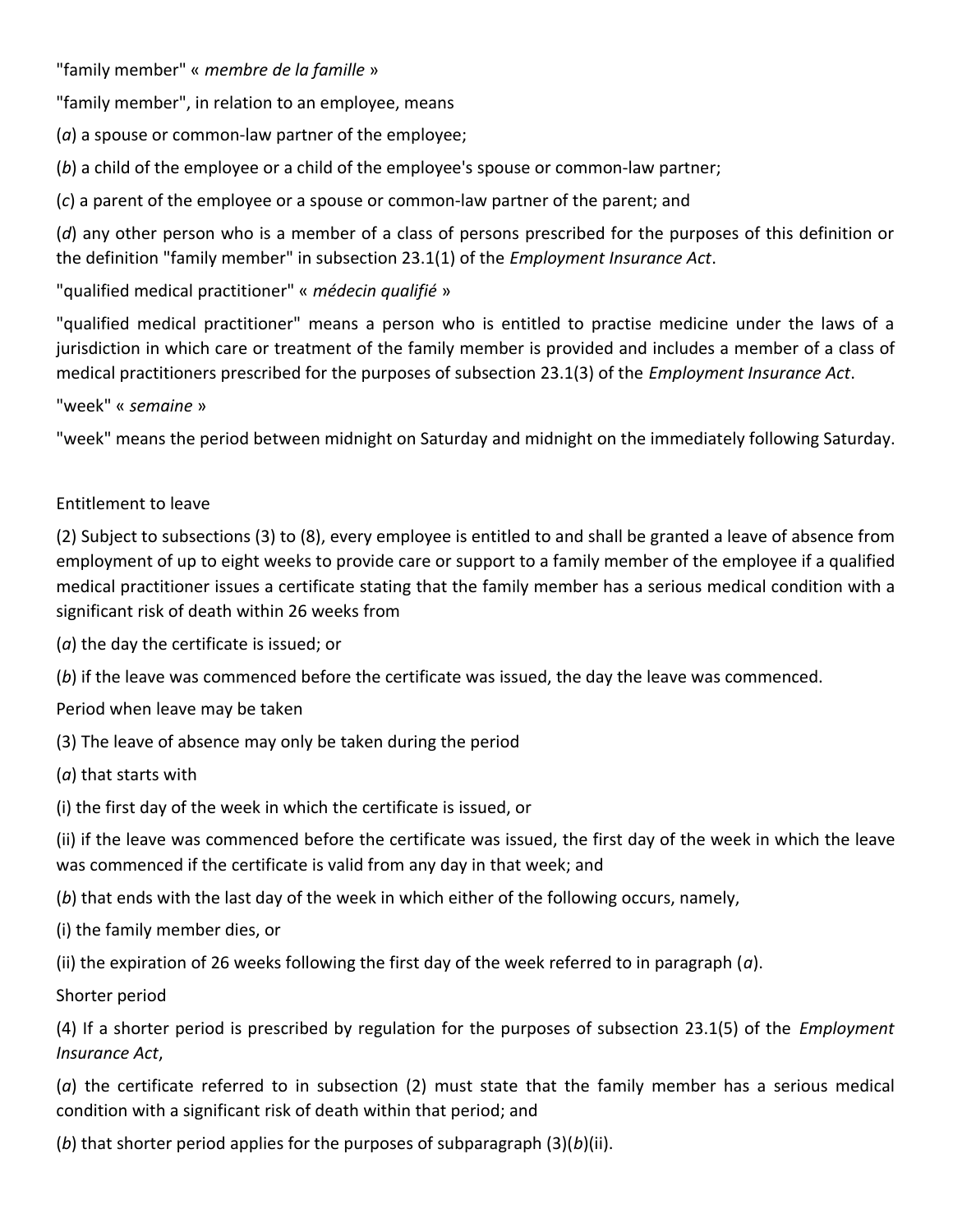Expiration of shorter period

(5) When a shorter period referred to in subsection (4) has expired in respect of a family member, no further leave may be taken under this section in respect of that family member until the minimum number of weeks prescribed for the purposes of subsection 12(4.3) of the *Employment Insurance Act* has elapsed.

Minimum period of leave

(6) A leave of absence under this section may only be taken in periods of not less than one week's duration.

Aggregate leave -- more than one employee

(7) The aggregate amount of leave that may be taken by two or more employees under this section in respect of the care or support of the same family member shall not exceed eight weeks in the period referred to in subsection (3).

Copy of certificate

(8) If requested in writing by the employer within 15 days after an employee's return to work, the employee must provide the employer with a copy of the certificate referred to in subsection (2).

General

### [Notification to employer](http://laws.justice.gc.ca/fr/L-2/17196.html)

**207.** (1) Every employee who intends to take a leave of absence from employment under section 206 or 206.1 shall

(*a*) give at least four weeks notice in writing to the employer unless there is a valid reason why that notice cannot be given; and

(*b*) inform the employer in writing of the length of leave intended to be taken.

Notice of change in length of leave

(2) Every employee who intends to take or who is on a leave of absence from employment under section 206 or 206.1 shall give at least four weeks notice in writing to the employer of any change in the length of leave intended to be taken, unless there is a valid reason why that notice cannot be given.

#### [Prohibition](http://laws.justice.gc.ca/fr/L-2/17196.html)

**208.** (1) Subject to subsection (2), no employer shall require an employee to take a leave of absence from employment because the employee is pregnant.

Exception

(2) An employer may require a pregnant employee to take a leave of absence from employment if the employee is unable to perform an essential function of her job and no appropriate alternative job is available for that employee.

Length of leave

(3) A pregnant employee who is unable to perform an essential function of her job and for whom no appropriate alternative job is available may be required to take a leave of absence from employment only for such time as she is unable to perform that essential function.

### Burden of proof

(4) The burden of proving that a pregnant employee is unable to perform an essential function of her job rests with the employer.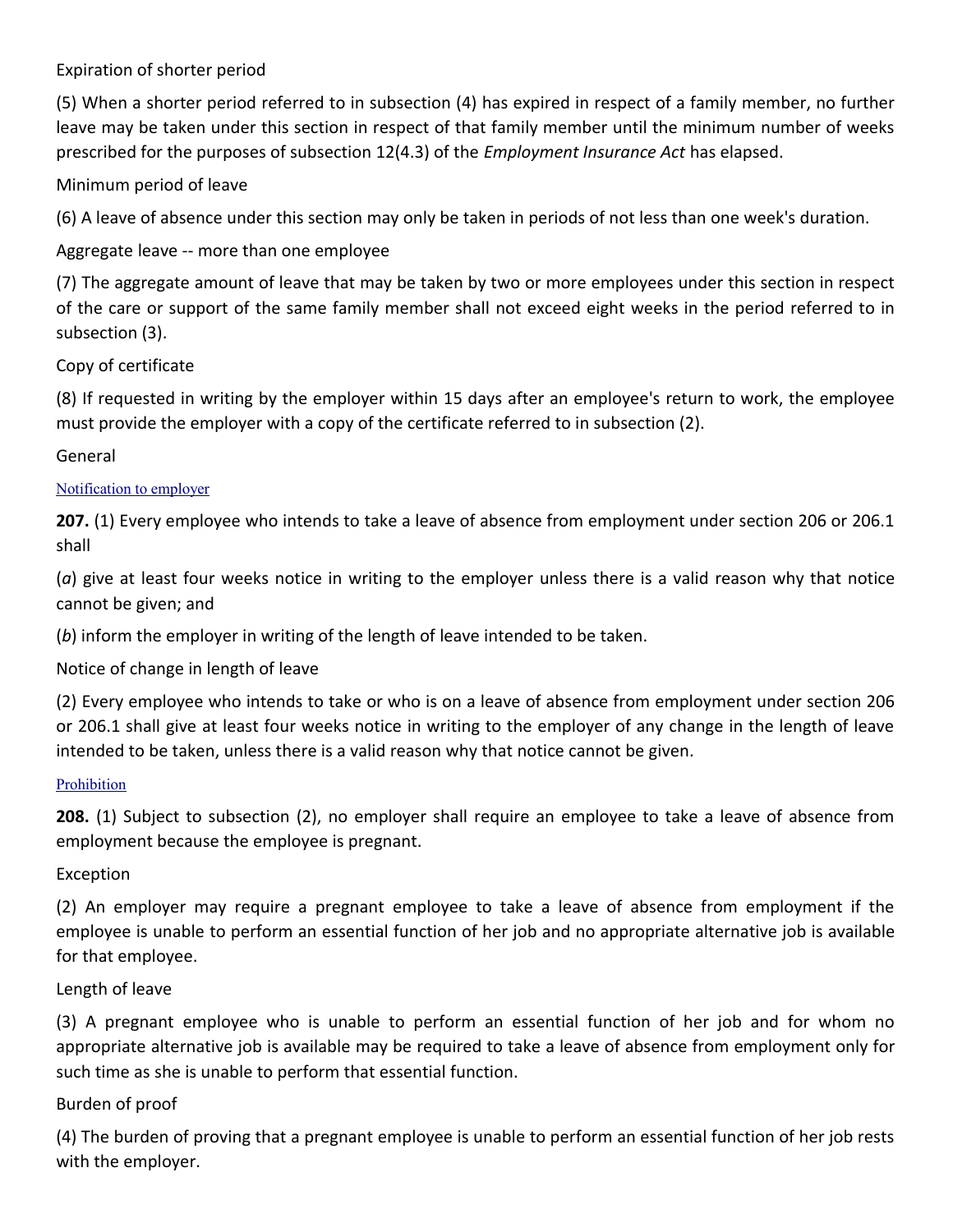#### [Application](http://laws.justice.gc.ca/fr/L-2/17196.html)

**208.1** Regardless of the time at which an employee makes a request under section 204, the rights and obligations provided under sections 204 and 205 take precedence over the application of subsection 208(2).

#### [Right to notice of employment opportunities](http://laws.justice.gc.ca/fr/L-2/17196.html)

**209.** Every employee who intends to or is required to take a leave of absence from employment under this Division is entitled, on written request therefor, to be informed in writing of every employment, promotion or training opportunity that arises during the period when the employee is on leave of absence from employment and for which the employee is qualified, and on receiving such a request every employer of such an employee shall so inform the employee.

#### [Resumption of employment in same position](http://laws.justice.gc.ca/fr/L-2/17196.html)

**209.1** (1) Every employee who takes or is required to take a leave of absence from employment under this Division is entitled to be reinstated in the position that the employee occupied when the leave of absence from employment commenced, and every employer of such an employee shall, on the expiration of any such leave, reinstate the employee in that position.

#### Comparable position

(2) Where for any valid reason an employer cannot reinstate an employee in the position referred to in subsection (1), the employer shall reinstate the employee in a comparable position with the same wages and benefits and in the same location.

#### Wages and benefits affected by reorganization

(3) Where an employee takes leave under this Division and, during the period of that leave, the wages and benefits of the group of employees of which that employee is a member are changed as part of a plan to reorganize the industrial establishment in which that group is employed, that employee is entitled, on being reinstated in employment under this section, to receive the wages and benefits in respect of that employment that that employee would have been entitled to receive had that employee been working when the reorganization took place.

#### Notice of changes in wages and benefits

(4) The employer of every employee who is on a leave of absence from employment under this Division and whose wages and benefits would be changed as a result of a reorganization referred to in subsection (3) shall notify the employee in writing of that change as soon as possible.

#### [Right to benefits](http://laws.justice.gc.ca/fr/L-2/17196.html)

**209.2** (1) The pension, health and disability benefits and the seniority of any employee who takes or is required to take a leave of absence from employment under this Division shall accumulate during the entire period of the leave.

#### Contributions by employee

(2) Where contributions are required from an employee in order for the employee to be entitled to a benefit referred to in subsection (1), the employee is responsible for and must, within a reasonable time, pay those contributions for the period of any leave of absence under this Division unless, before taking leave or within a reasonable time thereafter, the employee notifies the employer of the employee's intention to discontinue contributions during that period.

Contributions by employer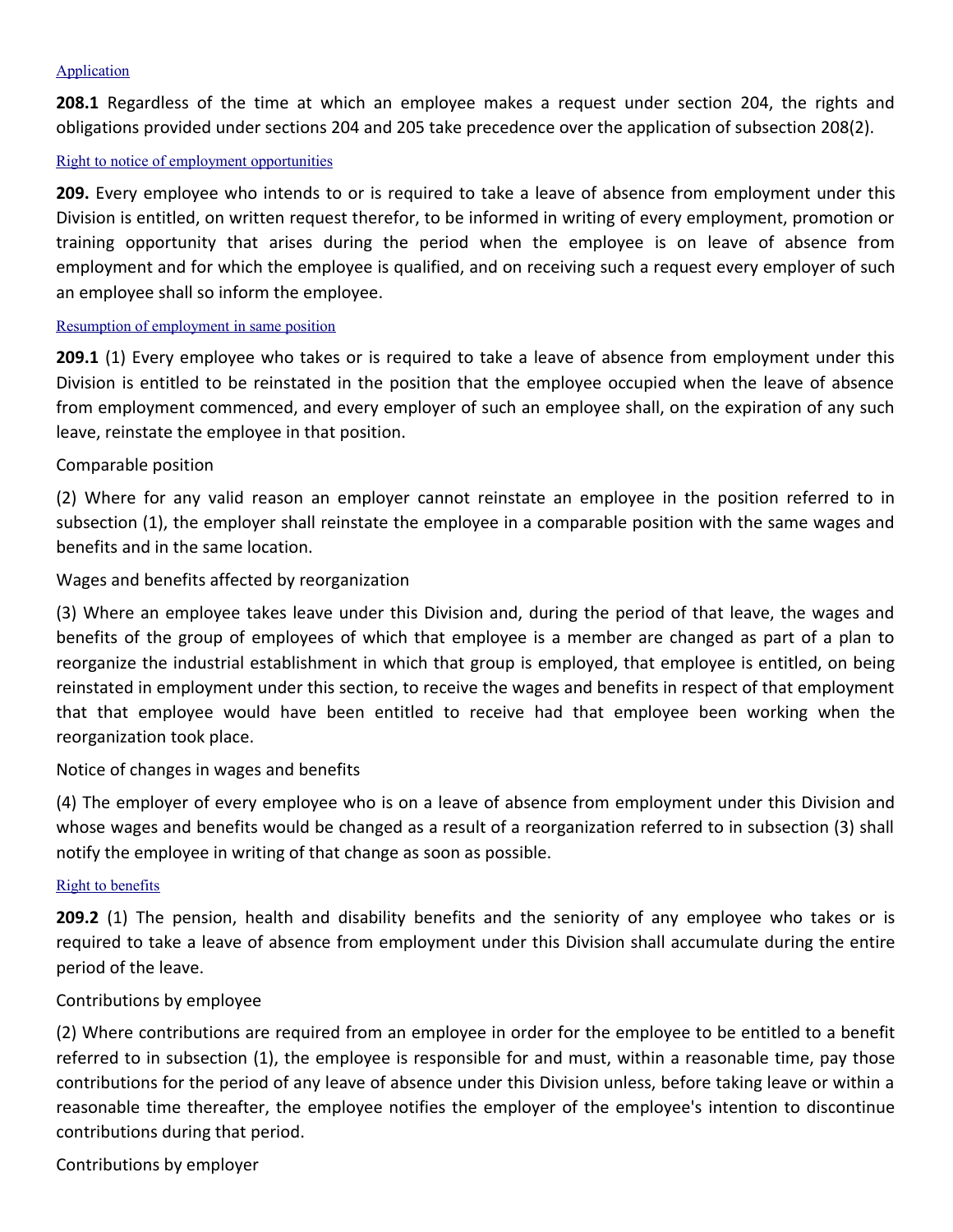(2.1) An employer who pays contributions in respect of a benefit referred to in subsection (1) shall continue to pay those contributions during an employee's leave of absence under this Division in at least the same proportion as if the employee were not on leave unless the employee does not pay the employee's contributions, if any, within a reasonable time.

### Failure to pay contributions

(3) For the purposes of calculating the pension, health and disability benefits of an employee in respect of whom contributions have not been paid as required by subsections (2) and (2.1), the benefits shall not accumulate during the leave of absence and employment on the employee's return to work shall be deemed to be continuous with employment before the employee's absence.

### Deemed continuous employment

(4) For the purposes of calculating benefits of an employee who takes or is required to take a leave of absence from employment under this Division, other than benefits referred to in subsection (1), employment on the employee's return to work shall be deemed to be continuous with employment before the employee's absence.

#### [Effect of leave](http://laws.justice.gc.ca/fr/L-2/17196.html)

**209.21** Notwithstanding the provisions of any income-replacement scheme or any insurance plan in force at the workplace, an employee who takes a leave of absence under this Division is entitled to benefits under the scheme or plan on the same terms as any employee who is absent from work for health-related reasons and is entitled to benefits under the scheme or plan.

#### [Status of certificate](http://laws.justice.gc.ca/fr/L-2/17196.html)

**209.22** A medical certificate given pursuant to this Division is conclusive proof of the statements contained therein.

#### [Prohibition](http://laws.justice.gc.ca/fr/L-2/17196.html)

**209.3** (1) No employer shall dismiss, suspend, lay off, demote or discipline an employee because the employee is pregnant or has applied for leave of absence in accordance with this Division or take into account the pregnancy of an employee or the intention of an employee to take leave of absence from employment under this Division in any decision to promote or train the employee.

Prohibition -- compassionate care leave

(2) The prohibitions set out in subsection (1) also apply in respect of an employee who has taken a leave of absence under section 206.3.

#### **[Regulations](http://laws.justice.gc.ca/fr/L-2/17196.html)**

**209.4** The Governor in Council may make regulations

(*a*) specifying the absences from employment that shall be deemed not to have interrupted continuous employment referred to in sections 206 and 206.1;

(*a*.1) prescribing classes of persons for the purposes of paragraph (*d*) of the definition "family member" in subsection 206.3(1);

(*b*) specifying what does, or does not, constitute an essential function of a job referred to in section 208; and

(*c*) specifying what does not constitute a valid reason for not reinstating an employee in the position referred to in subsection 209.1(2).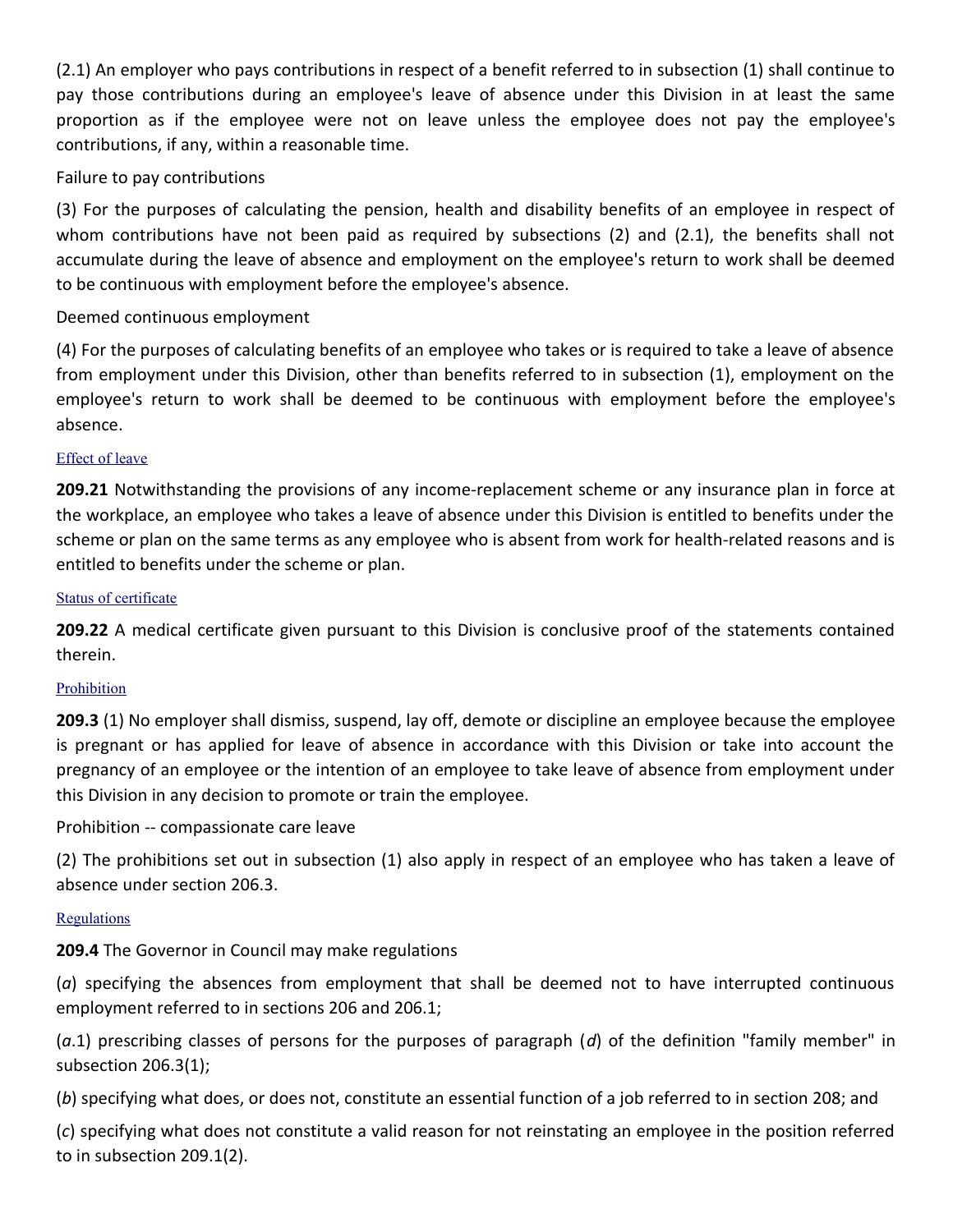**209.5** Section 189 applies for the purposes of this Division.

#### **Appendix C**

#### **Anchor Contracts**

It is understood and agreed that the Employer and News Anchors may enter into individual contracts of employment on the following conditions and understandings:

- a) Nothing in this agreement shall be deemed to prevent the and the Employer from agreeing in writing to an individual contract containing specified terms (including rates) and conditions of employment in excess of the minimum provisions of the Collective Agreement. The terms of the individual contract shall not (as a package) be inferior to the terms of the Collective Agreement. Except as set out herein, an employee entering into an individual contract shall be entitled to the protections of the Collective Agreement.
- b) A copy of any individual contract shall be forwarded to the Unifor National Representative in Toronto for review (not approval) prior to any contract coming into effect. The contents of the individual contract shall be deemed to be strictly confidential and shall not be disclosed by the Unifor National Representative to any other person, firm or corporation without the written agreement of the Employer and the Employee.
- c) If the Collective Agreement and the personal service contract directly conflict, the Collective Agreement shall apply, however, where the personal employment contract exceeds the terms of the agreement (as a package), or sets terms and conditions of employment where the Collective Agreement is silent, the employment contract shall apply. In addition, where the personal service contract provides for personal services or appearances or altered work practices, those provisions of the individual contract shall govern so long as the terms of paragraph (a) are met.
- d) It is understood and agreed, due to the nature of Broadcasting and audience acceptance, the Company reserves the sole right to recruit, select, determine and assign all anchor (talent) personnel, unless otherwise specifically excluded in this agreement.

In the event the Employer seeks to replace or remove an anchor person, the following procedure shall apply;

- a) The Employee affected and the Union shall be informed in writing:
- b) within 10 days of receiving notice, the Employees shall select one of the following options:

(i) to receive the lump sum severance payment outlined in their individual anchor contract, and forfeit all rights and privileges under the Collective Agreement;

(ii) to exercise all rights and privileges under the Collective Agreement per the layoff language.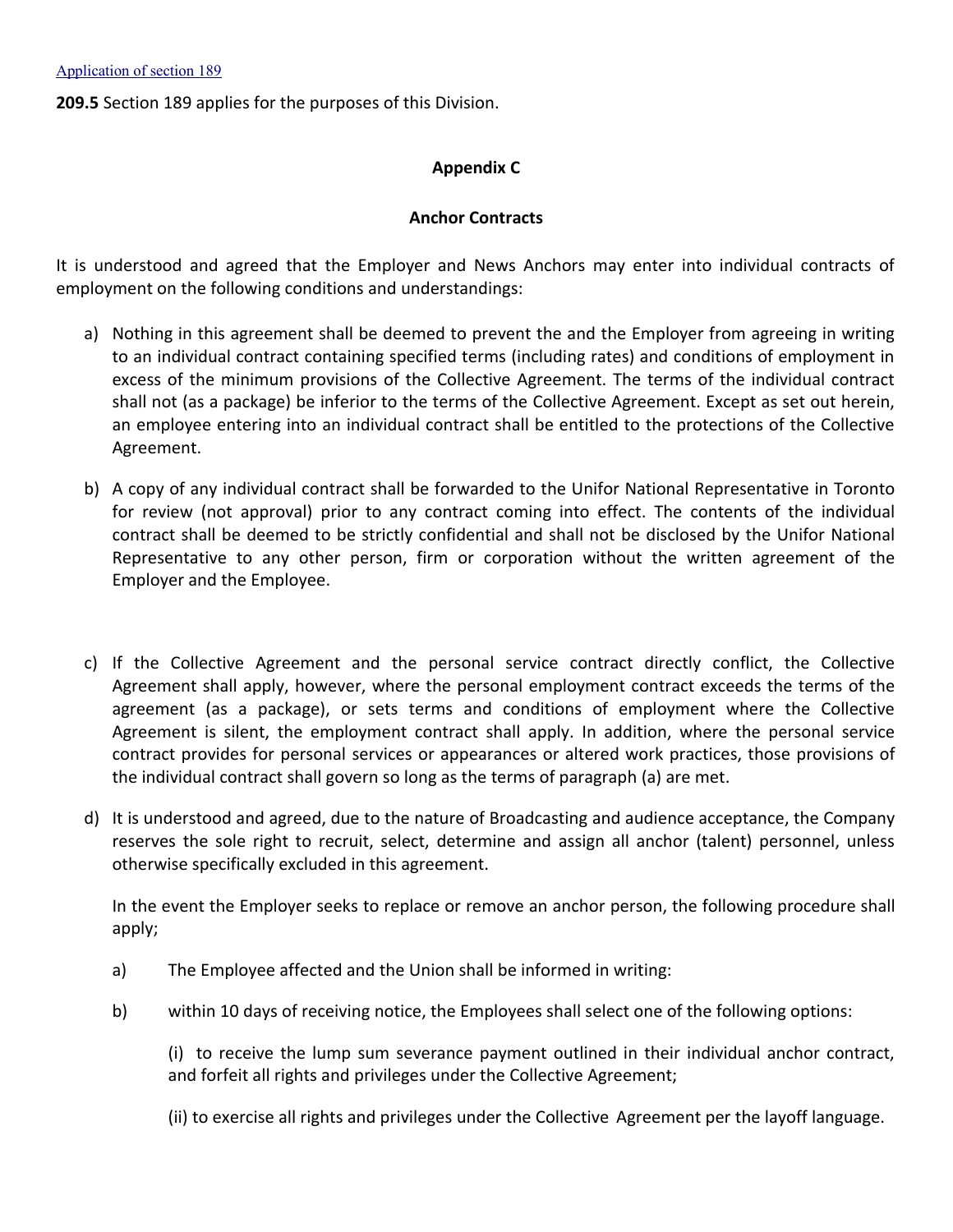# **Letter of Agreement**

#### **Saskatoon Clothing Allowance**

Subject to the following provisions and upon completion of their probationary period full-time "on air" employees shall qualify for a clothing allowance for the purpose of purchasing or acquiring appropriate clothing for each calendar year.

| Reporter/Anchor and Sports Reporter/Anchor | \$60.00 per month |
|--------------------------------------------|-------------------|
| Reporter & Videojournalist                 | \$35.00 per month |

Such payments shall be made in January and July of each year. The Employer reserves the right to:

- Designate the business where the employee is to make their purchase.
- To require that receipts for the purchases be submitted to the Employer.

An employee who has been paid for a six (6) month period, and who leaves the employee of the Company before the expiration of the six (6) month period to which the allowance applies, shall have a pro-rated amount deducted from their outstanding remuneration.

# **Letter of Agreement**

#### **Retirement Plan Saskatoon**

1. The Company has implemented a Retirement Plan effective September 1, 1994.

Generally, the plan will embody the following features:

- a) The Plan will be a money purchase plan or a form of RRSP plan.
- b) Employees of the Company at the Plan implementation date will have a one-time election to enroll or not enroll in the Plan.
- c) All new employees, as a condition of the employment, will be required to join the Plan.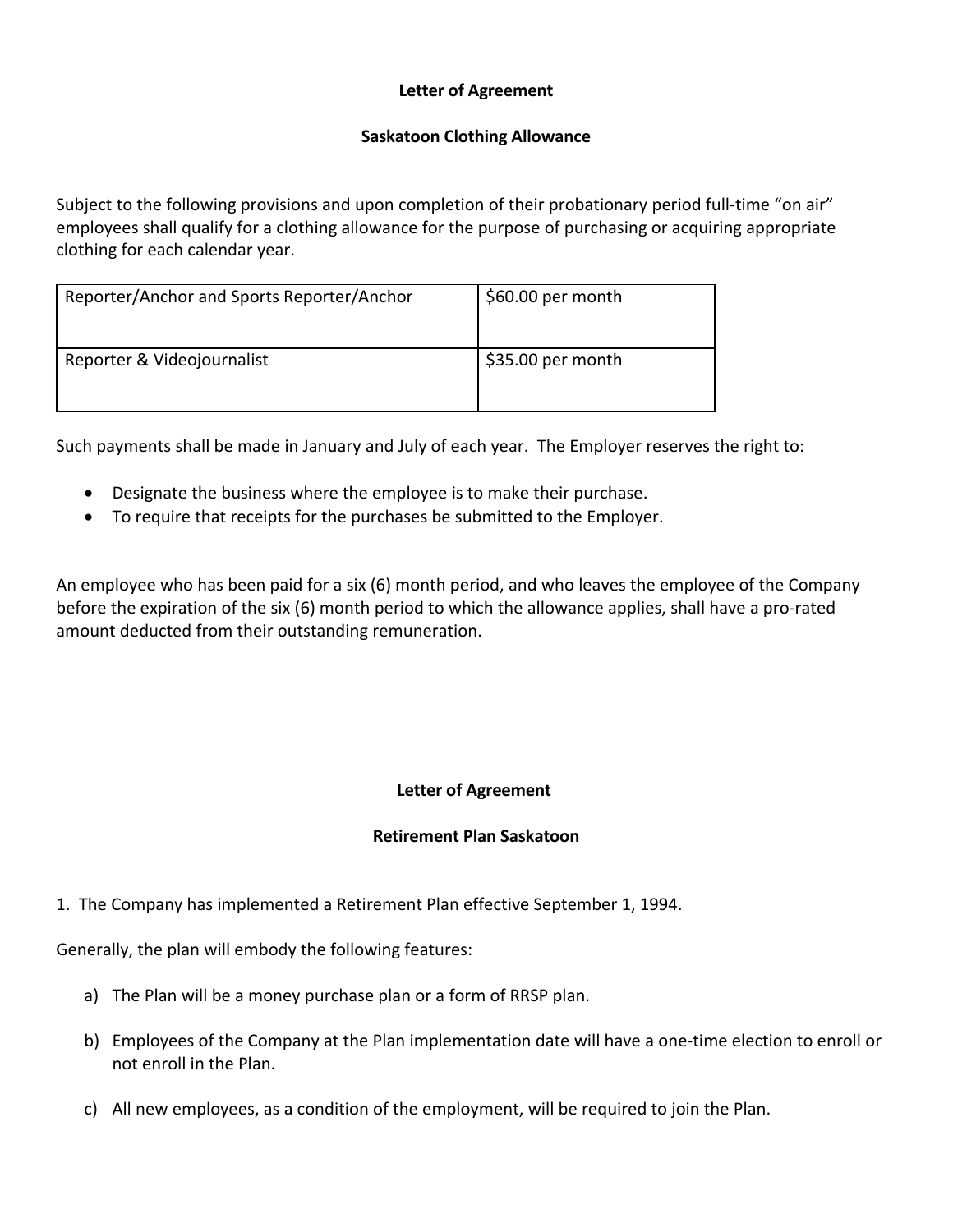d) Employees will become eligible for enrollment after having been employed for one (1) year in the case of a full-time employee and equivalent time worked in the case of a part-time employee.

2. The retirement plan implemented by the Company effective September 1, 1994 will be amended to reflect the following contribution provisions:

- a) Effective January 1, 2004 the contribution of the Company and of the employee will each be four and one-quarter percent (4.25%) of the employee's basic salary, so that the total contributions are eight and one-half percent (8.5%).
- 3. The Plan will not be integrated with the Canada Pension Plan. It will be stacked.

4. An employee will have a one-time direct pay option each year. That is, an employee may once annually contribute a greater amount than his/her normal contribution by payroll deductions.

5. Eligibility for coverage and benefits under the Plan shall be as set out in the Plan.

6. Employees enrolled in the Retirement Plan shall receive an annual statement of their status in the Plan.

7. The Company retains the sole right to determine the terms and conditions and administration in all other matters with respect to the Plan.

# **Letter of Agreement**

#### **Retirement Plan Winnipeg**

1. The Company has implemented a Retirement Plan effective September 1, 1994

Generally, the plan will embody the following features:

- a) The Plan will be a money purchase plan or a form of RRSP Plan.
- b) Employees of the Company at the Plan implementation date will have a one-time election to enroll or not control enroll in the Plan.
- c) All new employees, as a condition of employment, will be required to join the Plan.
- d) Employees will become eligible for an enrollment after having been employed for one (1) year in the case of a full-time employee and equivalent time worked in the case of a part-time employee.
- 1. The retirement plan implemented by the Company effective September 1, 1994 will be amended to reflect the following contribution provisions: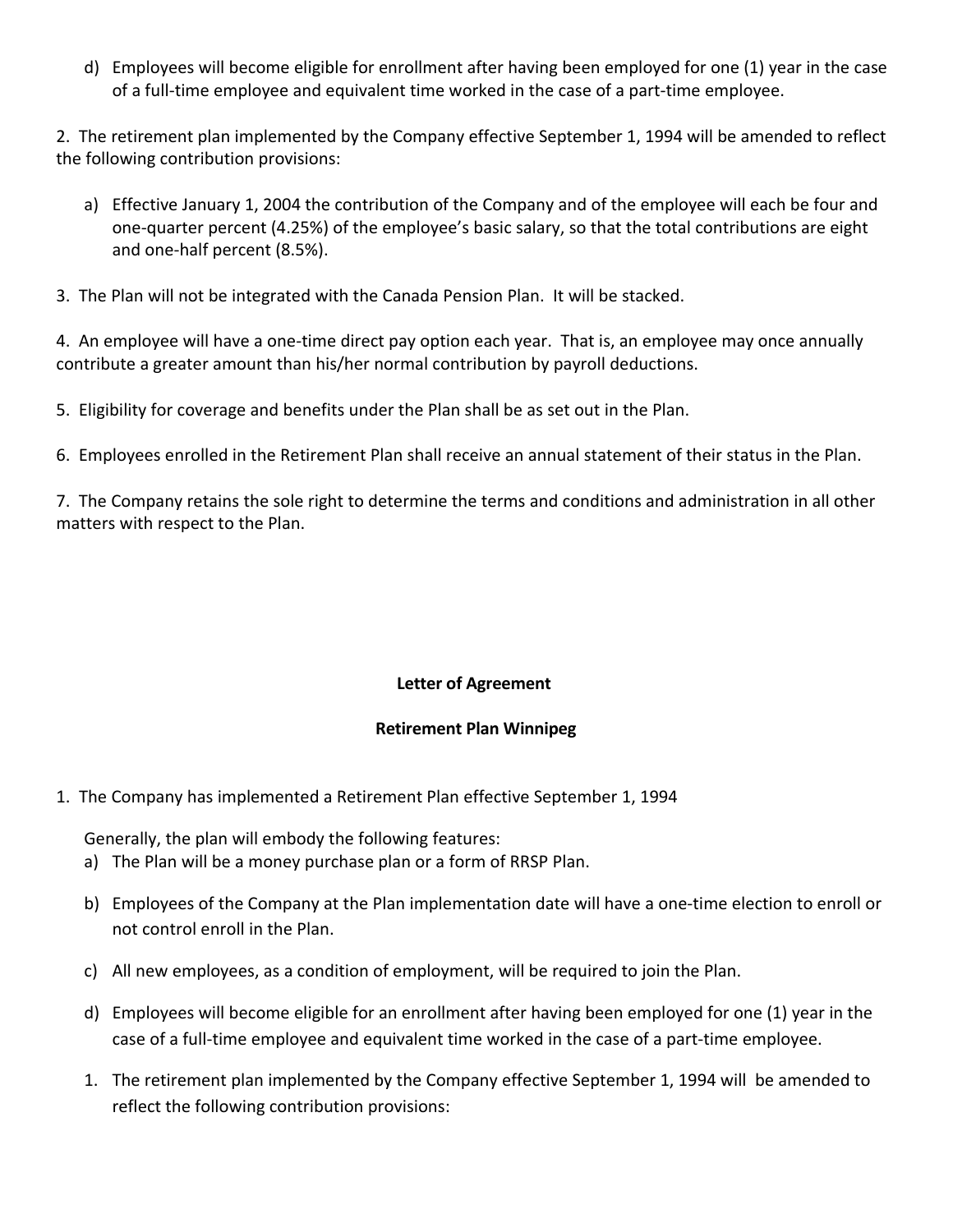- a. Effective ratification the contribution of the Company and of the employee will each be four and one-quarter percent (4.25%) of the employee's basic salary, so that the total contributions are eight and one-half percent (8.50%).
- 2. The Plan will not be integrated with the Canada Pension Plan. It will be stacked.
- 3. An employee will have a one-time pay option each year. That is, an employee may once annually contribute a greater amount than his/her normal contribution by payroll deductions.
- 4. Eligibility for coverage and benefits under the Plan shall be as set out in the Plan.
- 5. Employees enrolled in the Retirement Plan shall receive an annual statement of their status in the Plan.

The Company retains the sole right to determine the term and conditions and administration in all other matters with respect to the Plan.

# **Letter of Agreement Defined Contribution Pension Plan for New Hires**

Moving forward all eligible employees hired after ratification of the (2016-2019) agreement within the Toronto, Ottawa and Maritimes locations will be admitted to the Defined Contribution *Retirement Plan for Bargaining Unit Employees* plan*.*

Generally, the plan will embody the following features:

- a) Employees will become eligible for enrollment after having been employed for one (1) year in the case of full-time employee and equivalent time worked in the case of a part-time.
- b) Once eligible, employees must join the Defined Contribution pension plan.
- c) The contribution of the Company and of the employee will each be four and one-quarter (4.25%) of the employee's basic salary, so that the total contributions are eight and half half percent (8.5%).
- d) The Plan will not be integrated with the Canada Pension Plan. It will be stacked.
- e) In addition to required employee contributions, they may contribute a lump sum deposit on a voluntary basis by payroll deduction subject to the tax deduction limits.
- f) No employer contributions will be made in respect of voluntary contributions.
- g) Employees enrolled in the DC Retirement Plan shall receive an annual statement of their status in the Plan.
- h) The Company retains the sole right to determine the term and conditions and administration in all other matters with respect to the Plan.

# **Letter of Agreement Independent Persons**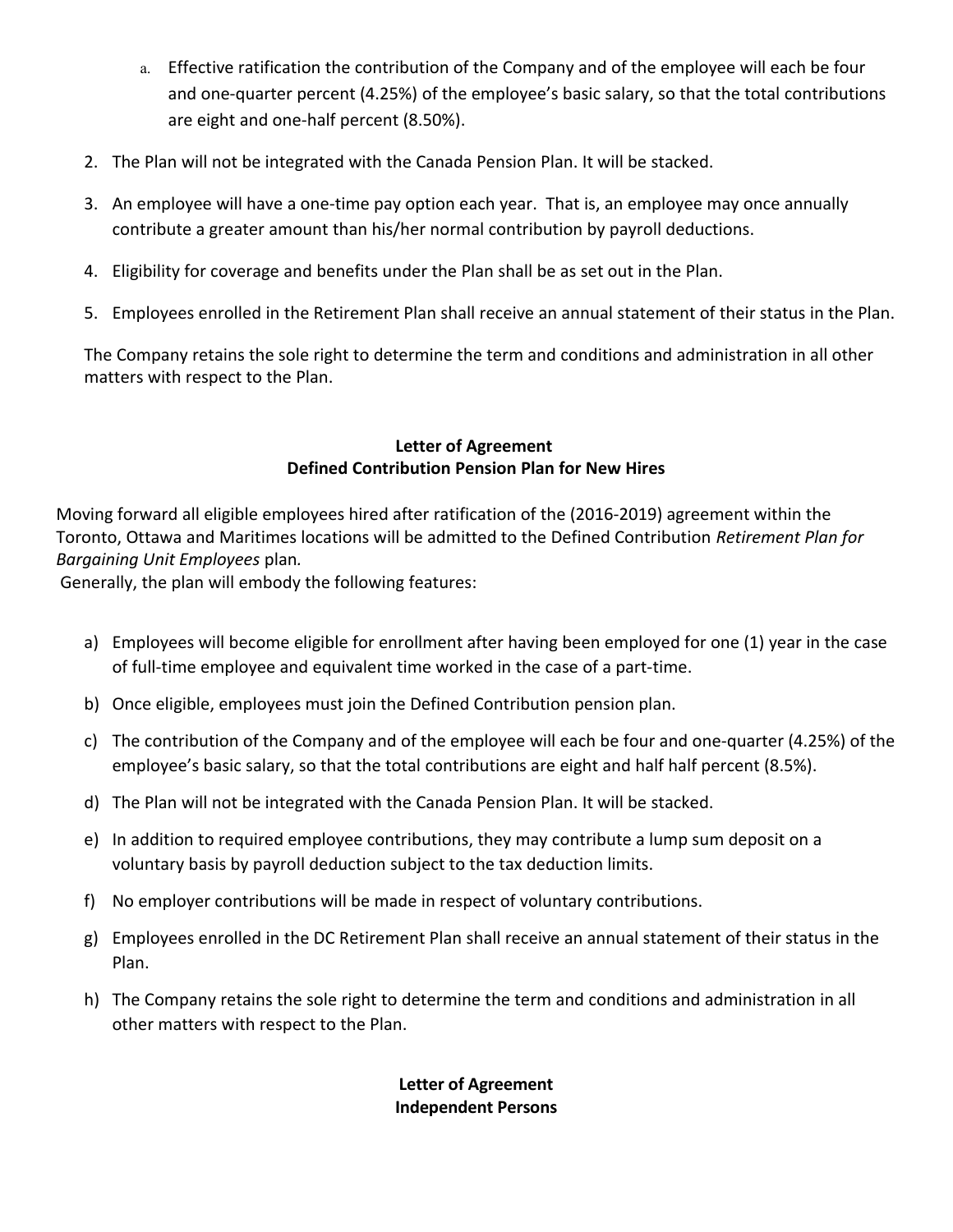It is the intent of the Company to use employees to meet our daily news program requirements. Independent persons will be used in accordance with Article 2.11. On an annual basis the Company will assess the status of those independent persons who are utilized on a more frequent basis, i.e. in excess of 30 days per year.

The parties agree that independent persons shall pay dues to the Union in accordance with the following:

- 1. Once the independent person has invoiced \$10,000 in labour costs, dues will be deducted and remitted on all future labour rates, provided services are continual and ongoing (no break for longer than one year).
- 2. Dues will be based on the provisions of Article 5 of the collective agreement.
- 3. The Company will notify the Union on a quarterly basis of the names of each Independent Persons who has met the \$10,000 threshold of labour charges.

# **Letter of Understanding**

#### **Additional Severance**

# **Layoffs**

The parties agree that in the event, pursuant to Article 18, a senior employee is laid off because they are not "best qualified", the Company agrees that such employee will be eligible to receive additional severance when they have forfeited further rights (i.e. bumping, seniority and recall) and accepted layoff, as follows:

One (1) week of severance pay for each year of service to a maximum of twelve (12) weeks.

This one-time lump sums severance as outlined above will be paid in addition to the existing severance provisions as follows:

An employee who has completed one (1) year of service shall be paid severance pay based on three (3) week's salary for each year of service to a maximum of fifty-two (52) weeks. With respect to incomplete years the severance pay shall be on a pro-rata basis calculated to the nearest month.

During the term of the collective agreement the Company will provide this additional severance for up to twelve (12) full-time bargaining unit members.

# **Voluntary**

The parties further agree that during the term of the collective agreement the Company may at its discretion provide a special one- time early retirement severance for full time bargaining unit members. The one-time lump sum payment of \$15,000 will be in addition to the existing severance provisions as follows:

An employee who has completed one (1) year of service shall be paid severance pay based on three (3) week's salary for each year of service to a maximum of fifty-two (52) weeks. With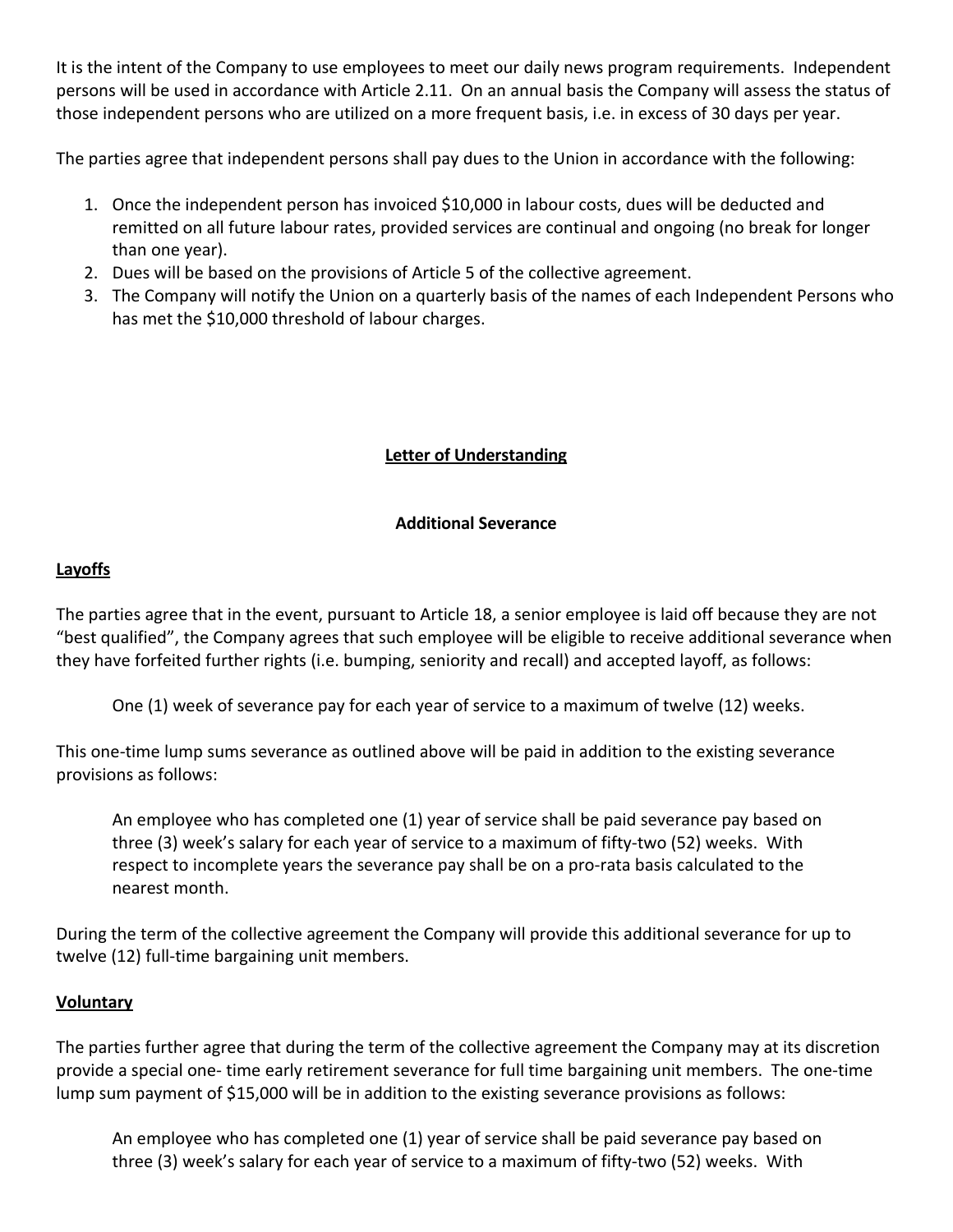respect to incomplete years the severance pay shall be on a pro-rata basis calculated to the nearest month.

To be eligible for this voluntary severance the employee must be a minimum of age 45 and have a minimum of 25 years of service.

Any person with critical skills/experience selected by the Company may have their retirement delayed by six (6) months or until necessary training and backfilling has occurred.

# **Letter of Understanding Digital Qualifications**

The parties agree that the reference to the Digital classification as it appears through the collective agreement is based on the following criteria:

In order to be considered for a Digital Broadcast Journalist classification, news employees are required to be proficient in at least two (2) core jobs functions related to the classification (ie. Reporting, editing, shooting, producing, writing, etc.) and must regularly demonstrate requisite skills on an ongoing basis. The employee must also demonstrate a heightened sense of editorial responsibility and independence, and possess additional digital dissemination skills and proficiency in creating, and developing content using digital publishing platforms including but not limited to:

- Live blogging
- Social media publishing
- Mobile editing tools

In order to be considered for an ENG Digital Technician classification, news employees are required to be proficient in at least two (2) core jobs functions related to the classification (ie. News gathering, editing, shooting, producing, writing, etc.) and must regularly demonstrate requisite skills on an ongoing basis. The employee must also demonstrate a heightened sense of editorial responsibility and independence and possess additional technical skills including but not limited to:

- Online
- Social Media
- Automated control rooms systems
- Digital laptop editing systems
- Emerging field technologies (ie. FTP, Stream Box, Dejero)

Temporary upgrades will be provided as per Article 41.

The Digital Broadcast Journalist or ENG Digital Technician role will be posted as per normal posting practices.